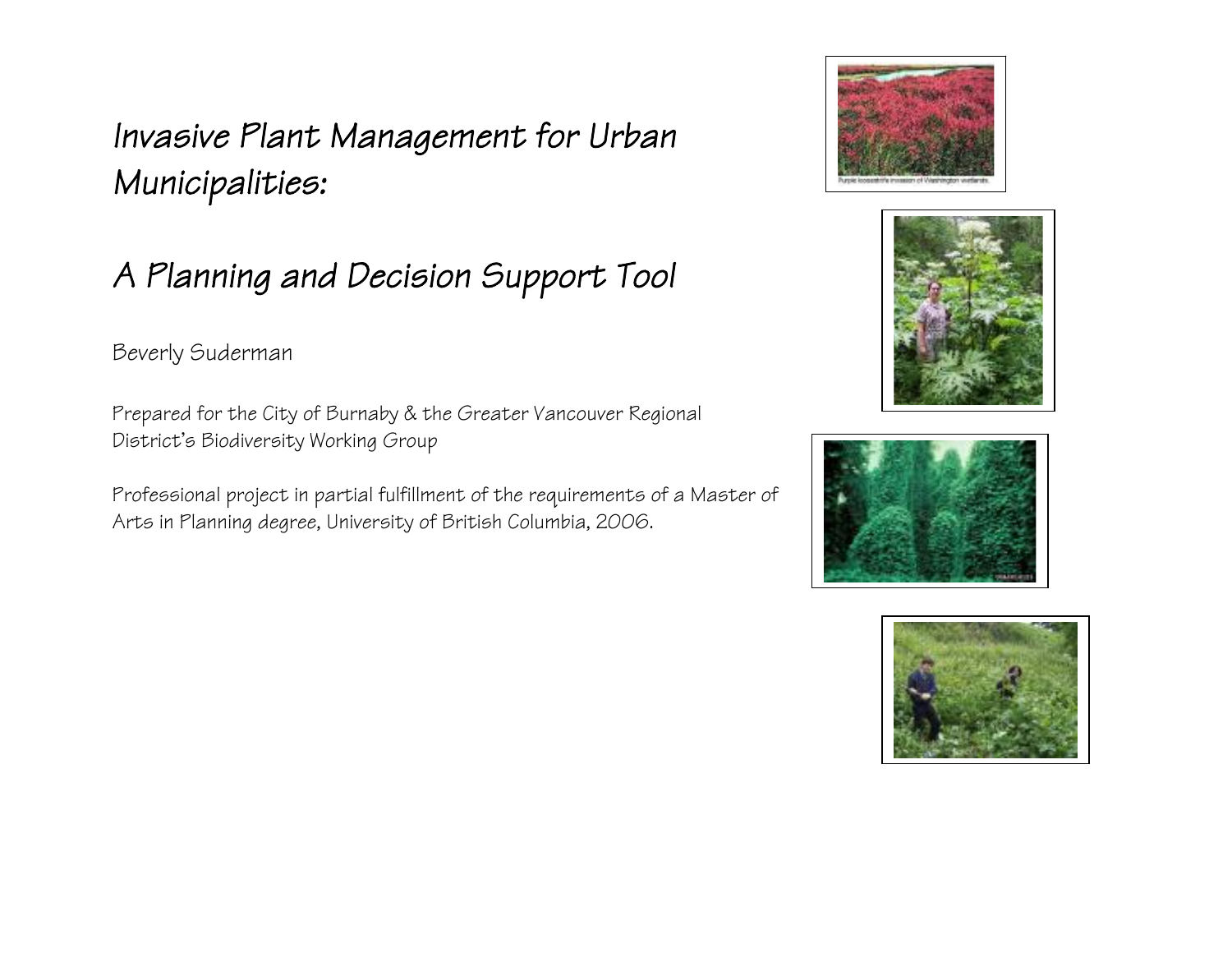#### INVASIVE PLANT MANAGEMENT FOR URBAN MUNICIPALITIES: A PLANNING AND DECISION SUPPORT TOOL

by

BEVERLY ANNE SUDERMAN M.A. (Educ), The University of Calgary, 1996

#### A PROJECT SUBMITTED IN PARTIAL FULFILMENT OF THE REQUIREMENTS FOR THE DEGREE OF

MASTER OF ARTS (PLANNING)

in

#### THE FACULTY OF GRADUATE STUDIES

School of Community and Regional Planning

We accept this project as conforming to the required standard

......................................................

.....................................................

.....................................................

THE UNIVERSITY OF BRITISH COLUMBIA June 2006 © Beverly Anne Suderman, 2006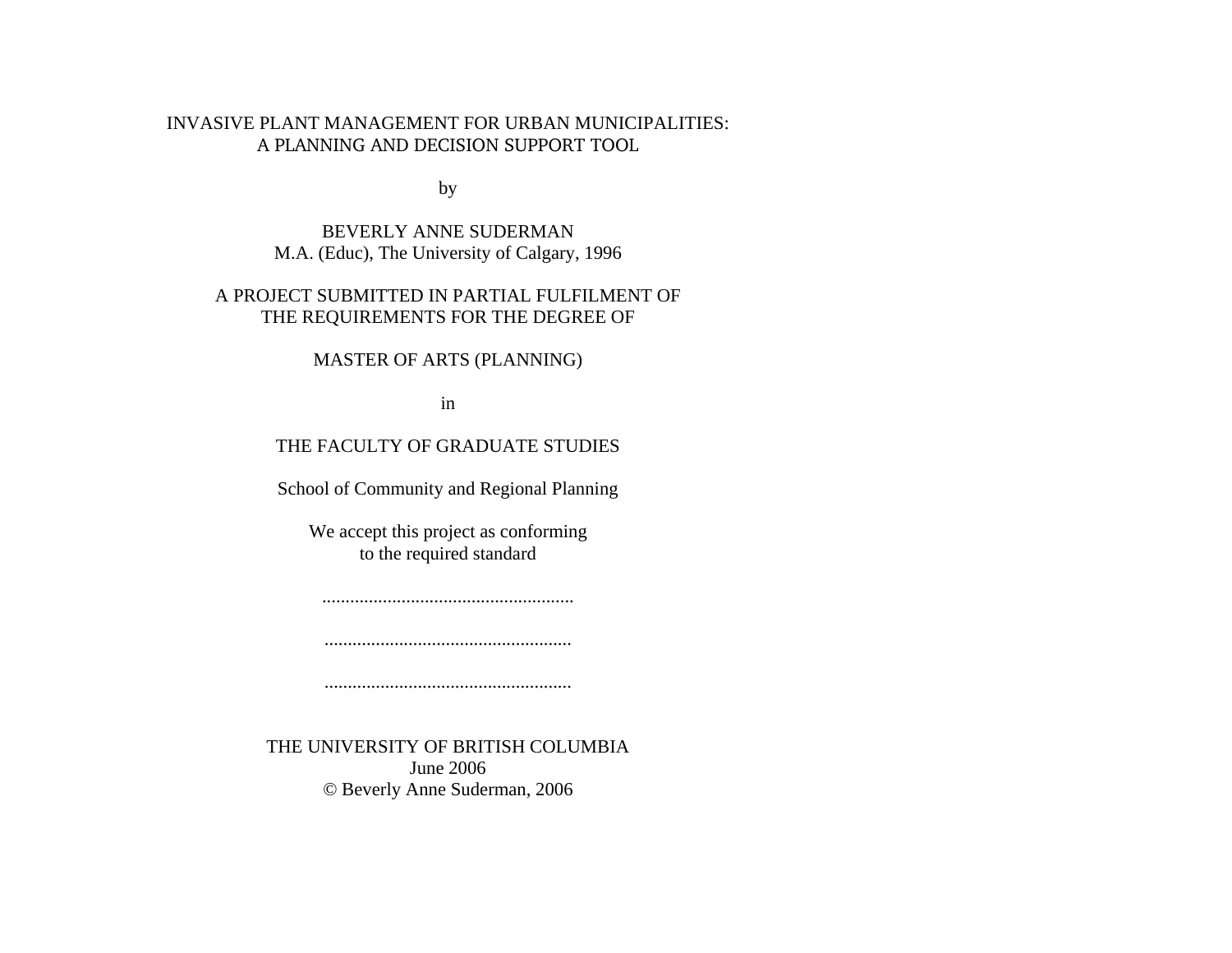# **LIST OF PARTICIPANTS & ACKNOWLEDGEMENTS**

The idea for this project emerged in a collaborative process with Robyn Wark, Ecosystem Planner for the City of Burnaby, and Susan Haid, Senior Environmental Planner, GVRD, based on the ground-breaking work of the Garry Oak Ecosystems Recovery Team. Projects ideas were refined and kept manageable through the watchful eye of Dr. William Rees, my advisor. Grateful thanks for financial support to the American Planning Association's Environment, Natural Resources, and Energy Division, which awarded me their 2005 Fellowship, and to the School of Community & Regional Planning at the University of British Columbia for their scholarship award.

The following people participated in the development of the project:

| Focus group 1, held December 1,        | Focus group 2, held December 6,            |  |
|----------------------------------------|--------------------------------------------|--|
| 2005:                                  | 2005:                                      |  |
|                                        |                                            |  |
| André Kolbér, Burnaby Parks–Operations | <b>GVRD Biodiversity Working Group</b>     |  |
| Chris Ensing, Burnaby Engineering      | Members:                                   |  |
| Geoff Gooderham, Burnaby Building      | Karin Albert, GVRD Parks                   |  |
| (landscape technician)                 | Julie Pavey, Port Moody                    |  |
| Ian Wasson, Burnaby Planning           | Dave Palidwor, Coquitlam Parks             |  |
| Robyn Wark, Burnaby Planning           | Susan Haid, GVRD Planning                  |  |
| Alan Duncan, Vancouver Parks           | Stephen Godwin, Surrey Parks               |  |
| Jenn Bailey, Vancouver Planning        | Elaine Anderson, GVRD Planning             |  |
| Ken Nguyen, Vancouver Engineering      | Jan Kirkby, Environment Canada             |  |
| Alison Everly, GVRD Parks              | Pamela Zevit, Adamah Consulting            |  |
| Leslie Douglas, GVRD Parks Resources   | Rachel Jones, Surrey Parks                 |  |
| Management                             | Lisa Burgess-Parker, Langley Environmental |  |
| Nick Page, Raincoast Consulting        | Partners                                   |  |
|                                        |                                            |  |

For their support of this project, special thanks to:

- Andi Gresh, Manager, Watershed Revegetation Program, Portland Bureau of Environmental Services
- **D** Mark Mead, Urban Forester, Seattle Parks
- □ Steve Burke, King County
- Mandy Tu, The Nature Conservancy (Portland)
- Garry Oak Ecosystems Recovery Team Members:
	- <sup>o</sup>Chris Junck, Outreach Coordinator
	- o Michelle Gorman, City of Victoria
	- o Dave Polster, Consultant
- Nick Page, Raincoast Consulting
- Pamela Zevit, Adamah Consulting
- Lisa Wainger, University of Maryland
- Rebekah Mahaffey, colleague at SCARP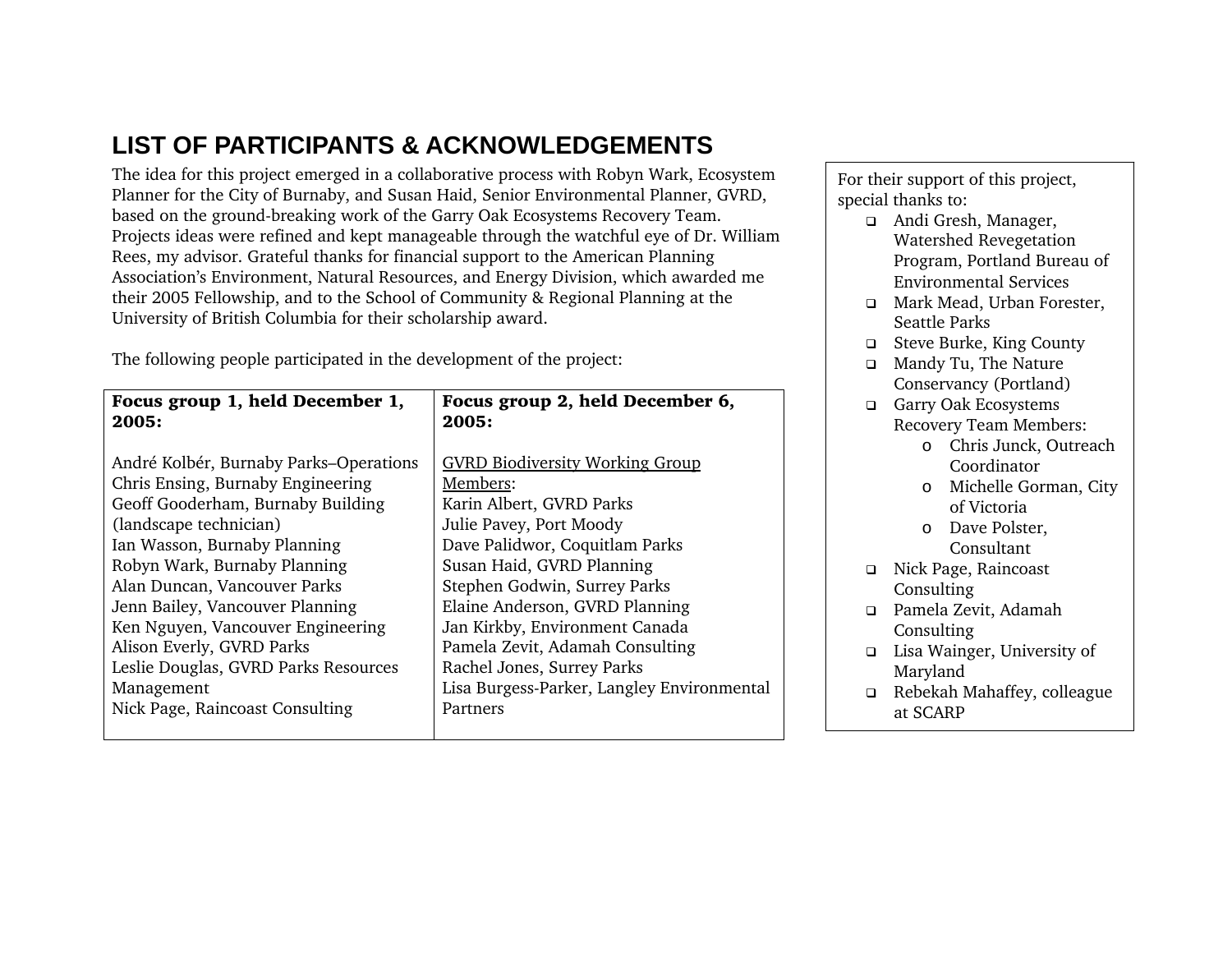#### Coquitlam Test Case, held April 12, 2006: Dave Palidwor, Coquitlam Parks Pam Zevit, Como Watershed Group Sarah Del Santo, Coquitlam GIS Kathy Reinheimer, Coquitlam Parks Caresse Selk, Coquitlam Recreation Tony Wong, L&L Committee member Jennifer Robertson, Terasen Gas Linda Gorsline, Hoy/Scott Streamkeepers Darin McClain, Hyde Creek Watershed Group Ian McArthur, Deboville Sloughkeepers Geordie Howe, L&L Committee member Participants in the Invasive Plant Ranking Exercise: Terry Taylor Frank Lomer Jacqueline Shaben Rose Klinkenberg Robyn Wark, City of Burnaby Jane Porter, GVRD Parks Alison Evely, GVRD Parks Steve Godwin, City of Surrey Marnie Watson, UBC Student, M.A. in Planning Nick Page, Raincoast Consulting Rachael Jones, City of Surrey Lisa Dreve, Township of Langley Dave Palidwor, City of Coquitlam Geordie Howe, Coquitlam Working Group Julie Pavey, City of Port Moody Jamie Vala, UBC Student, M. Landscape Architecture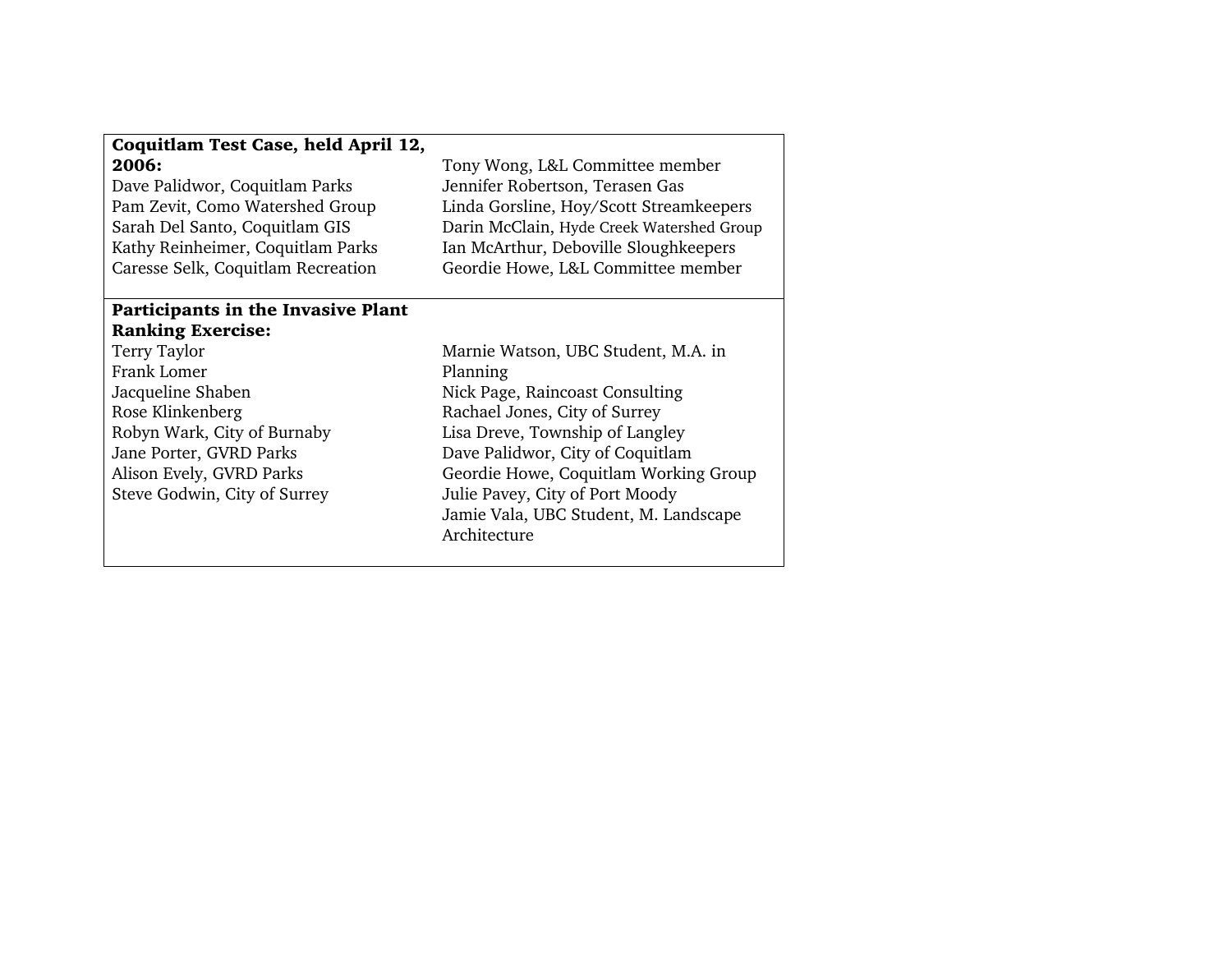# **From the Author to the Reader**

This project started as a typical university student research project, but quickly grew into a community-based effort to grapple with the challenges of invasive plant management within an urban setting. It is my hope that this decision support tool will be treated as a living document: used, tested, modified to be more effective, and shared with others. Please make full use of it, and let me know how you are doing (bsuderman2005@gmail.com).

Invasive plant management is a relatively new activity in cities, although it has been an on-going challenge in the agriculture, ranching, and forestry industries. The science called invasion biology is also very new, trying to understand the ecological implications of certain invasive plants and animals, in addition to their economic implications, which has been the primary concern with agriculture and ranching.

I first became interested in invasive plant management in the late 1990's, as Natural Resources Planner with the Hopi Indian Tribe in Arizona. In that position, I worked to restore wetlands infested with tamarisk with the goal of wildlife and bird habitat restoration, in a way that conformed to the Hopi world view. This was especially challenging for me because of the amount I had to learn about hydrology, birds, native plants, erosion, sedimentation, etc. – without a background in any of the hard sciences. However, I persisted, and we piloted a number of invasive plant management and ecological restoration initiatives.

Several years later, when investigating the potential of environmental planning as a career in cities, I met Robyn Wark, Ecosystem Planner for the City of Burnaby. In our first discussion, we hit on a common interest in invasive plant management. The concept of an invasive plant management planning and decision support tool, similar to that pioneered by the Garry Oak Ecosystems Recovery Team (GOERT), was quickly agreed upon, subject to verification by focus groups.

The focus group participants were generous with their ideas and analysis about what needed to be done to enhance invasive plant management in the region. Issues they identified included the need for better regional cooperation and collaboration, ways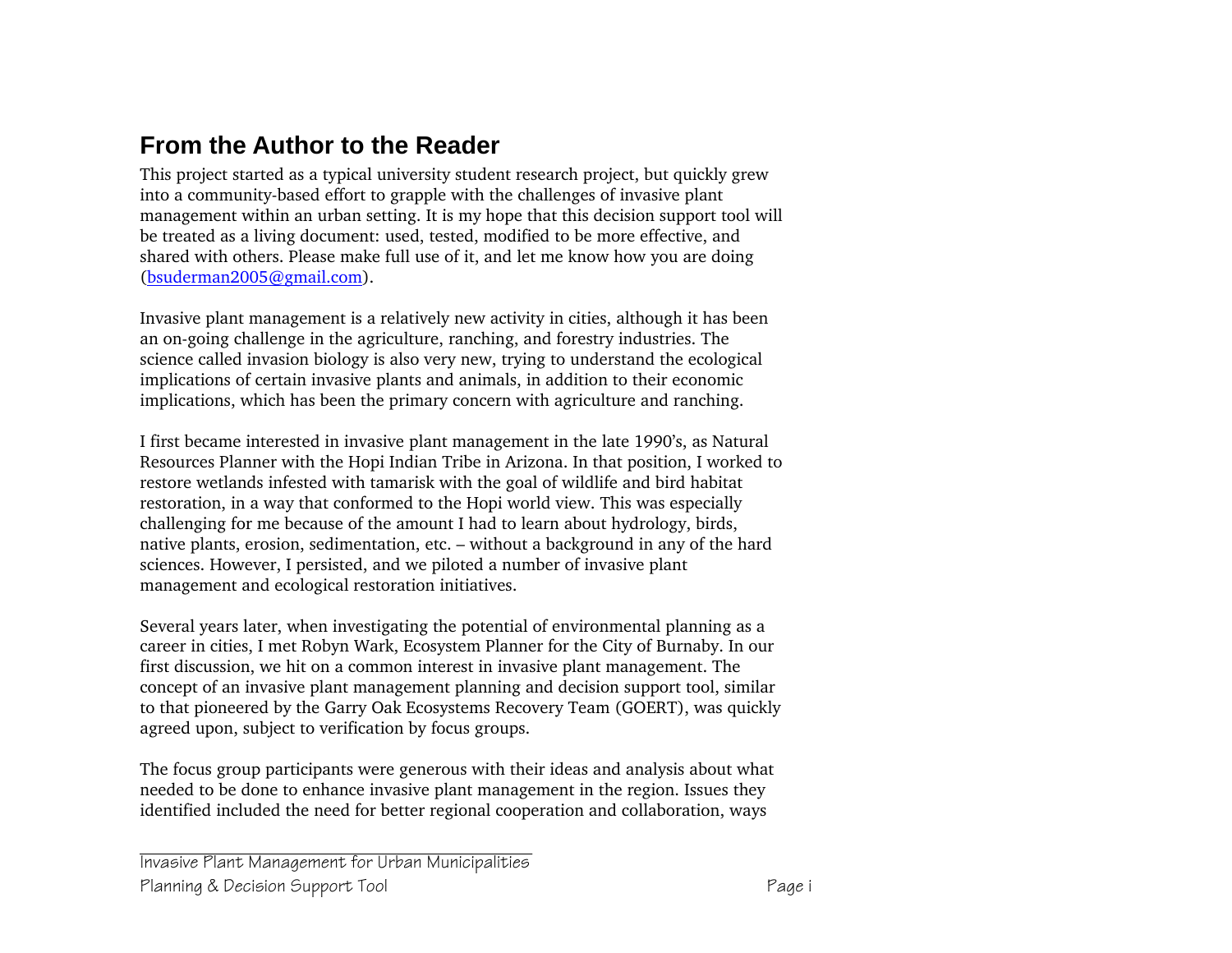to build political support for invasive plant management activities, better ways to communicate with the public about invasive plants given the particular invasion paths found in urban environments, and challenges due to the legal and regulatory climate within which they are working. While much needs to be done, they were interested in the development of a planning and decision support tool which would assist them with thinking through the complex issues related to invasive plant management activities. My research direction was confirmed.

Throughout this project, I received generous support from colleagues from south of the border, within Cascadia, our bioregion. Cities like Portland and Seattle are several years ahead of the Vancouver region in invasive plant management, in part because the regulatory regime within which they operate encourages city governments to aggressively pursue invasive plant management activities. A key contextual difference between Canada and the USA is that water temperature is a water quality parameter under US water quality regulations, as administered by the Environmental Protection Agency. This is not the case in Canada. Since one of the impacts of invasive plants adjacent to streams tends to be the lack of stream shading, thereby increasing the temperature of the water, American cities can quickly find themselves in regulatory violation, with the consequence of significant fines. Therefore, their choice becomes one of investing in invasive plant management or paying fines … as compared with the BC situation, where the choice at this point is to spend money on invasive plant management or not.

One of the appealing features of the GOERT's Decision Support Tool is the clear, simple invasive plant ranking system provided to assist land managers to determine which species to tackle first. Unfortunately this work was only fully developed for three invasive species, which are the top priorities within Garry Oak Ecosystems – but not in the natural areas within our region of the Lower Mainland. What to do? I researched all the other ranking systems I could find, but none were compatible, and all were much more complex; some were still in the developmental stage and had not yet been tested.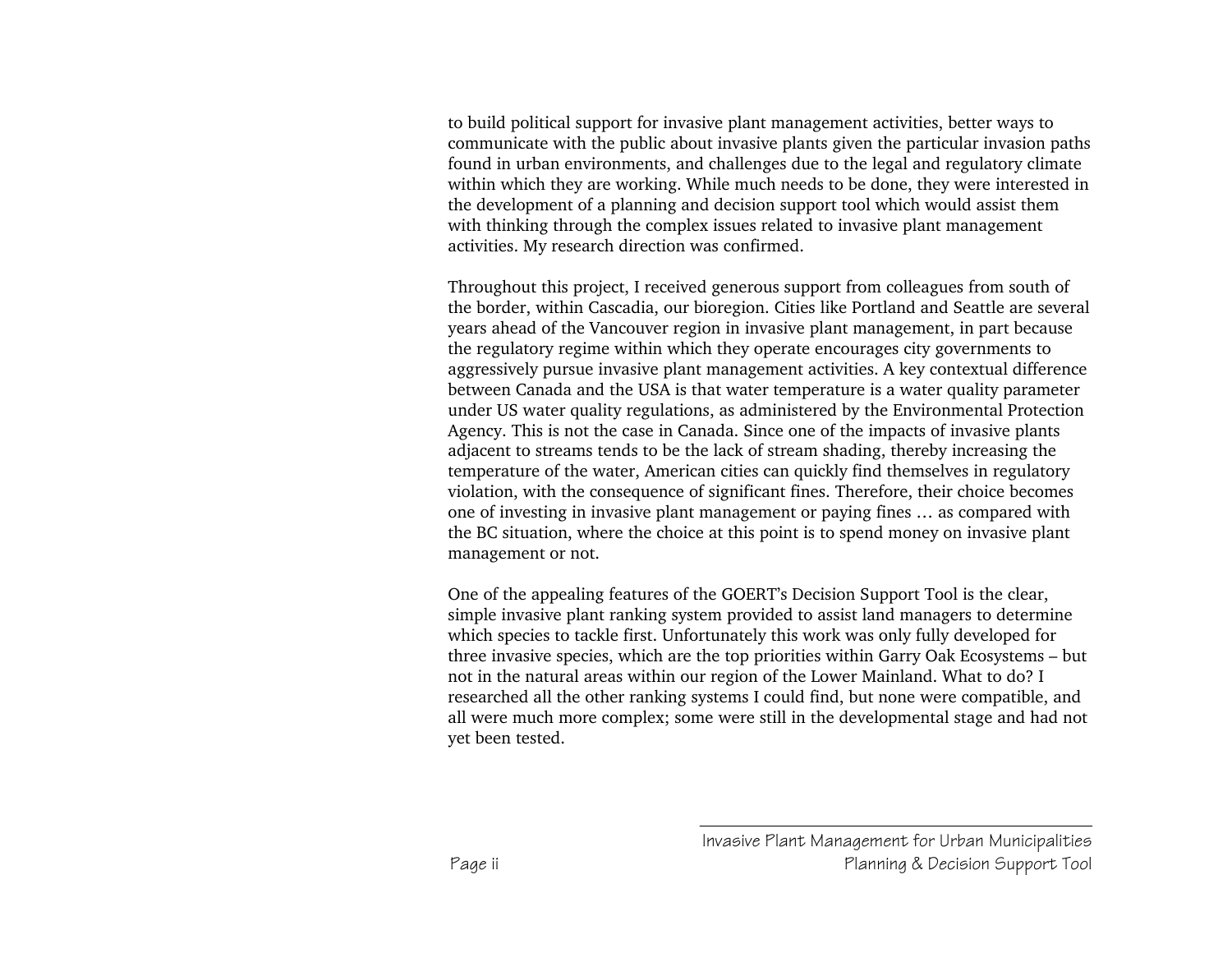In desperation, I decided that the best strategy would be to replicate the GOERT methodology for the species which had been identified as invasive within the GVRD. The participation rate in this community science initiative was wonderful, and reveals a hunger on the part of the invasive plant management community in the region to have region-specific tools to tackle the issues we face here.

The results were surprising and stimulated dialogue about what they meant. A key observation is that the plants fall into major groupings, so that a certain amount of what appears to be differences of opinion can be reconciled if we look at the groupings the 23 plant species fall into. The groupings could be characterized as high, medium, and relatively low significance.

Another consideration, given the great spread between participants in some of their rankings, is that the significance of individual species depends in large part on the primary concern of the individual doing the ranking. For example, an individual concerned about bird habitat will be less likely to rank blackberry as a very high problem, whereas people interested in biodiversity will rank its significance as very high. These differences of perspective became fairly obvious in the ranking process, and highlight the importance for urban land managers of knowing their specific purpose in undertaking invasive plant management, to assist them with choosing species to tackle.

People also disagreed with the final results based on current levels of impact. For example, this community-science initiative ranked Japanese Knotweed as #1 for the region, but blackberry is much more prevalent, and has much more biomass … How to reconcile this seeming anomaly? It seemed to me that the reason that Japanese Knotweed ranked as highly as it did is because it is scarier than blackberry. We do not have a good idea about how to manage it, unlike blackberry, where we have a pretty good idea, but to date have been unwilling to put an adequate level of management resources into its control.

These issues, and others, need to be discussed more fully. I am hopeful that the Greater Vancouver Invasive Plant Committee, still in its infancy as an organization,

Invasive Plant Management for Urban Municipalities Planning & Decision Support Tool **Page iii** Page iii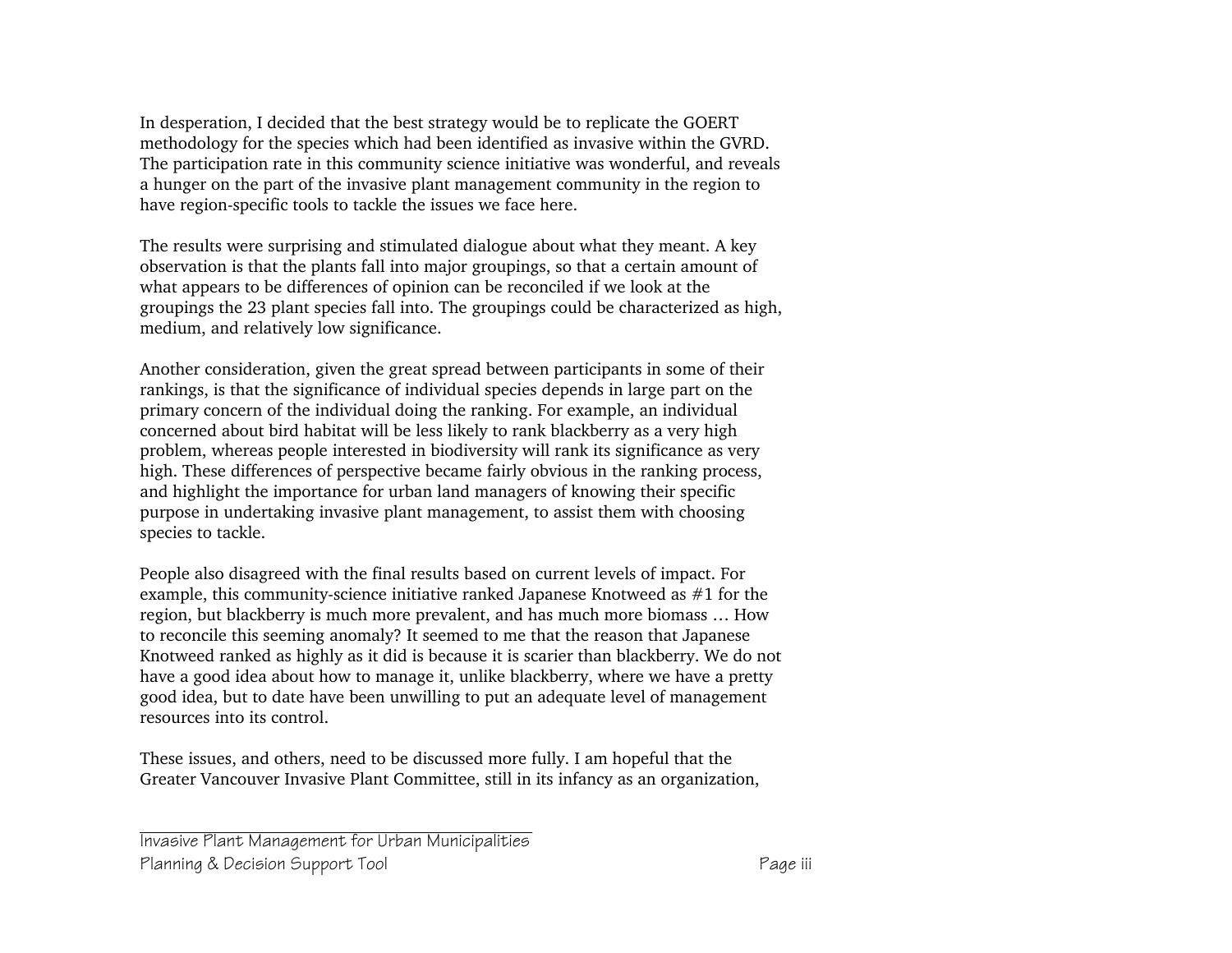will be the venue where these types of discussions can happen, and where information about the management of various invasive plants can be shared. Due to the complexity of invasive plant management, a collaborative approach bringing together scientists, managers and planners will be most effective in discussing the various aspects of invasive plant management and choosing the approach which best suits the location and the situation.

The good news, and the bad news, of invasive plant management is that there is no one right answer to any particular situation. Best management practices must be sitespecific and objective-specific, rather than highly generalized. That being said, there should be ways of translating one's learning about invasive plant management from one context into another, while always keeping the context-specific opportunities and constraints front and centre in one's planning. This challenge gets at the heart of the apparent conflict between science and management … and provides the basis for potential collaboration within the Lower Mainland between urban land managers concerned about invasive plant management, and invasion biology scientists.

Increased collaboration is an essential ingredient to any successful strategy for invasive plant management. The seeds have been sown. With the appropriate nurturance and care, these seeds of collaboration will grow into a full-scale, integrated, regional approach to invasive plant management, supporting biodiversity and quality of life in the region.

# WHAT do I mean by the term "invasive plant"?

When I use the term "invasive plant" I am referring to non-native, introduced plant species that become problems because of their invasiveness, aggression, and ability to outcompete other plants native to the watershed. Usually invasive plants are those which are highly competitive, whether because they produce an enormous number of seeds, because they have multiple modes of revegetation, because they are capable of transforming their environment to better suit themselves, or because they are so flexible in terms of habitat. In these competitive tendencies, they are also favoured in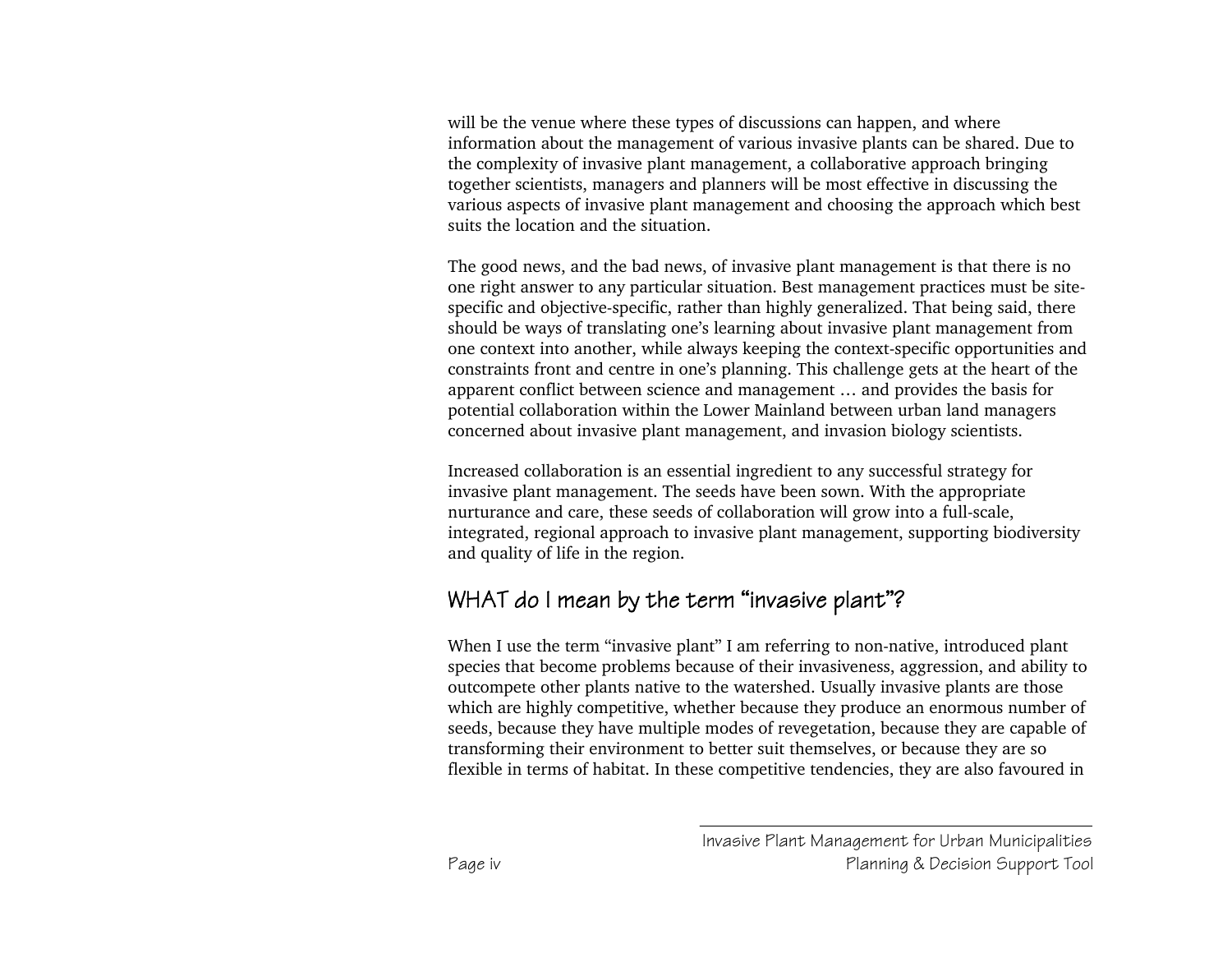their new environments due to the lack of natural population controls on them, as they would have in their native environments.

Native plants can also behave invasively, but are not of concern in this document.

# WHY a planning and decision support tool for invasive plant management?

Invasive plants are over-running our parks and natural areas, interfering with our pleasure, as well as the natural functions and biodiversity of the region. These impacts cost municipalities money, and prevent them from maintaining quality of life goals for their communities. This tool will help you, an urban land manager, make decisions regarding when, where, and how, to manage invasive plant species on municipal lands.

This is a decision support tool, not a decision making tool. It will provide you with guidance regarding the identification of invasive plant problems, and management options for control. It is up to you to consider all the information at hand to make an informed decision, recognizing that invasive plant control is only one aspect of ecosystem management or restoration, and should be part of a larger management plan.

# WHO should use this planning and decision support tool?

This tool is intended for urban land managers and planners who wish to undertake well-planned stewardship activities over a period of several years. This includes municipal and regional governments, and local nongovernmental organizations interested in invasive plant management activities in particular areas. Private landowners may also find it useful.

Invasive Plant Management for Urban Municipalities Planning & Decision Support Tool **Page v** Page v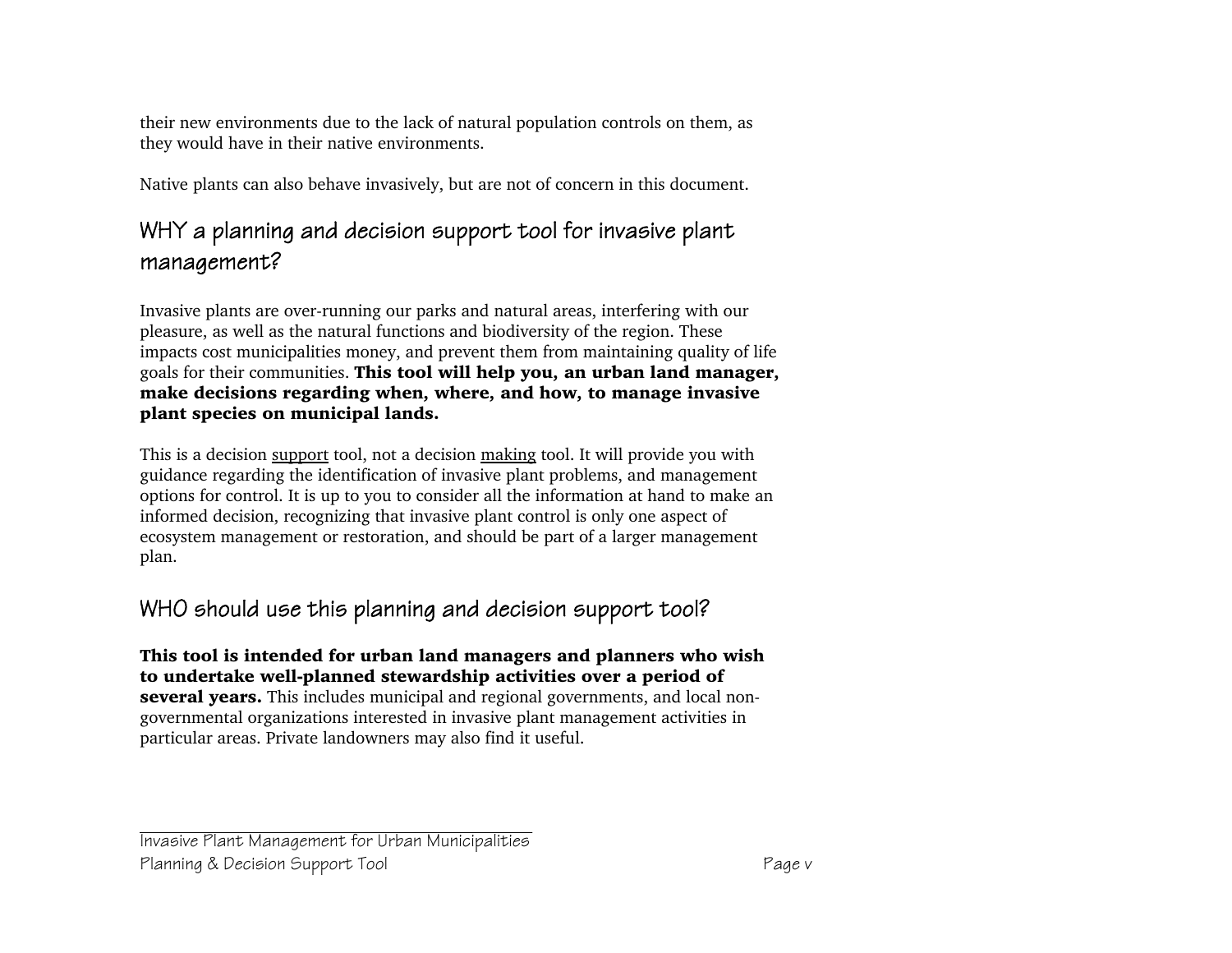## WHY the focus on urban municipalities?

The natural environment provides many concrete, measurable benefits to cities, including cleaner air, cleaner water, and stormwater management. Trees and other vegetation cool and modulate the urban environment, mitigating the heat island effect. The quality of life for city residents is enhanced by opportunities to enjoy green space, whether for recreation, aesthetics, or quiet. To maximize these benefits, cities must do a better job of managing their ecosystems. This includes establishing policies and programs that work to manage invasive species within the context of maintaining natural biodiversity.

Invasive plants are of particular concern because they can overwhelm desirable plants and trees, or because they change stream dynamics, or because they increase erosion and sedimentation in waterways. Because of municipal investment in parks and other green spaces, municipalities have a direct, economic interest in the management of invasive plants. Invasive plants lead to lost investments in parks or street trees, and increased management costs to protect a municipality's investment in the urban forests.

An additional area of municipal concern is liability risk avoidance. Some invasive plants are toxic to humans, like Giant Hogweed (*Heracleum mantegazzianum*). Others, like English Ivy (*Helix* hedera), smother and eventually kill trees, leading to the risk of falling tree limbs, or even falling trees. Their presence on municipally managed lands, like parks, increases a municipality's risk of liability for injuries incurred by park users.

There are many benefits to invasive plant management within cities. Let's all do our part!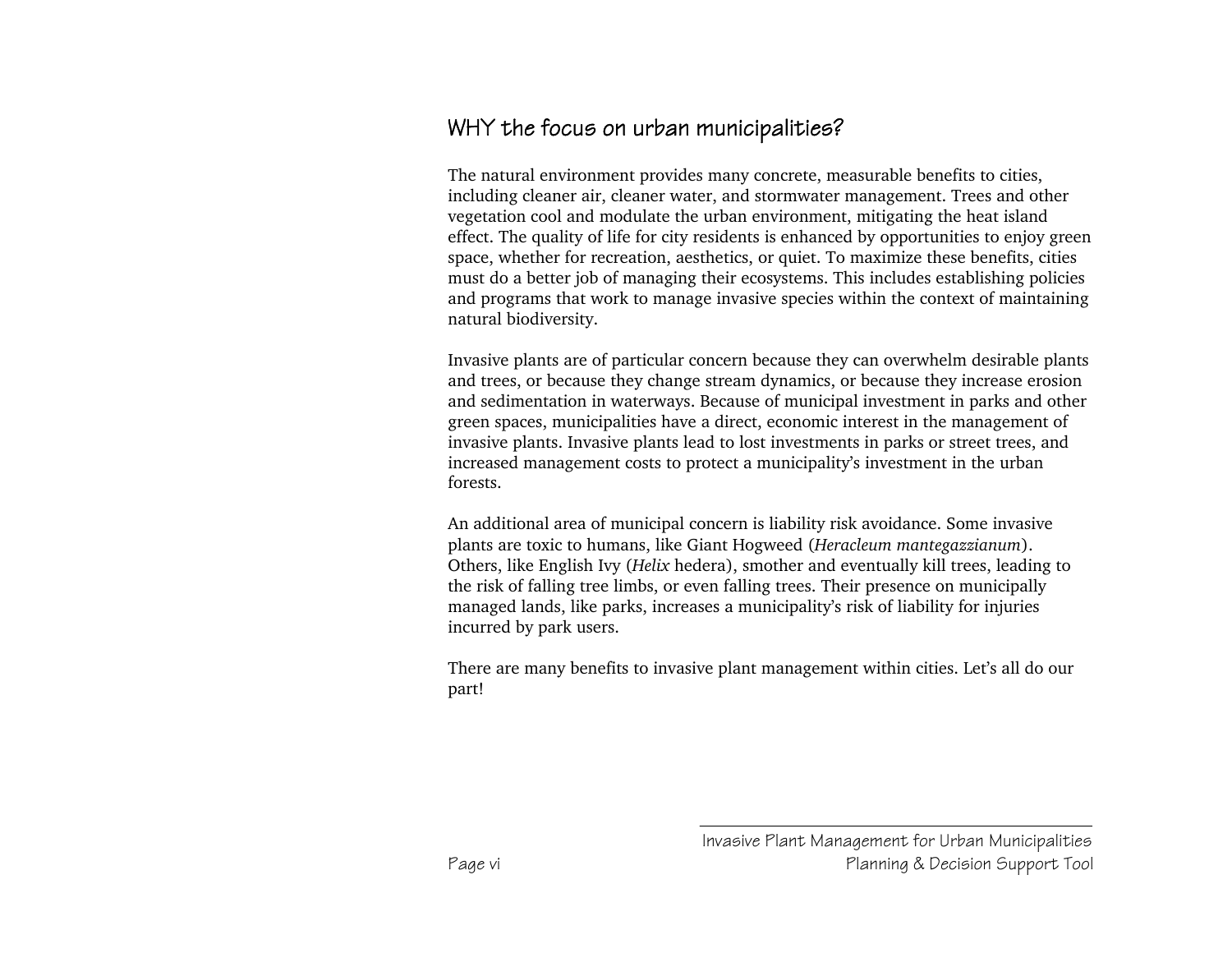# **Table of Contents**

| 2. Identify the land management values for which you are responsible in your                                                                                    |
|-----------------------------------------------------------------------------------------------------------------------------------------------------------------|
| 3. Identify other departments, community groups, or other stakeholders with whom<br>you share management of these lands, particularly related to invasive plant |

Invasive Plant Management for Urban Municipalities Planning & Decision Support Tool **Page vii** Page vii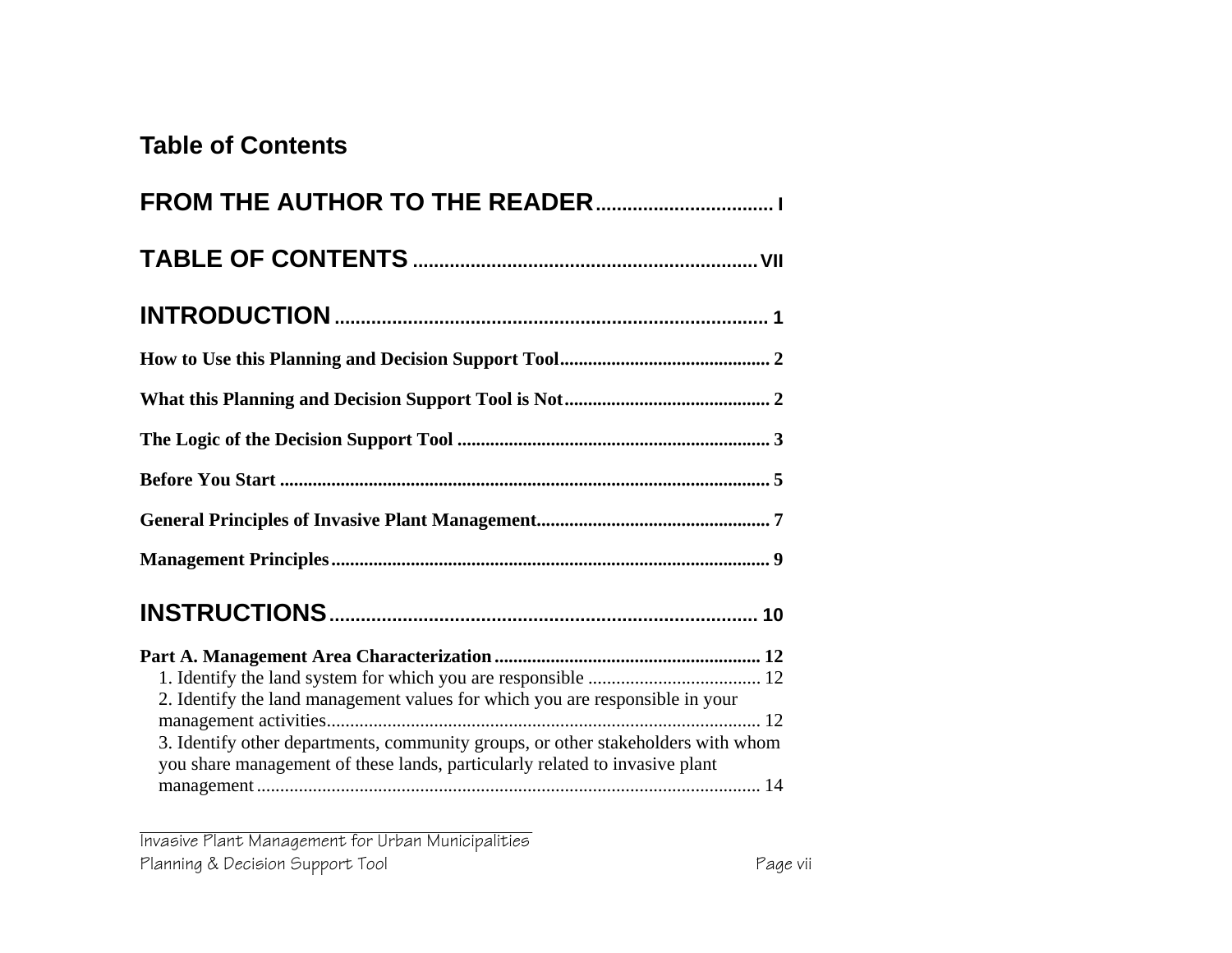| 4. Characterize the lands within your management area from an ecological          |  |
|-----------------------------------------------------------------------------------|--|
|                                                                                   |  |
|                                                                                   |  |
|                                                                                   |  |
|                                                                                   |  |
|                                                                                   |  |
| 7. What are the risks of action versus no action? Can the risks be mitigated?  28 |  |
|                                                                                   |  |
|                                                                                   |  |
|                                                                                   |  |
|                                                                                   |  |
|                                                                                   |  |
|                                                                                   |  |
| The Role of Volunteers in Municipal Invasive Plant Management 46                  |  |
|                                                                                   |  |
|                                                                                   |  |
|                                                                                   |  |
|                                                                                   |  |
|                                                                                   |  |
|                                                                                   |  |
|                                                                                   |  |
|                                                                                   |  |
| <b>Invasive Plant Management: Plant Ecology &amp; Best Management Practices</b>   |  |
|                                                                                   |  |
|                                                                                   |  |
|                                                                                   |  |
|                                                                                   |  |
|                                                                                   |  |
|                                                                                   |  |
|                                                                                   |  |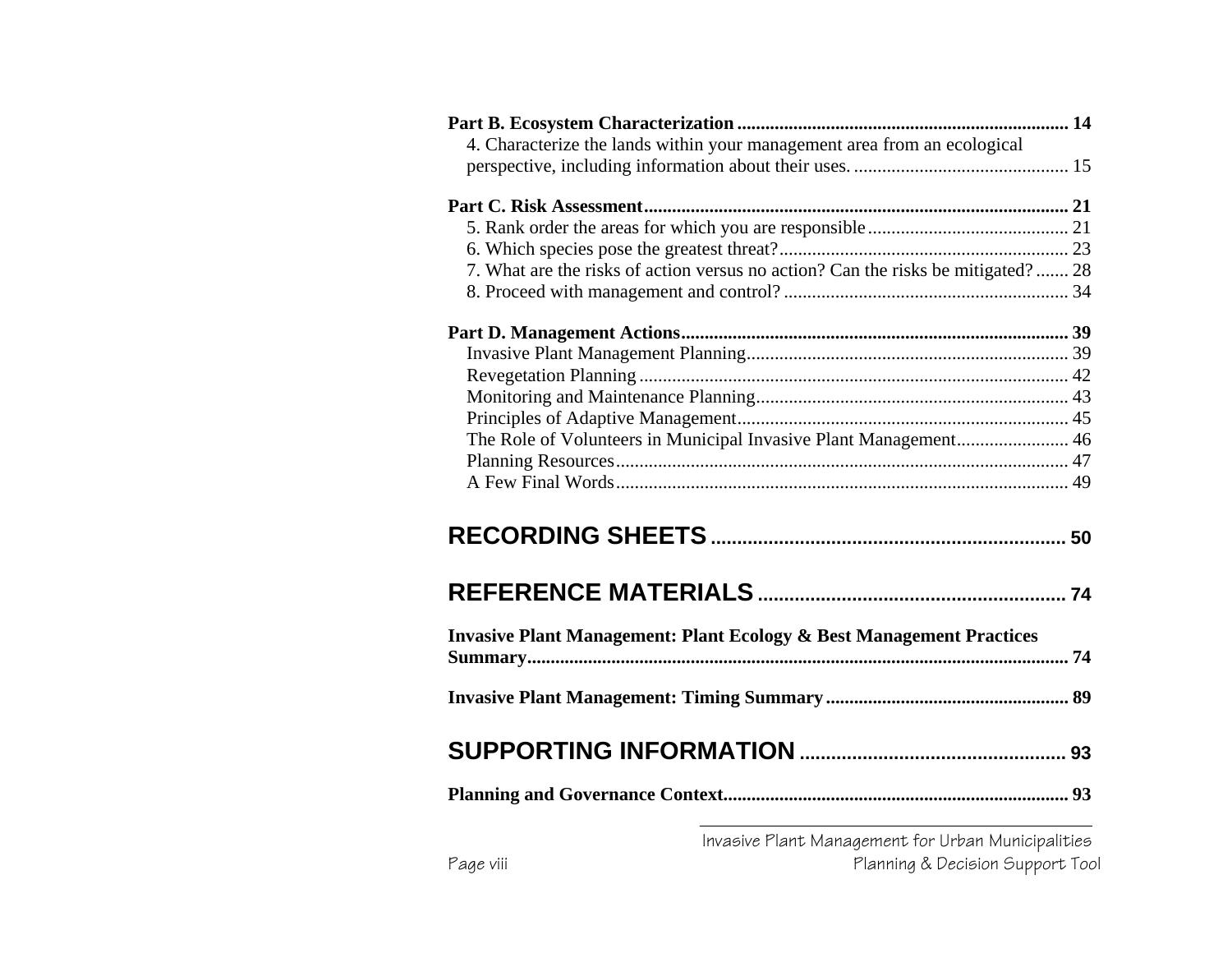|                       | Definition of Invasive Species, and How Specific Target Species were Identified |     |
|-----------------------|---------------------------------------------------------------------------------|-----|
|                       |                                                                                 |     |
|                       |                                                                                 |     |
|                       |                                                                                 |     |
|                       |                                                                                 |     |
|                       |                                                                                 |     |
|                       |                                                                                 |     |
|                       | Step Three: Revise Decision-Support Tool and Gather Feedback  111               |     |
|                       |                                                                                 |     |
|                       | Appendix A: Invasive Plant Species Significance Ranking Data  117               |     |
|                       |                                                                                 |     |
| <b>List of Tables</b> |                                                                                 |     |
| Table 1               | Invasive Non-Native Plant Species of Concern in the GVRD                        | 15  |
| Table 2               | Invasive Plant Ecology & Summary of Best Management<br>Practices                | 75  |
| Table 3               | <b>Invasive Plant Management Timing Summary</b>                                 | 89  |
| Table 4               | <b>Invasive Plant Management Frameworks</b>                                     | 107 |
| Table 5               | Top 10 GVRD Invasive Plants                                                     | 110 |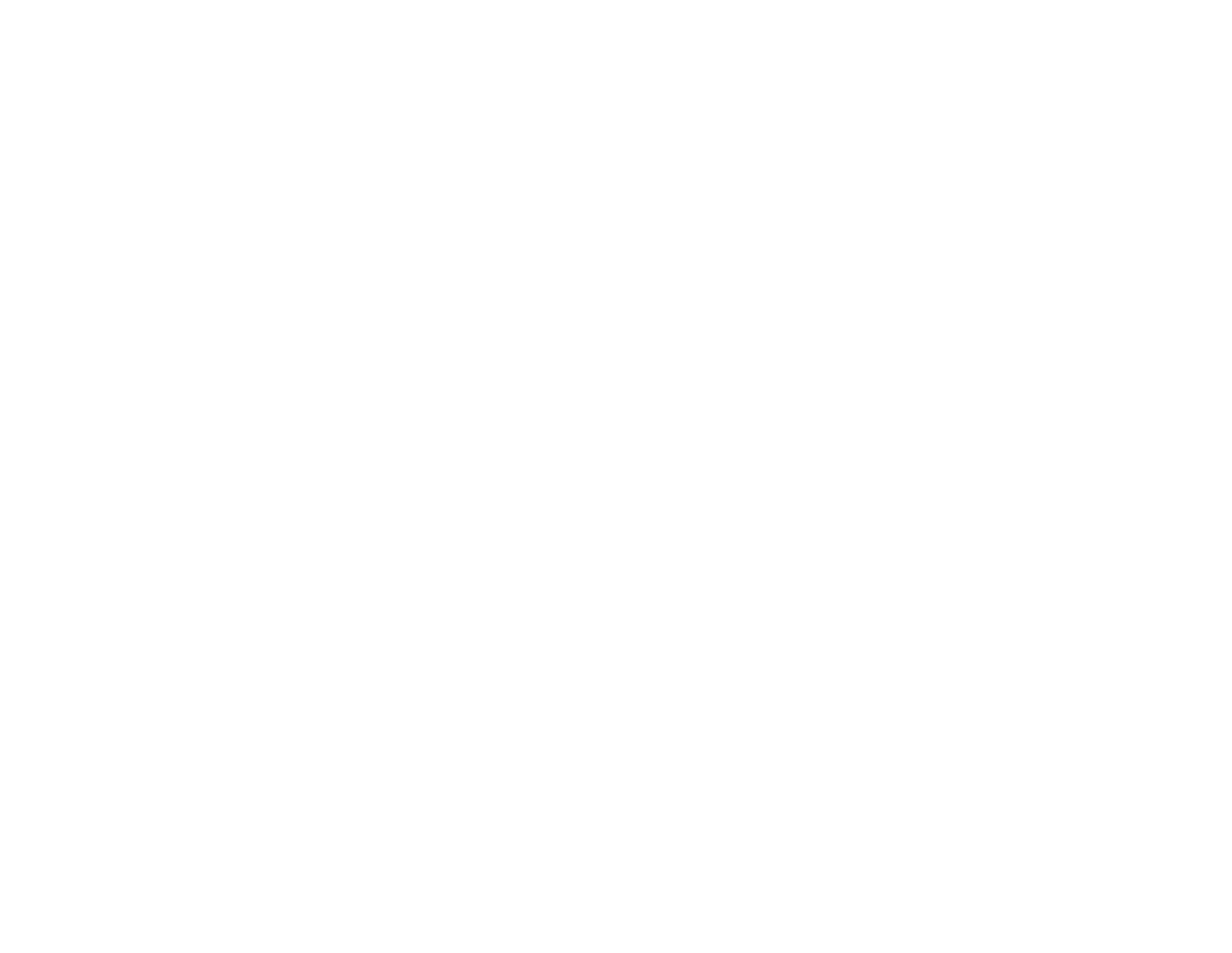# **INTRODUCTION**

So you've identified a problem: invasive plants are taking over your [fill in the blank] (storage yard, play park, natural area, salmon stream, river bank, etc.), and you need to do something about it. This might be because you want to protect the trees, or restore the stormwater management potential of a stream, or avoid the possibility of a lawsuit. Or it might be because you want to restore habitat for endangered species or salmon, or protect the integrity of the forest.

There are many reasons to tackle invasive plants. To be effective, you need to know the full extent of the invasive plant problem, know the specifics of each invasive plant that is causing a problem, know your own resources and constraints, and then make a choice about how to proceed. You need to know how to tackle the individual invasive plant, and what you need to do to be successful, and when the best time to manage the problem might be.

Because of the complexity of items to be considered in invasive plant management, this planning and decision support tool has been developed. It will walk you through a step-by-step process to gather the information you need, assist you with determining priorities, and once you've made the decision to proceed, assist you with developing an implementation strategy.

Conscientious use of this tool will provide you with a record of how you made your choices, so you can share your reasons with others. It will also provide you with a baseline to use in monitoring the success of your efforts. It may also help you to argue successfully for increased resources to tackle invasive plant management!

The goal of this planning and decision support tool is to assist you, as an urban land manager, to think through your options regarding invasive plant management on lands for which you are responsible, and to document the steps you have taken in coming to a decision. Through the use of a systematic process, your decision-making will be supported and you will be in a good position to argue your decisions to City Council or members of the public. It's a lot of work – but it will pay off.

# <sup>A</sup>*planning tool* is

something that helps you to think through your options to accomplish something.

#### <sup>A</sup>*decision support*

*tool* provides you with questions, and hints for answering these questions. The answers you develop help with making a decision as to what to do. The answers to these questions also provide a record of the steps taken in making a decision.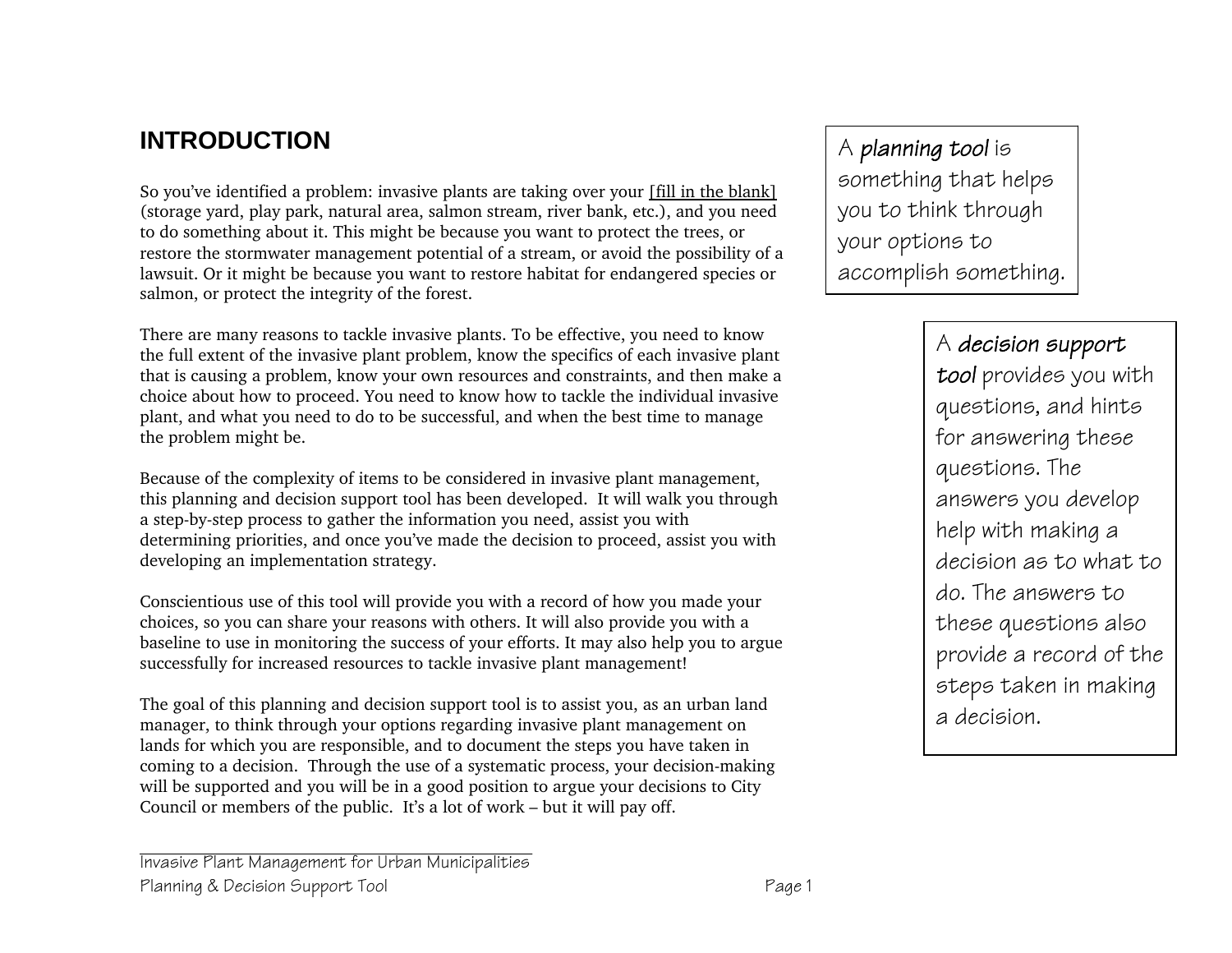# *How to Use this Planning and Decision Support Tool*

"As decision-makers, managers must put together the right information at the right time, think critically about it, and make important choices wisely. Further, they must make these choices swiftly and implement them forcefully in a site-specific and objective-specific  $m$ anager – a formidable challenge indeed." — McPherson (2001)

This planning and decision support tool will help you, through a series of worksheets, to gather the information you need to make informed decisions, and then help you determine priorities.

You may have the ability to gather all of this data yourself, or you may have staff members who can do it for you. If you need help with data gathering, do not hesitate to ask for it – from other departments, from other levels of government, or from consultants that you hire to do this specific task.

Once the data is gathered, you may wish to consider working with others to complete the recording sheets, particularly up through the risk assessment section. The chance to learn from each other, and gain additional insights by working with other people who know the area or the subject well can make the task more enjoyable, less onerous, and most importantly, produce a better decision.

Whether you complete the forms yourself or work with others, ultimately you are the decision-maker. You need to know the quality of the data that you are gathering to use with this tool. You also need to understand why certain data is important, and how it helps you to make decisions. This decision support tool helps you take a systematic approach to decision-making about invasive plant management.

# *What this Planning and Decision Support Tool is Not*

This planning and decision support tool has limitations. It focuses on addressing the management considerations of invasive plants only from an implementation perspective. It does not take a holistic approach to invasive plant management, which would include planning to prevent new plant invasions, or community education about invasive plant management, or looking at regulatory controls on invasive plants, although all of those things are needed in any comprehensive strategy.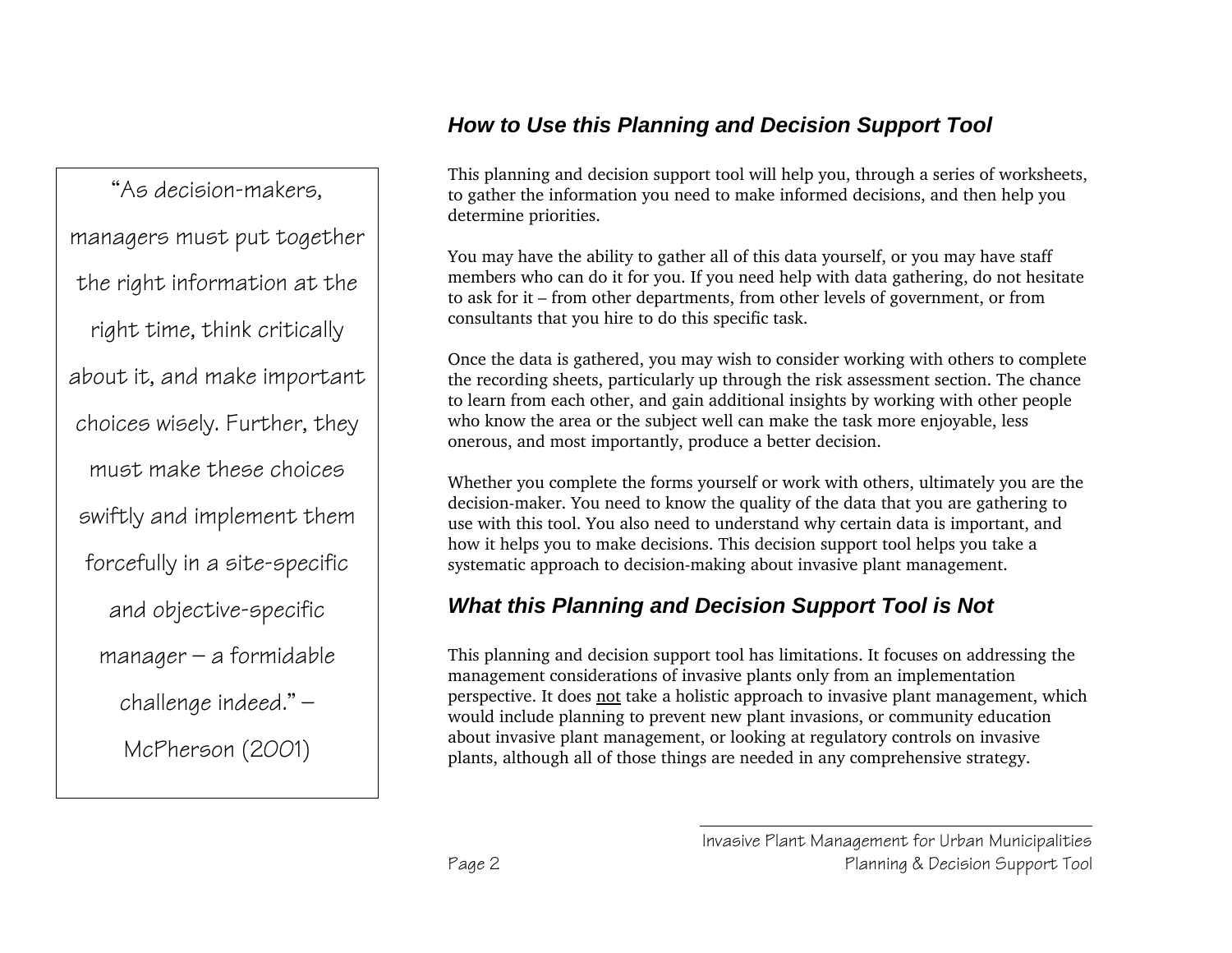It also does not serve to assist with policy development within your municipality, although enhanced experience with invasive plant management is a good basis from which to develop policy. My assumption, in developing this tool, is that you, as a land manager, are part of a larger organizational system. You and others within this system will develop a strategy that meets the needs of your organization with regard to invasive plant management.

This tool addresses the needs of a manager juggling scarce resources and needing to demonstrate success, by addressing managerial considerations, social and political dimensions, and scientific criteria of invasive plant management. Its focus is on the management of resources to accomplish the goal of invasive plant management, including strategies for working effectively with scientists, and a systematic approach (which provides the foundation for your own adaptive management research). My assumption is that you, in your role as a land manager as part of your adaptive management strategy, will join a group of like-minded individuals to ensure that you are kept current on developments in the field, whether by other land managers like yourself, or by specialists in the field of invasive plant management.

#### *The Logic of the Decision Support Tool*

This decision support tool has been developed to walk you through a series of steps preparatory to making a decision about invasive plant management.

The first step of the process is to assemble the necessary information, from a systemwide perspective. First you characterize your management area, and the values for which you are responsible for managing it. Then you characterize your management area from an ecological perspective, including the types of invasive plants that are present in each area. Lastly you gather relevant fact sheets about each of these plants, to learn more about the behaviour of these plants, and how best to manage them.

The second step of the process is to prioritize potential areas for management. This is the first "filter" through which you assess your management area. The prioritization is

Invasive Plant Management for Urban Municipalities Planning & Decision Support Tool **Page 3**  Join a group of like-minded individuals to ensure that you are kept current on developments in invasive plant management.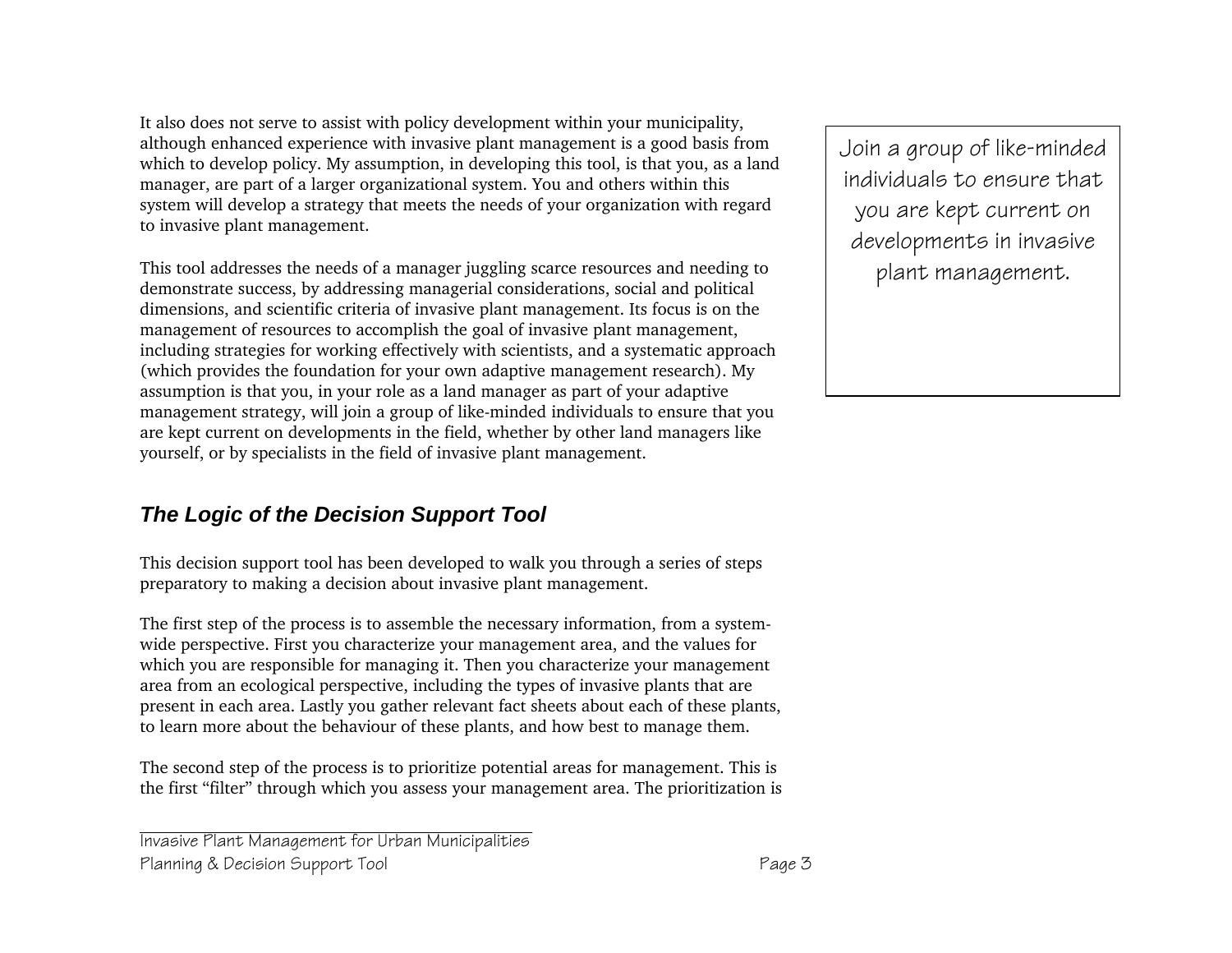How the DST works:

- 1. Assemble information
- 2. Prioritize potential management areas
- 3. Assess risks; identify mitigation options
- 4. Make a decision
- 5. Develop invasive plant management plan
- 6. Review, revise, adapt.

completed, based on the principle of "save your best first" (with "best" being defined by you), avoiding liability risk, and availing yourself of any opportunities to maximize your investment in invasive plant management.

The third step is to undertake a risk assessment to determine what risks (other than liability risk) there may be, and assess these risks for severity and potential for mitigation. This is the second "filter" through which you assess your management area. This step is conducted at a site-by-site level, rather than looking at the entire system.

The fourth step is to make a decision, on a site-by-site basis, as to whether or not to proceed with management and control of invasive plants, and if so, in which area, and for which species. This decision-point is the last step at the "birds-eye view" level of looking at your management area, and a necessary preliminary step before moving on to management or implementation planning.

The last step of this Decision Support Tool is to develop your invasive plant management plan, one for each site under consideration, based on your list of priorities. There are many decisions to be made in developing a management plan, including the necessary components for a comprehensive management plan, the information necessary to complete the plan, consideration of alternatives and available resources, timing and method of management, monitoring and follow-up activities. At this step, you will be provided with suggestions as to how to proceed, as well as model plans and various resources to assist you through this final step before implementation.

Various materials have been assembled to assist you with the tasks posed by the DST. The Reference Materials section, for example, contains a summary of invasive plant ecology and best management practices for those invasive plants found in the Lower Mainland. It also contains a Timing summary, to assist you with determining the best time of year to undertake invasive plant management. The Supporting Materials section outlines information related to the regulatory context of invasive plants, the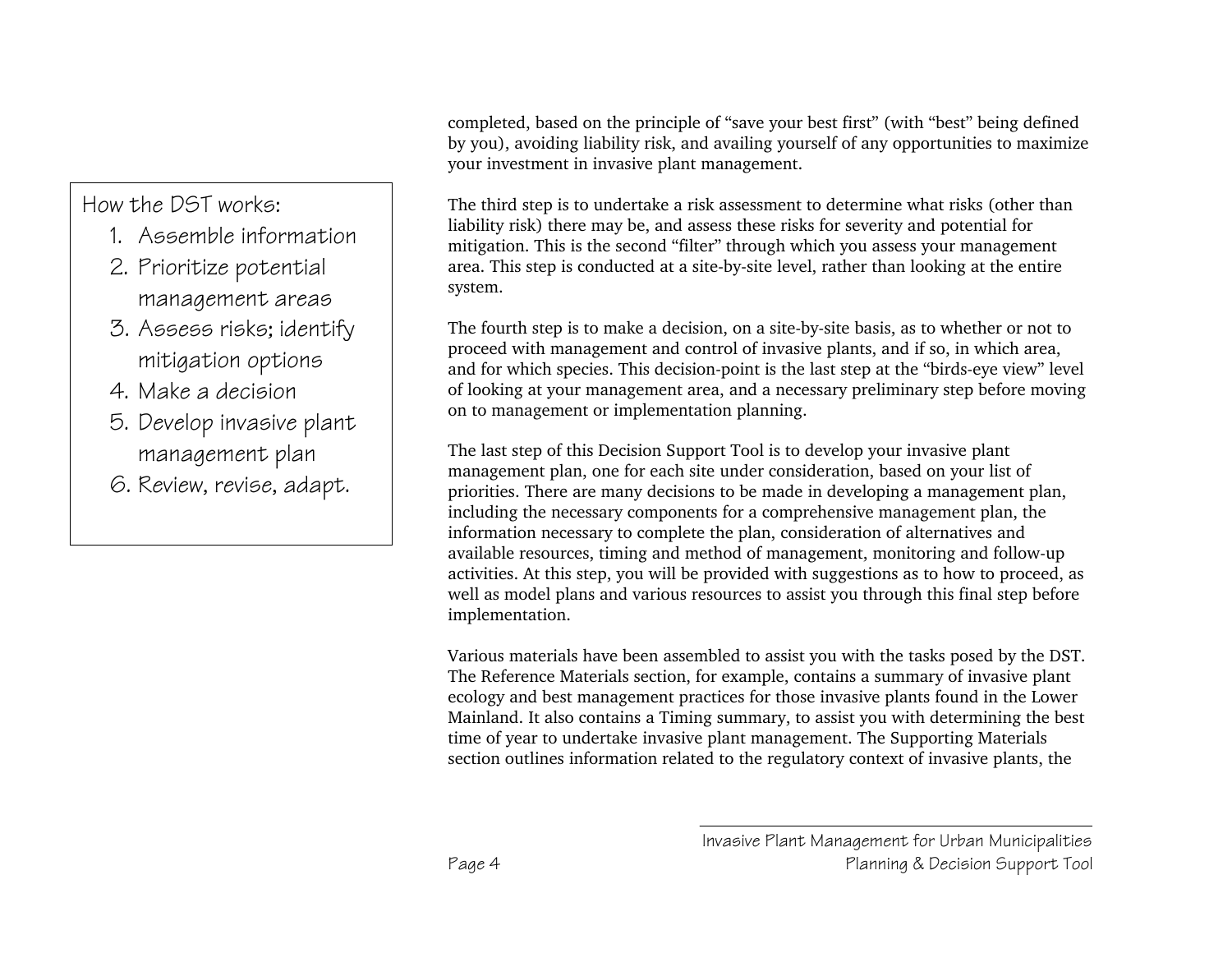role of science in invasive plant management, and a full description of the methodology used in creating this DST.

Of course, your invasive plant management plans will be living documents. That means that as new information arises, whether from your experience or from the experience of others, you can and should go back to your planning documents and review whether or not the plan should be modified in light of this new information. If it should, make the revisions and adapt your planning accordingly, documenting as you go.

#### *Before You Start*

#### Read through the whole tool before using it so you know what to expect.

Be prepared to:

- 1. Make a long-term commitment,
- 2. Keep detailed records,
- 3. Undertake lots of assessment before taking action, and
- 4. Solicit expert help.

Why are these mental preparations important? Invasive plant management is not a simple task. Many invasive plant species can deposit millions of seeds into soils. Thus, despite success in removing vegetation, you may have re-sprouts for years to come. Therefore, long-term commitment is important. Without it, your investment of time and resources may be wasted.

Invasive plant management is a new science, and can be unpredictable. Therefore, it is important to be systematic and meticulous in your record-keeping, so that you can learn from your own experience about what works (and what does not), and you can monitor your progress. Keeping records, reviewing progress, and adapting your strategies, based on new information provided by your sites, and through your ongoing professional education, will assist you to more effectively manage your invasive

Invasive Plant Management for Urban Municipalities Planning & Decision Support Tool **Page 5** 

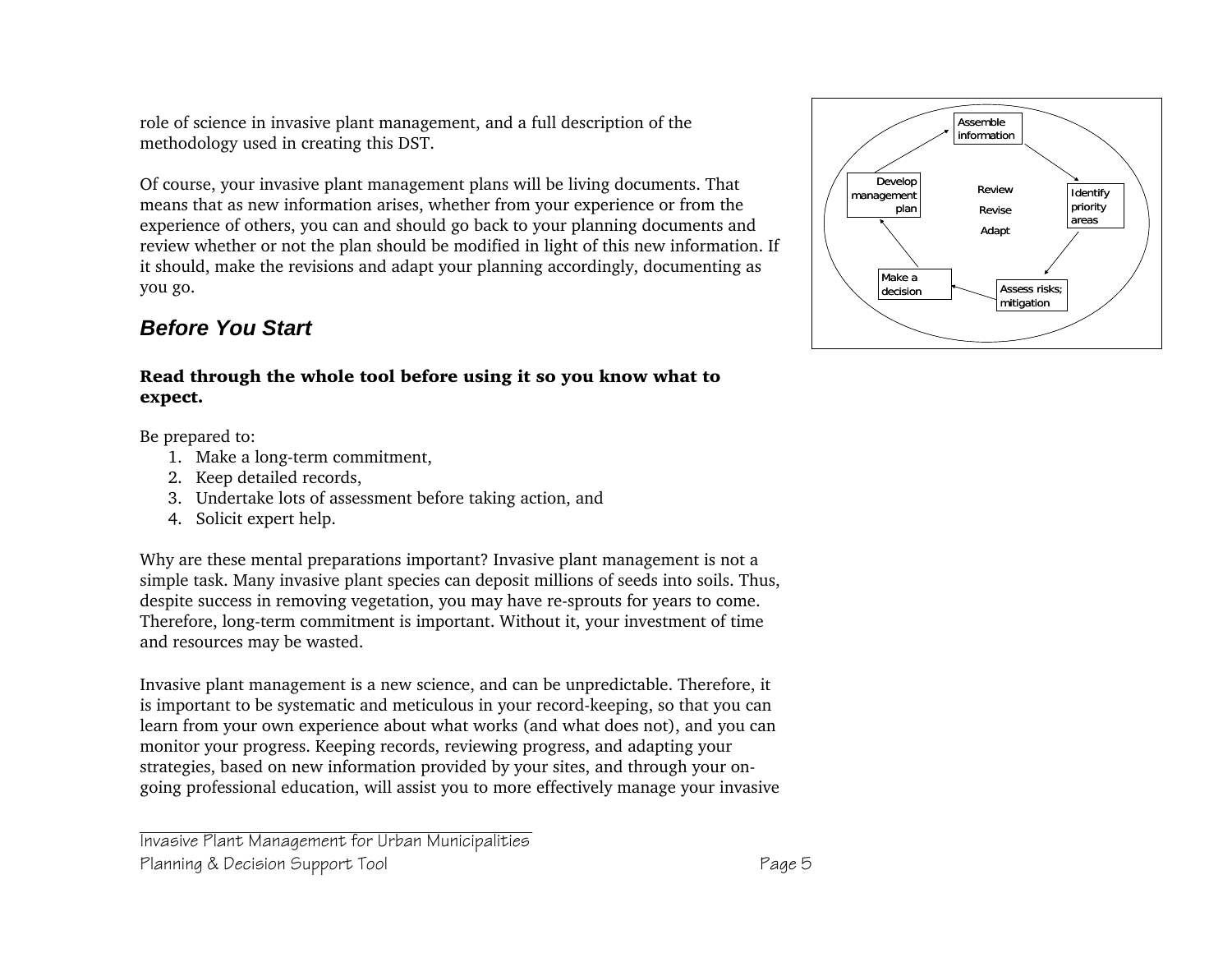Work with others to complete the characterization, assessment and planning tasks.

plants, and to help you to share your experience with others. It also provides a solid foundation for working with community groups or scientific researchers, in terms of posing specific research questions, and systematically answering them.

Assessment prior to action ensures that you are getting the best value in terms of where you choose to invest your resources and energy, as well as to ensure that you are "doing no harm." The information you gather will assist you to make decisions about whether, and how, to manage invasive plants on your lands. Working through the data gathering process will require some field assessments, for which you will need the following equipment:

- $\Box$  This decision support tool  $\Box$  Tape measure (100 m)
- "Illustrated Flora of BC" and "Plants of Coastal BC" reference books on plant identification
- 
- 
- 
- 
- Pencil and eraser
- □ Clipboard with Recording Sheets (contained in this DST) and extra paper
- □ Camera a Flagging tape
- $\Box$  Map of the site(s)  $\Box$  Magnetic bearing compass
- Trowel GPS mapping unit, if you have access to a GIS

Expert help may be necessary if you lack specific skills or knowledge; managers tend to be generalists rather than specialists. Experts, who tend to be specialists, can help you to answer specific questions, like how to identify plants you don't recognize, or whether or not species at risk are present, or how your proposed action will affect water quality (to name only a few possibilities).

Do not hesitate to seek out the help you need to successfully plan for invasive plant management activities!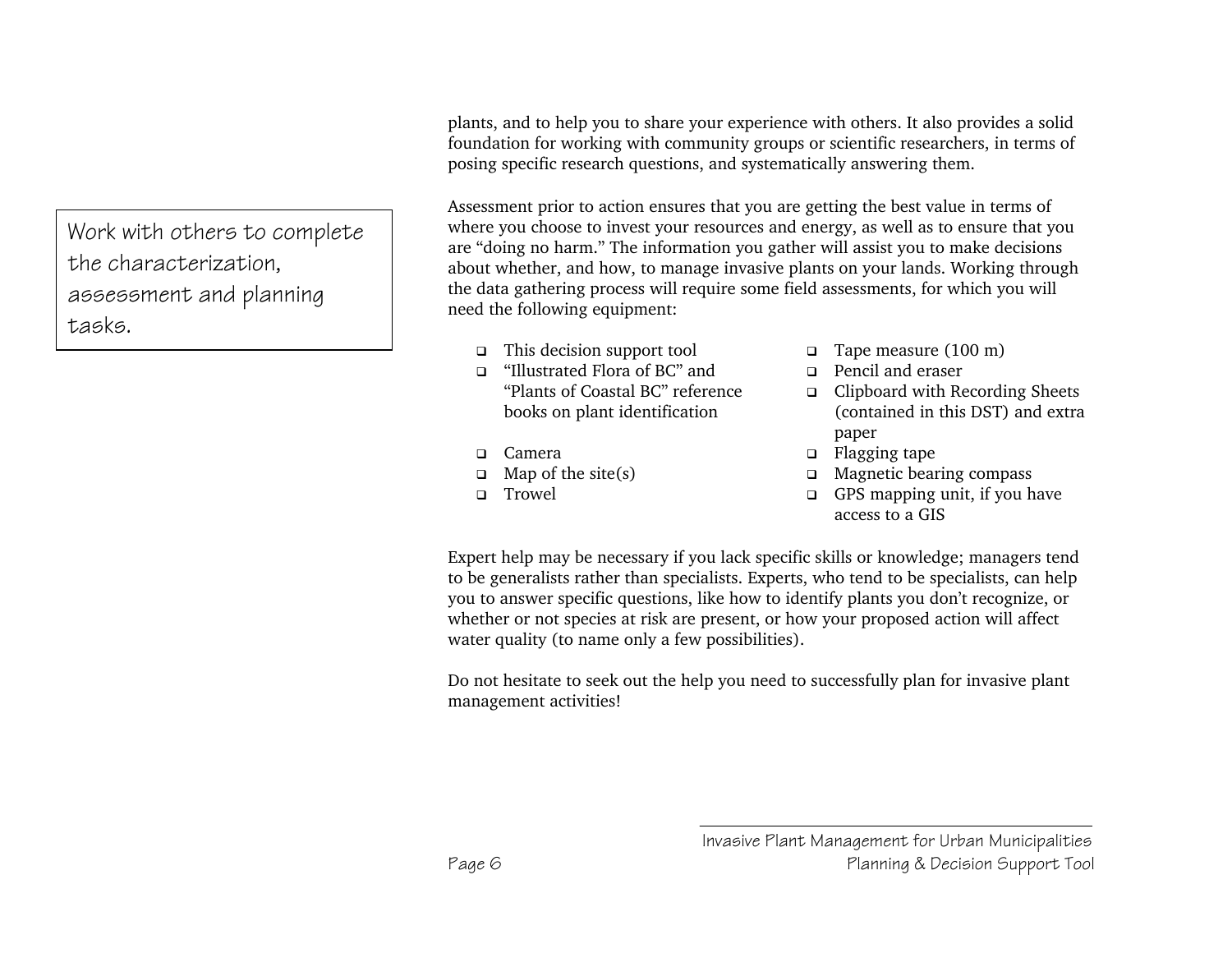#### *General Principles of Invasive Plant Management*

This DST was developed in accordance with certain principles that reflect best management practices for invasive plants, based on the best information available at the time of writing.

The first of these is that an **integrated approach** to invasive plant management is necessary. By that I mean that a complete approach should include attention to prevention, community education, monitoring, and evaluation, as well as the actual plant management activities. This DST addresses only the management, monitoring and evaluation components of this integrated approach. As land manager, you will wish to determine how best to prevent the further spread of invasive plants in your area of responsibility, and what types or levels of involvement are appropriate for you in terms of prevention and community education.

The second principle is that of **saving your best areas first**. When choosing which areas to work on, you will get your best value for your dollar with this principle, as well as creating a beachhead in your struggle to control invasive plants within your management area. Please NOTE that the term "best" is deliberately vague. What is "best" is determined, in part, by what you are hoping to accomplish through invasive plant management. You will be encouraged to define ecological quality on your lands as part of the ecosystem characterization in Part B.

The third principle, related to the previous one, is that of **early detection and rapid response**. When areas that are pretty good suddenly have small patches of invasive plants here and there, jump on it right away, before those plants get a good foothold! The costs might be slightly higher on a per-unit basis in the short run, because you do not get economies of scale with this approach – but your chances of success are so much higher, that it makes the prompt attention worthwhile.

The fourth principle is to treat the costs of invasive plant management as an investment in the ecosystem's future. Invest wisely to get **maximum benefit** from your investment in invasive plant management. Maximum benefit means the most

Invasive Plant Management for Urban Municipalities Planning & Decision Support Tool **Page 7** Page 7

# General Principles:

- 1. Integrated approach
- 2. Save your best first
- 3. Early detection / rapid response
- 4. Maximum benefit / sustainable investment
- 5. Work with opportunities
- 6. Connectivity
- 7. Accept uncertainty
- 8. Do no harm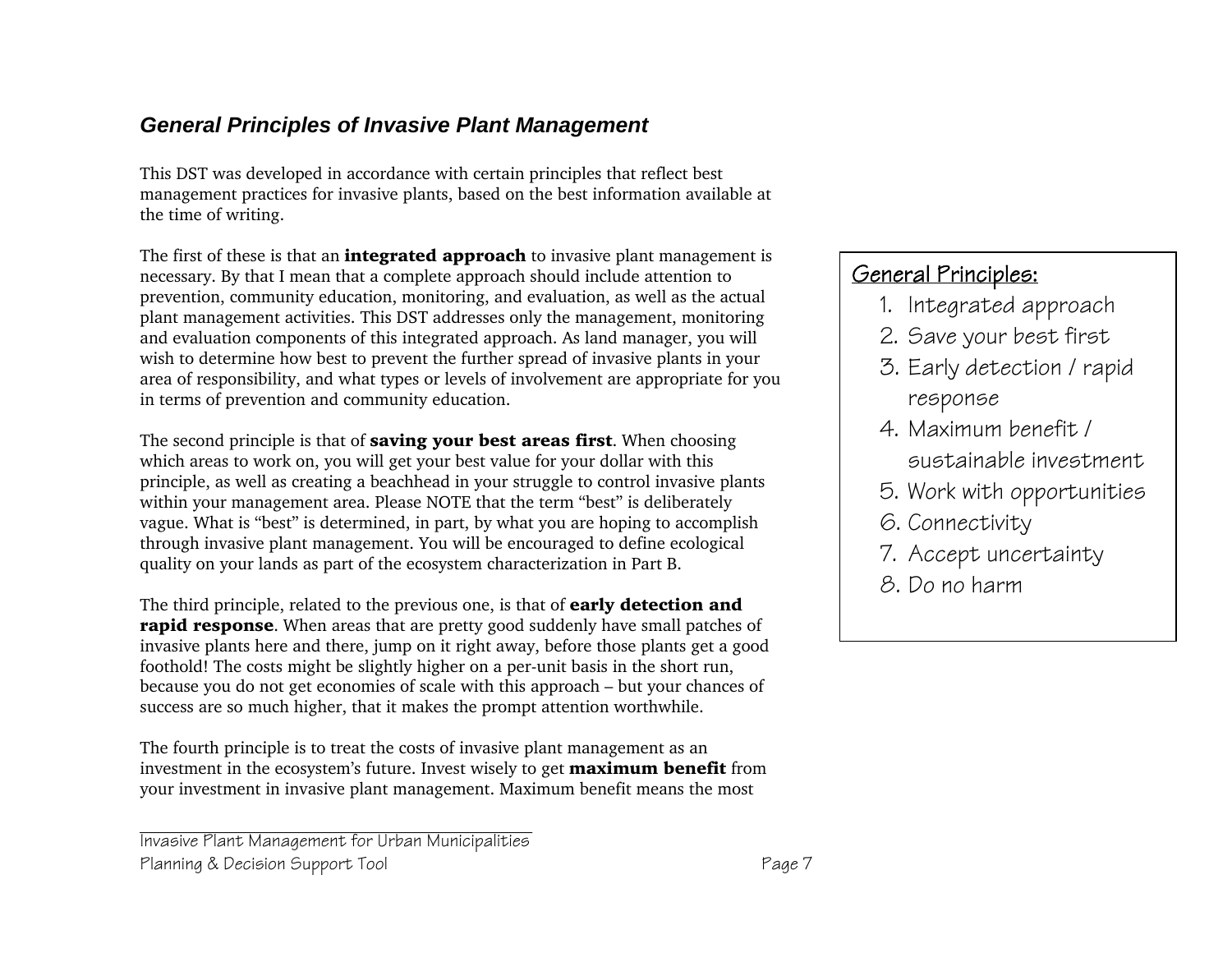results with the least effort, whether the effort is placed in initial invasive plant management, or in maintenance.

The best places to put our limited resources are in areas that are "winnable", i.e. the effort to restore the natural vegetation will be rewarded by the area's ability to sustain the gains. The goal is to achieve the most gain (most area free of invasive plants) with the least pain (smallest outlay of resources) – or if you are dealing with a big challenge with serious consequences for failure, the goal is to avoid as much pain as possible, even if it requires a big investment to do so. Either way, it has to be a sustainable investment.

The fifth principle is to **work with opportunities** as they present themselves. If you have a volunteer group that needs a little bit of training and support to effectively undertake invasive plant management, work with them.<sup>1</sup> If you have the chance to negotiate a private developer taking on invasive plant management in exchange for a permit, work with the developer. If there is funding available, jump on the opportunity. This is a way to amplify your efforts, with little cost to your budget. But keep in mind that long-term monitoring and maintenance may have to come back to the municipality – to protect its investments.

The sixth principle is to look at how the lands you are responsible for managing connect with others where the land managers are also concerned about invasive plant management. It is important, for wildlife and biodiversity values, to think about **connectivity**. If you have a few sites that are equally highly ranked in your system, but you can't do all of them, you might wish to choose to do the one which will help to achieve the goal of connectivity.

The seventh principle is to **accept that there will be uncertainty** in your responses to the questions posed by the DST. Rather than being a reason for doing nothing (although there will be times when "no action" is the best decision, all things considered), uncertainty may provide an opportunity to learn through *adaptive* 

<sup>&</sup>lt;sup>1</sup> See the section on the "Role of Volunteers in Management Planning," in Part D.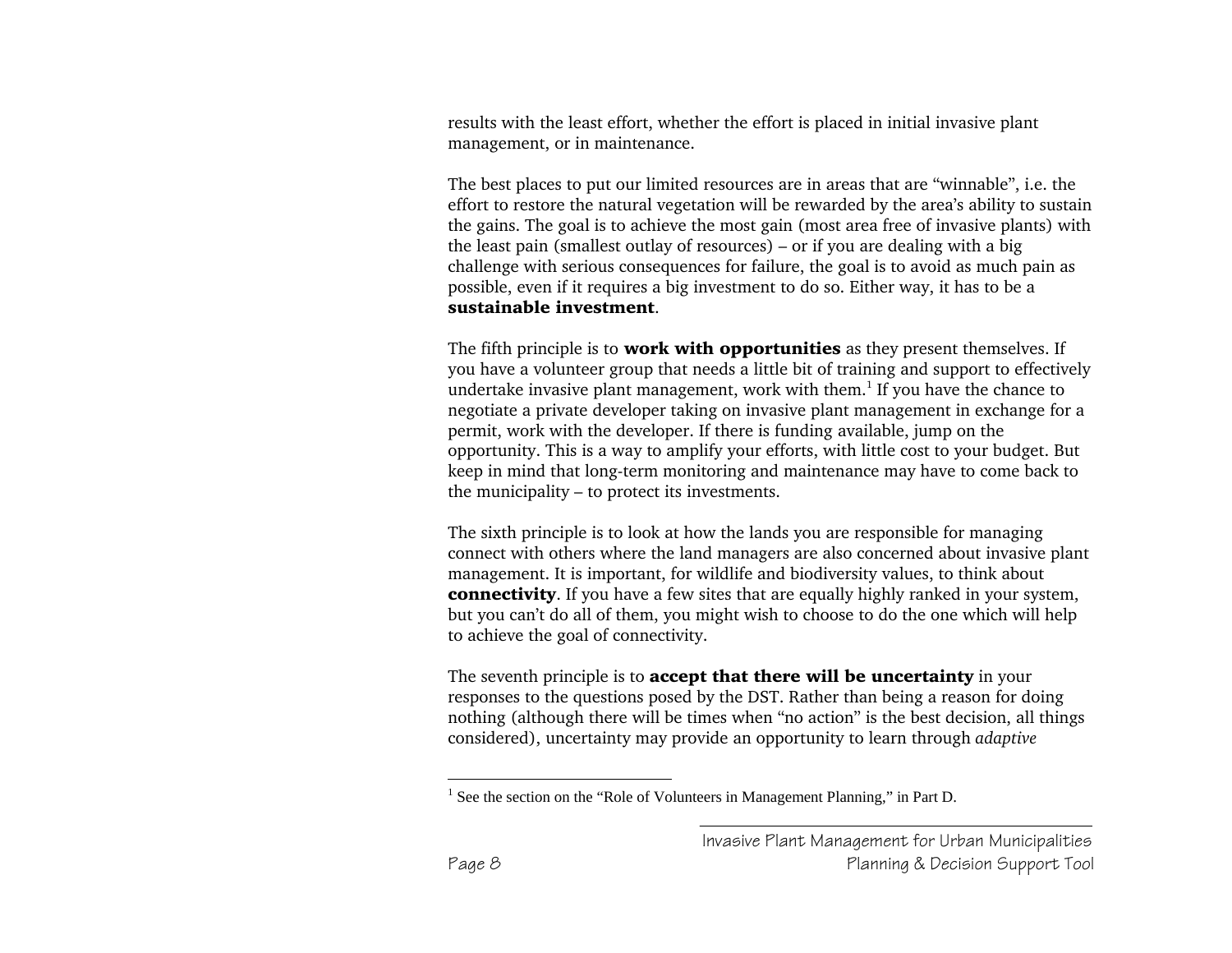*management*, an approach designed specifically to accommodate uncertain management situations. This approach is incorporated into Part D of the Tool.

Lastly, **do no harm**. It seems self-evident, but if we remove invasives improperly, so that we actually spread the invasive plant and cause a bigger problem, then we should not undertake the project in the first place. Also, we do not want to wipe out an endangered species, in the process of tackling an invasive plant. We need to take care as we are thinking through our proposed actions. Good planning and careful implementation, with excellent monitoring, are keys to successful invasive plant management.

#### *Management Principles*

In addition to a set of general principles regarding invasive plant management, there are a number of principles related to your role as a manager of invasive plants that are also important to consider.

The first of these management principles is to do your **research thoroughly**, and undertake **careful planning**. Invasive plant management is not a well understood activity, even by those individual land managers who have been doing it for a long time. The management of invasive plants is a complex business, with nuances related to each individual species and the harm that species can cause to various environments, as well as differences in how each species propagates, the best timing for management actions, the best intervention to get the results that you want, and so on.

The second principle is to stay abreast of **new information** as it develops. There are various list-serves linking together people who care about invasive plant management, who have a lot of experience. Through scanning these e-mails, you can quickly sort out which are of immediate interest, because they relate to plants you are currently dealing with, and those which are of limited interest, because not relevant

# Management Principles:

- 1. Thorough research & careful planning
- 2. Stay open to new information
- 3. Build community
- 4. Be transparent in management & decision-making

Invasive Plant Management for Urban Municipalities Planning & Decision Support Tool **Page 9** Page 9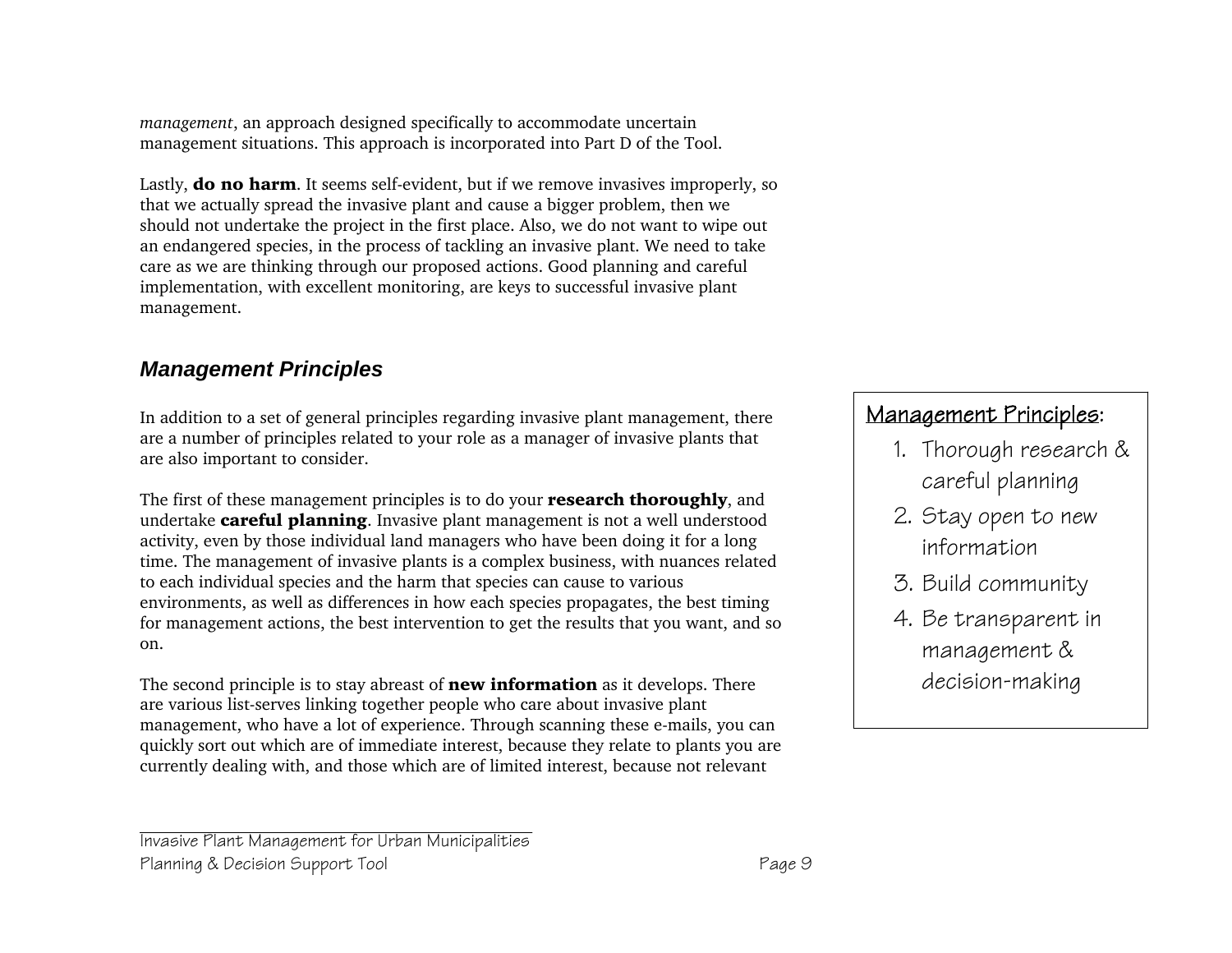to your situation. This is one way to stay in touch with developments in new forms of treatment, and success stories. You may even have your own to contribute!

The third principle is to **build community** within your organization, and within your municipality, around the issue of invasive plant management. If you are in the Parks Department, for example, you may be able to effectively link with somebody in the Planning or Engineering Department, because it is likely that somebody in these offices is doing something on invasive plant management also. Keep talking about this issue. Your staff who are going to be implementing your plan need to understand why this is important, and why your instructions for management are so precise. Build your team!

Lastly, undertake your invasive plant management activities in such a way that they are transparent to others in your department, to your manager, to your staff, to City Council, and so on. This relates as much to your preparation of budgets, as it does to labour relations. **Transparency in management** is a way of building community, and learning how other people see the work of invasive plant management.

# **INSTRUCTIONS**

These instructions are the "guts" of the decision support tool. They pose the questions you need to answer in your decision making process, and they provide you with hints and clues to assist you in answering the questions. The instructions lead you sequentially through Parts A-D, and Questions 1-8 of this Decision Support Tool.

In the next section, you will find RECORDING SHEETS, which correspond with each question, and assist you to make a record of the data you are collecting, and the decisions you are taking. Make as many copies of these recording sheets as you require to document your various land areas.

The last section of this DST is supplementary information that may be helpful to you as you proceed with your invasive plant management planning.

#### Suggestion:

- Print document
- 3-hole punch it
- Place in binder
- Insert tabbed dividers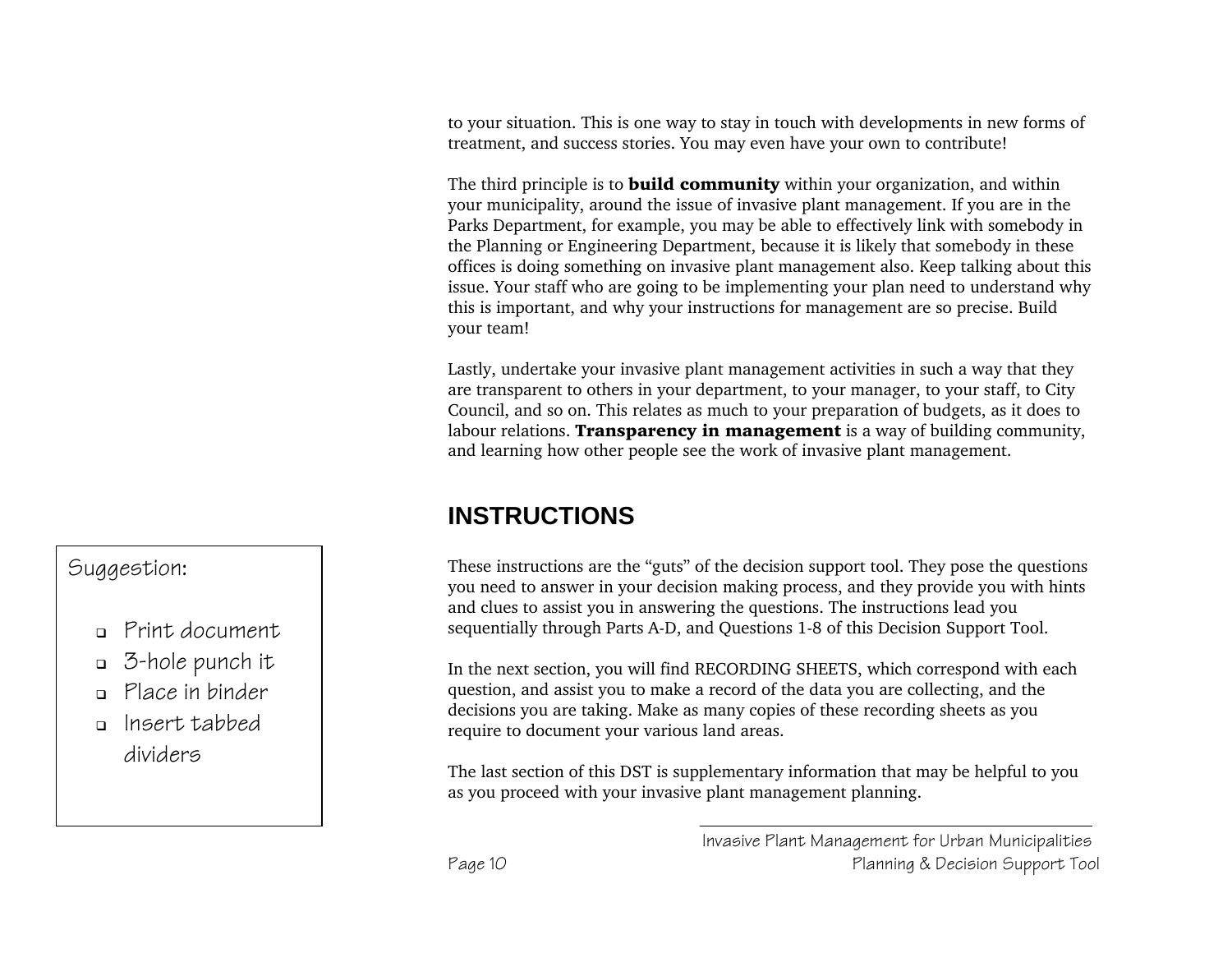You may wish to print out this entire document, 3-hole punch it, and place it into a binder, with tabbed dividers inserted to assist you with flipping between the instructions and the recording sheets.

While you are working with the recording sheets, and gathering your data, use maps as much as possible to help you geographically record the information you collect, and make your plans.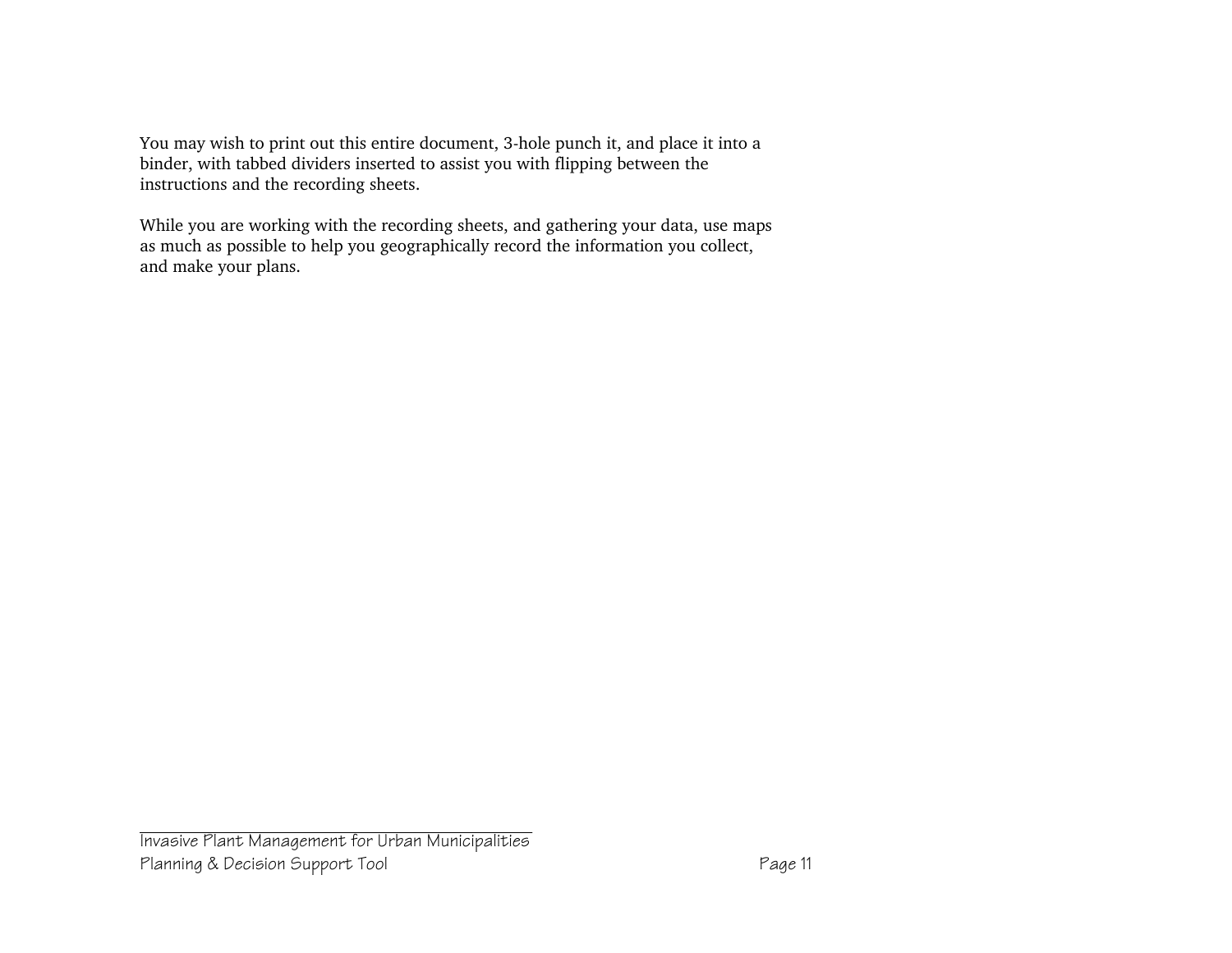## *Part A. Management Area Characterization*

#### **1. Identify the land system for which you are responsible**

On a map, identify the lands for which you are responsible.

Characterize the lands for which you, as an urban land manager, are responsible. Is the area of your responsibility a park? A system of parks? A bunch of street trees in a neighbourhood? A maintenance yard? Other municipal lands?

The purpose of this question, which should be straightforward based on your job description and land ownership, is to start with the big picture, so that in your planning and decision-making, you are balancing your choices with the needs of the whole system.

#### $\mathcal F$  Include a map showing your area of responsibility. ) Write your answer on the RECORDING SHEET for Question 1.

CAUTION: This DST has been designed to be of use where you, the urban land manager or planner, have authority over decision-making on those lands. It may be helpful to you for areas over which you have influence, but not authority, i.e. when a developer applies for a permit, but the DST has not been designed for that. If you wish to use it for lands where you have influence, but not authority, proceed with care, recognizing that collaboration is a critical part of invasive plant management.

#### **2. Identify the land management values for which you are responsible in your management activities**

Include information such as the organizational mission, any existing plans, legal or regulatory requirements for invasive plant management (particularly related to the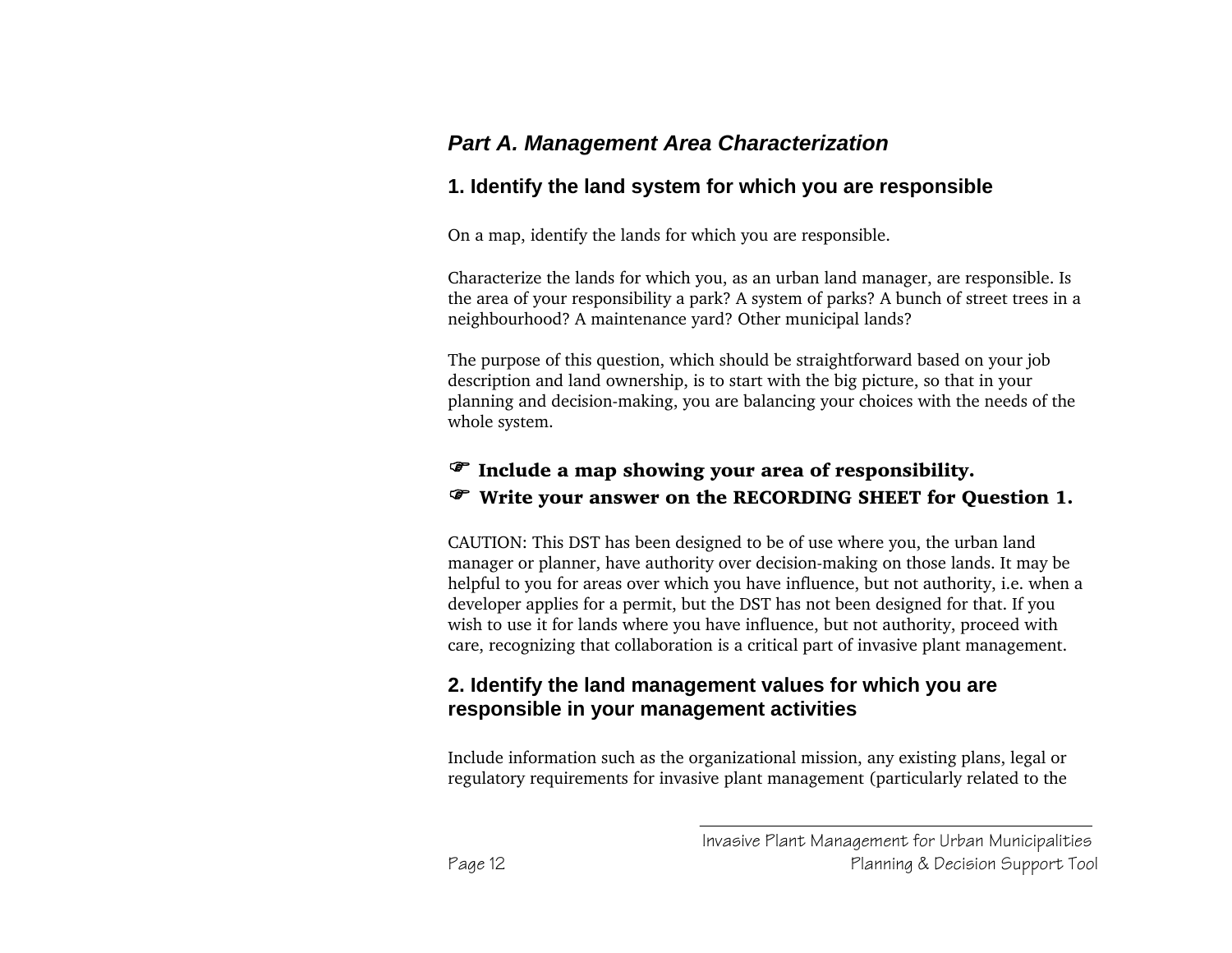use of chemicals or integrated pest management plans), guiding principles like ecosystem-based management or integrated pest management, and any other type of direction you may be responsible for implementing. Be sure to check your regional district level of government; they may have some resource documents which will be of use. The provincial government is also a good source of information.

The purpose of this question is to consolidate information regarding policy direction for these lands into one easily accessible place, together with information about your land management portfolio and responsibilities. This information should identify your authority to proceed with invasive plant management.

Why is this important? Building on what has been done before, or policies which are already in place, is a way of gaining political support for your invasive plant initiative. It shows that your initiative is logical in terms of the direction set by your municipality, and it shows how your initiative fits within the regulatory environment.

Please note this advice from an invasive plant manager in Portland, Oregon<sup>2</sup>: "Weed management is inherently a landowner responsibility, even when the landowner is a level of government. You may need to 'speak up' and declare your authority as a responsible land manager. Too often government staff look to upper level managers for permission to undertake their responsibilities, whereas the reality more often than not is that upper level managers need to be told that weed management is inherently a landowner responsibility. There is a respectful way of doing this with a superior, which requires assertiveness and confidence, as well as a compelling argument."

#### ) Write your answers on the RECORDING SHEET for Question 2.

#### Invasive Plant Management for Urban Municipalities Planning & Decision Support Tool **Page 13**

<sup>2</sup> Personal communication, Andi Gresh, March 2006.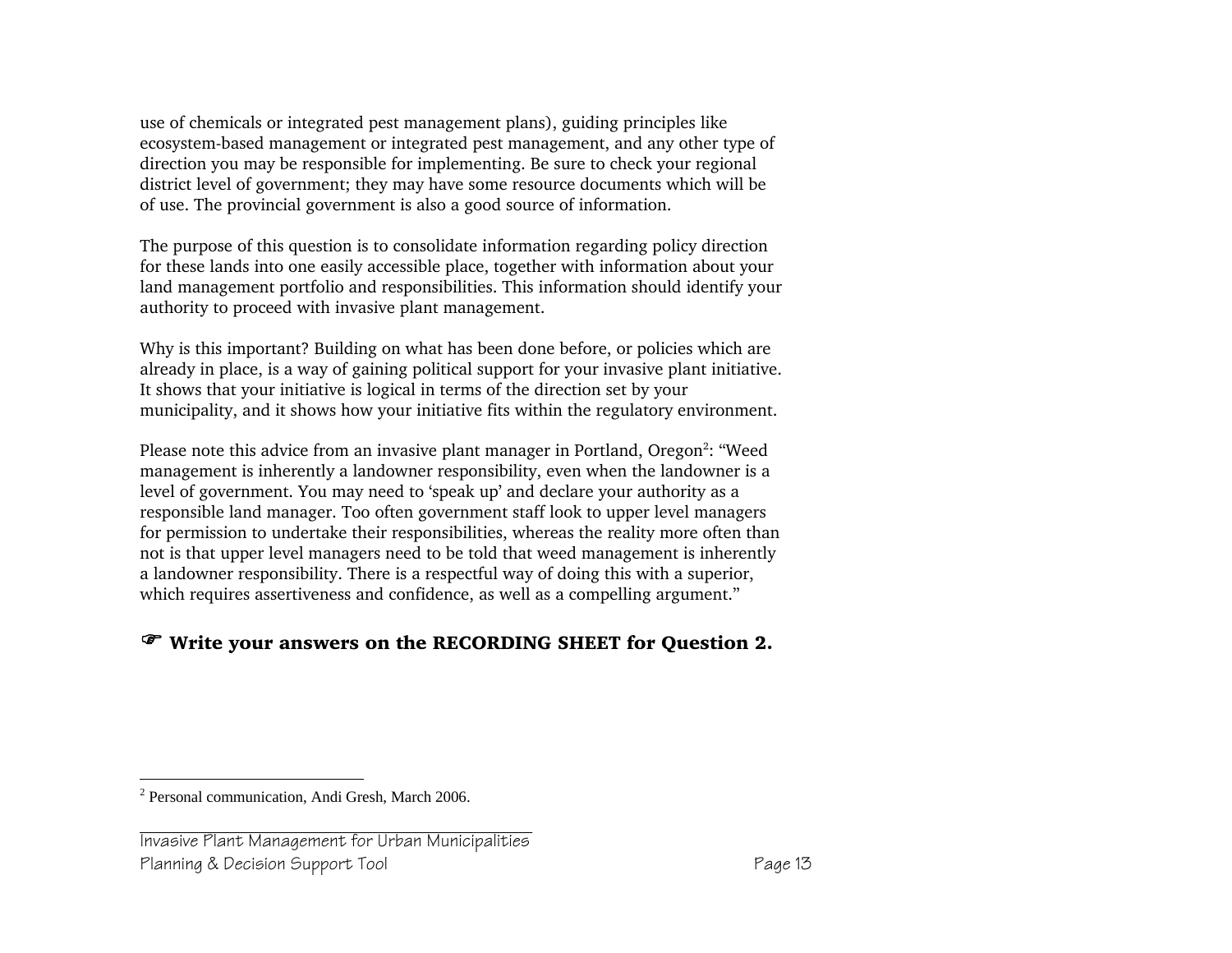#### **3. Identify other departments, community groups, or other stakeholders with whom you share management of these lands, particularly related to invasive plant management**

This might include Streamkeepers, Weedbusters, Friends of … groups, monitoring bodies, provincial departments, other units within your municipal government, Fisheries & Oceans Canada, or other stakeholders.

The purpose of this question is to identify allies, partners, resources, sources of information, or gaps in your network of stakeholders. Once identified, you can ask yourself whether effective relationships exist between these groups and your municipality around invasive plant management. If so, are invasive plant management efforts being coordinated? If not, what can you do to remedy the situation, to enhance invasive plant management?

#### ) Write your answer on the RECORDING SHEET for Question 3.

#### *Part B. Ecosystem Characterization*

The previous questions looked at the lands you are responsible for managing. The next set of questions look at the ecological characterization of these lands. If you are responsible for one park, or one maintenance yard, please carry on with no further instruction. However, if you are responsible for a system of parks, or multiple maintenance yards, or street trees, at this point is will be important to gather your data on a site-specific basis. For example, answer the Part B questions on RECORDING SHEET 4, on a park-by-park basis, to ensure that you get a clear picture of each specific unit of your responsibility.

Make as many copies of these recording sheets as you need.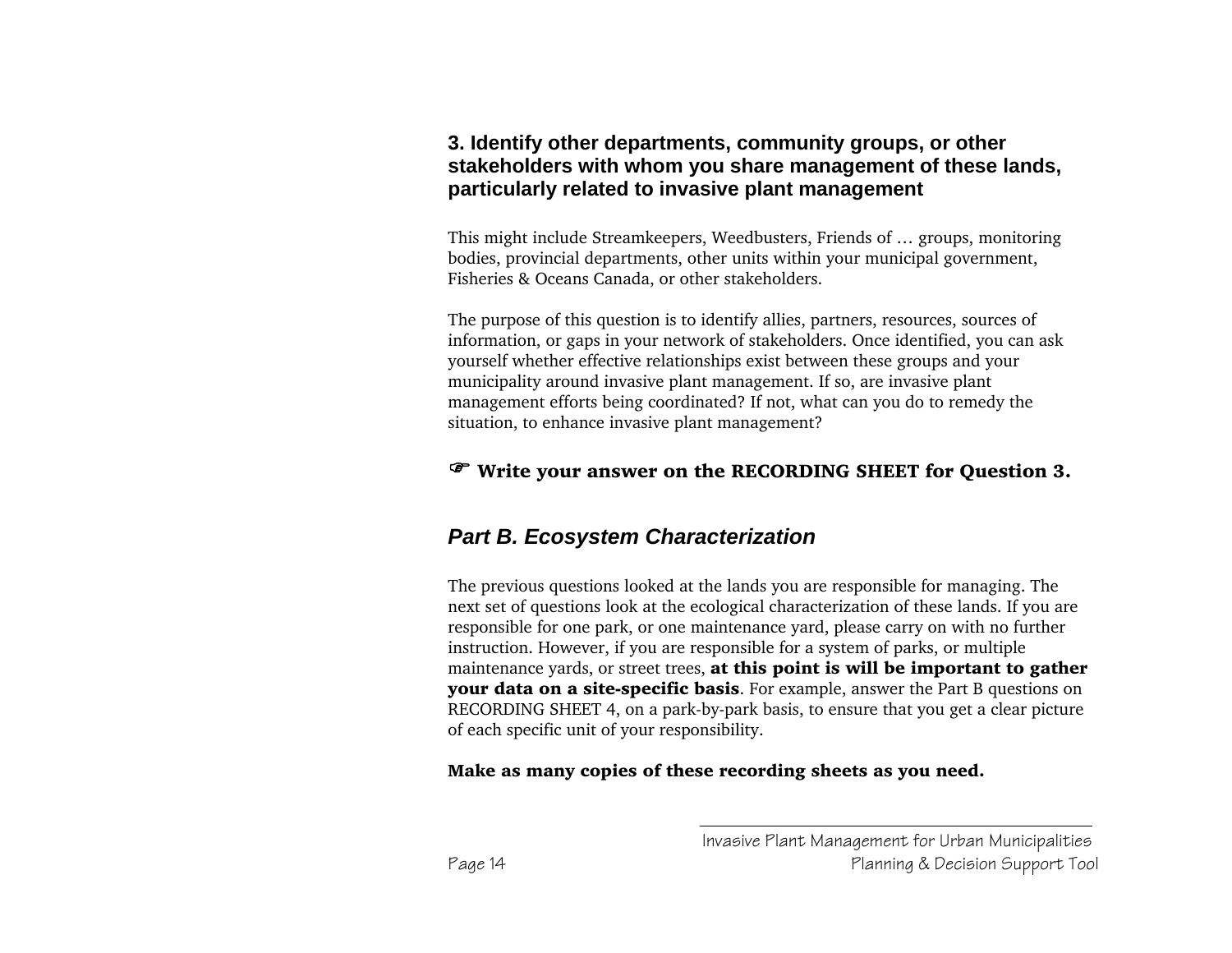#### **4. Characterize the lands within your management area from an ecological perspective, including information about their uses.**

The purpose of this section is to identify the nature and uses of the lands within your management area, as well as to identify any special features that need to be taken into account in the planning process. At this point, the presence or absence of invasive plants is also important, as a basis for determining ecosystem quality.

If you are responsible for more than one park, or other type of land unit, complete a separate recording sheet for each, and make a separate map for each. Enter your responses in the RECORDING SHEET for Question 4 (one for each area you are including).

If you need help in characterizing the lands, whether with identifying habitat types, or identifying invasive plants, do not hesitate to ask for it! You may be able to find the assistance you need in books like:

- Pojar and MacKinnon (1994) *Plants of Coastal British Columbia*. Also published under the title of *Plants of the Pacific Northwest Coast*.
- Douglas, Straley, Meidinger, and Pojar. 1998. *Illustrated Flora of British Columbia.* Volumes 1, 3 & 4. Ministry of Environment, Lands and Parks, and Ministry of Forests, Victoria, BC
- Canning and Canning (1996) *British Columbia: A Natural History*. Chapter 5, "Forests of Rain" covers the ecosystems and habitats found in the Lower Mainland.
- BC Ministry of Forests (1991) *Ecosystems of British Columbia*. Special report series #6. Chapter 6: Coastal Western Hemlock Zone covers the ecosystems and habitats found in the Lower Mainland.

You may be able to obtain data from the following sources:

- Fraser River Estuary Management Plan (FREMP) Habitat Mapping
- GVRD Biodiversity Conservation Strategy mapping (1:5000)
- BC Sensitive Ecosystem Inventory mapping (data held by Environment Canada)

Invasive Plant Management for Urban Municipalities Planning & Decision Support Tool **Page 15** 

#### **Table 1: Invasive Non-Native Plant Species of Concern in the GVRD**

*Rubus armeniacus* (invasive blackberry spp.)

*Fallopia spp. (formerly Polygonum spp.)* (Japanese knotweed)

*Phalaris arundinacea* (Reed canary grass)

*Lythrum salicaria* (Purple loosestrife)

*Hedera spp.* (English ivy)

*Cytisus scoparius* (Scotch broom)

*Heracleum mantegazzianum* (Giant hogweed) *Impatiens glandulifera* (Policeman's helmet)

*Lamiastrum galeobdolon* (Lamium; Dead or spotted nettle)

*Circium arvense var. horridum* (Canada thistle)

*Convolvulus arvensis* (Field bindweed; morning glory)

*Vinca minor* (Vinca; Common periwinkle)

*Ilex aquifolium* (English or European holly)

*Iris pseudacorus* (Yellow-flag iris)

*Ranunculus repens* (Creeping buttercup)

*Tanacetun vulgare* (Common tansy)

*Lonicera taterica* (Honeysuckle)

*Daphne laureola* (Daphne-laurel)

*Prunus laurocerasus* (English or cherrylaurel)

*Humulus lupulus* (Common hops; European hops)

*Solanum dulcamara* (European bittersweet)

*Crataegus monogyna* (English hawthorn)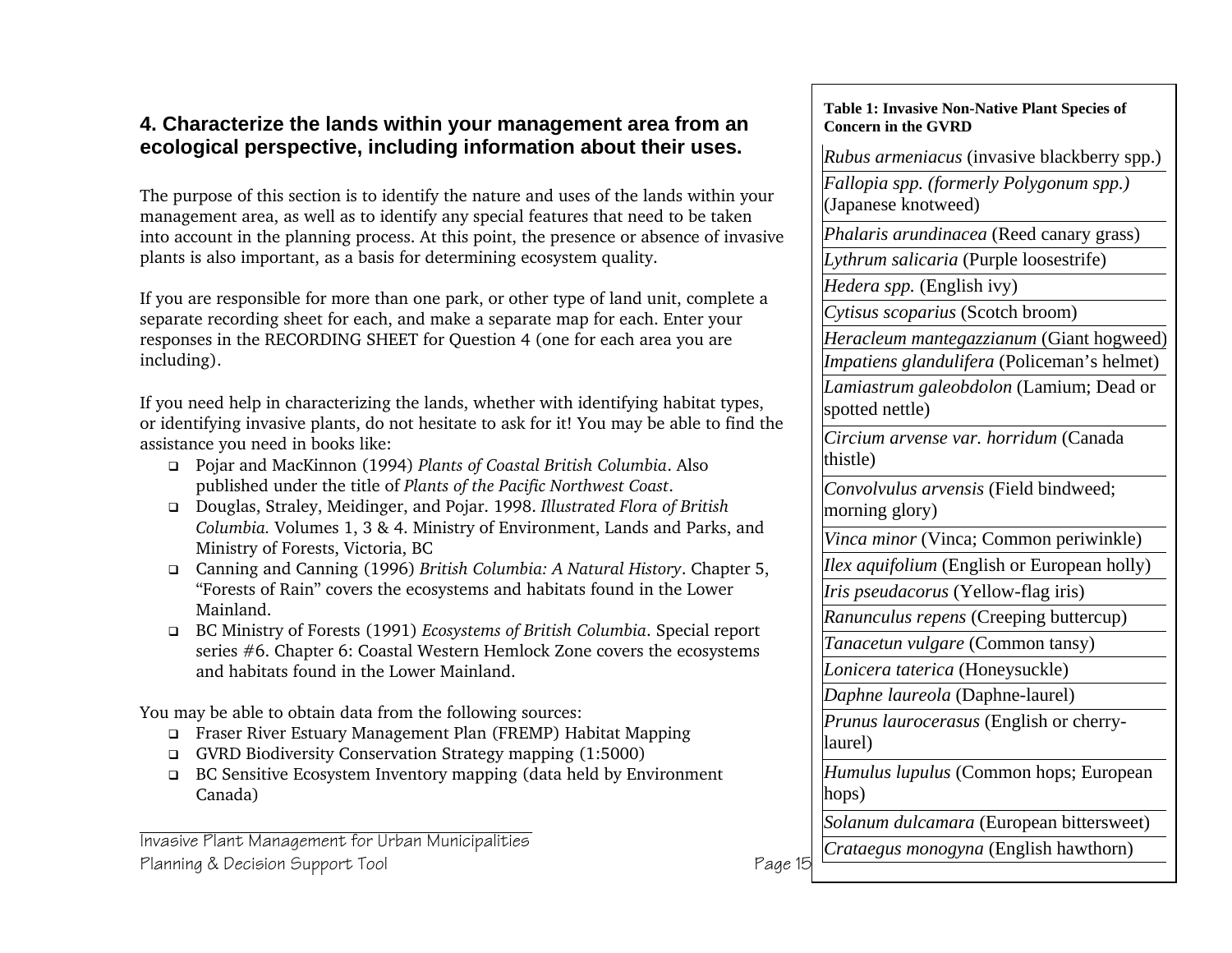Or you may be able to find local biologists and ecologists through the Greater Vancouver Invasive Plant Committee (contact: Pam Zevit at adamah@telus.net) or the Invasive Plant Council of British Columbia (contact: Gail Wallin at gwallin@wlake.com). Alternatively, check in with your local university or college, expertise within another municipality or department, or hire a consultant.

The Recording Sheet will ask you to identify significant features of these lands, including:

- Ecological characteristics;
- □ Habitat types;
- **D** Primary uses of this area;
- **Protection status (if any);**
- Status of neighbouring lands;
- **Presence of species at risk, or habitats for species at risk;**
- **Presence of utility corridors (storm sewers, sanitary sewers, hydro lines, etc.)** important for determining the nature of plants you can consider for revegetation efforts
- □ Other important landscape features;
- **Presence of invasive plants; and**
- General assessment of the quality of this ecosystem.

Use your map to locate these features, as well as using the checklists on the RECORDING SHEET for Question 4. Use overlays with your map, so as not to crowd your map with too much data. If you have access to a GIS system, use its capacity to create data in layers that can be overlapped.

NOTE: Depending on the scope of your land management responsibilities, not all of these questions may seem relevant to you. For example, if your responsibilities are for equipment and storage yards, questions related to "natural areas" or "recreational uses" may not be relevant. In these cases, simply respond Not Applicable, or N/A.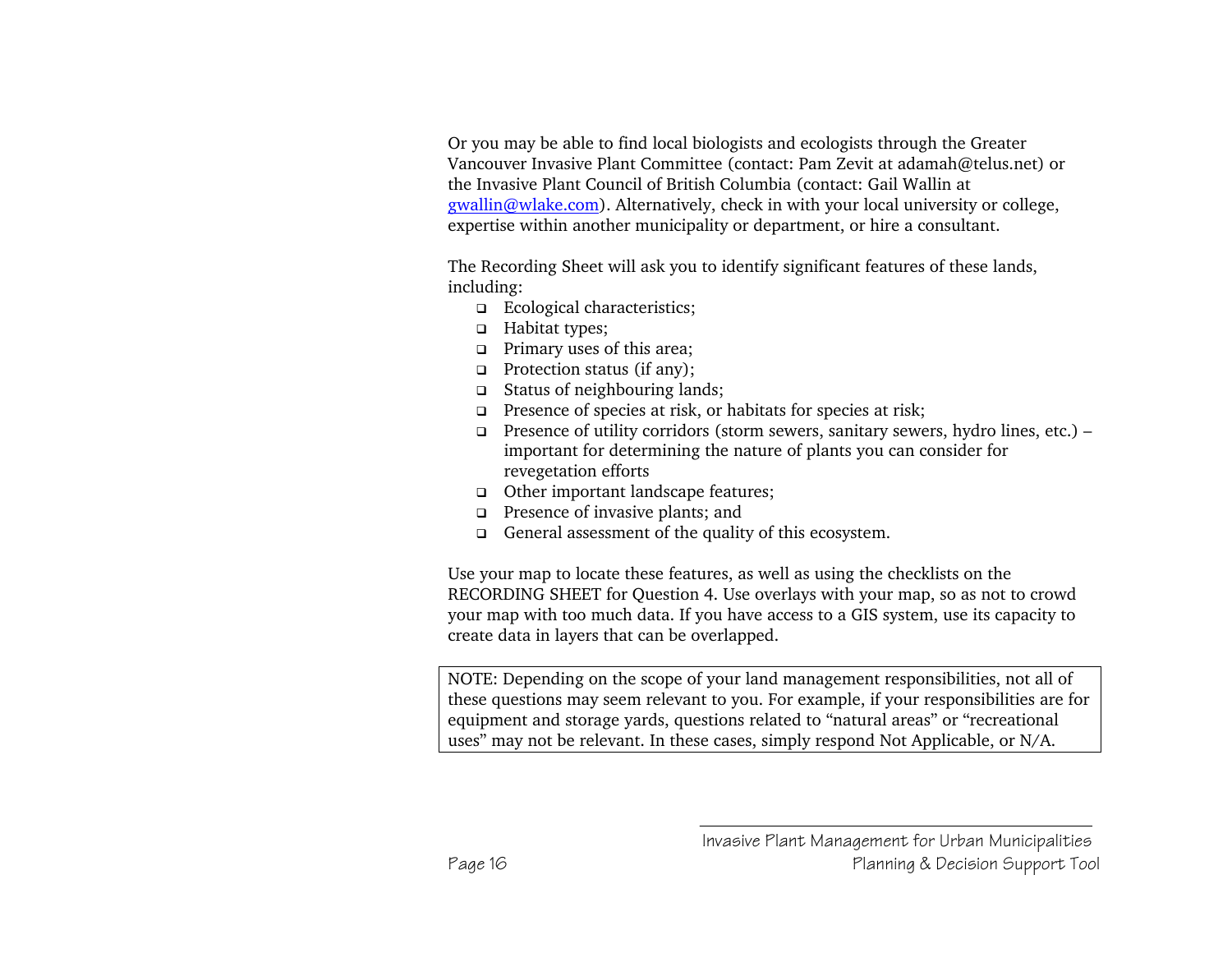Generally speaking, the most important invasive plants to target for management to protect natural plant communities are those that are just beginning their invasion into relatively undisturbed habitats, particularly those that have the greatest potential to damage the ecosystem once they are well established.

Based on the second and third general principles, you will best protect the natural areas within your management responsibility if you prioritize the protection of those areas that are in the best condition, i.e. most highly functioning with the fewest invasive plants – which means acting quickly on new reports of invasive plant invasions in these areas.

Two factors assist with determining the degree of invasion: a) the extent of land cover achieved by the invasive species (sometimes called density); and b) the degree of establishment of the species. In this section, we will deal with only the extent of land cover achieved by the invasive plant. The degree of establishment will be addressed in the Risk Assessment section (Question 5).

Use the following density diagrams<sup>3</sup> for guidance in identifying the percentage of coverage achieved by the invasive plant species:

<sup>&</sup>lt;sup>3</sup> Used courtesy of the Garry Oak Ecosystems Recovery Team members, particularly those involved in the development of their DST.

Invasive Plant Management for Urban Municipalities Planning & Decision Support Tool **Page 17** Page 17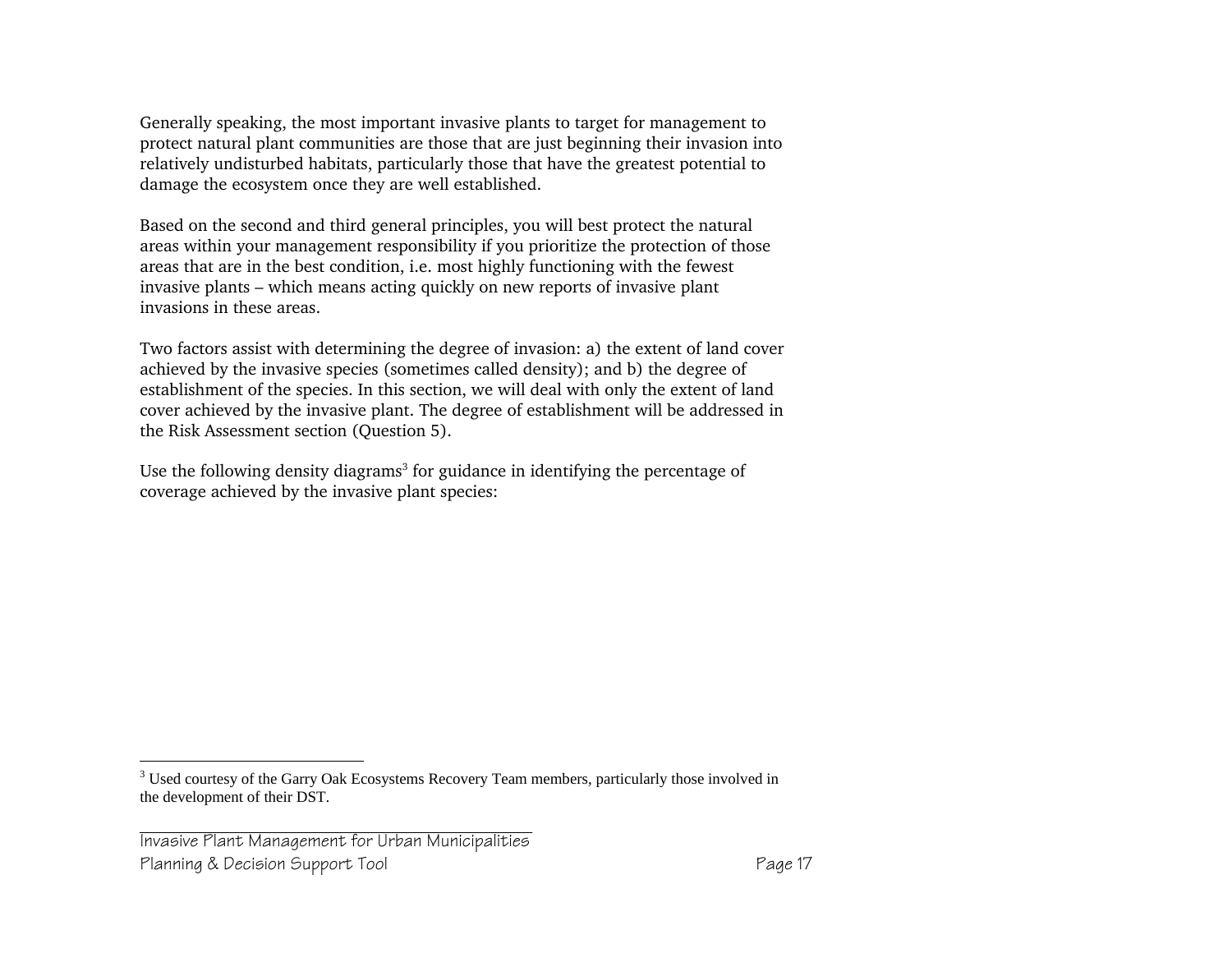

 $\mathcal{F}$  For each invasive plant species, select the most appropriate estimate of the extent of coverage, and record your answer on the RECORDING SHEET for Question 4. (If a listed invasive species is not present, just ignore that row.)

The last step in this section of the Decision Support Tool is to make a preliminary assessment of the ecosystem quality of the lands in your management area. It is assumed that these lands will be in a state of moderate-to-high disturbance from a natural state, given that this tool has been prepared for urban land managers. However, within that constraint, you are asked to determine the current ecological functioning of your lands, and their resiliency, in terms of on-going ability to support biodiversity, including native vegetation and fauna, as well as the extent to which these lands have been colonized by invasive plants.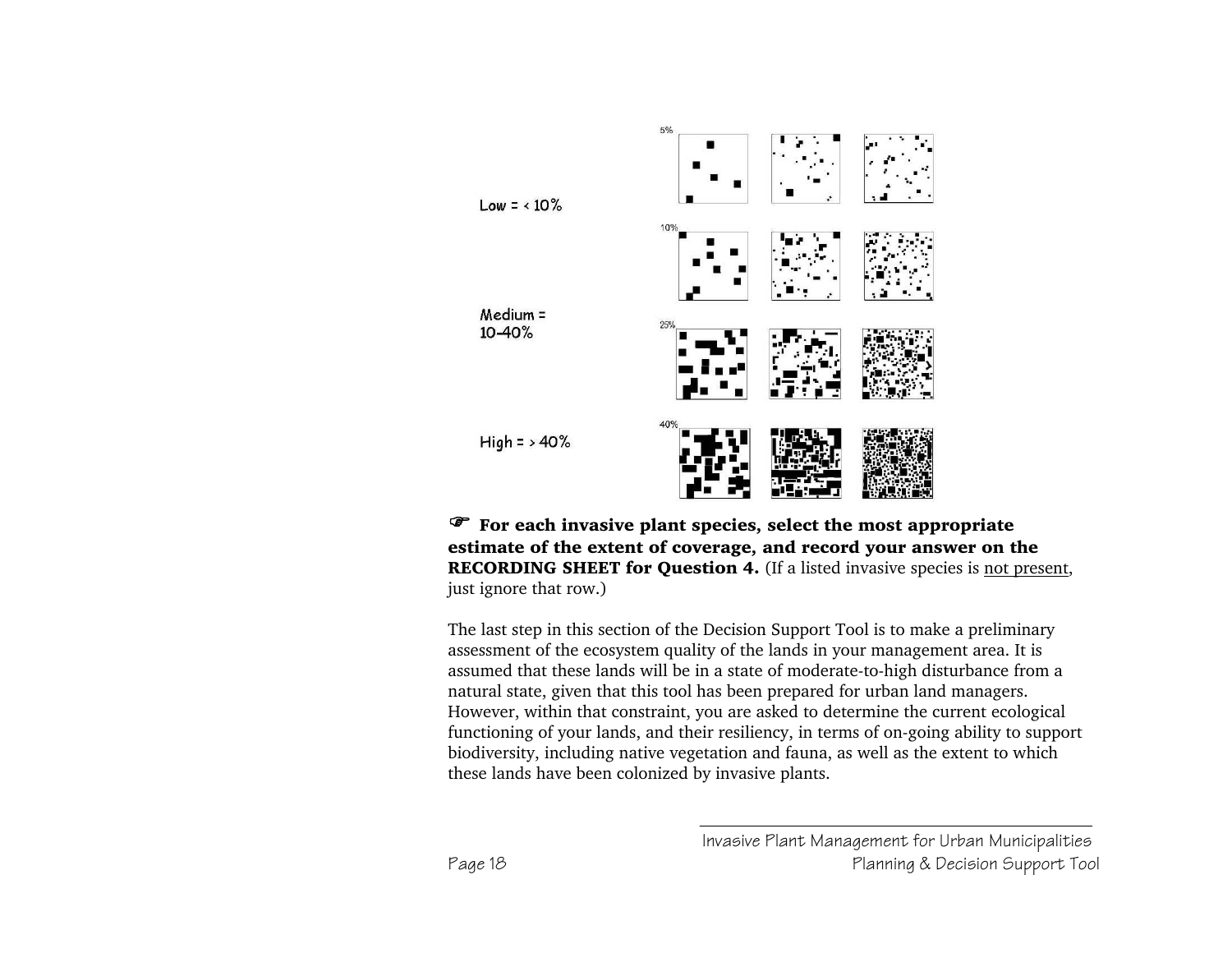If you wish, you can use the definitions provided in this manual for the section of the RECORDING SHEET for Question 4 in answering the question about the quality of this ecosystem. These definitions are based on an assessment of ecosystem quality according to degree of invasion, and quality of natural environment, particularly the presence of trees. Or you can modify these definitions to meet your specific needs, objectives, and values for which you are managing (see Surrey Parks example). If this is the option you choose, please make sure that you write out your definitions, so that you use them consistently.

There are a variety of reasons for creating your own definitions, but the key one is to ensure that ecosystem quality is defined in a way that is most useful to the goals you have set for yourself. Other management goals might include:

- □ Protect/restore habitat for species at risk;
- □ Protect/restore biodiversity values;
- Stormwater management;
- Park vegetation management; and so on.

Please send me an e-mail to let me know the definitions you are using, at bsuderman2005@gmail.com.

The City of Surrey Parks Department has developed its own priority rating system for its 464 parks. Each park is ranked according to five values. Each value receives a number between 1-4 to indicate its standing. Then each park is ranked through a weighting system:

- $\Box$  Adjacency value +
- $\Box$  5x ESA value +
- 0.5x Fragmentation value +
- $\Box$  2x Isolation value +
- 10x Natural Area Size value.

This system allows the City of Surrey to rank order each of the 464 parks, based on the value of each park. A high value park is one with significant natural areas, while a low value park has limited natural area qualities.

Get more information from Steve Godwin at City of Surrey Parks Department (SGodwin@surrey.ca).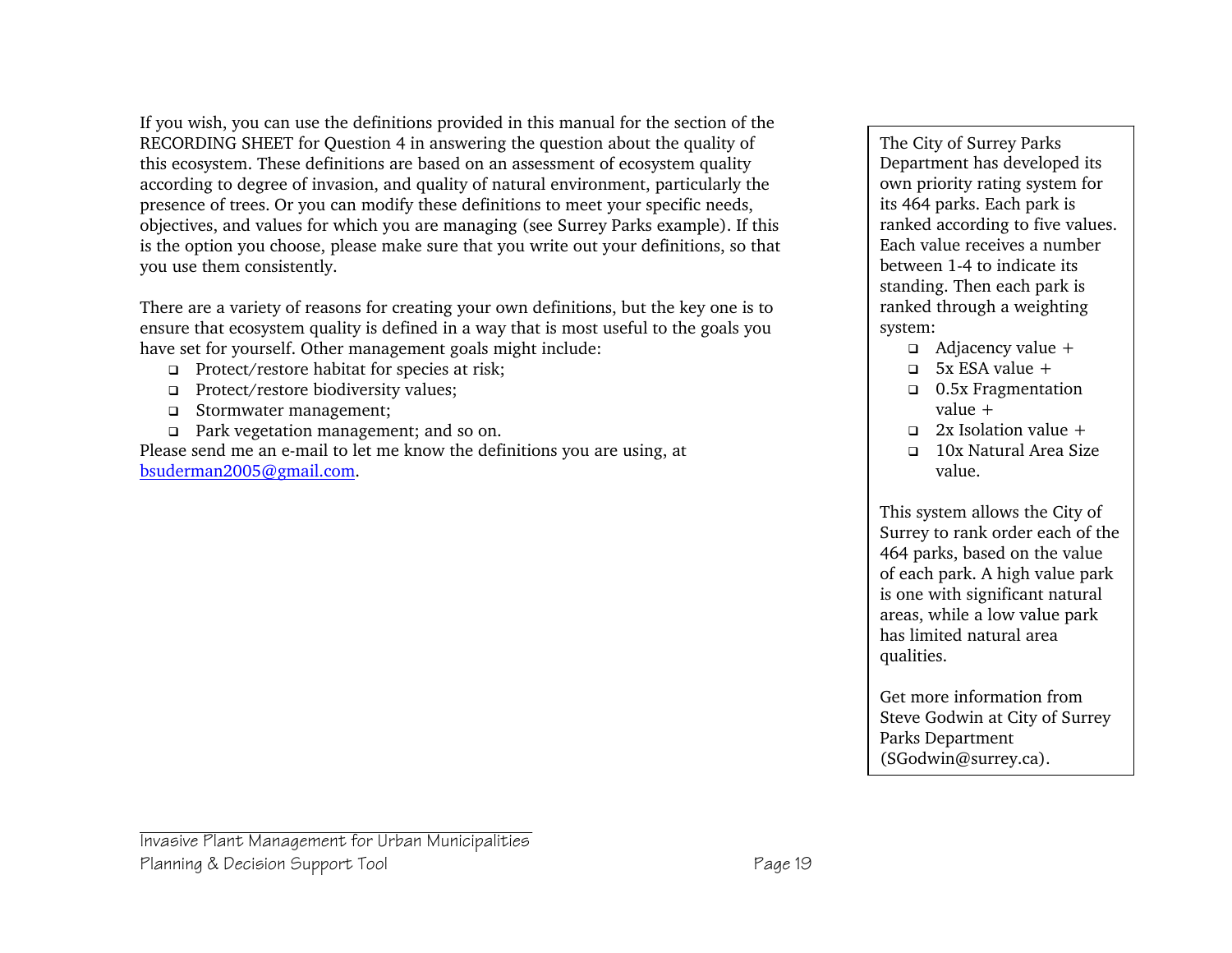"The presence/ absence of invasive plants says little about overall ecosystem quality in the context of an urban environment. A natural area park, with up to 50% invasives, will still be better ecosystem quality than a residential area with limited trees and lots of grass." — Ecosystem Planner, City of Burnaby

#### Ecosystem Quality Definitions:

- Good Those rare cases where very little human disturbance has been imposed on the landscape, where there are no dams on the streams and they have fish, where there are no invasive plants in the forest or meadow, where the predator-prey relationships are intact, where there is a full range of age classes of native vegetation, and so on
- **Fairly good where there is still plenty of native vegetation, although invasive** plants may have established a foothold; where there are flowing streams, but the presence of fish is unknown or there are no fish; where there has been active vegetation management, while leaving plenty of native vegetation of varying age classes
- $\Box$  Medium where there are relatively few invasive plant species, but also relatively little native vegetation. This might characterize your average neighbourhood park, with lots of grass, some planted flowerbeds, and some native vegetation, particularly in the form of trees.
- **Fairly poor where native vegetation continues to be present, but is under** threat from invasive plants or from development; where stream-side vegetation is characterized by, for example, Scotch broom, Himalayan blackberry, or Policeman's Helmet, and Hardhack with some other less competitive native vegetation underneath or interspersed, or with a fair amount of impervious surface.
- $\Box$  Poor where trees are being overloaded and smothered by English ivy; where Himalayan blackberry is shading out native vegetation; where no native vegetation is visible along stream corridors, with the possible exception of Hardhack; with lots of impervious surfaces.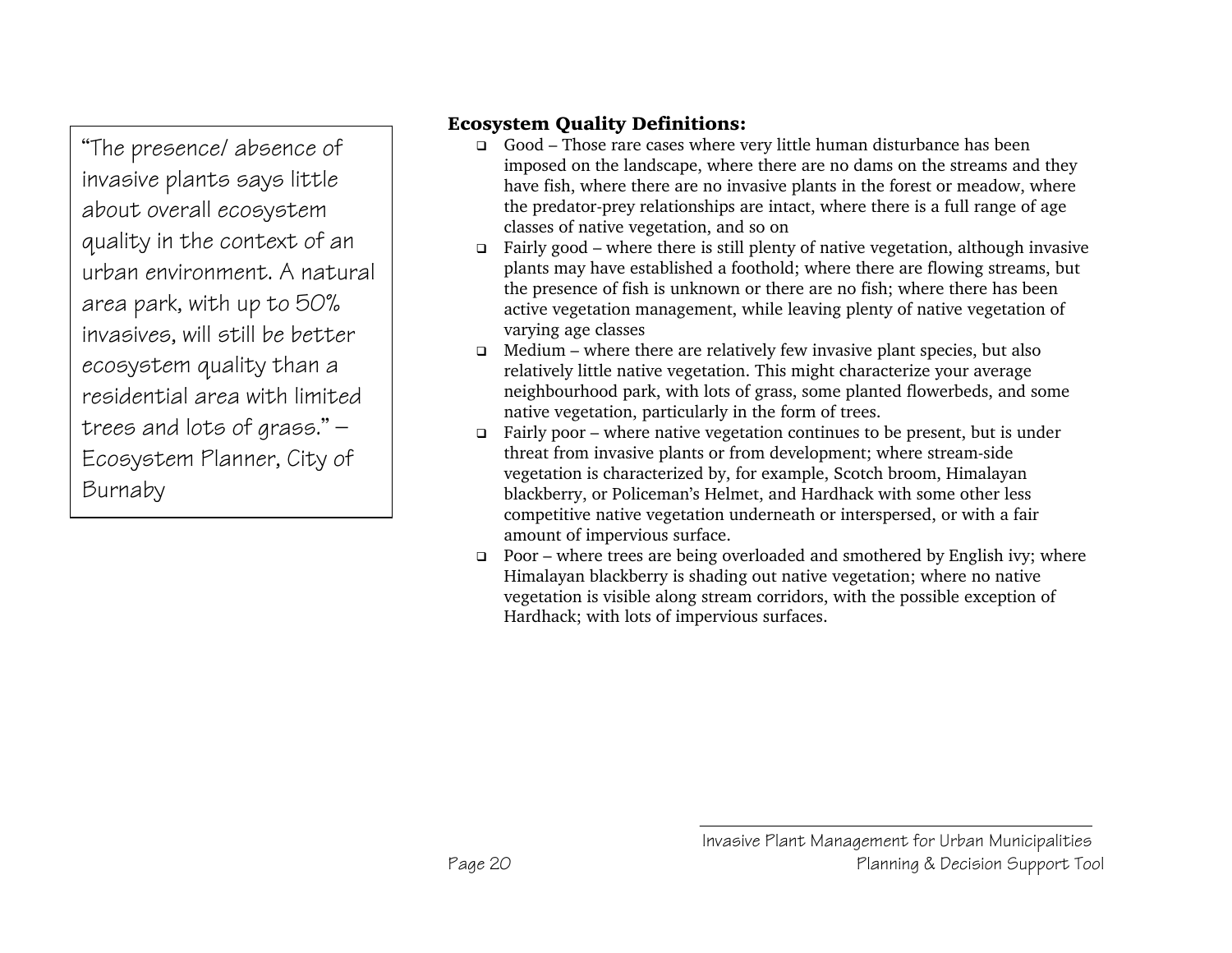## *Part C. Risk Assessment*

This section will ask you to rank order the areas you are responsible for, based on your assessment of their quality and ecosystem integrity, and then address three questions:

- □ Which invasive plant species pose the greatest threat?
- What are the risks of action versus no action on invasive plant in this area?
- Should you proceed with management and control?

After you complete this section of the DST, you will have identified those areas where you would like to proceed with management and control actions, and which species you would like to proceed with managing. Part D addresses planning for how you will undertake the management actions, including the identification of methods, timing, disposal, and making choices based on available resources.

Remember to gather your data on a site-specific basis in this section also. Make as many copies of the recording sheets as your need to be able to do this.

#### **5. Rank order the areas for which you are responsible**

NOTE: If you are responsible for one park, or maintenance yard, that will be your top priority. You can skip this step of prioritizing your land system.

Based on your assessment of the ecosystem quality of lands for which you are responsible (good, fairly good, medium, fairly poor, poor), create a list of these lands, with the best quality at the top of the list, and the poorest quality at the bottom of the list.

If you have multiple lands in each category, organize them alphabetically. The answers to the upcoming questions will assist with further ranking.

Invasive Plant Management for Urban Municipalities Planning & Decision Support Tool **Page 21**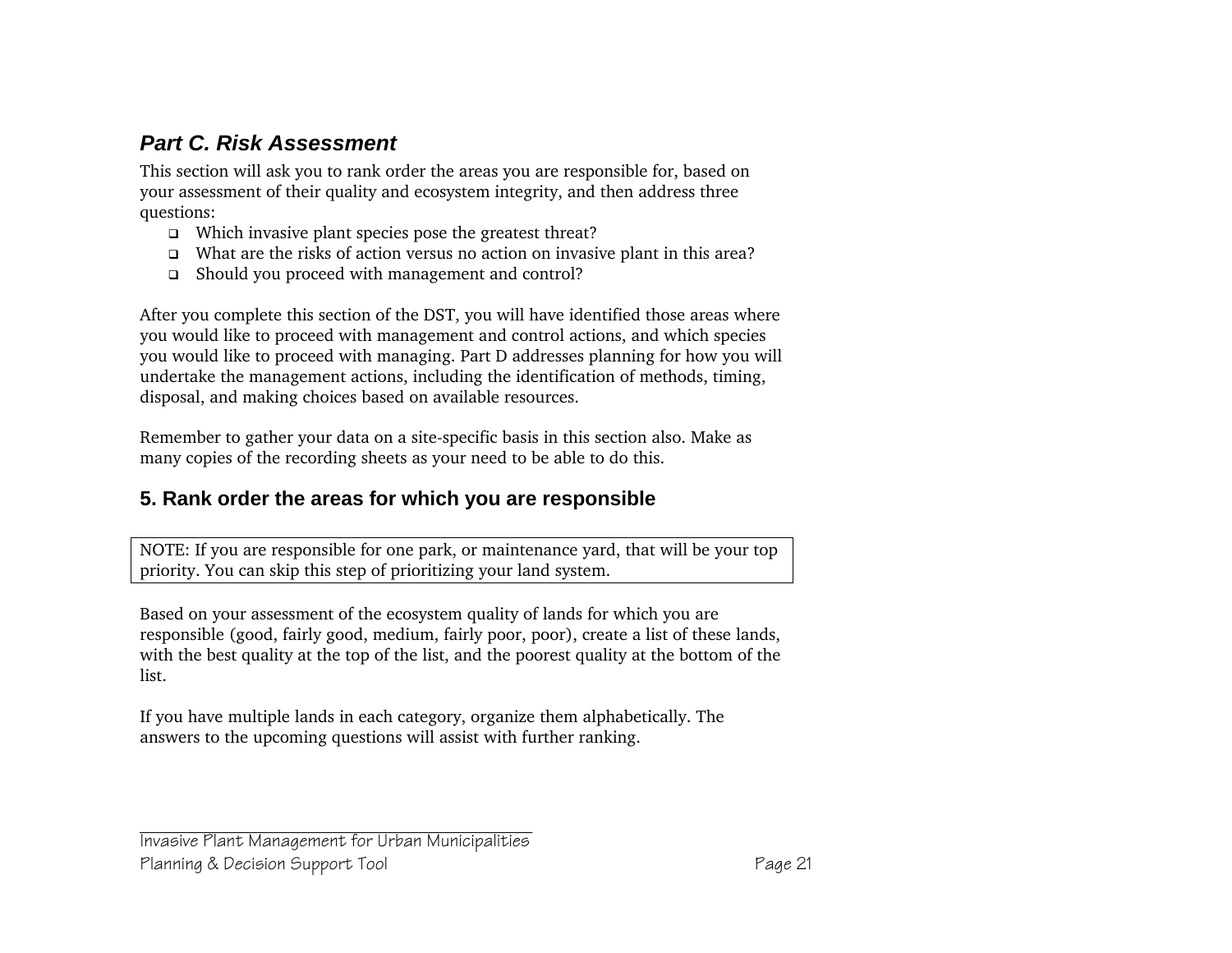Invasive species that pose the greatest threat to managers in urban areas are those that pose a liability risk. Key areas of potential liability include those plants that are toxic to human beings, such as Giant Hogweed (*Heracleum mantegazzianum*). The negative human health implications of unprotected contact with Giant Hogweed have been well documented.4 When it is present in municipal land management areas, it should be addressed as a top priority for management and removal, as a liability avoidance measure. Remember that your staff will require (if they don't already have it) special training in the management of this plant, and may require special equipment as well, to avoid injuries. Management of Hogweed is too dangerous to assign to volunteers. Check the municipality's liability insurance coverage before proceeding. – And before you decide to ignore it, remember that it is a challenge, but it will not go away or become a smaller problem with time.

Other plants which may pose a liability risk include:

- $\Box$  English ivy which increases the risk of tree blow-down, or falling tree limbs in parks; and
- Japanese Knotweed, which can cause property damage, given its ability to grow through asphalt.5

If you are aware of a liability risk in relation to one or more of the areas, add it in the appropriate column, but do not let that modify the rank ordering at this point.

Some areas within your management area may present you with opportunities to maximize your resources or obtain other benefit from engaging in invasive plant management (General Management Principle #5). Opportunities might include potential funding, volunteer stewardship group in place, potential for public education because it is a highly visible site, accessibility, and so on. If you are aware of an opportunity in relation to one or more of the areas, add it in the column for

<sup>4</sup> Nielsen, C. [et al](eds.)(2005) *The Giant Hogweed Best Practice Manual*, pp. 22-23; King County Noxious Weed Control Program (2004) *Best Management Practices: Giant Hogweed – Heracleum mantegazzianum*, p. 2 & 4.

*Polygonum* genus part 1, http://www.edfa.ca.gov/phpps/ipc/weedinfo/polygonum-knotweeds.htm, p. 2.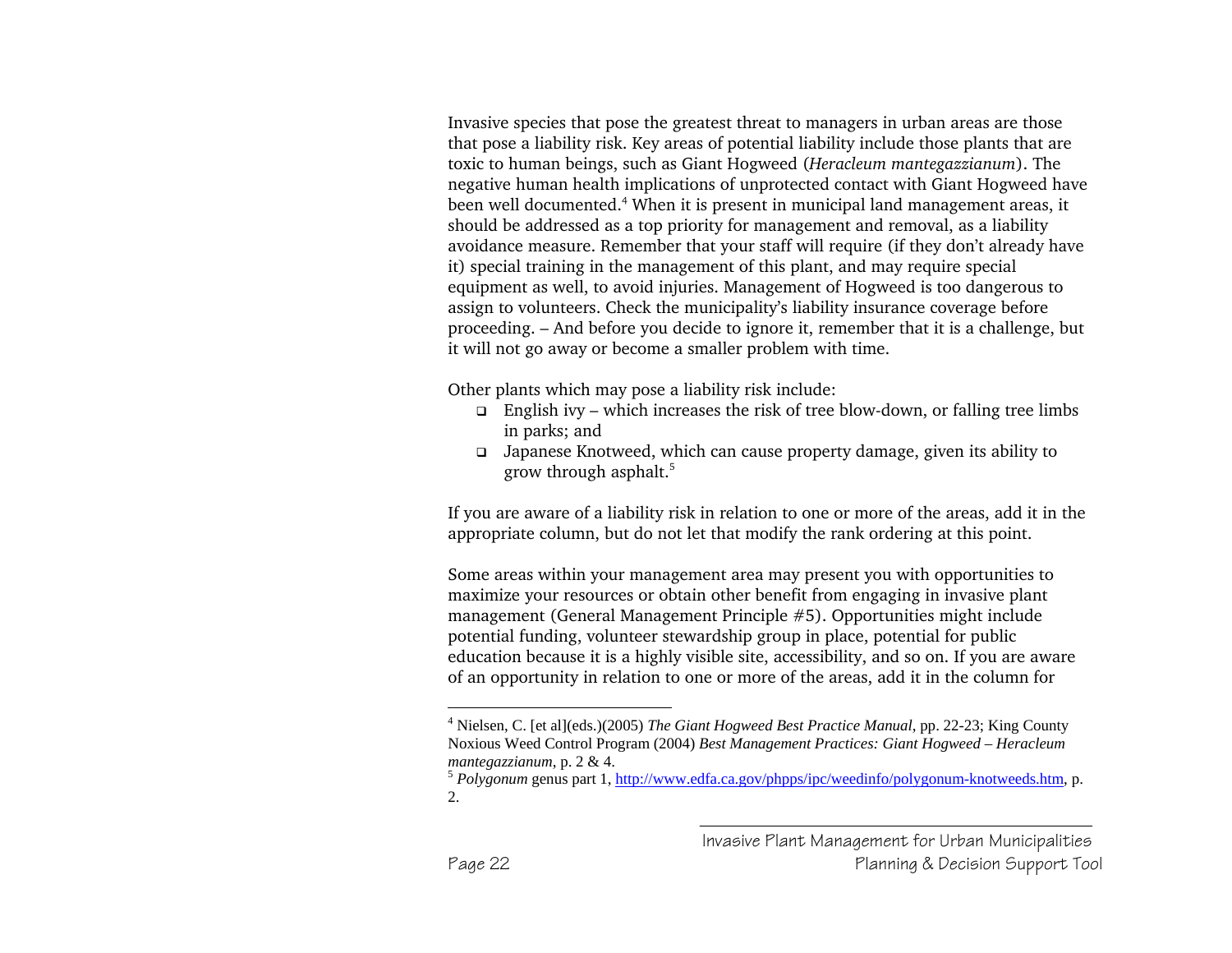"opportunities", but do not let the presence of an opportunity modify your rank ordering at this point.

### ) List your ranking on the RECORDING SHEET for Question 5.

### **6. Which species pose the greatest threat?**

Level of threat depends on three factors: *liability risk* (addressed in previous section), *degree of invasion* and *significance of impact*

Generally speaking, the most important invasive plants to target for management to protect natural plant communities are those that are just beginning their invasion into relatively undisturbed habitats, particularly those that have the greatest potential to damage the ecosystem once they are well established. Based on the second and third general principles (save your best first, and early detection/rapid response), you will best protect the natural areas within your management responsibility if you prioritize the protection of those areas that are in the best condition, i.e. most highly functioning with the fewest invasive plants – which means acting quickly on new reports of invasive plant invasions in these areas.

To determine the degree of invasion, consider two factors: a) the extent of land cover achieved by the invasive species (sometimes called density) – addressed in Question 4; and b) the degree of establishment of the species.

#### $\mathscr F$  For each question, and for each invasive species, select the most appropriate answer in each cell in the table on the RECORDING SHEET for Question 6. (If a listed invasive species is not present, just ignore that column.)

a) Reference your assessments recorded for Question 4(h), and check whether each species is low, medium or high density within this management area.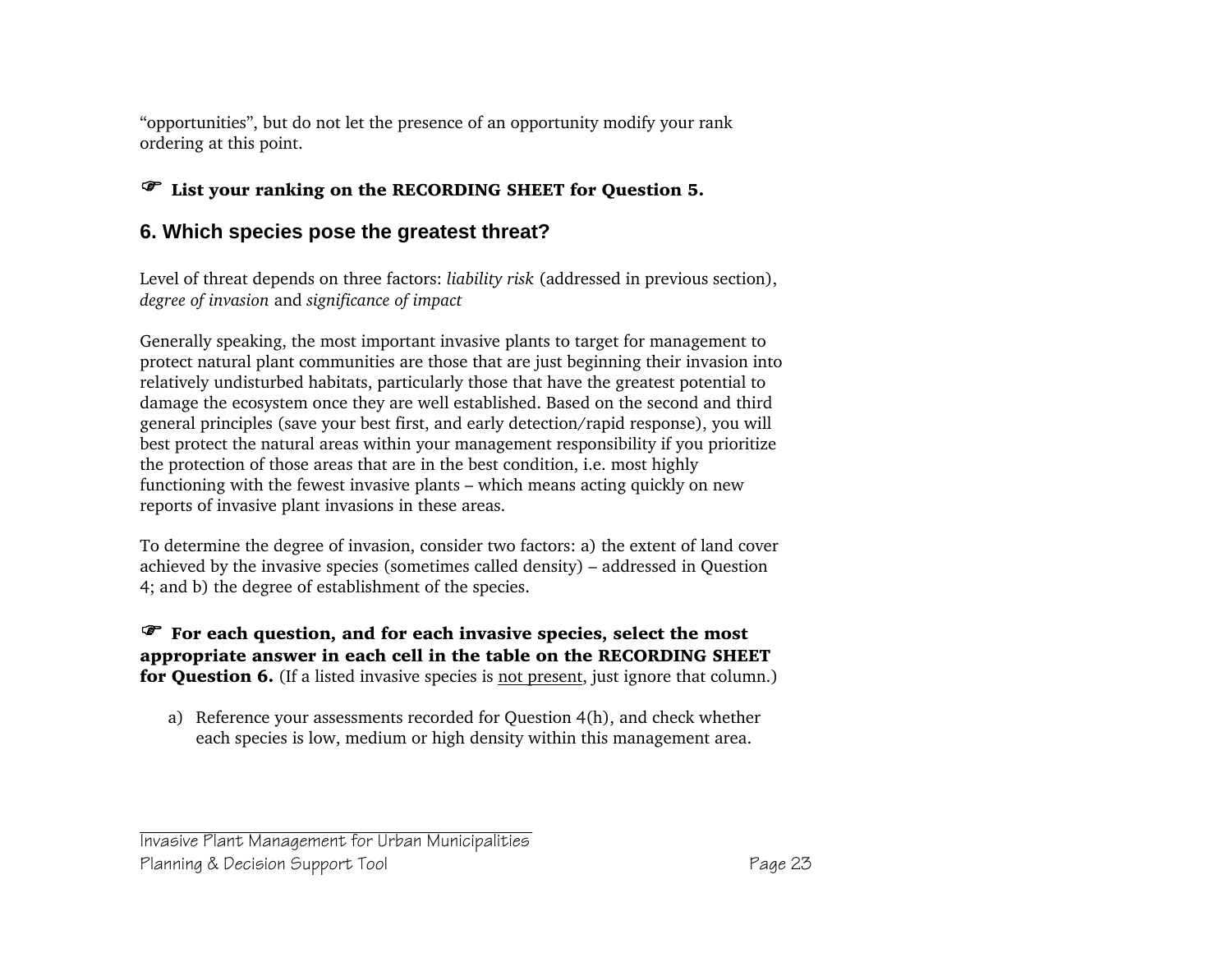b) What is the degree of establishment in your area of concern? Is the species just beginning to establish (plants still young or immature) or is it well established (the plants will be old or mature)?

The degree of establishment is important for a number of reasons:

- I. If you have just noticed the plant, but it is mature, there will be more of them, so look again, to find them all.
- II. Some plants, like English ivy, change their propagation strategies with maturity. When young, English ivy propagates vegetatively. At about 10 years of age, it begins to flower and seed, as well as continue to propagate vegetatively. You might be able to minimize impact by managing the plant before it develops multiple methods of propagation.
- III. Early invasion stages mean that you have a better chance of saving whatever native vegetation may be concealed beneath the invasive growth. For example, you may have a better chance of saving the trees beneath the ivy growth, or the native grasses and shrubs beneath the blackberry growth.

While there is no easy way to measure the degree of establishment of a species, you can look for indicators within the environment. Older ivy and blackberry plants will have thicker vines than younger ones, for example. You can also try to find out more about degree of establishment by using your memory (when did you first notice these plants on these lands?) or other people's memories about when the plant(s) first appeared in the area. Historical photographs, mapping, or other documentation might also be available, to assist you with addressing this challenge.

There will be a certain amount of uncertainty in your answer to this question, but it is important to be on the lookout for hints about degree of establishment.

c) In each column of the worksheet, add the numbers in the square brackets beside the answers you checked for questions (a) and (b) and write the sum in row "(c) degree of invasion" on the worksheet. See example below.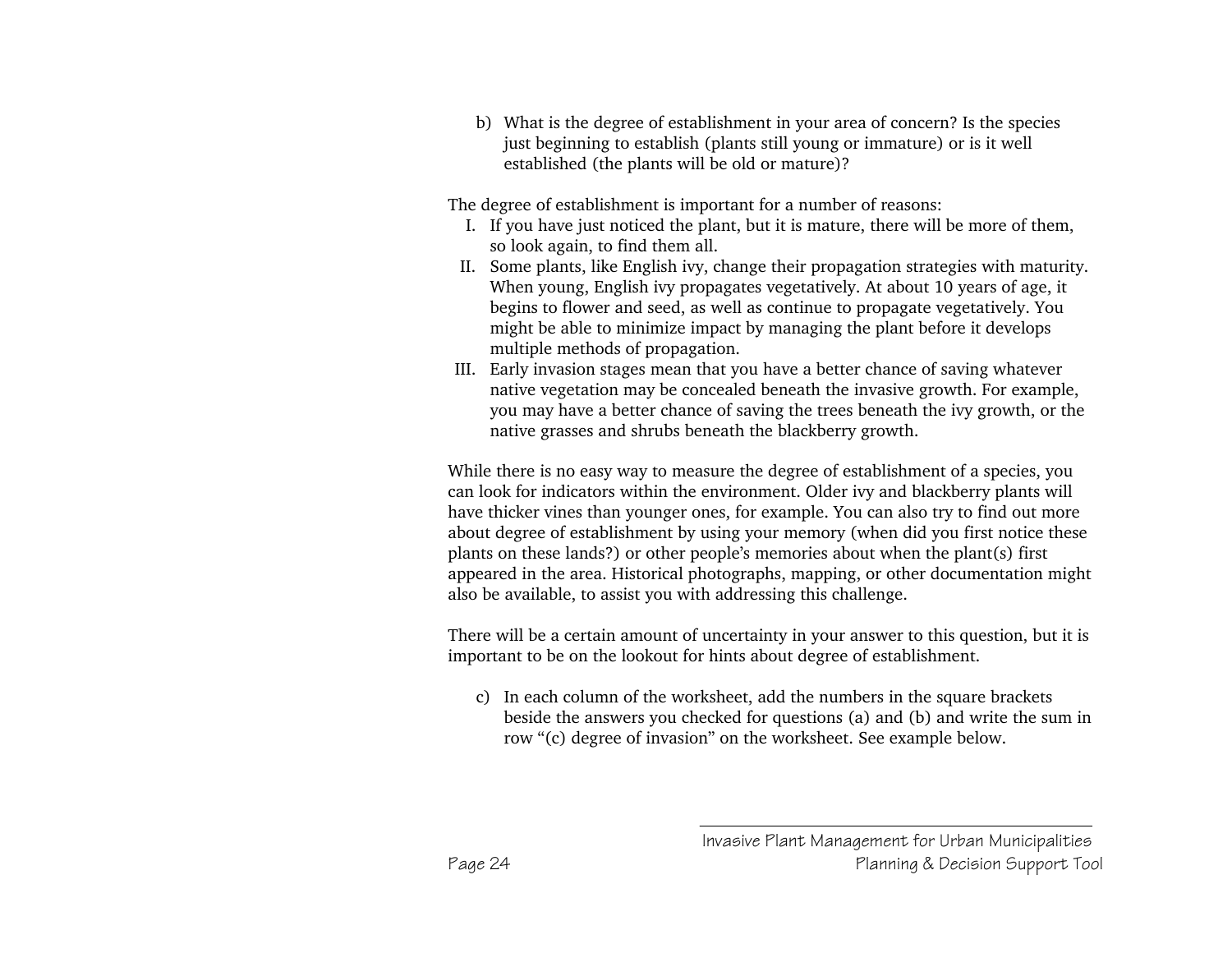| Name of management area:                               |                                                                                                                         |                                                                                                                         |                                                                                                                 |                                                                                                                         |                                                                                                                          |                                                                                                                |                                                                                                                         |                                                                                                                 |
|--------------------------------------------------------|-------------------------------------------------------------------------------------------------------------------------|-------------------------------------------------------------------------------------------------------------------------|-----------------------------------------------------------------------------------------------------------------|-------------------------------------------------------------------------------------------------------------------------|--------------------------------------------------------------------------------------------------------------------------|----------------------------------------------------------------------------------------------------------------|-------------------------------------------------------------------------------------------------------------------------|-----------------------------------------------------------------------------------------------------------------|
| Vancouver Anywhere Park                                |                                                                                                                         |                                                                                                                         |                                                                                                                 | 6. Which species pose the greatest threat?                                                                              |                                                                                                                          |                                                                                                                |                                                                                                                         |                                                                                                                 |
|                                                        | Japanese                                                                                                                | <b>Blackberry</b>                                                                                                       | <b>Reed Canary</b>                                                                                              | English Ivy                                                                                                             | Purple                                                                                                                   | Scotch Broom                                                                                                   | Giant                                                                                                                   | Policeman's                                                                                                     |
|                                                        | Knotweed                                                                                                                | SDD.                                                                                                                    | Grass                                                                                                           |                                                                                                                         | Loosestrife                                                                                                              |                                                                                                                | Hogweed                                                                                                                 | Helmet                                                                                                          |
| a) Density within the<br>invaded areas                 | $M$ Low $[1]$<br>Q Medium [3]<br>$\Box$ High $[5]$                                                                      | Low [1]<br>O Medium [3]<br>$Q$ High $[5]$                                                                               | DIow[1]<br>Medium [3]<br><b>QHigh</b> [5]                                                                       | $\square$ Low $\square$<br>O Medium [3]<br>Q High [5]                                                                   | <b>MLow</b> [1]<br>Medium [3]<br><b>Q</b> High [5]                                                                       | $\square$ Low $\square$<br>D Medium [3]<br>Q High [5]                                                          | $\square$ Low $\square$<br>D Medium [3]<br>$\Box$ High [5]                                                              | $Q$ Low [1]<br><b>Q</b> Medium I<br>$Q$ High $[5]$                                                              |
| b) Degree of<br>establishment                          | Just beginning<br>to establish [1]<br><b>Q</b> Somewhat<br>established [3]<br><b>D</b> Well<br>established [5]          | <b>Q</b> Just beginning<br>to establish [1]<br>Somewhat<br>established [3]<br><b>M</b> Well<br>established [5]          | $\square$ Just beginning<br>to establish [1]<br>Somewhat<br>established [3]<br><b>D</b> Well<br>established [5] | <b>Q</b> Just beginning<br>to establish [1]<br><b>Q</b> Somewhat<br>established [3]<br><b>D</b> Well<br>established [5] | $\square$ Just beginning<br>to establish [1]<br>X Somewhat<br>established [3]<br><b>D</b> Well<br>established [5]        | <b>Q</b> Just beginning<br>to establish [1]<br>Somewhat<br>established [3]<br><b>Q</b> Well<br>established [5] | Just beginning<br>to establish [1]<br>Somewhat<br>established [3]<br><b>D</b> Well<br>established [5]                   | Just beginnin<br>to establish f<br><b>Q</b> Somewhat<br>established [<br><b>D</b> Well<br>established I         |
| c) Degree of invasion<br>$(a + b) \rightarrow$         | $\lambda$                                                                                                               |                                                                                                                         |                                                                                                                 |                                                                                                                         | 4                                                                                                                        |                                                                                                                |                                                                                                                         |                                                                                                                 |
| d) Significance of<br>impact                           | 3.3                                                                                                                     | $\frac{6}{3.5}$                                                                                                         | 5.1                                                                                                             | 5.3                                                                                                                     | 5.3                                                                                                                      | 6.2                                                                                                            | 7.7                                                                                                                     | 8.3                                                                                                             |
| e) Total $(c + d) \rightarrow$                         | 5.3                                                                                                                     | 9.5                                                                                                                     |                                                                                                                 |                                                                                                                         | 9.3                                                                                                                      |                                                                                                                |                                                                                                                         |                                                                                                                 |
| f) Rank of totals<br>$($ =Threat rating) $\rightarrow$ |                                                                                                                         | 3                                                                                                                       |                                                                                                                 |                                                                                                                         | 2                                                                                                                        |                                                                                                                |                                                                                                                         |                                                                                                                 |
|                                                        | Lamium                                                                                                                  | Bindweed:<br>Morning glory                                                                                              | Vinca:<br>Periwinkle                                                                                            | Canada Thistle                                                                                                          | Yellow-flag Iris                                                                                                         | Holly                                                                                                          | <b>Creeping</b><br><b>Buttercup</b>                                                                                     | Common<br>Tansy                                                                                                 |
| a) Density within the<br>invaded areas                 | MLow[1]<br>$\Box$ Medium [3]<br>$\Box$ High $[5]$                                                                       | $\Box$ Low [1]<br>Q Medium [3]<br><b>Q</b> High [5]                                                                     | $\Box$ Low [1]<br>D Medium [3]<br>Q High [5]                                                                    | $\Box$ Low [1]<br><b>D</b> Medium [3]<br>Q High [5]                                                                     | (1)<br>D Medium [3]<br>D High [5]                                                                                        | $\square$ Low [1]<br>O Medium [3]<br>D High [5]                                                                | <b>QLow</b> [1]<br>C Medium [3]<br>$Q$ High $[5]$                                                                       | $\underline{\square}$ Low $[1]$<br><b>Q</b> Medium [<br>$\Box$ High $[5]$                                       |
| b) Degree of<br>establishment                          | <b>Q</b> Just beginning<br>to establish [1]<br><b>X</b> Somewhat<br>established [3]<br><b>D</b> Well<br>established [5] | <b>Q</b> Just beginning<br>to establish [1]<br><b>Q</b> Somewhat<br>established [3]<br><b>D</b> Well<br>established [5] | D Just beginning<br>to establish [1]<br>Somewhat<br>established [3]<br><b>D</b> Well<br>established [5]         | $\n  Just beginning\n$<br>to establish [1]<br>Somewhat<br>established [3]<br><b>D</b> Well<br>established [5]           | <b>M</b> Just beginning<br>to establish [1]<br>$\square$ Somewhat<br>established [3]<br><b>D</b> Well<br>established [5] | <b>Q</b> Just beginning<br>to establish [1]<br>Somewhat<br>established [3]<br><b>D</b> Well<br>established [5] | <b>Q</b> Just beginning<br>to establish [1]<br><b>Q</b> Somewhat<br>established [3]<br><b>D</b> Well<br>established [5] | <b>Q</b> Just beginni<br>to establish  <br><b>Q</b> Somewhat<br>established [<br><b>D</b> Well<br>established ( |
| c) Degree of invasion<br>$(a + b) \rightarrow$         |                                                                                                                         |                                                                                                                         |                                                                                                                 |                                                                                                                         | $\frac{2}{12.7}$                                                                                                         |                                                                                                                |                                                                                                                         |                                                                                                                 |
| d) Significance of<br>impact                           | 9.1                                                                                                                     | 11.4                                                                                                                    | 12.0                                                                                                            | 12.0                                                                                                                    |                                                                                                                          | 12.7                                                                                                           | 12.8                                                                                                                    | 15.3                                                                                                            |
| e) Total $(c + d) \rightarrow$                         | 13.1                                                                                                                    |                                                                                                                         |                                                                                                                 |                                                                                                                         | 14.7                                                                                                                     |                                                                                                                |                                                                                                                         |                                                                                                                 |
| f) Rank of totals<br>$($ =Threat rating) $\rightarrow$ | 4                                                                                                                       |                                                                                                                         |                                                                                                                 |                                                                                                                         | 5                                                                                                                        |                                                                                                                |                                                                                                                         |                                                                                                                 |

d) The "significance of impact" factor has already been determined for you by a Vancouver-based community science initiative. This number has been entered in row (d). See the Methodology section of this document to see how these numbers were determined, as well as the full set of data.

If a plant is invasive on lands in your management portfolio, and is not listed on the chart, you are breaking new ground! This simply means that with the data available at the time of developing this Decision Support Tool, the plant you are concerned with was not identified as invasive in the region. In such a case, using the principle of Early Detection/Rapid Response, you should prioritize treatment of this invasive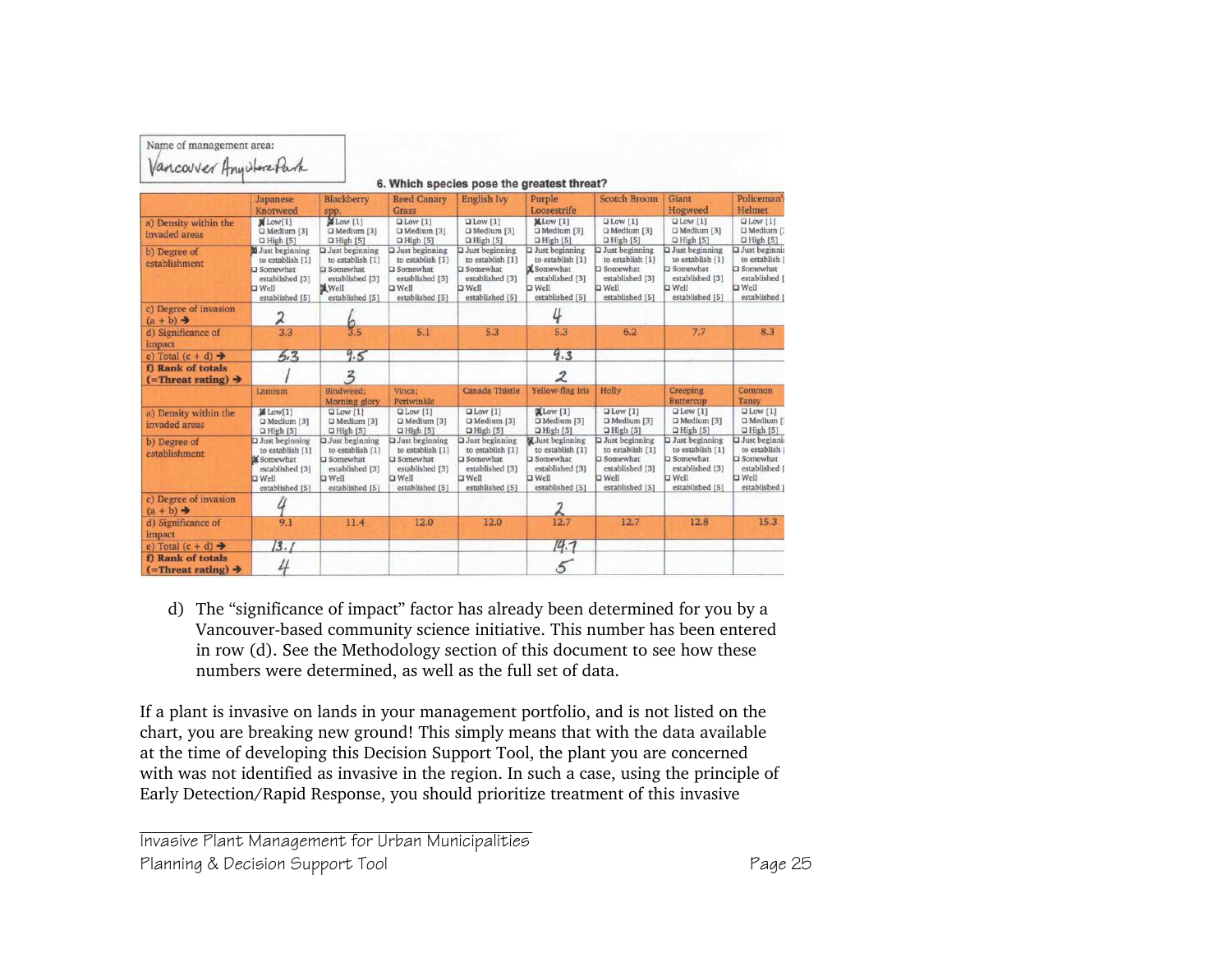plant, and treat it as a high level of threat, targeting it for eradication. While preparing to do this, you should learn as much as you can about the plant's ecology, and talk with others about it so that they will be alert to the possibility of its invasiveness.

- e) For each column, add the numbers from rows (c) and (d), and write the sum in row "(e) Total."
- f) Rank order the species under consideration for management in row (f), based on the totals in line (e). The species that has the lowest, or smallest, number in line (e) should receive the highest priority in line (f), i.e. ranked  $#1$ . Similarly, the species that has the highest (biggest) number in line (e) will receive your lowest priority. This rank ordering shows you the threat rating of these species, based on current level of coverage, stage of invasion, and significance of impact. (See example.)

This may seem like the opposite of common sense – but it is not. The species that receives the lowest number in this system poses the greatest threat to the natural area, because of what it could do to that environment. If a plant invasion is already well established, there may be very little more damage that plant species can do there, so it is a low level of threat. Compare that to the situation of an area which does not yet have a particular invasive plant species. In this case, the area could be seriously damaged by that species, therefore posing a high level of threat, and getting ranked at the top of your priority list.

This is an illustration of why, as a general rule, it is important to work with those areas that have the least amount of invasion first – because you still have a chance of eradicating the invasive plant and protecting that area from its invasion.

 $g$ ) Now that you have identified your priority ranking of the invasive plant species, now we can return to your site ranking list (RECORDING SHEET for Question 5). Based on your ranking of invasive plant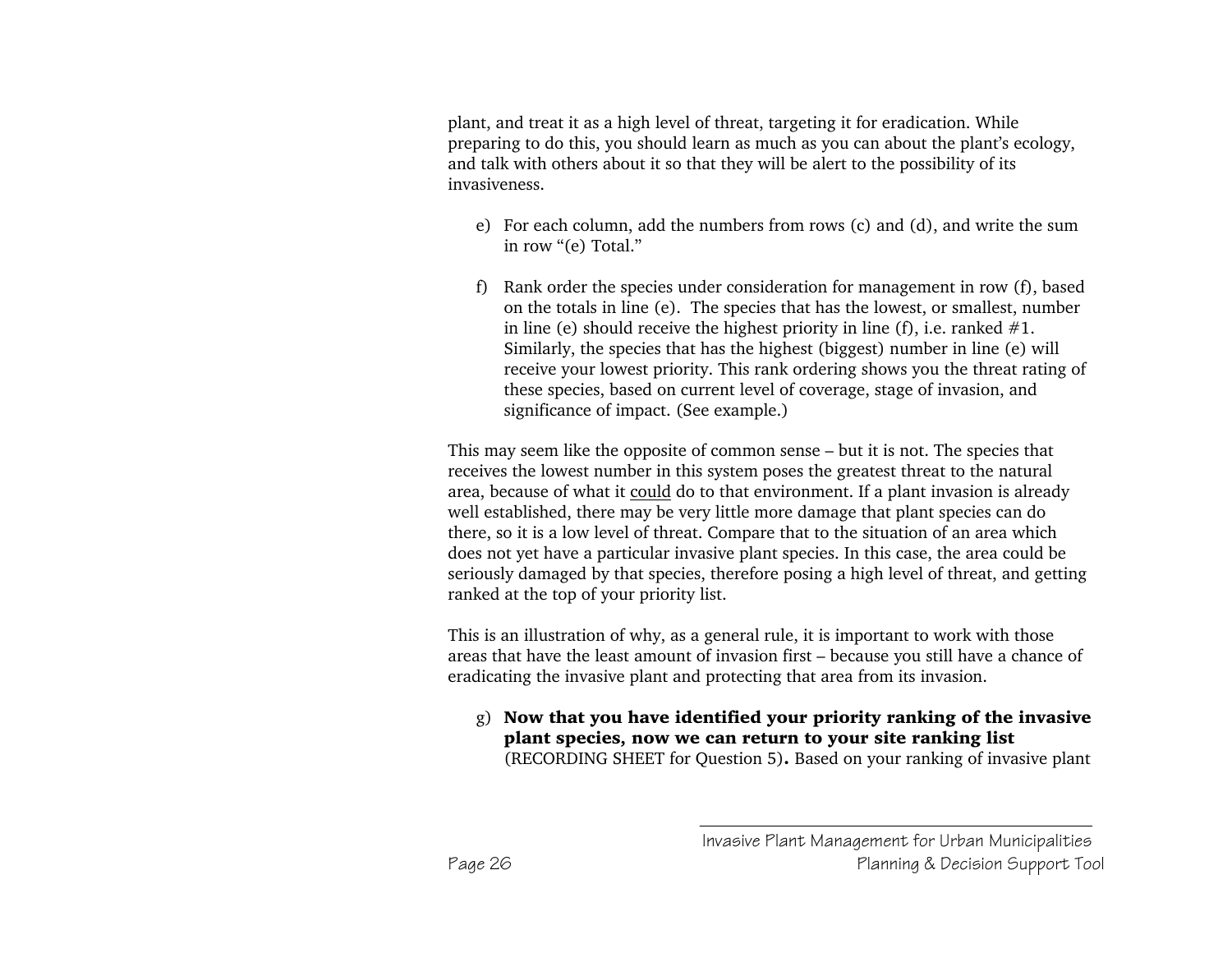species, re-order your site ranking list on the new table, identifying which site and which species are your top priorities.

Rank ordering tips:

- $\Box$  Those sites with liability risk factors at the top of your list.
- Then list those sites which are in the "best" condition, working down from there.
- $\Box$  Within those sites, your top priorities are those areas with your highest priority invasive plants.
- Within those areas, your highest priorities are those invasive plants with the least degree of establishment.
- $\Box$  Within your top ranked list of sites, integrate any opportunities that are presenting themselves, to make your budget stretch farther.

#### ) Enter your rank ordered site list on the RECORDING SHEET for Question 6(g).

This rank ordered list will become the basis for developing your invasive plant management implementation plans. At this stage, before proceeding to the development of site-specific invasive plant management plans, we will consider the risks of managing these plants, and how best to mitigate those risks.

Does this list ring true for you? Does it make sense? Can you get excited about the possibility of eradicating those invasive plants from this land, which falls under your responsibility?

I hope so … and would be intrigued to hear more about your experience to this stage. Please contact me at bsuderman2005@gmail.com.

#### Invasive Plant Management for Urban Municipalities Planning & Decision Support Tool **Page 27**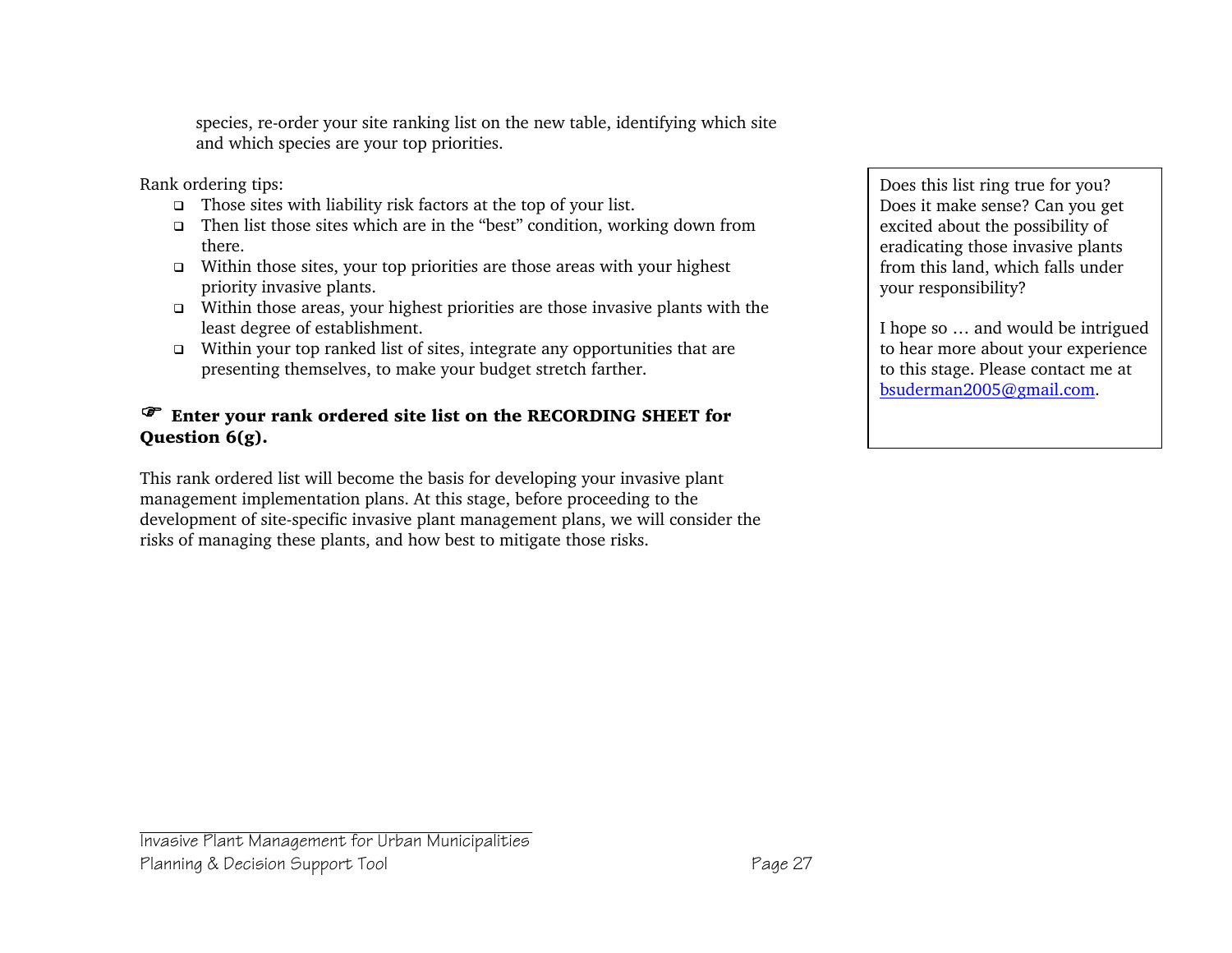#### SUGGESTION:

- Rather than pursuing all sites on your rank ordered list, choose the top 5 or other number that seems reasonable.
- Based on the principle of "saving your best first."
- **Include those areas which** received a "good" or "fairly good" rating, as well as those that are liability risks.
- Ultimately, you may have to answer the questions for all sites … but this may get you to the implementation planning stage for your top ranked sites sooner.
- If you are hiring a consultant, however, consider carefully. Start-up costs are often similar for a few sites, as for a significant number of sites.

### **7. What are the risks of action versus no action? Can the risks be mitigated?**

In this section you will look at some of the risks posed by invasive species control actions, and how to mitigate these risks where possible. Categories of risk include:

- To wildlife and "species at risk"
- $\Box$  Legal risk
- Public opposition
- **p** Potential for doing harm.

In undertaking a risk assessment, it is vital to be fully informed. Therefore, do an internet search and download fact sheets for all invasive plant species under consideration for management. Search for reputable sources of data, including The Nature Conservancy (http://tncweeds.ucdavis.edu/esadocs.html), King County, WA (http://dnr.metrokc.gov/wlr/lands/Weeds/), the Centre for Weed Management (www.weedcenter.org), and the Invasive Plant Council of BC (www.invasiveplantcouncilbc.ca).

Read the fact sheets carefully, and note the information they contain about the propagation strategies of the various invasive species, best time in the life cycle of the individual species for management actions to take place, as well as the recommendations about how to proceed, including mitigation recommendations.

A number of the fact sheets appear to emphasize the use of herbicides or biological control mechanisms. Many municipalities within the GVRD prohibit the use of herbicides on municipal lands, and discourage it on private lands. The presence or absence of such by-laws will provide you with some guidance as to possible management actions on the lands for which you are responsible.

Nevertheless, you may wish to educate yourself about the controversies surrounding the use of herbicides or biological control agents. A list of selected articles to provide you with background information can be found in the Supporting Information section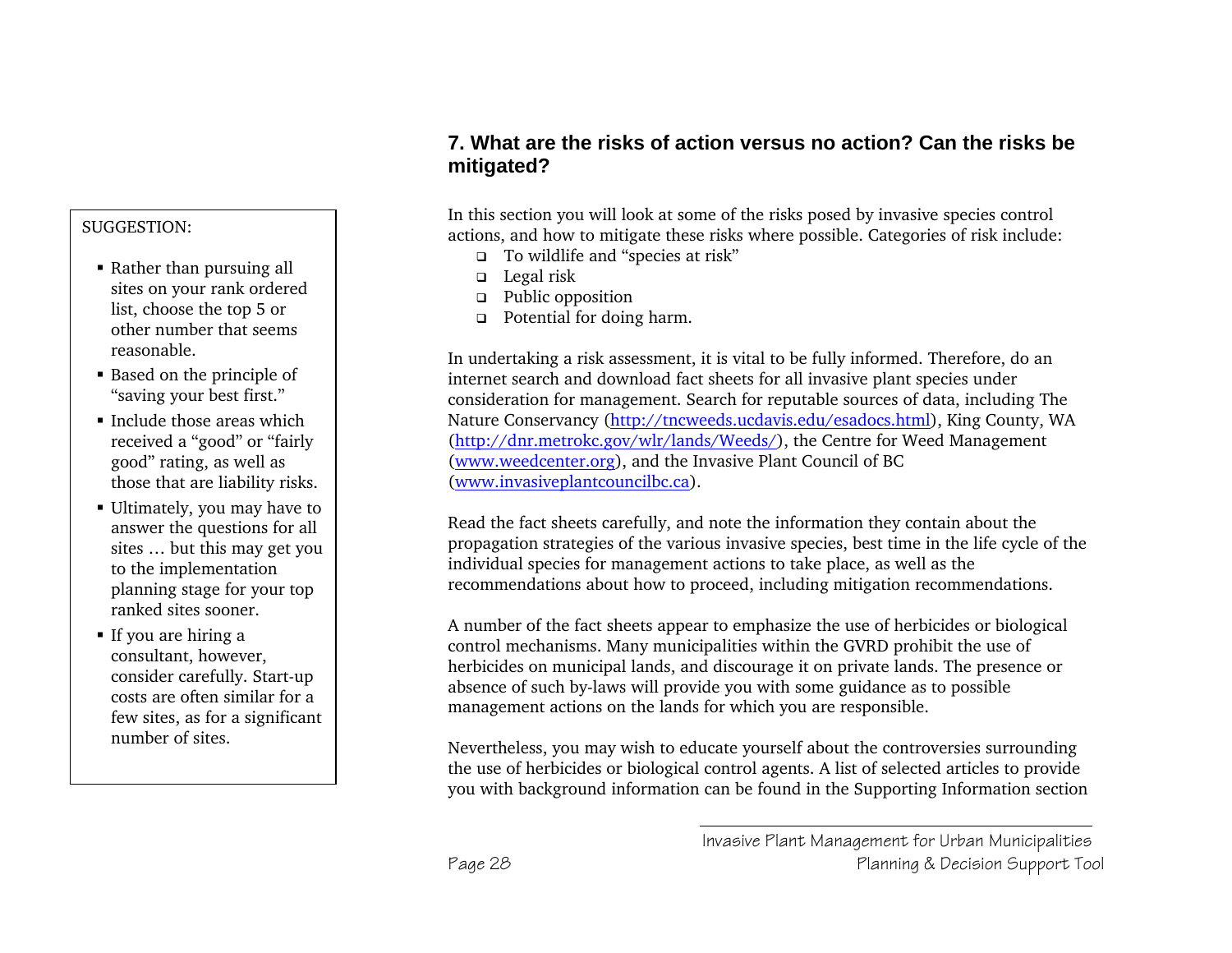of this document, under the heading of "Issues related to Invasive Plant Management Practices."

#### ) Write your answers on the RECORDING SHEET for Question 7. Include one sheet for each separate management area.

#### Risk to wildlife and "species at risk"

A key risk to wildlife and "species at risk" that invasive plant management can pose is that of habitat disruption. The thoughtful land manager asks which species use the area, and for what purposes, and whether or not invasive plant management can be done in such a way as to mitigate the risk for the wildlife. For example, if the area is used by migrating waterfowl, invasive plant management activities are best avoided during migration season. Based on what you know about the wildlife uses of your sites, and about the recommended best management practices for the species you wish to manage in this area, think about the following:

- Optimal timing of management activities to reduce impact on wildlife;
- Optimal method for undertaking management activities to reduce impact on wildlife; and
- Any strategies for mitigating potential impacts on wildlife or species at risk.

#### ) Enter your answers to the following questions on RECORDING SHEET for Question 7, using a separate sheet for each management area.

To answer these questions, you will likely need to consult with someone knowledgeable about the wildlife and species at risk uses of this area.

NOTE: If there is a risk of species at risk being present within the local area or ecosystem, do not look only at the area immediately in the vicinity of the current invasions, but look thoroughly within the lands for which you are responsible, and within the region. Do this part of the assessment thoroughly.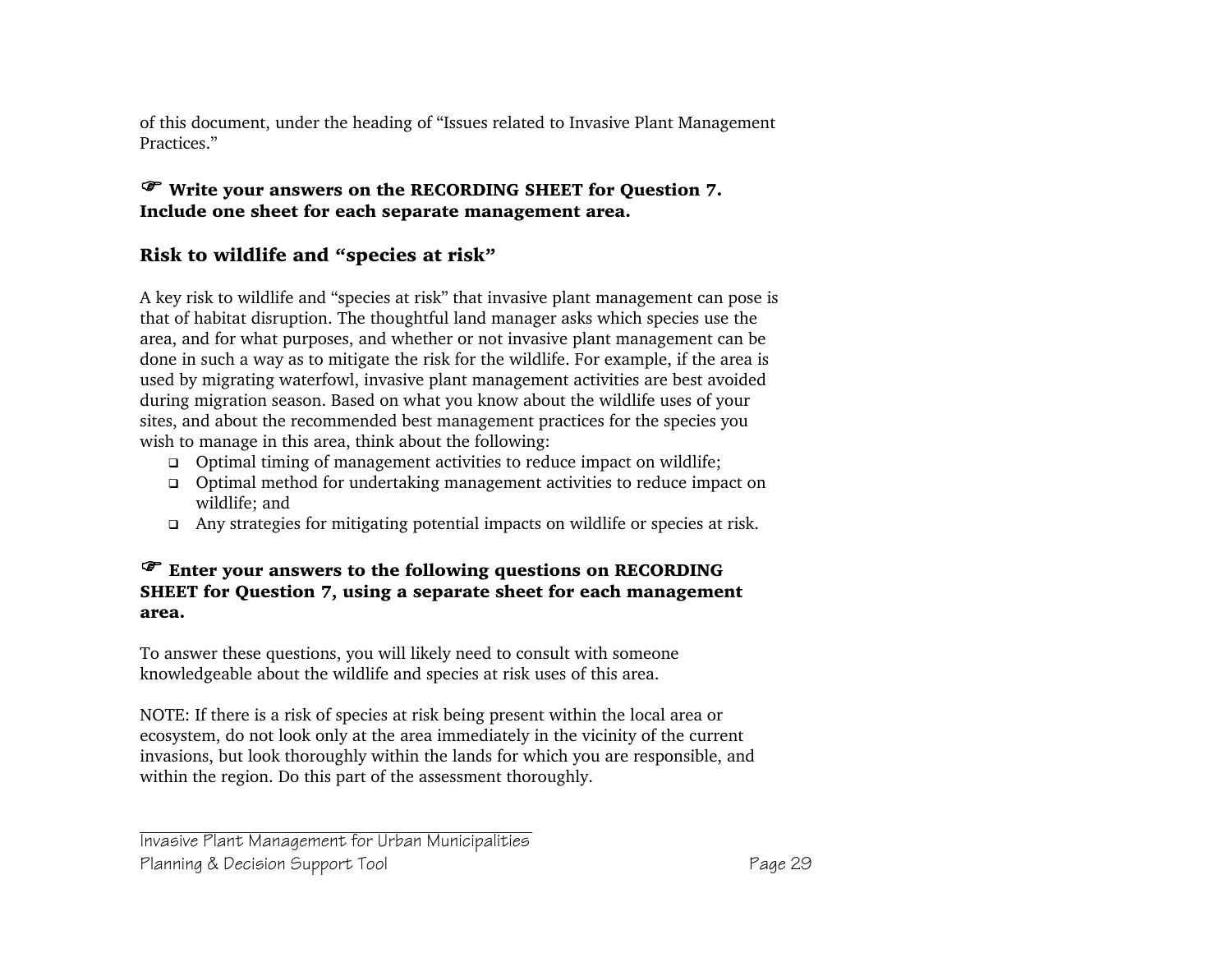- *Invasive plants that pose liability risks to municipalities:*
	- 1. Giant Hogweed human health risk: scarring, burning
	- 2. English Ivy human health risk due to falling tree limbs or dead trees
	- 3. Japanese Knotweed property risk due to ability of this plant to grow through asphalt.
- a) Identify wildlife species and species at risk that may be impacted by, or are vulnerable to invasive plant *control efforts.*
- b) Are the wildlife or species at risk using the invasive plants as a food source, as shelter?
- c) Is the vulnerability only during defined periods or seasons, which you might be able to avoid through careful scheduling of control activities? Identify the optimal period of time for management, considering both the plant ecology and the wildlife needs. (See summary table on the timing of invasive plant management, in the Reference Materials section.)
- d) Identify the elements of an impact mitigation strategy, including management method and replanting considerations.

#### Legal risk

A key risk to your municipality is whether or not there is any legal liability posed by the invasive plant species. The legal liability could take one of two forms: 1) a legal obligation to manage for listed species, as the landowner; and 2) a liability or due diligence risk, if the municipality is sued for negligence because of the presence of a particular plant which creates a dangerous situation. The liability risk has been fully discussed in Section 5.

Check the provincial weed list at the Ministry of Agriculture & Lands website, at http://www.agf.gov.bc.ca/cropprot/noxious.htm, to determine whether or not any of the invasive plants on your lands can be found on the provincial weed list, and if so, what the municipality's responsibilities are. Clarify whether your municipality has any by-laws of its own related to invasive plant management.

e) Are there any laws or bylaws that require landowners or land managers to control any of the invasive plants you have identified on those lands under your responsibility?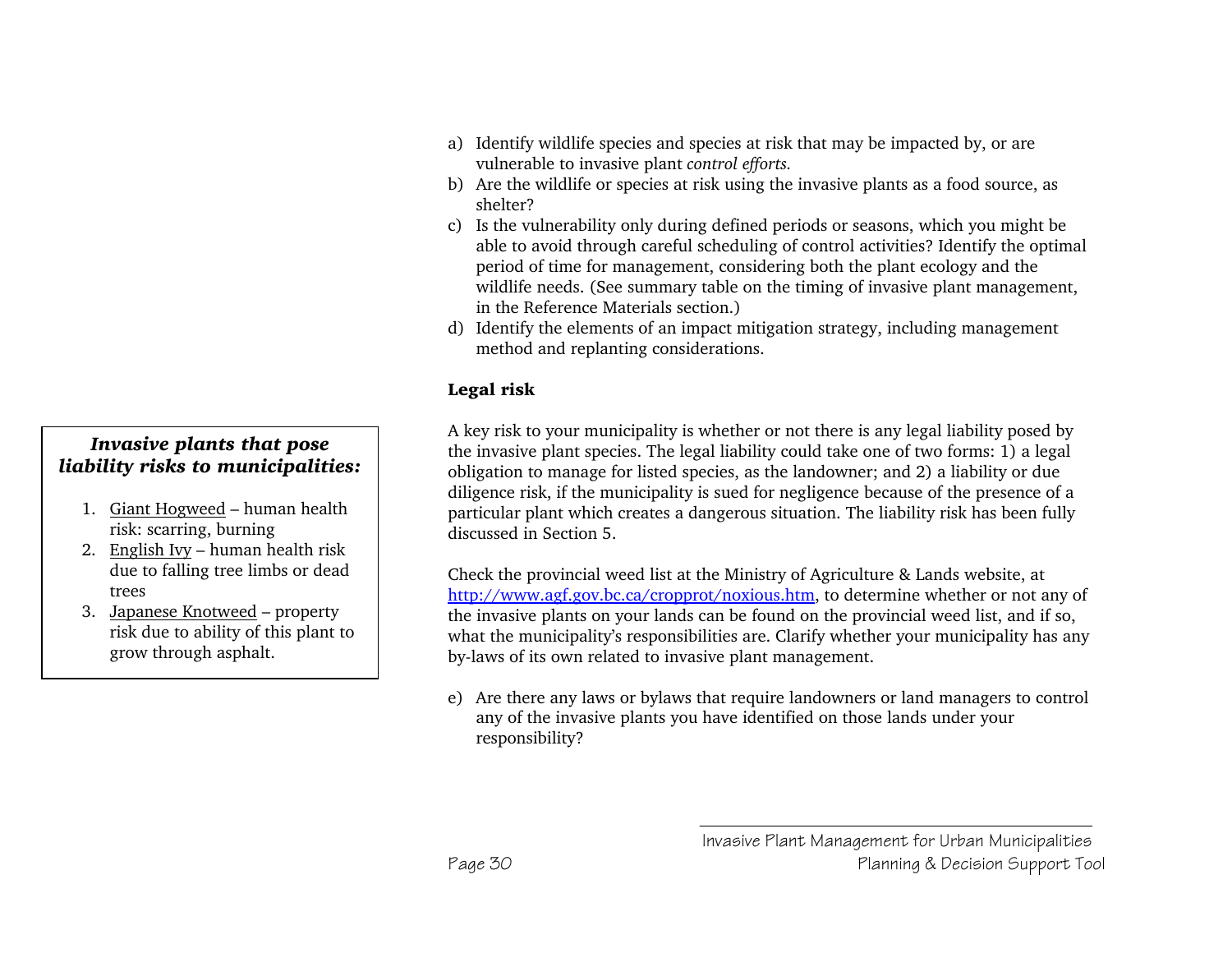f) Are there invasive plants present, which can pose a liability risk to you, as land manager, or to your employer?

#### Risk of public opposition

A key risk to the success of your project is lack of public support, or (even worse) public opposition. Are people receiving benefits from the presence of invasive plant species on the lands you are responsible for managing? If so, what are they? How will people react should they see these benefits threatened? Possible benefits include:

- $\Box$  Edible berries for pies or treats (Himalayan blackberry);
- $\Box$  Christmas decorations (English holly);
- Visual barriers to something unpleasant;
- □ Physical barrier to area where access is not desirable;
- □ Habitat for small birds and mammals.

There is some evidence that homeless people also rely on blackberries as a key food source during the season, as well as a source of privacy and shelter throughout the year.

No doubt you have observed people's use of the plants on the lands for which you are responsible, and you have some sense of who these users are, and what they may care about. If not, undertake some observations, and talk with people, so that you will have a better idea about what to expect when you undertake invasive plant management activities, and you can mitigate for these concerns.

Key categories of concern include:

- $\Box$  Loss of benefits provided by the invasive plants;
- $\Box$  Loss of wildlife habitat provided by invasive plants;
- $\Box$  Aesthetics the plant management activities may appear to be messy or unsightly, and people generally prefer their public lands to be neat and tidy; and
- Management method, and its potential environmental impact.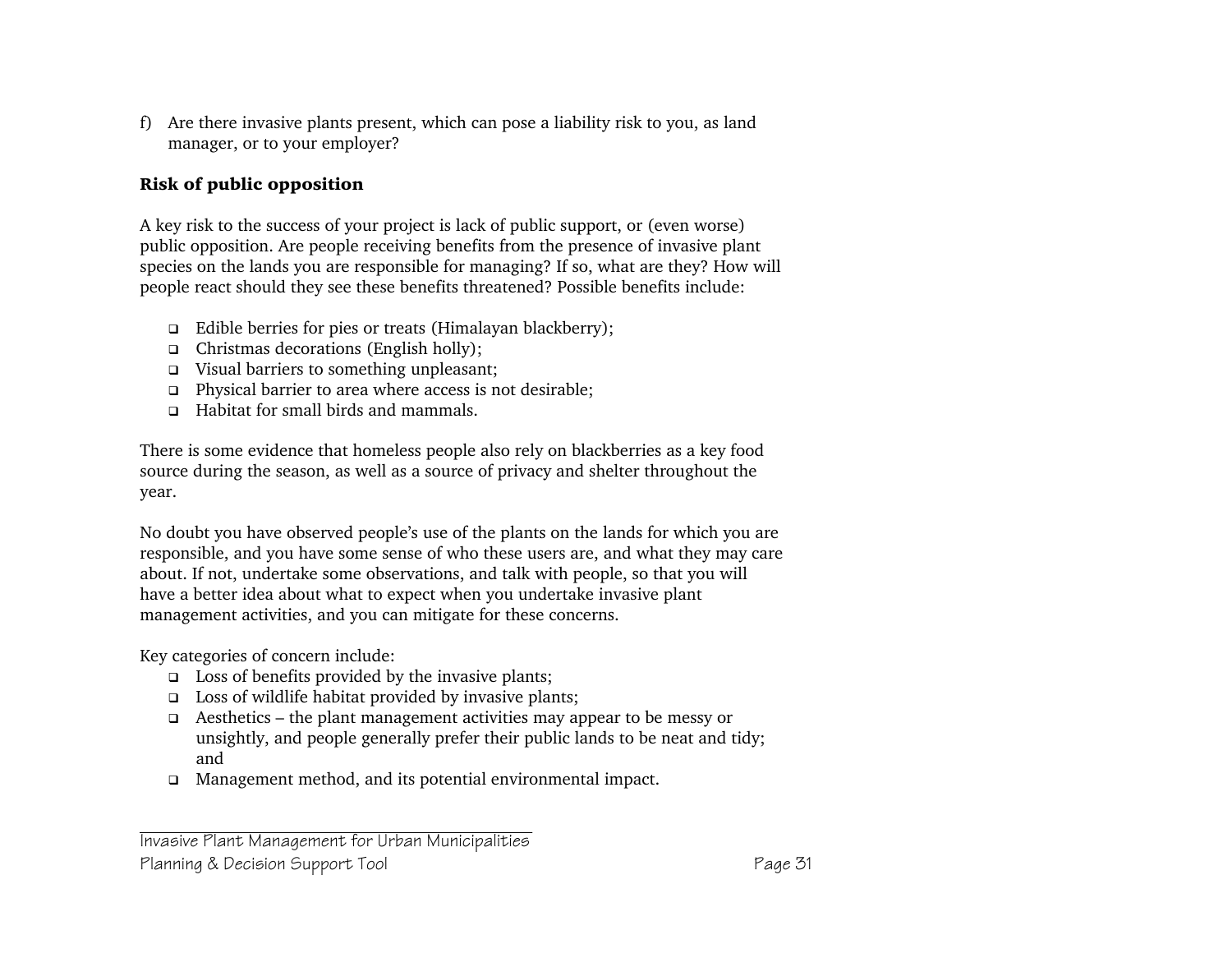# See the Reference

Materials section for the following tables, which will assist you to address these risk and mitigation concerns:

- 1. Invasive plant ecology & BMP summary
- 2. Invasive plant management timing summary

Mitigation strategies for these areas of concern can include:

- Public education/communication strategies about the negative impacts of invasive plant species on native species and the ecosystem as a whole. This can be done through public meetings as part of the invasive plant management planning process, interpretive signage on-site, on-the-spot trained staff or volunteers who can anticipate and answer questions from the public, and information at the visitor centre (if appropriate);
- **Using visual clues that this area is well cared for, through careful use of tarps** and other clues that people who care about the environment are at work here;
- Choice of management method that respects the public's concerns about use of herbicides or biological control methods (the usual concerns);
- Directions to the nearest remaining patch of blackberry (or other species) so that they can continue to receive the benefits from this species.
- g) What sort of local reaction would you expect from efforts to control invasive plants?
- h) Will this reaction vary, based on the species?
- i) How might you mitigate this reaction in your planning process?

### Potential for doing harm

A guiding principle in the development of this Decision Support Tool is to "do no harm." It seems self-evident, but if we remove invasives improperly, so that we actually spread the invasive plant and cause a bigger problem, then we should not undertake the project in the first place. Or if in the process of removing the invasive plants, we create a different or worse problem, then we should not undertake the project either. In these cases, the "no action" alternative is clearly preferable.

The following questions address the issues related to the principle of "do no harm." You are asked to be brutally honest with yourself about the limits of your knowledge, and strategies for mitigating the risks posed by certain types of invasive plant management activities. Check the Invasive Plant Ecology & Best Management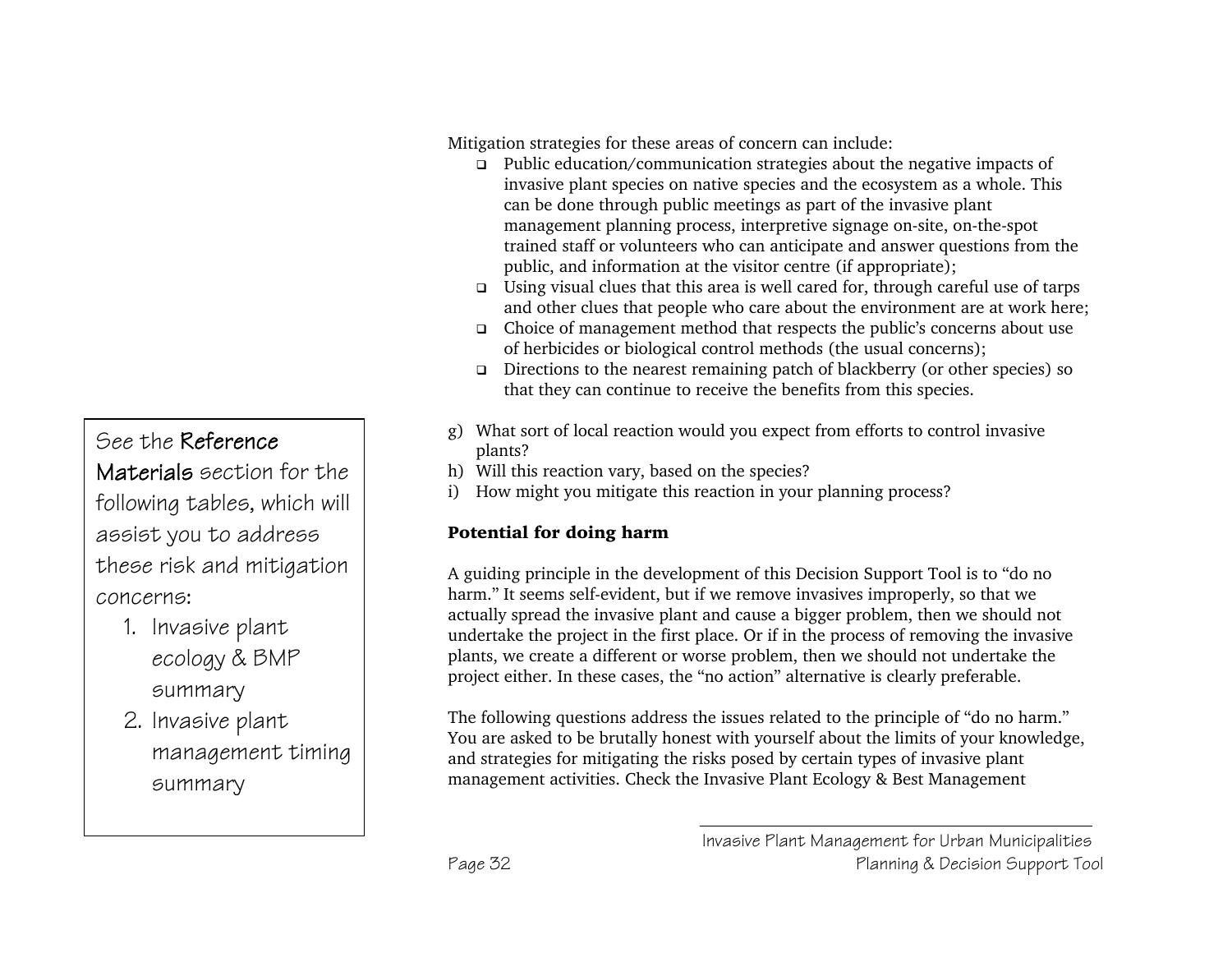Practices table, as well as the summary of management timing, in the *Reference Materials* at the end of this section. Check for your species of concern, and determine whether you agree with this writer's assessment

- j) Some invasive plants are relatively new, and land managers have had relatively little success in their management, because the plant ecology and the plant's susceptibility to management are not well understood. Are the control methods for the invasive plants in your area of responsibility well understood?
- k) Do the invasive plants on your list propagate from root (rhizome) and stem fragments, like Japanese Knotweed? If so, do you feel confident that you can remove the vegetation without creating new infestations? How will you mitigate this risk?
- l) Will effective control of these invasive plants require the use of herbicides? Biological control agents? Do you understand the legal and ethical implications of these technologies? Are you comfortable with potential consequences, given the potential for errors in applications or releases?
- m) Will effective management of these invasive plants leave the area vulnerable to further invasions by other plant species, or to severe erosion? If so, are there ways to mitigate the impacts through replanting or other strategies?

Given that invasive plant management is a relatively new activity, and that invasion biology is a relatively new science, the potential for effective collaboration between managers and scientists is very high. A full discussion of the challenges and benefits of such collaborations is included in the "Science in Invasive Species Management" section of this document. Based on your needs and challenges, answer the following question:

n) Are you willing to address challenging invasive plants through experimental approaches in partnership with research scientists?

# Vulnerability is a function of:

- Location and extent of invasion
- Patch size
- Soil disturbance regime
- Presence/absence of desired species
- Nature of adjoining area
- Presence/absence of seed bank.

Invasive Plant Management for Urban Municipalities Planning & Decision Support Tool **Page 33**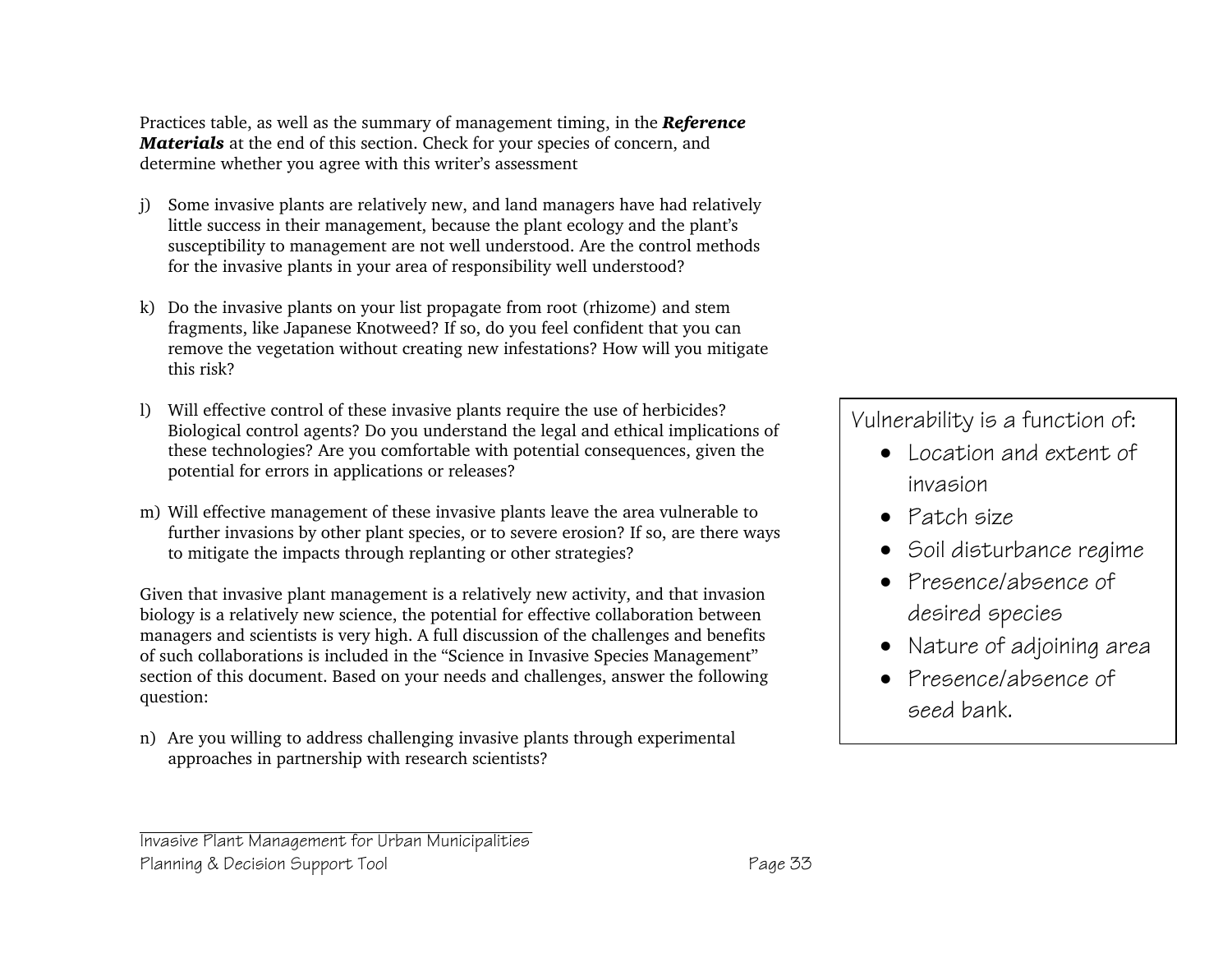### **8. Proceed with management and control?**

This section will encourage you to consider all the relevant factors in helping you to decide whether or not you should proceed with management and control in each of the high priority site areas you have been considering.

For each question, think about whether your answer sways you towards *proceeding* with invasive plant management, or *not proceeding*, and check the appropriate box in the table on the RECORDING SHEET for Question 8.

You are strongly encouraged to *proceed with management and control* activities, if you can answer yes to Questions (a), (e), and (g) below:

a) Are you required legally to control for invasive plants in this area? Is there a liability avoidance issue in this area?

#### $\mathcal{F}$  To answer this question, review your responses to Questions 7(f) and  $7(g)$ .

b) What is the **ecological value** of the land you are considering? Is it a strong candidate for management? Can you get the best value for your management dollar through investing in invasive plant management in this area?

#### ) To answer this question, review your responses to Questions 4 and 5.

c) What is the **degree of disturbance** on adjacent land? If all the surrounding land is subject to frequent physical disturbance, or comprises thick and expansive tracts of invasive plants, your efforts may be better spent elsewhere.

#### $\mathcal{F}$  To answer this question, review your responses to Question 4(e).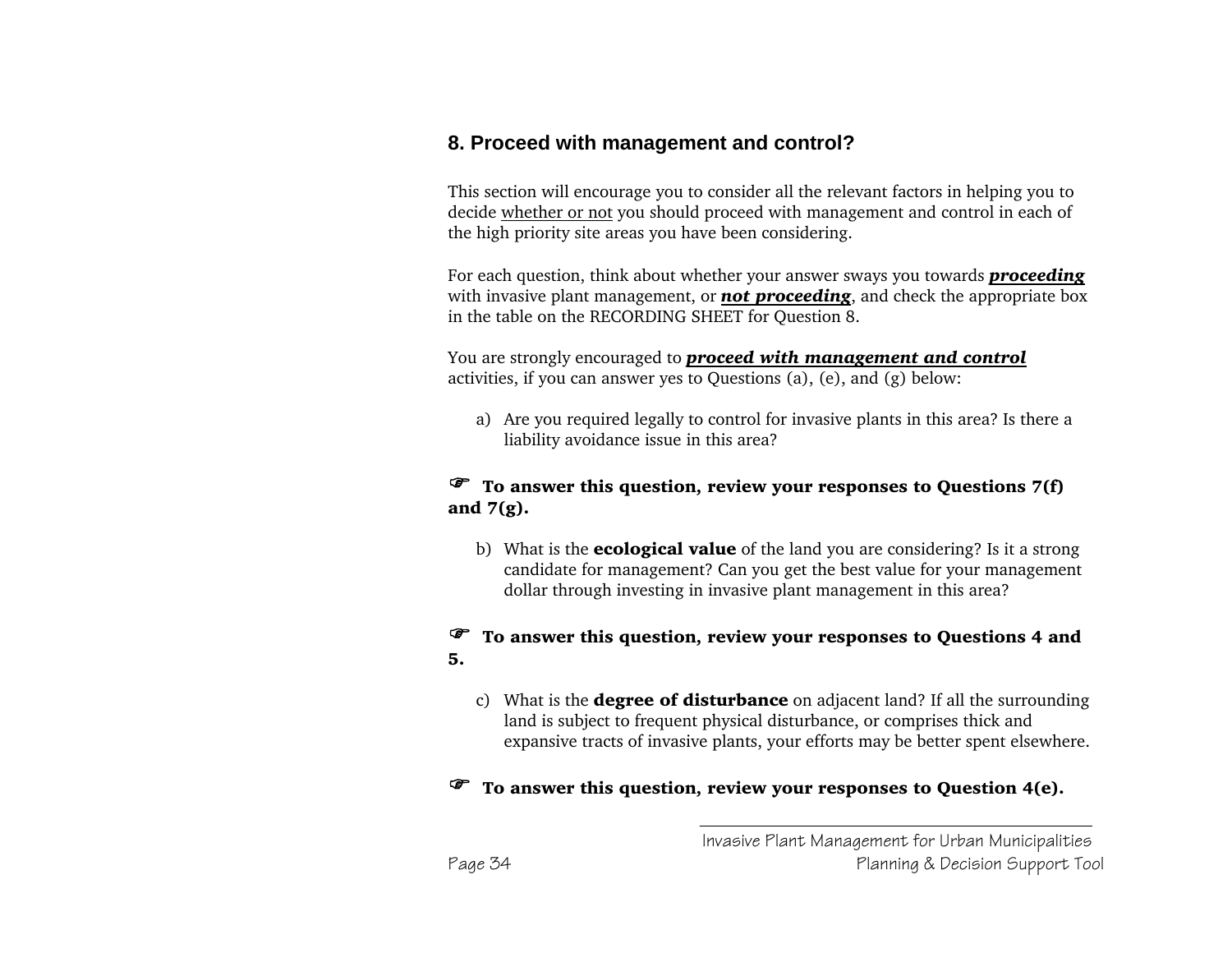d) Are invasive plant control efforts in line with the **management objectives** for the land you are considering?

) To answer this question, review your responses to Question 2.

e) Can you mitigate the effects of invasive plant management on **wildlife or** species at risk that may be present in the area?

#### $\mathcal{F}$  To answer this question, review your responses to Questions 7(a) through 7(d).

f) Would you expect a strong negative reaction from the **local community** if you take action against invasive plants in this area, with various mitigation strategies in place?

#### $\mathcal{F}$  To answer this question, review your responses to Questions 7(h) through 7(j).

- g) Control and management of invasive plants requires repeat treatments and long-term monitoring. Are you willing to make a **multi-year commitment** to this activity?
- h) Are there any other **opportunities** that present themselves at this point, to move a particular area higher up the list of possible projects?

Based on your responses to questions (a) through (h), total up your responses in each column, which will provide you with an indication as to whether or not you should proceed with invasive plant management on this particular site.

Invasive Plant Management for Urban Municipalities Planning & Decision Support Tool **Page 35**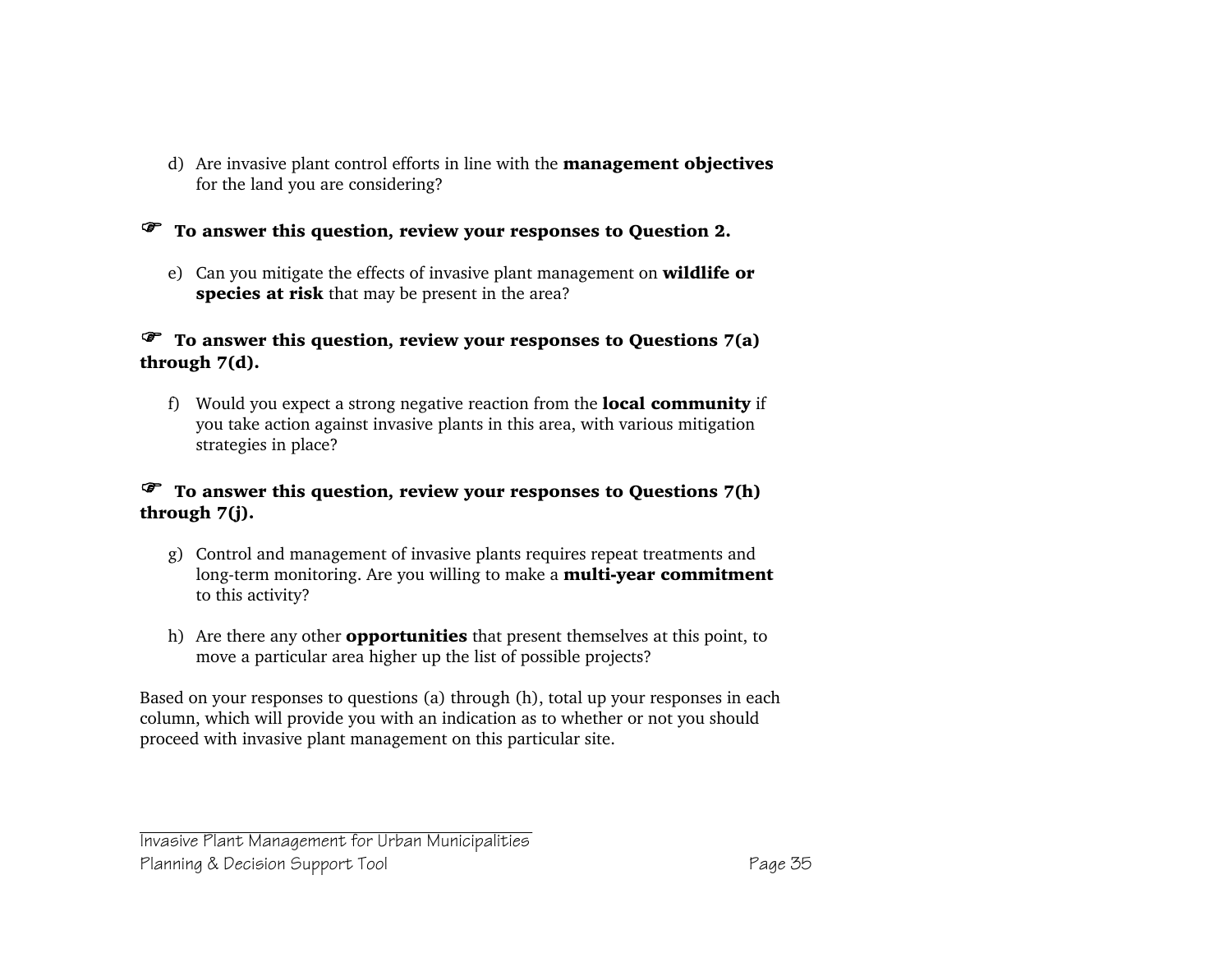If the indications are that you should proceed with invasive plant management on a particular site, or in a particular area, you must now decide on *which species* to control.

If there is only one invasive species in the lands under consideration, then this decision is simple. Select the species that is present.

However, if there are several invasive species within the land base you are considering, you may not have the resources to tackle all of them and will need to prioritize them. The "Which Species?" table on the RECORDING SHEET for Question 8 will help you do this.

In answering the question of "which species?" refer back to your answer for Question 6 related to degree of invasion. The other values in the table have been provided for you, through a local community science project.<sup>6</sup> Then add up each column, and rank the species which has the lowest total number as your highest priority.

<sup>&</sup>lt;sup>6</sup> See methodology section for a full explanation of how these numbers were developed.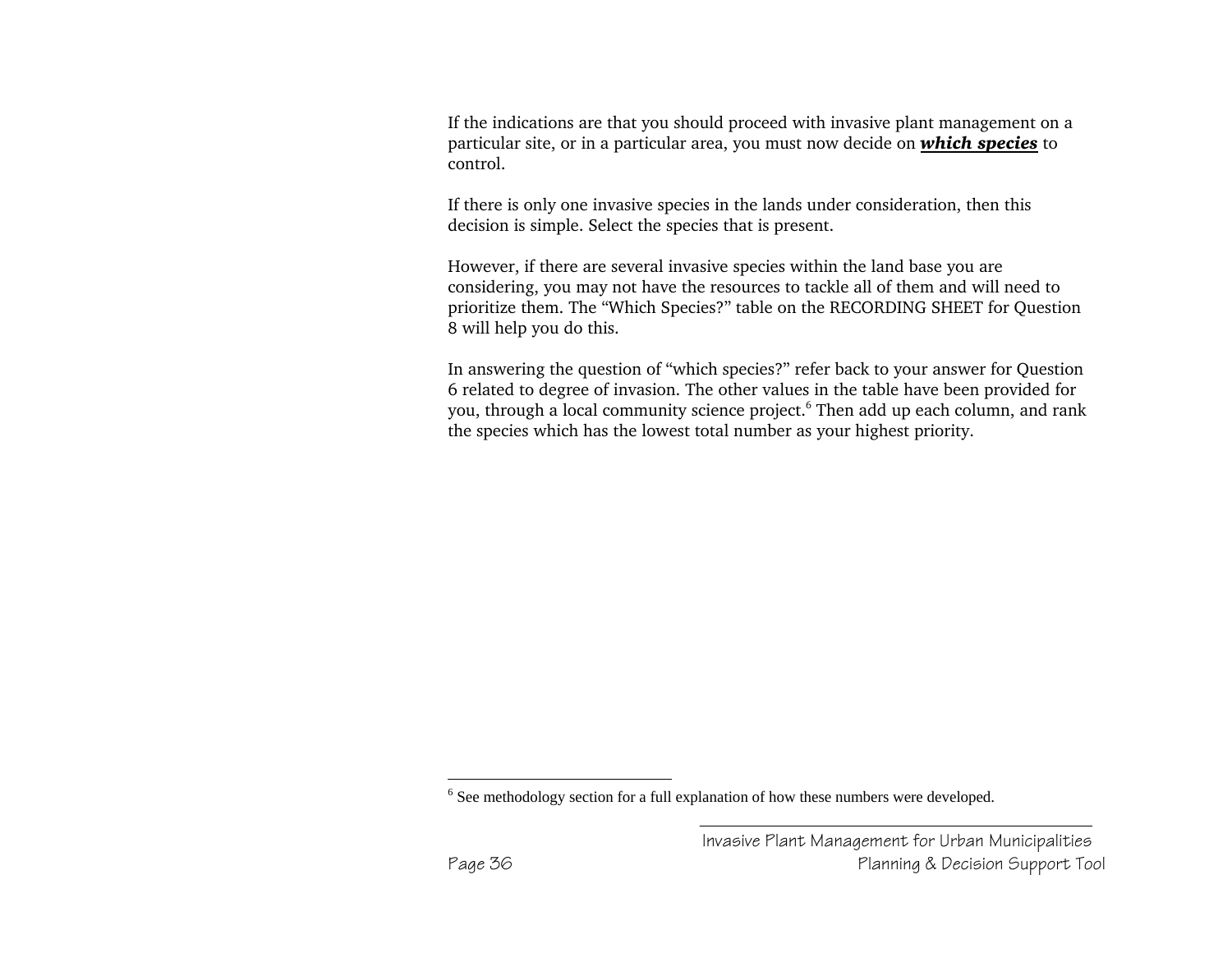|                                                                                | <b>For Which Species?</b> |                            |                             |                       |              | Name of management area:<br>Vancouver Anywhere Park |                                     |                        |
|--------------------------------------------------------------------------------|---------------------------|----------------------------|-----------------------------|-----------------------|--------------|-----------------------------------------------------|-------------------------------------|------------------------|
|                                                                                | Japanese<br>Knotweed      | Blackberry<br>spp.         | <b>Reed Canary</b><br>Grass | Purple<br>Loosestrife | English Ivy  | <b>Scotch Broom</b>                                 | Giant<br>Hogweed                    | Policeman's<br>Helmet  |
| Degree of invasion<br>(from line c of<br>Recording Sheet #6)                   | 2                         | 4                          |                             | 4                     |              |                                                     |                                     |                        |
| Significance of impact                                                         | 3.9                       | 2.2                        | 5.2                         | 4.9                   | 3.6          | 5.7                                                 | 9.4                                 | 7.3                    |
| <b>Urgency of control</b>                                                      | 2.5                       | 4.0                        | 4.2                         | 6.3                   | 7/3          | 6.8                                                 | 9.4                                 | 9.9                    |
| Difficulty of control                                                          | 3.5                       | 4.3                        | 6.0                         | 4.8                   | 5.1          | 6.1                                                 | 4.4                                 | 7.7                    |
| Column totals                                                                  | 11.9                      | 14.5                       |                             | 20,0                  |              |                                                     |                                     |                        |
| <b>Rank of totals</b><br>$(Lowest total =$<br><b>Highest threat</b><br>rating) |                           | 2                          |                             | 3                     |              |                                                     |                                     |                        |
|                                                                                | Lamium                    | Bindweed:<br>Morning glory | Canada Thistle              | Vinca:<br>Periwinkle  | <b>Holly</b> | Yellow-flag Iris                                    | <b>Creeping</b><br><b>Buttercup</b> | Common<br><b>Tansy</b> |
| Degree of invasion<br>(from line c of<br>Recording Sheet #6)                   | 4                         |                            |                             |                       |              | 2                                                   |                                     |                        |
| Significance of impact                                                         | 10.1                      | 12.2                       | 12.8                        | 12.1                  | 11.8         | 13.0                                                | 13.8                                | 15.2                   |
| <b>Urgency of control</b>                                                      | 8.2                       | 9.7                        | 10.8                        | 12.5                  | 13.7         | 11.8                                                | 10.8                                | 14.6                   |
| Difficulty of control                                                          | 8.9                       | 12.2                       | 12.3                        | 11.4                  | 12.5         | 13.3                                                | 13.8                                | 15.9                   |
| Column totals                                                                  | 31.2                      |                            |                             |                       |              | 40.1                                                |                                     |                        |
| <b>Rank of totals</b><br>$Lowest total =$<br><b>Highest threat</b><br>rating)  | Ц                         |                            |                             |                       |              |                                                     |                                     |                        |

The species with the lowest total number presents the highest level of threat, because the extent and degree of the invasion is the smallest. You still have a chance of stopping this plant, and protecting your ecosystem values.

So – Have you decided?

#### **FF** If you are not sure what to decide, seek outside help from other land managers, people with more experience than you have.

These may be people within your stakeholder network (identified in Question 3) or people you have met through conferences or professional development opportunities. Alternatively, you can contact experienced land managers through the Greater Vancouver Invasive Plant Committee (Contact: Pam Zevit at adamah@telus.net ).

Invasive Plant Management for Urban Municipalities Planning & Decision Support Tool **Page 37**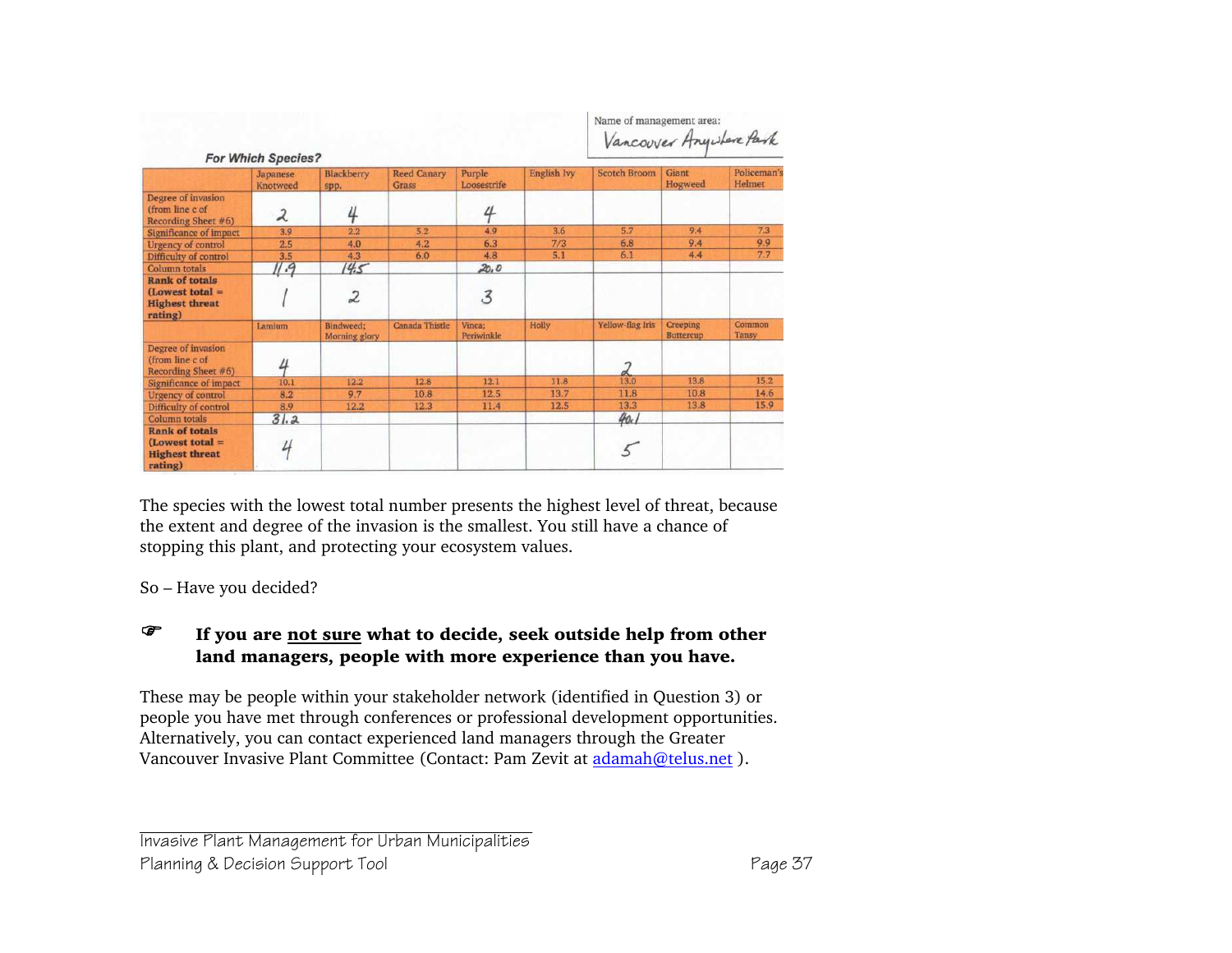With these land managers, review the questions for which you are the most uncertain, and then revisit your decision-making and this page.

#### $\mathscr{F}$  If you decide not to proceed with control and management for invasive plants in the lands under your management control:

 $\Box$  Fill out the decision box at the bottom of the recording sheet for Question 8, and start an official file to document your actions. This file should contain your working documents, background information and mapping that you have completed to get to this point. You may have to refer to it again later.

#### **F** If you decide to proceed with invasive plant management and control:

Fill out the decision box at the bottom of the recording sheet for Question 8, and start an official file for your invasive plant management strategy for that site. Then carry on to Part D, to plan your management actions.

Remember … At the end of this process, you should have an individual decision record for each site you have been considering.

**Congratulations!** You have reached a milestone in your invasive plant management planning.

The next step is to begin to plan the implementation of your decision, which is covered in Part D "Management Actions".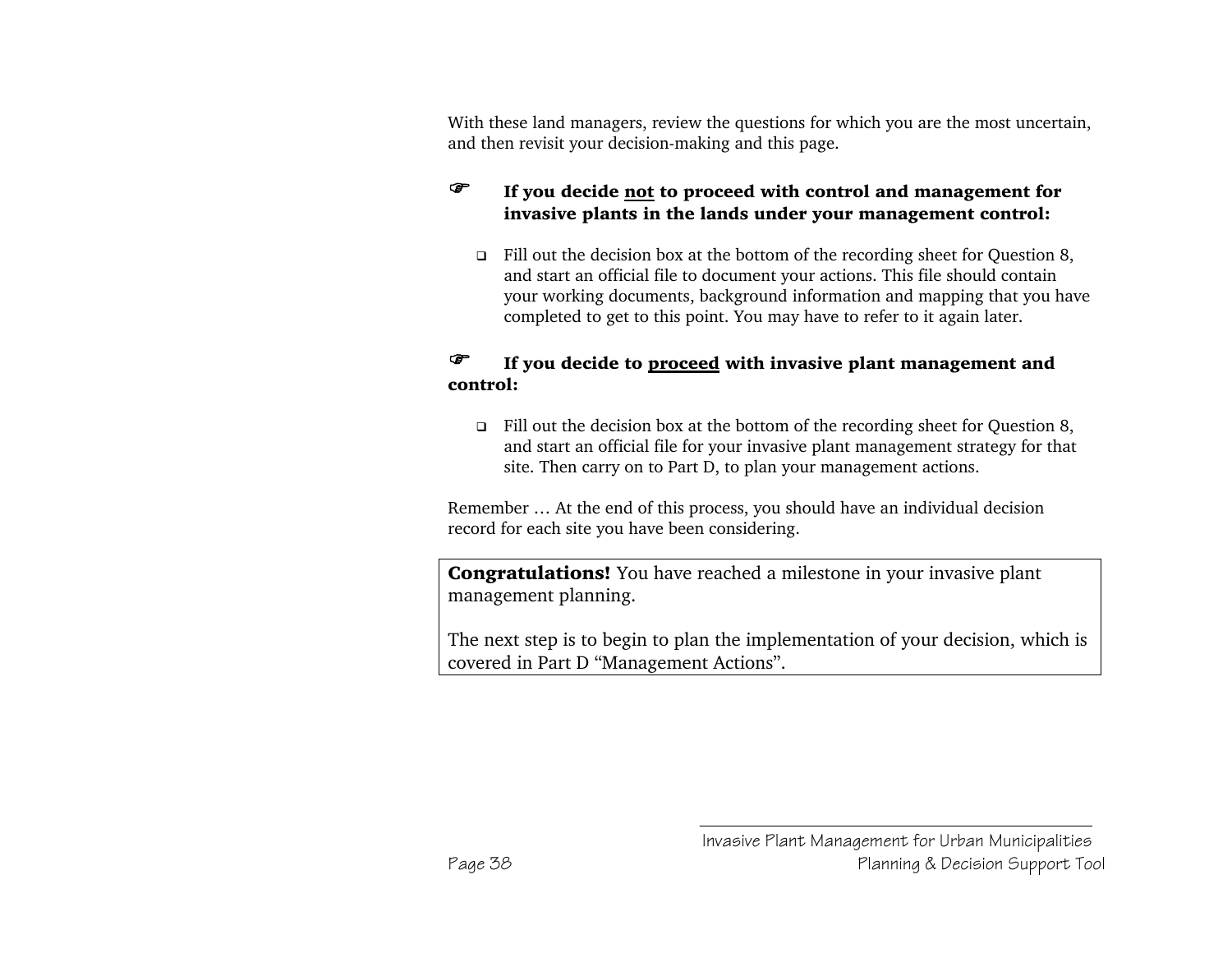## *Part D. Management Actions*

It is time to begin developing your site-specific management plans to tackle the areas prioritized in previous sections. There are very many useful tools and resources to assist you, as an urban land manager, design your invasive plant management actions. The purpose of this document is not to reinvent the wheel, but to provide you with some general principles for planning to manage invasive plants, and refer you to some excellent resources that you can use as a model for your own plan.

Before moving on into this section, refresh your memory about the general principles and management principles related to invasive plant management planning, found in the Introductory Section of this document.

### **Invasive Plant Management Planning**

Key considerations in developing your management plan include deciding what action to take; where and when to implement; what site preparation activities are necessary; how to dispose of dead plant material; and how to monitor and evaluate the success of your invasive plant management efforts.

The Reference Materials section of this document includes a summary of invasive plant ecology and best management practices, and a chart outlining known considerations in the timing of invasive plant management. These tables are not meant to substitute for your own research, but may assist you in one of two ways: either as a preliminary overview of what the literature available on-line has to say about the management of these species, or as a trigger to your memory about the management of specific plants, based on your own reading and research.

Your planning should incorporate both a one-year detailed plan, and a five-year monitoring and maintenance plan. The City of Seattle, for example, assumes a 4 phase restoration approach in the Green Seattle initiative: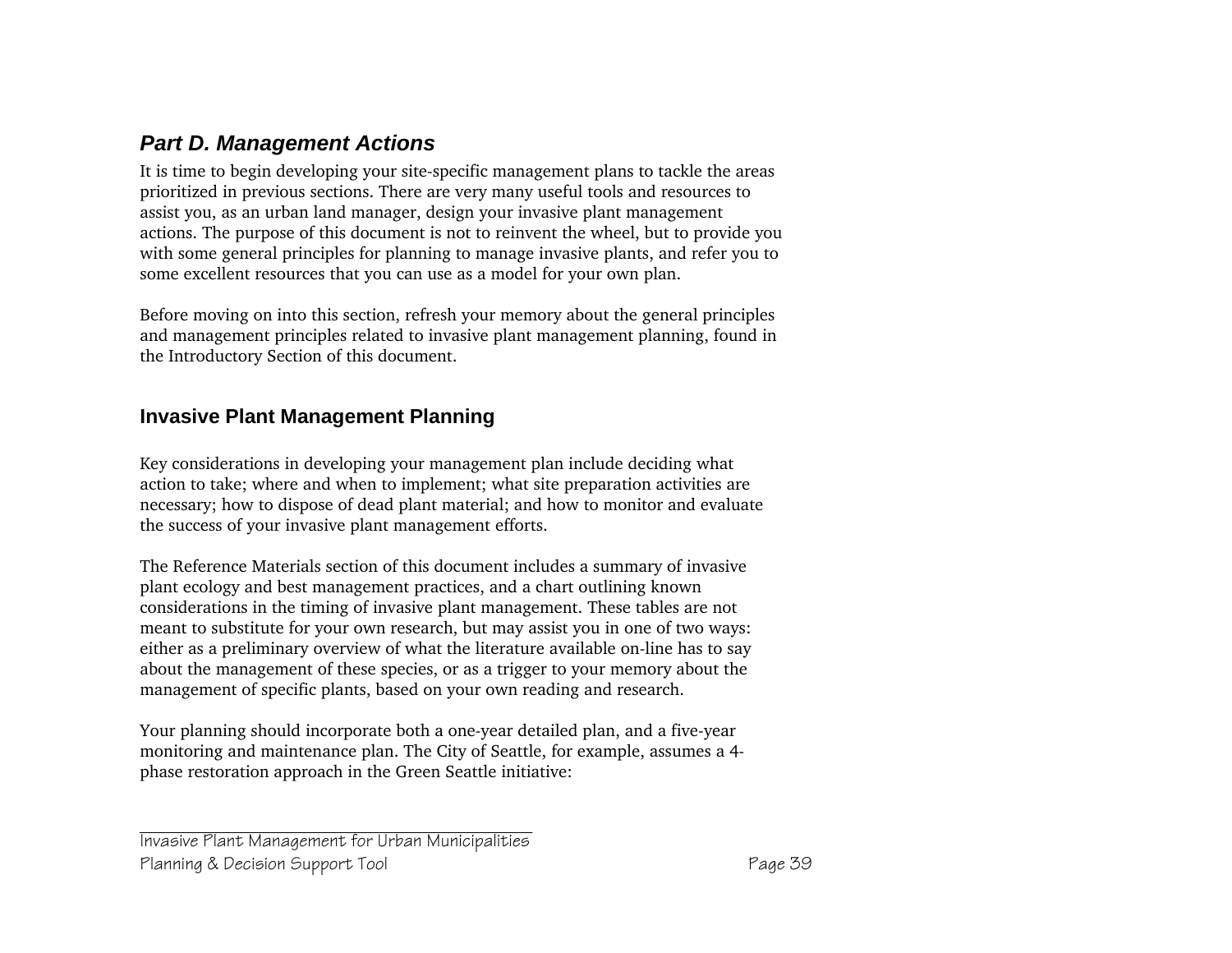- 1. Year 1: Invasive removal,
- 2. Year 2: Secondary removal (i.e. resprouts, plants missed in year 1) and planting of native vegetation,
- 3. Year 3+: Plant establishment (monitoring and maintenance of replants, with on-going removal of invasives as necessary) – this phase is estimated to take up to 3 years,
- 4. Long-term maintenance.

Your management plan must clearly document:

- $\Box$  The invasive plant you are managing,
- $\Box$  The control method(s) you are planning to use to remove the invasive plant,
- $\Box$  The locations where you plan to manage invasive plants,
- The schedule for when you plan to do this, based on the best time of year for management of this particular plant, any mitigation considerations, and the availability of resources (including volunteer availability),
- Any site preparation activities which might take place before invasive plant management activities get underway, including an evaluation of your soils,
- Your expected results and any special considerations related to this implementation plan,
- The people who will be helping you, with an assessment of their skill levels in the chosen methods – include a training plan (if necessary) covering aspects of plant identification, tool usage, safe disposal of plant material, safety, and communicating with the public about the plant management activity,
- A liability risk coverage assessment, including the availability of insurance for volunteers, and addressing any Worker's Compensation Board, union, or other requirements related to occupational health and safety,
- $\Box$  The tools you will need to use for the method(s) you have chosen,
- **Plant material disposal plan,**
- Your monitoring and maintenance plan, including schedule, and
- Any uncertainties you are monitoring.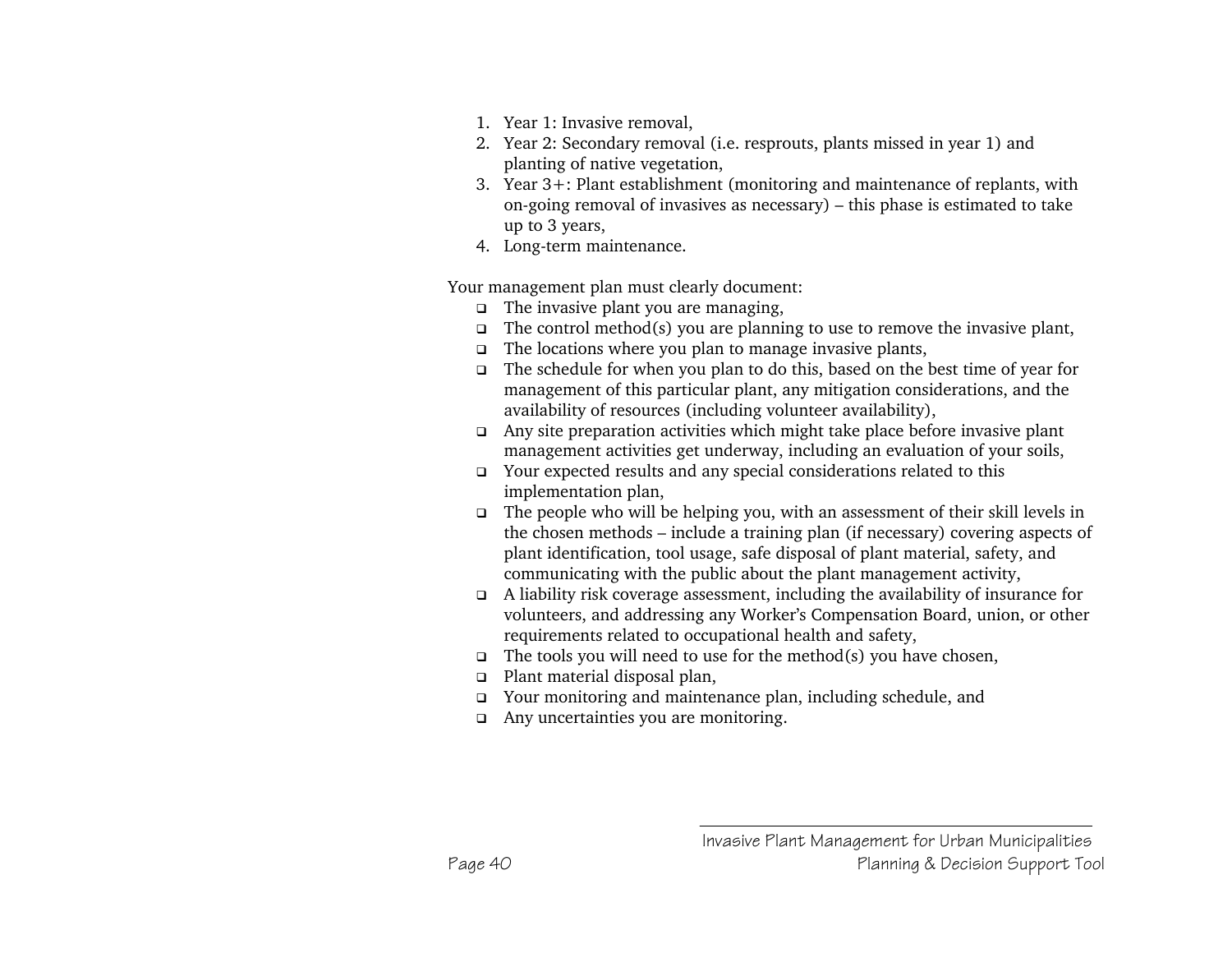There are two items on this list which may be surprising to you: a) site preparation activities; and b) plant material disposal. This brief discussion may help you to understand their importance within an overall management plan.

#### Site Preparation Considerations

Site preparation can be almost anything that needs to be done before actually beginning to weed out your invasive plants. For example, if you anticipate a lot of public interest in your activities because your crew will be managing the invasive plants in a highly visible area, with the potential for a negative response, your mitigation action may be twofold: 1) ensure that interpretive signage is available onsite, so that people can understand how invasive plant management fits within an overall ecological restoration initiative, including an outline of your management plan; and 2) clear marking of the area, with neat flagging or other indicators that people who care about the environment are working on this project.

Another example is if you are working adjacent to a stream. In this case, you will want to use barriers to prevent sediment and vegetative debris from entering the water system, and creating downstream impacts.

Another, less obvious, example is that of soils preparation. One way in which invasive plants move around within the region is from contaminated soils, which are moved from one construction site to another, with their seed banks intact. Under the right conditions, these seeds emerge as invasive plants, and there is a new infestation.

If you are importing soils as part of your overall ecological restoration project, pay a visit to the soils storage sites of the potential vendors, to see how clean the soils are. If the mounds of soils are covered with undesirable plant species, known to be invasive, eliminate that vendor from consideration. If you are importing soils from another part of your municipality, pay a visit to the works yard to be sure that the soils are not covered with invasive plants. If they are, you might have to start your invasive plant management activities at the works yard, rather than importing new problems into your restoration area.

Invasive Plant Management for Urban Municipalities Planning & Decision Support Tool **Page 41**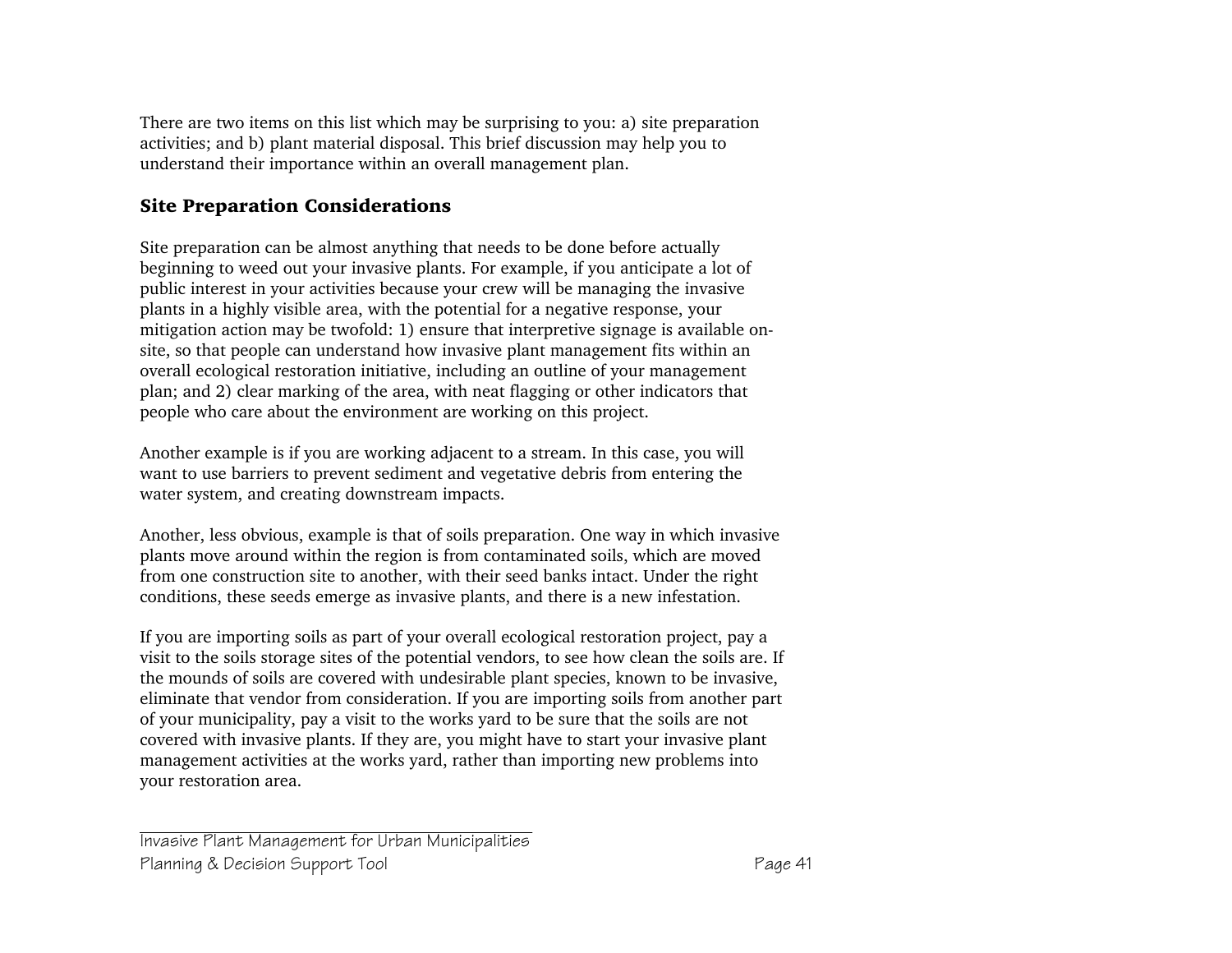There may be other elements of site preparation required by your project, inspired by the various mitigation strategies you have chosen. These three examples should help you to understand what is meant by the phrase "site preparation."

#### Plant Material Disposal

Some invasive plants can be pulled out of the ground, piled up, and left to dry and/or compost on their own, without causing further trouble. Most, however, are not so simple to manage, because they have multiple survival strategies, and because they are, by nature, very aggressive plants.

Some plants should not contact the ground after pulling, but be piled on tarps, so they can be dragged away to trucks to carry them away to landfills. These plants, which generally have the ability to root and regenerate from small fragments, must be handled very carefully.

Some plants should have their flowering parts (with potential for seeds) wrapped in plastic bags before removing, to eliminate the risk of invasive plant spread. These plants, which have the potential to spontaneously release seed when threatened, must also be handled very carefully, if your invasive plant activities are to be effective.

Research the specifics of the invasive plant species you are planning to manage, and plan your plant material disposal very carefully.

# **Revegetation Planning**

Depending on the site and the species you are managing for, you may also need to add a revegetation component to your plan, including the type of plants you are planning to revegetate with, how and where you will obtain the plant materials (seeds, seedlings, planting poles, etc. – sometimes native vegetation is not available from nurseries, and needs to be collected from nearby natural areas), when you will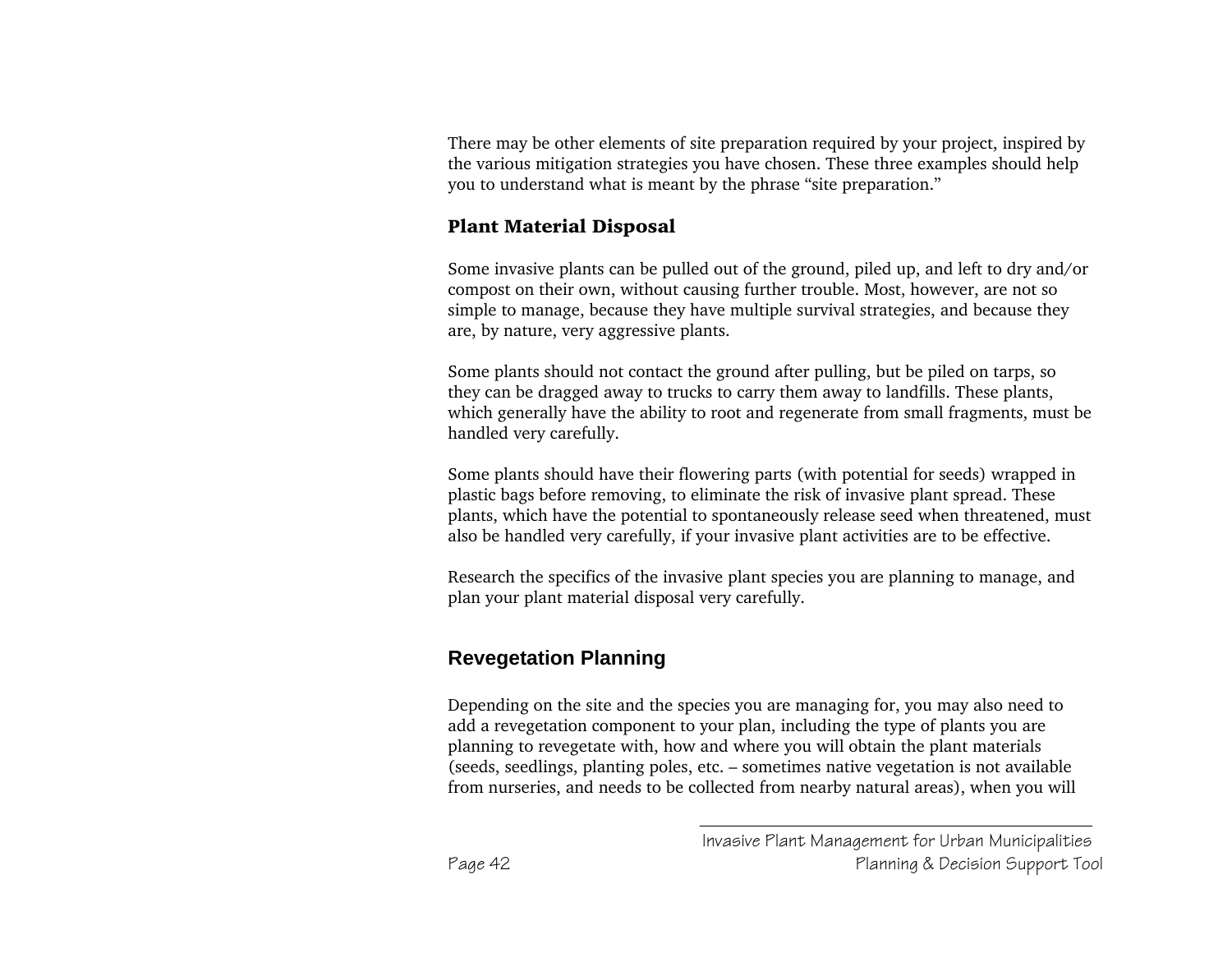plant, and how you will protect the newly planted vegetation (erosion barriers, rabbit or beaver barriers, etc.). You may also wish to set targets for success in your revegetation planning, given the challenges. A target, i.e. 90% survivability for 3 years, gives you a measure from which to evaluate success in your revegetation efforts, as well as a time frame within which to measure it.

Check with a landscape architect who specializes in revegetation efforts using native plants, with a particular focus on landscape restoration, to see what is realistic for your site.

### **Monitoring and Maintenance Planning**

Any invasive plant management initiative will only be as good as the follow-through activities that support it. The purpose of monitoring and maintenance is to track your interventions, observe the results of your interventions, and follow up as necessary to achieve the goal of the intervention, which is the eradication or reduction of a particular invasive plant within an area.

Your monitoring and maintenance plan specifies how you will record your invasive plant management initiatives, specifically tracking the success of your initial interventions, and any follow-up activities that you undertake. Recommended monitoring strategies include making a record of the monitoring visit, together with a map showing the area of encroachment of the invasive plant(s), supported by a photograph of the area.

The record of the monitoring visit requires that whomever is undertaking the monitoring also make some observations. Naturally, these observations will concentrate on the invasive plant situation, as well as the well-being of the revegetation effort, assuming there has been one. It is important, if possible, to include an explanation for any unexpected results. Assume, for example, that you have revegetated a streambank after removing Policeman's helmet from the area. If, upon your monitoring visit, you note that the revegetation plantings have

Invasive Plant Management for Urban Municipalities Planning & Decision Support Tool **Page 43**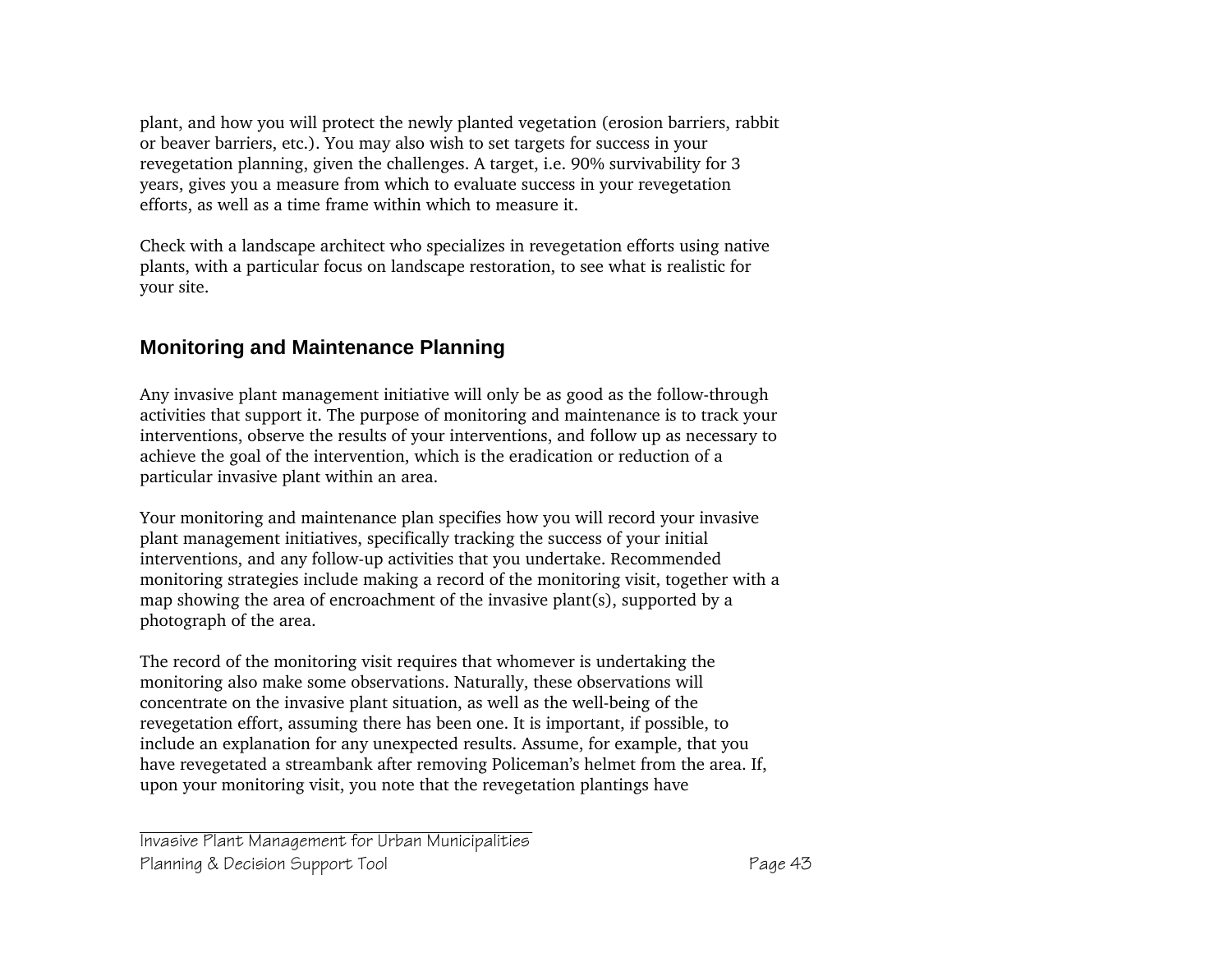disappeared, and there is evidence of a recent flood (debris in the higher bushes, or other similar evidence), make a note of it on the monitoring form. Then you can check with Environment Canada or other weather information source to determine whether or not an unusual rainfall event caused the flood, which provides an explanation for the failure of your revegetation effort.

Photo monitoring requires that you select a photo monitoring point from which you can take pre-management shots (i.e., this is what the area looked like before we took out the invasives) and post-management shots (i.e. this is what the area looked like after we took out the invasives). During each monitoring visit thereafter, you go back to precisely the same spot and take pictures showing the same area, from the same angle. These photographs then provide you with a visual record of the revegetation of the area, including information about the potential re-encroachment of invasive plants. To ensure that you find the same spot, time after time, it is helpful to take the photos from a landmark that is unlikely to change much from year to year, i.e. a prominent tree or other feature, or put in a monitoring marker, i.e. pound in a rebar marked with flagging that will be able to be found again.

Mapping the spread or retreat of invasive plants works in a similar way. While planning your management intervention, you will have mapped the invasive plants. Then, during the course of each monitoring visit, map the current extent of that plant on that site. You can also map the health of the replants, assuming you have undertaken some revegetation as part of your intervention.

Recommended maintenance strategies include weeding resprouts of the invasive plants before they have a chance to set seed or otherwise restore themselves. Depending on the invasive species that has been managed, maintenance activities can be more or less anticipated. For example, given that Scotch Broom seeds have a longevity of between 60-80 years, we can be sure that Scotch Broom seedlings will be emerging in our management areas for several years after the initial maintenance action. Therefore, at every monitoring visit, those individuals monitoring the area must be prepared to undertake the maintenance activity of seedling removal on the same visit.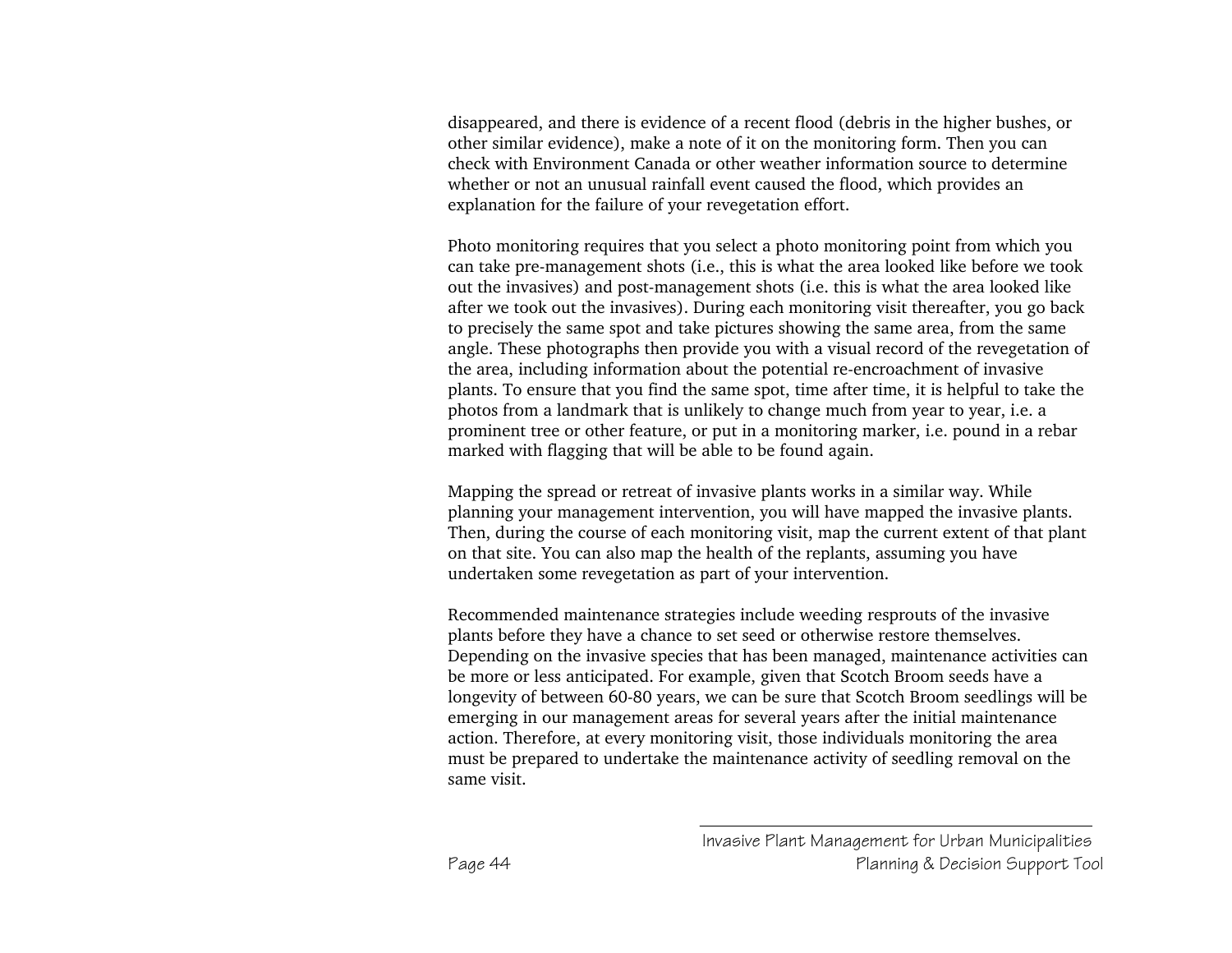If a new species of invasive plants is invading the area where management activities have taken place, an intervention needs to be quickly designed and implemented to protect the area from further invasions.

### **Principles of Adaptive Management**

As you develop and implement your plans, remember the principle of adaptive management:

- 1. Start with the small patches, where you have the best chance of eradicating the invasive plants, to test your methods.
- 2. Monitor, evaluate, and adjust your methods according to the schedule you have developed, and in response to your observations. This will build a basis of success, both in terms of protecting the lands for which you are responsible, but also in terms of knowledge about invasive plant management.
- 3. As you learn more about invasive plant management, and your implementation team gains knowledge and understanding also, work towards containment of invasive plants in the larger areas.

Remember -- invasive plant management is a poorly understood activity, so recommendations from one region may not work in another, based on differences in bioclimatic conditions, or disturbance regimes, or other dimensions of the ecosystem within which you are working.

It is important for you, as urban land manager, to do systematic planning, keep meticulous records, and share your results within your organization, and more broadly within the region. What you **do** and what you **learn** will make valuable contributions to the development of a broader base of knowledge about invasive plant management in BC's Lower Mainland.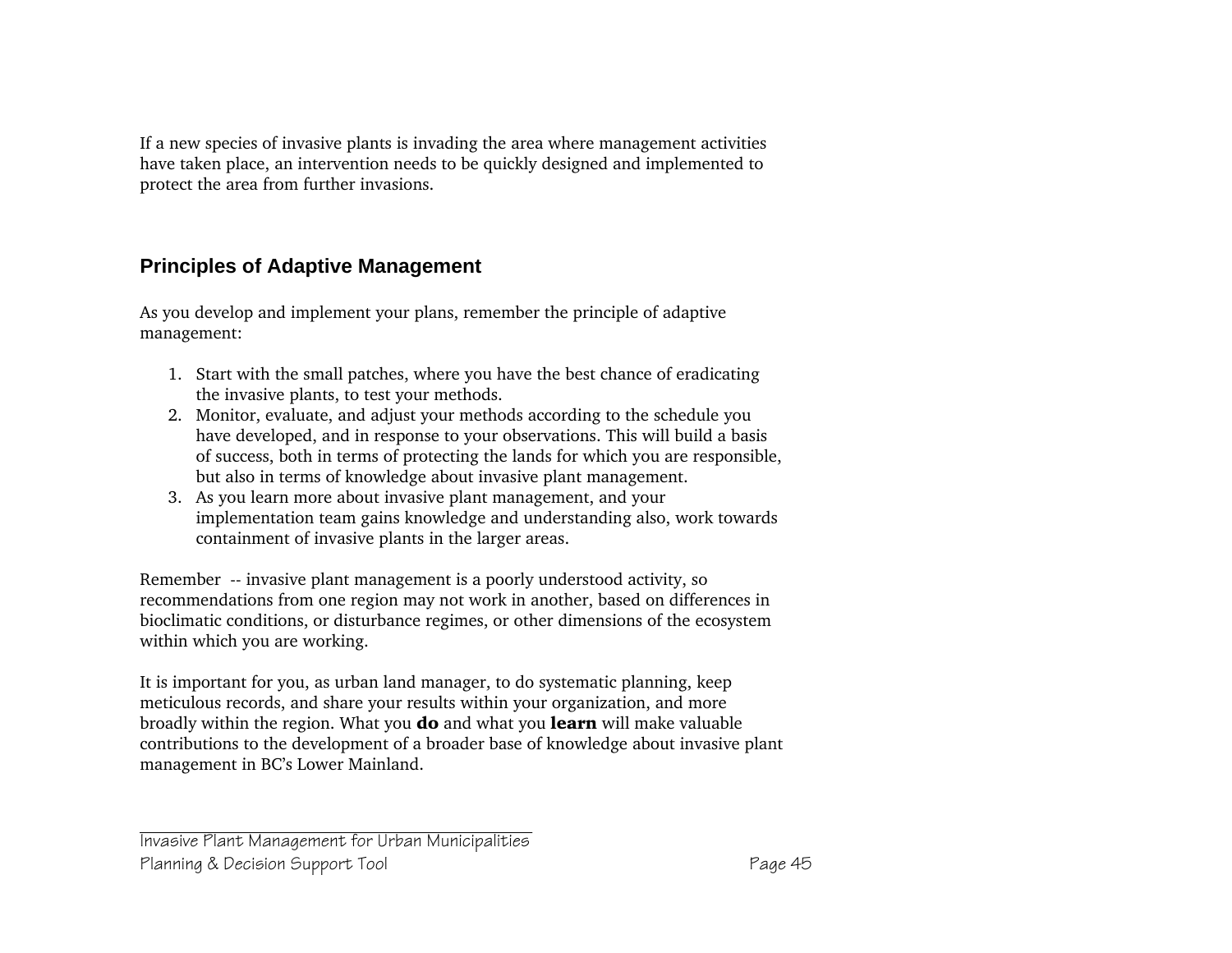### **The Role of Volunteers in Municipal Invasive Plant Management**

A challenge for some municipalities in tackling their invasive plant management activities appears to be union sensitivities around the use of volunteers. Given recent experiences with outsourcing of unionized jobs, this is not surprising. However, the degree and extent of plant invasions within the GVRD ensure that there is enough work for everybody.

If only unionized staff members are permitted to address this challenge on municipal lands, we do not have a hope of changing the balance in favour of biodiversity. We also run the risk of not collaborating closely with stewardship groups who recognize the challenge and the risks posed by invasive plants, and who take upon themselves the initiative to be part of the solution. This raises all kinds of questions about proper disposal of plant material, proper timing of management activities, and so on. The risks far outweigh the benefits of not tackling this issue directly.

Part of meeting the invasive plant challenge will have to include negotiating an acceptable division of labour between unionized staff and volunteers. One suggestion, based on the Seattle experience, is that municipal staff work closely with volunteer groups, ensuring that the volunteers are properly trained in the identification and management of invasive plants, as well as working together in areas that are easily accessible and relatively safe. Municipal staff plan, train staff and volunteers, and monitor invasive plant management activities on municipal lands, as well as ensuring proper disposal of invasive plant material that is removed from an area. Municipal staff also undertake the invasive plant removal activities in areas that are less accessible, more dangerous, or require the use of power tools. In this way, the division of labour is clear, and collaboration is effective.

While working with volunteers is a way of working with your opportunities (general principle #5), there can be a trade-off involved. Because most volunteers like to work together in groups, this can mean that the average volunteer group would also work in fairly large patches of a particular invasive plant, which appears to violate principles #2 (save your best first) and #3 (early detection/rapid response).

Meeting the invasive plant challenge will have to include negotiating an acceptable division of labour between unionized staff and volunteers.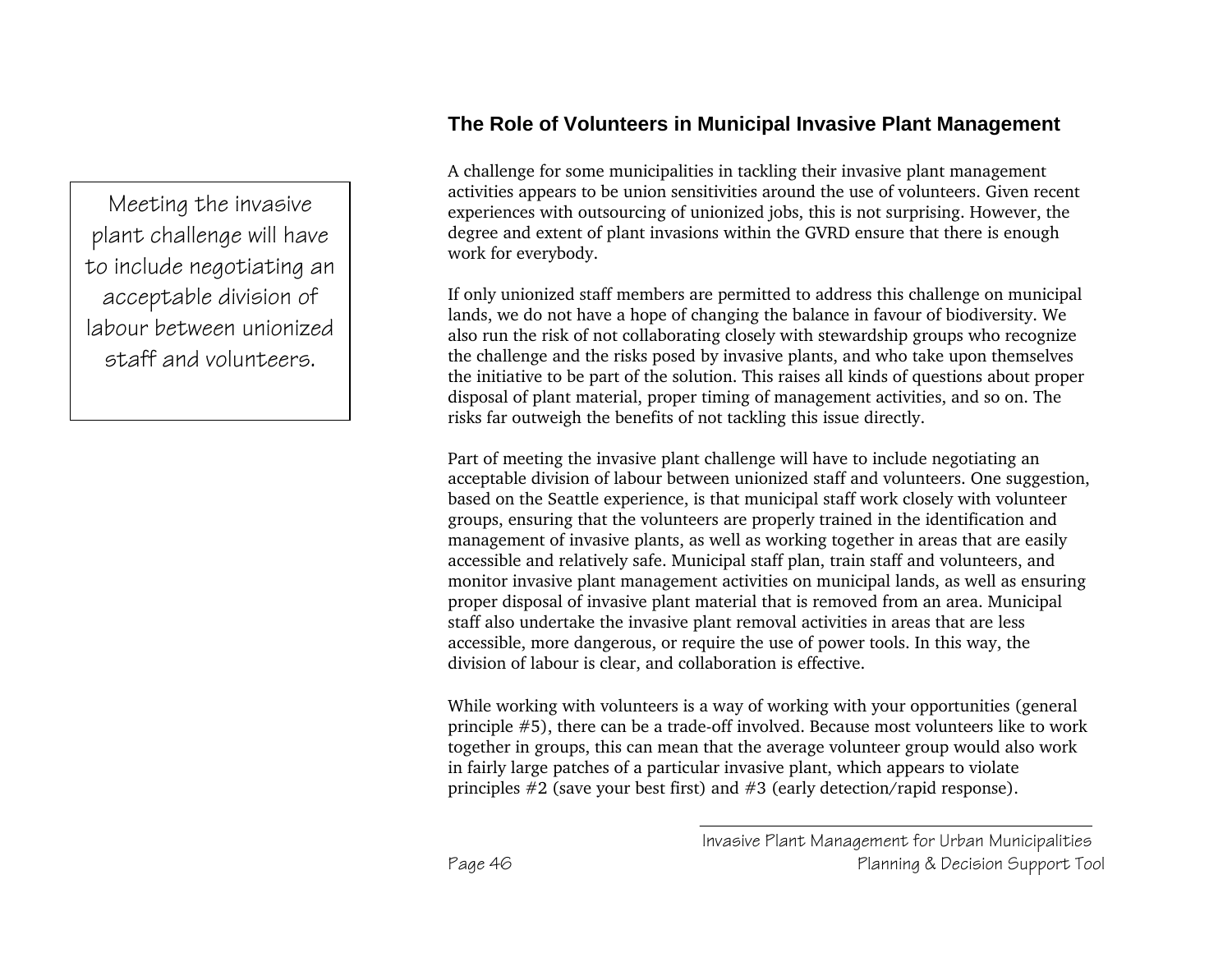However, even large patches of invasive plants need to be contained, so strategies can be devised to work with this social tendency.

Not all volunteers are like this, however. The Nature Conservancy in Maryland formed a special SWOT Team unit of unique volunteers who like to work alone. Several of them were trained to identify new invaders, and file reports on them. Then, after staff members checked out the plants on the ground, another select team of volunteers was assigned the task of eradication of these plants. In this way, the natural area was protected from new invasions; everybody had a chance to become educated about the new plants trying to invade the natural area; and volunteers who love to walk in the woods by themselves were valued for their unique ability to contribute to the organization.

There are a number of solutions to every challenge posed to the urban land manager by invasive plants. What will work best for you in your municipality?

### **Planning Resources**

Check these organizations on-line, because they have posted sample invasive plant management plans. You may find them useful as models, as you develop your own management plans.

The Nature Conservancy and the Global Invasive Species Initiative have posted adaptive management templates and planning examples at http://tncweeds.ucdavis.edu/products.html. This website features real invasive plant management plans developed by The Nature Conservancy for some of their natural areas, including one in our bioregion (the Cox Island Preserve Plan).

BC's *Seven Steps to Managing your Weeds* was developed for agricultural purposes, but pp. 30-39 have good suggestions for developing an integrated weed management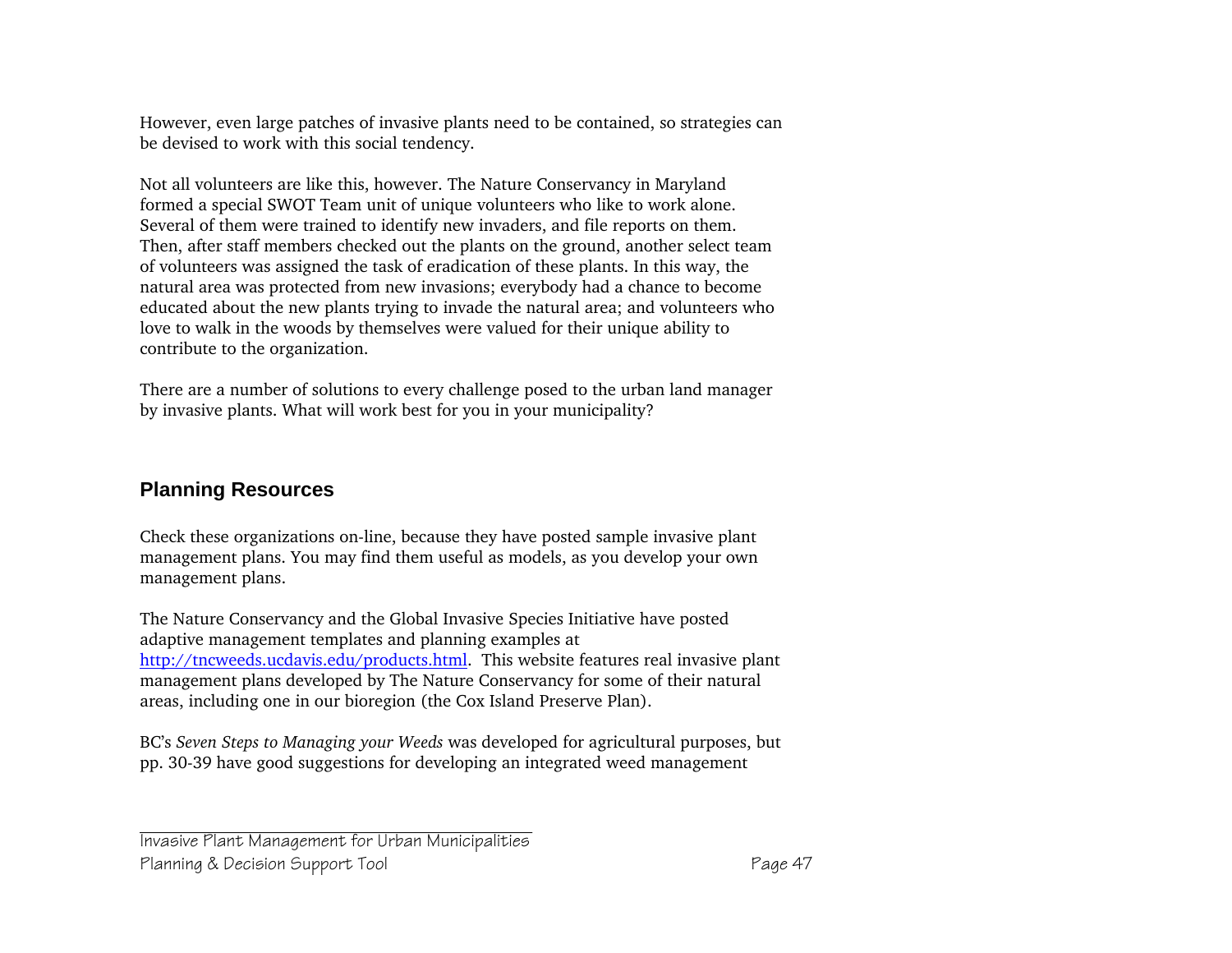approach, including a good description of monitoring strategies. This document can be found at http://www.weedsbc.ca/pdf/7StepstoManagingYourWeeds.pdf.

Colorado's *Creating an Integrated Weed Management Plan: A Handbook for Owners and Managers of Lands with Natural Values* was developed for ranching and park management in a very different ecosystem, but the chapters on developing an integrated weed management plan and monitoring/evaluation are excellent resources for developing your own plan. It can be accessed on-line at http://parks.state.co.us/cnap/IWM\_handbook/IWM\_index.htm.

The Center for Invasive Plant Management (www.weedcenter.org) is a clearing-house of information, and they have a special section on their website called "Tools for Weed Management." This section includes links for developing a weed management plan, assessment, mapping and inventory, monitoring, integrated pest management, managing aquatic weeds, and management resources.

The Invasive Plant Council of BC (www.invasiveplantcouncilbc.ca) has a resources section which includes fact sheets, brochures, technical reports, and other materials which may be of use.

# ) Templates for developing your own site-specific invasive plant management plan are included in the RECORDING SHEETS for

**Part D.** These include templates for the following components of your plan:

- 9. Invasive Plant Management: Implementation Design
- 10. Implementation Evaluation
- 11. Monitoring
- 12. Evaluation of plan effectiveness.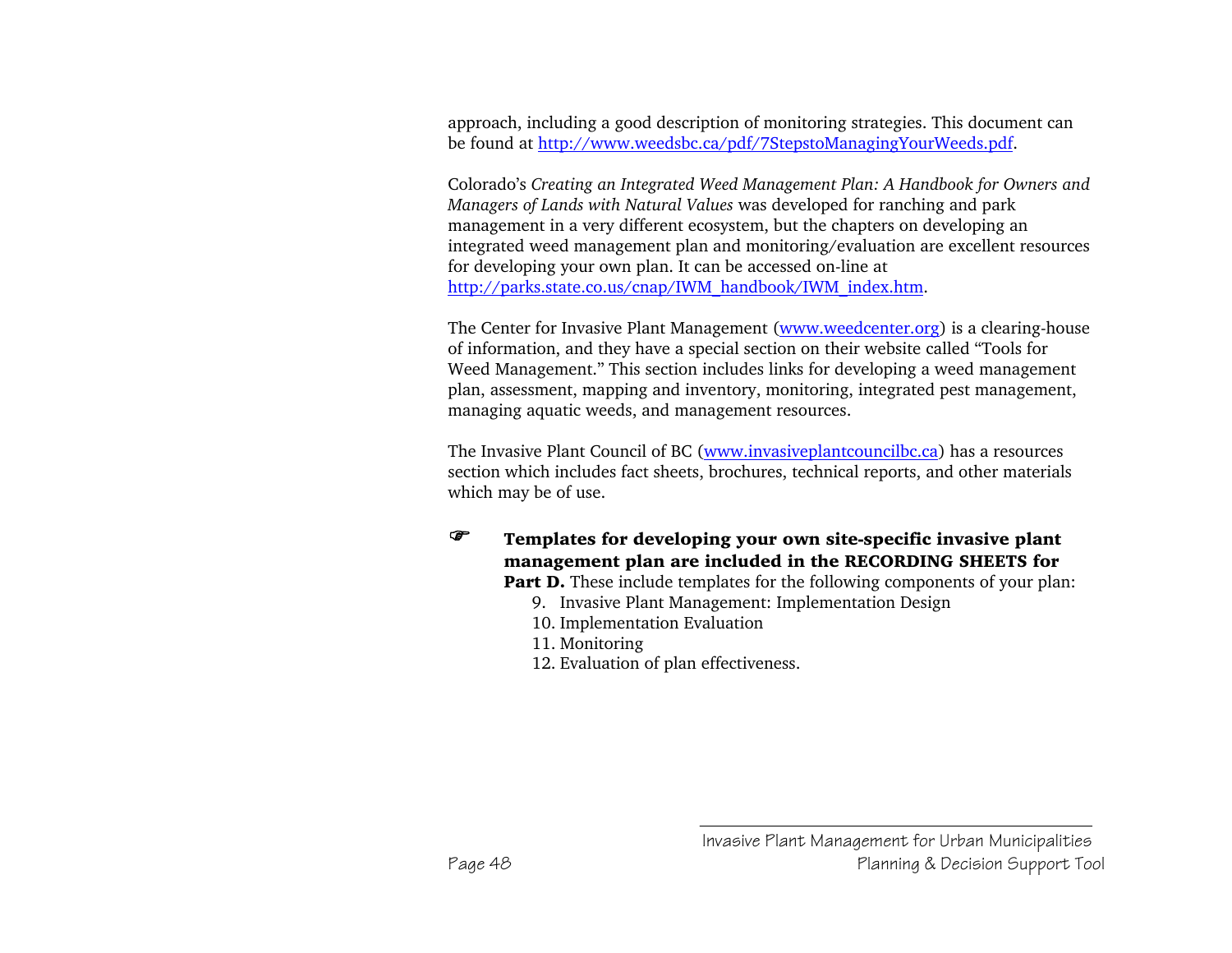# **A Few Final Words**

Congratulations! You have now carefully thought through your invasive plant management initiatives, and made plans (and decisions) accordingly. Your next challenge is to implement these plans, and monitor them, using the principles of adaptive management to make any changes in your approach to this area, or other areas, to be more effective in achieving the specific goals for your site(s).

As you move forward with implementation, remember that there are many uncertainties in the new science of invasive plant management. Network with people, find out about their experiences, explore some of the controversies so that you are comfortable with your approach.

The key to success in this endeavour is to be brave. You do not have to have a perfect answer for every situation, because there is a lot of uncertainty in this work. You do need to exercise care, understand the choices that you have made, and adapt if a strategy is not working as you anticipated.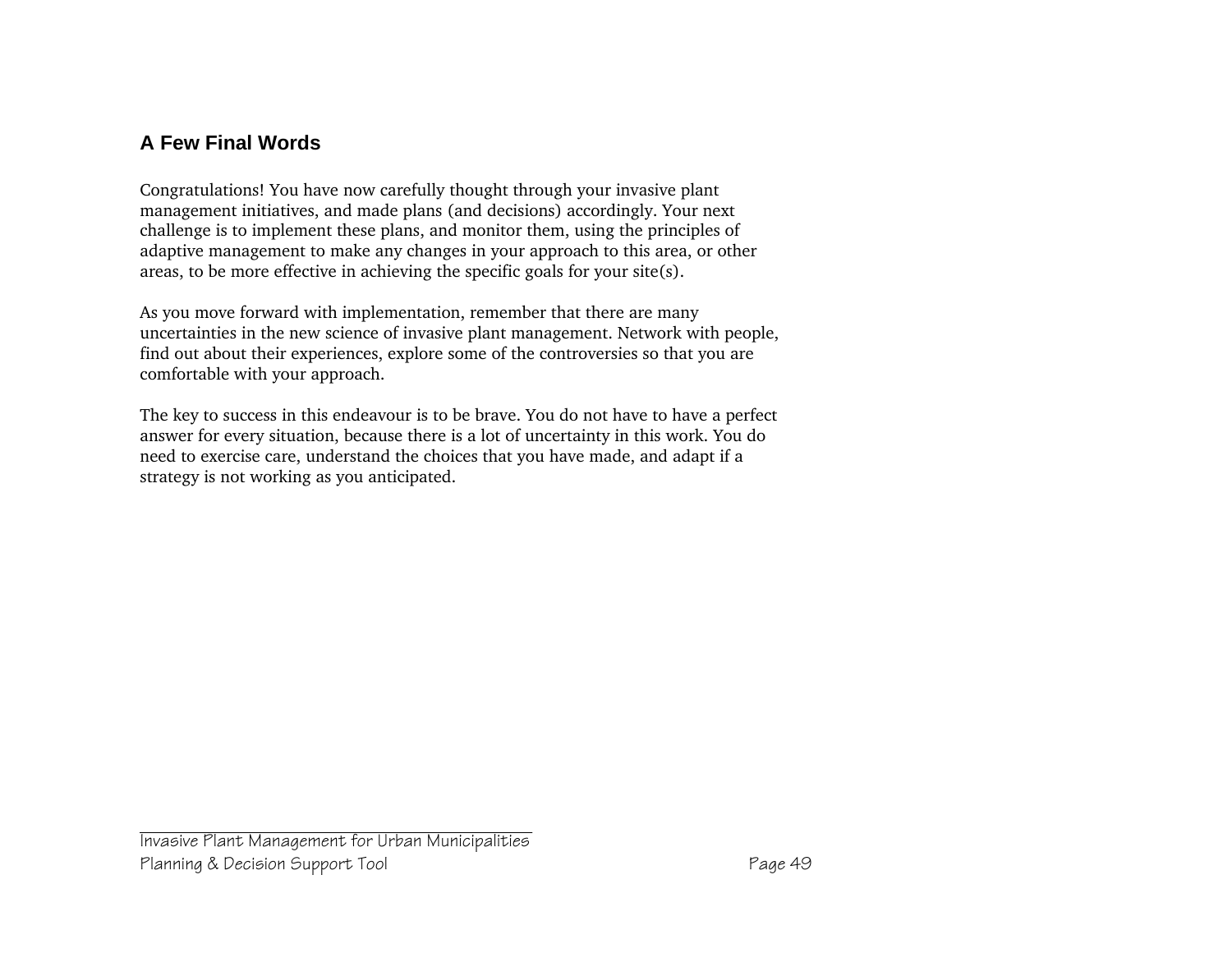# **RECORDING SHEETS**

#### *Part A. Management Area Characterization*

*Question A(1). Identify the land system for which you are responsible* 

Start with a map showing your area of responsibility.

Characterize the lands for which you, an urban land manager, are responsible:

- A park
- A system of parks
- Street trees Identify location:\_\_\_\_\_\_\_\_\_\_\_\_\_\_\_\_\_
- □ Non-park city land (Roads ROW, Maintenance yard, Other)
- Other (specify): \_\_\_\_\_\_\_\_\_\_\_\_\_\_\_\_\_

If the checklist does not adequately characterize the lands for which you are responsible, write a brief description here.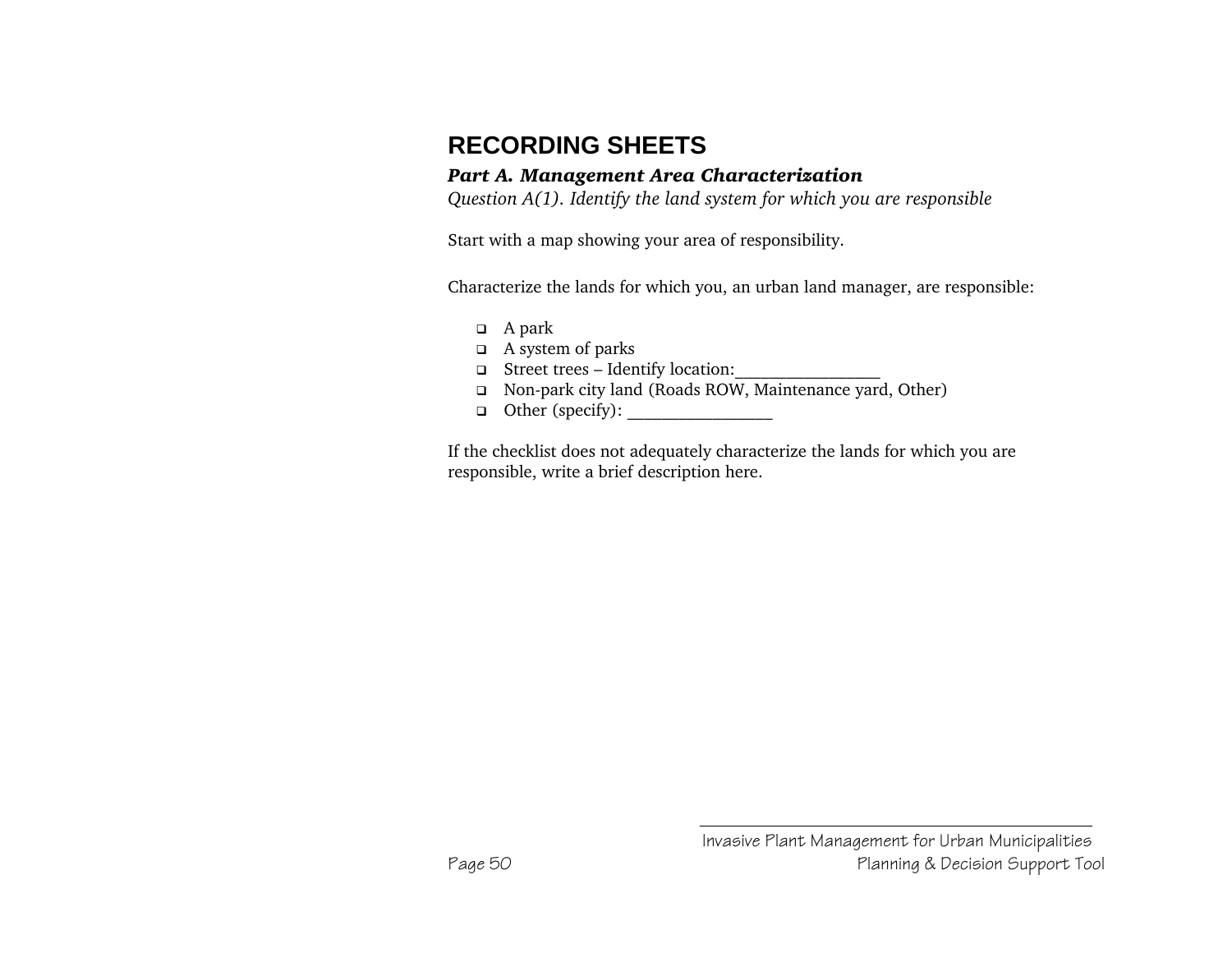*Question A(2). Identify the land management values for which you are responsible in your management activities*

Attach, or write in on this recording sheet, information such as:

- the organizational mission
- $\Box$  any existing plans
- □ legal or regulatory requirements
- guiding principles like ecosystem-based management or integrated pest management,
- Regional district agreements or guidance documents, and
- any other type of direction you may be responsible for implementing.

Write a brief statement summarizing where your authority to proceed with invasive plant management comes from: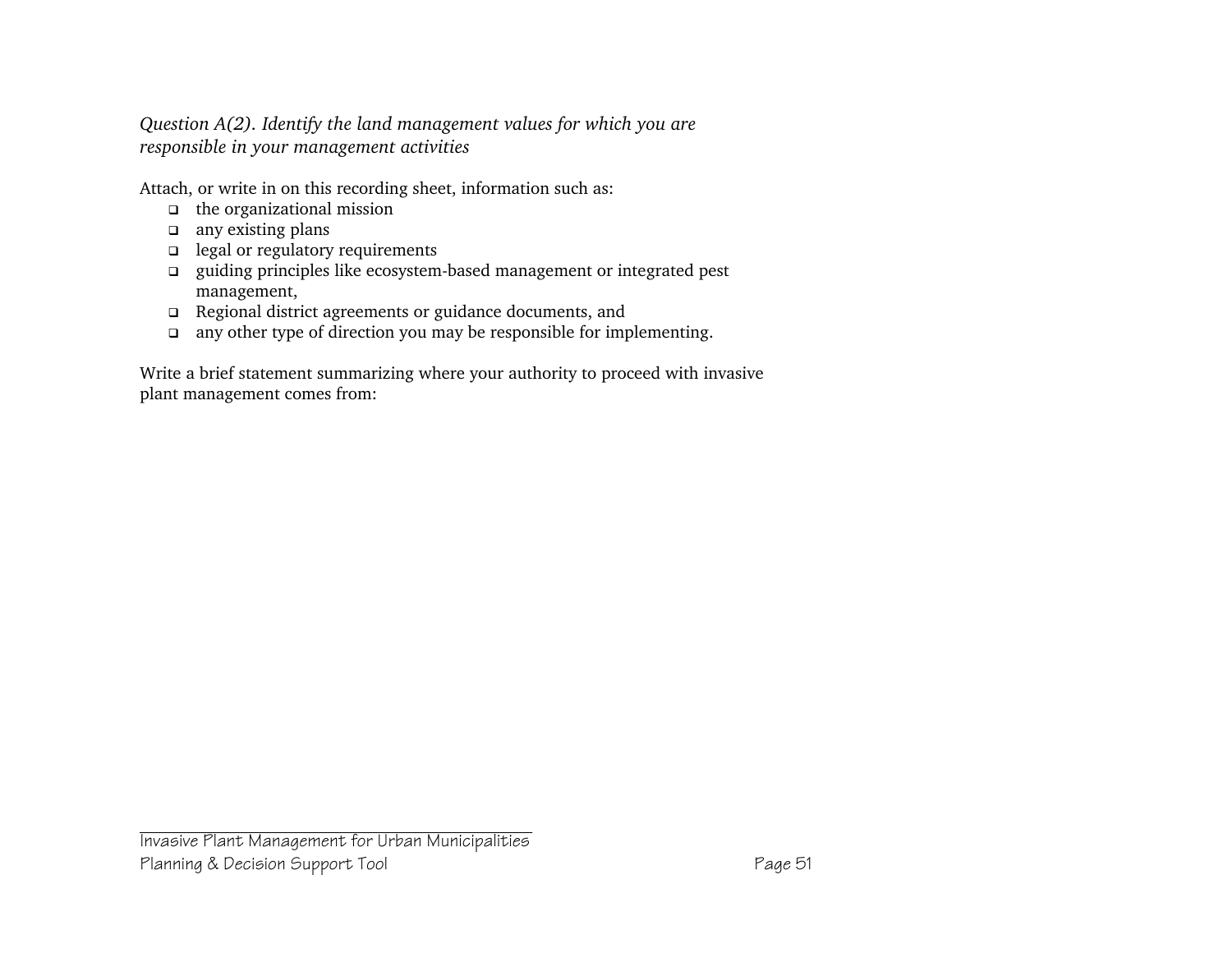Any relationship building required to enhance invasive plant management? If so, outline your action plan here.

*Question A(3). Identify other departments, community groups, or other stakeholders with whom you share management of these lands, particularly related to invasive plant management* 

| <b>Group or Department</b><br><b>Name</b> | Role in the<br>management area<br>generally, or in<br>invasive plant mgmt<br>specifically | Relationship |
|-------------------------------------------|-------------------------------------------------------------------------------------------|--------------|
|                                           |                                                                                           |              |
|                                           |                                                                                           |              |
|                                           |                                                                                           |              |
|                                           |                                                                                           |              |
|                                           |                                                                                           |              |
|                                           |                                                                                           |              |
|                                           |                                                                                           |              |
|                                           |                                                                                           |              |

Any gaps in your network of stakeholders?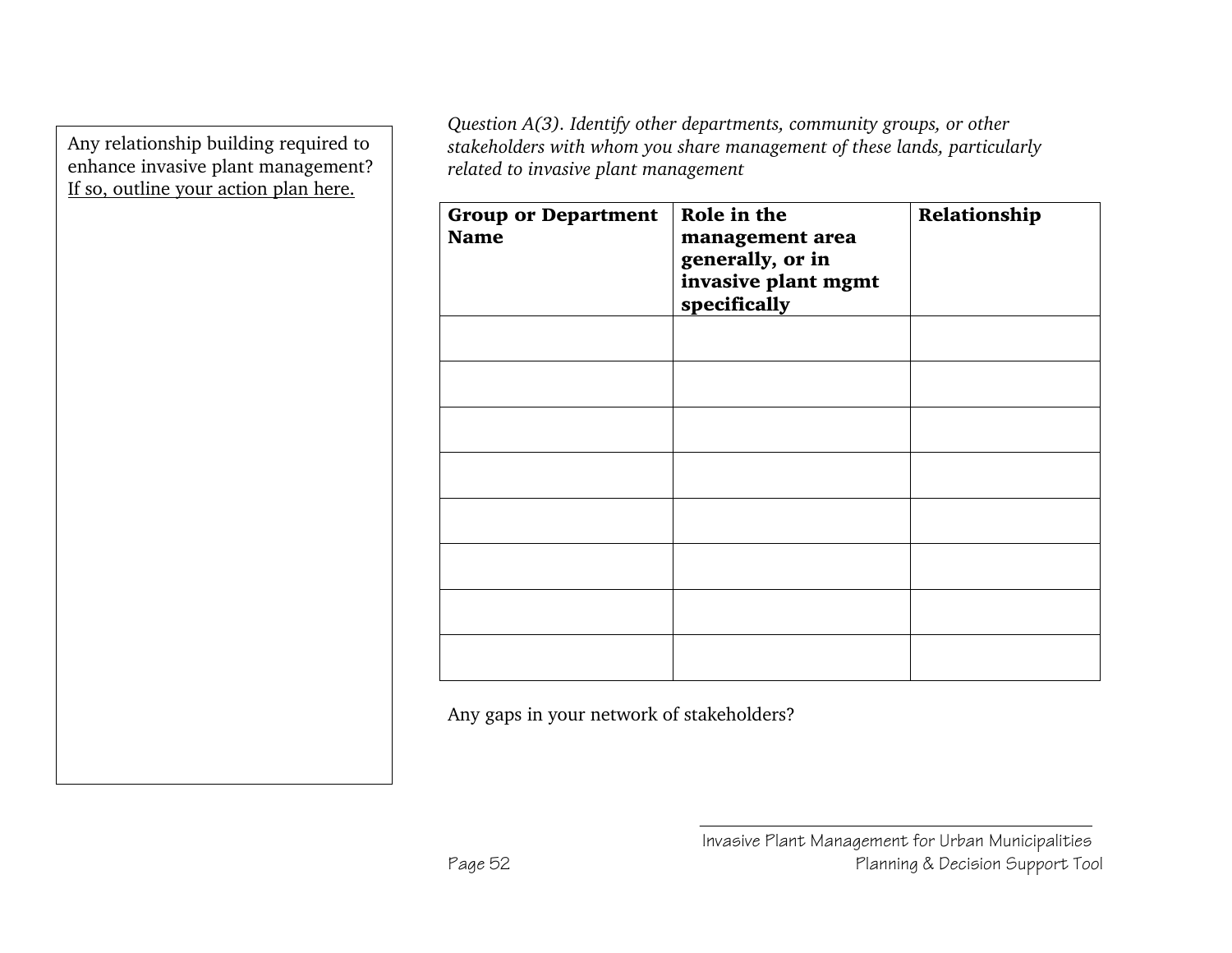### *Part B. Ecosystem Characterization*

*Question B(4). Characterize the lands within your management area from an ecological perspective, including information about their uses.* 

a) What habitat types are present in your land management area? (Check all that apply)

- Old-growth coniferous forests
- Young seral and managed second-growth forests
- Mixed coniferous and deciduous forests
- Rocky cliffs, talus, and sparsely vegetated rocks
- Avalanche tracks and seepage sites
- Upland grassy areas
- Agricultural areas
- Riparian areas, wetlands, meadows, floodplains, lakes, and streams
- Offshore forested islands
- □ Offshore grassy and shrubby islands
- Marine cliffs and rocky islets
- Estuaries, shallow bays, intertidal and sub-tidal marine
- Urban: Low density development (impervious surfaces: 60% or less)
- Urban: High density development (impervious surfaces: 61% or more)
- Other (please specify): \_\_\_\_\_\_\_\_\_\_\_\_\_\_\_\_\_\_\_\_\_\_\_\_\_\_\_\_\_\_\_\_\_\_

b) How would you classify the types of land present in your land management area? (Check all that apply)

- Natural area park
- Manicured/active park
- Designated conservation area
- Street trees and boulevards
- Ravine or stream protection areas

Name of management area:

Invasive Plant Management for Urban Municipalities Planning & Decision Support Tool **Page 53**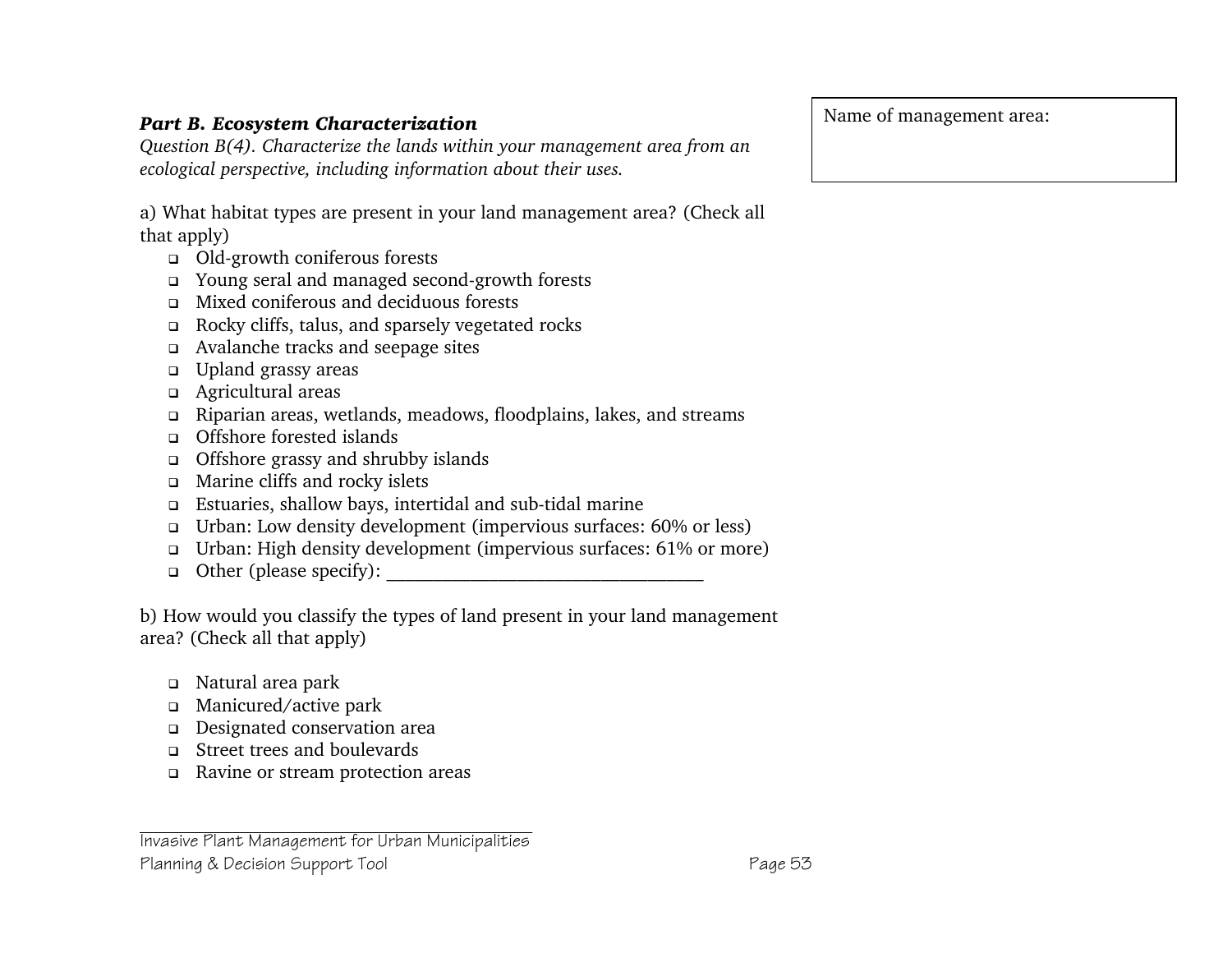$\Box$  Other municipally owned lands (please specify):

c) For what purposes are lands managed in your land management area? (Check all that apply)

- Hiking, cycling, or other recreational activity
- Wildlife habitat
- Ecosystem values
- Aesthetic values
- Stormwater management
- Agricultural production/Nursery

 $\overline{\phantom{a}}$  , and the contract of the contract of the contract of the contract of the contract of the contract of the contract of the contract of the contract of the contract of the contract of the contract of the contrac

\_\_\_\_\_\_\_\_\_\_\_\_\_\_\_\_\_\_\_\_\_\_\_\_\_

- Logging, or other resource extraction (please specify):
- \_\_\_\_\_\_\_\_\_\_\_\_\_\_\_\_\_\_\_ Municipal infrastructure or urban uses (please specify):

d) Do these lands have any protection status, i.e. conservancy, conservation easement, park designation? ⊔Yes □ No

If "yes", describe:

#### e) How are neighbouring lands being used?

- Urban: Low density development (impervious surfaces: 60% or less)
- Urban: High density development (impervious surfaces: 61% or more)

Are land uses neighbouring your area creating an invasive plant problem for you? Describe: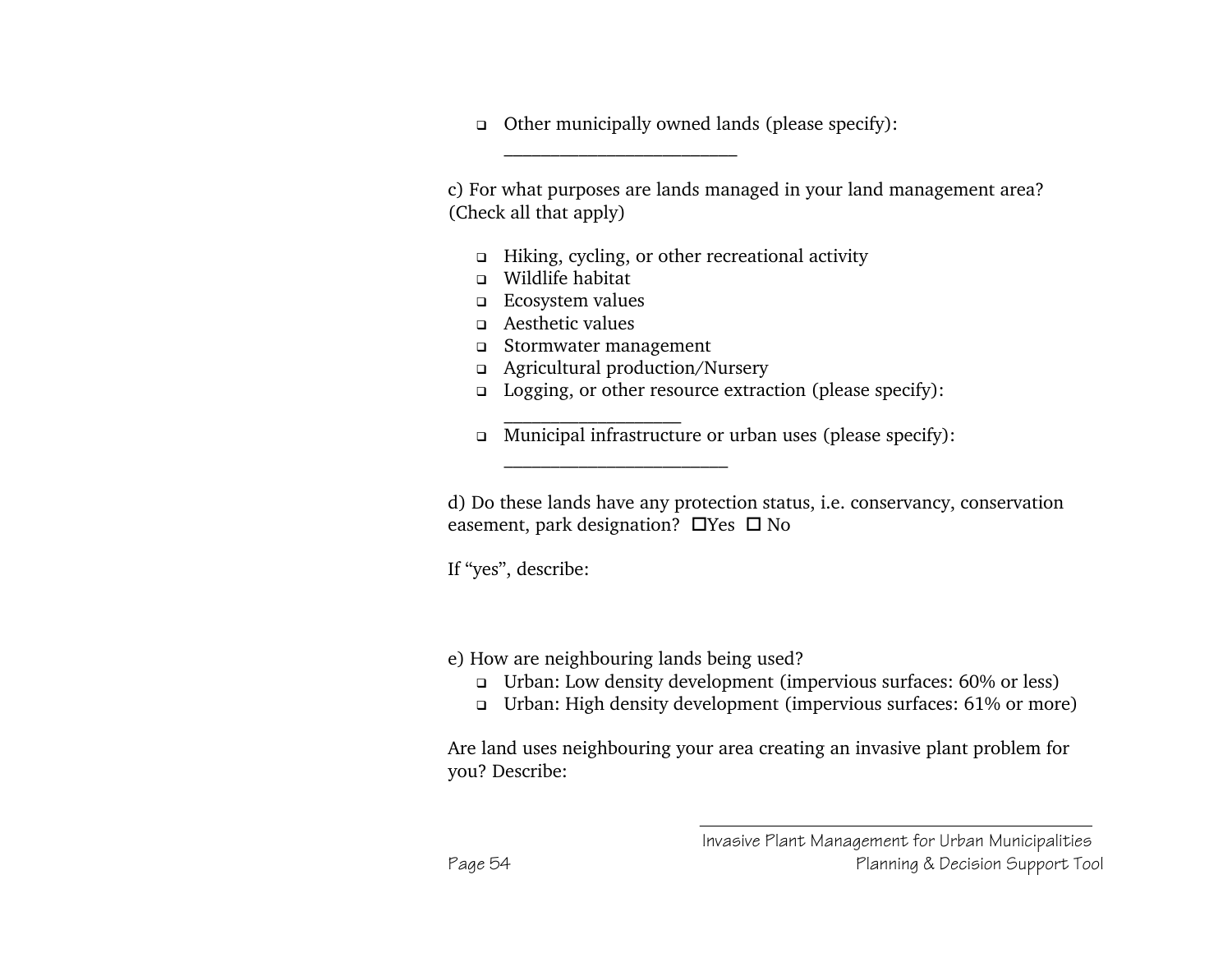f) Are there any known "species at risk" on these lands? □ Yes □ No

If "yes", list them:

g) Is there any habitat to support species at risk? If so, mark it on the map.

h) Are there any other important landscape features on these lands that must be taken into consideration when planning management actions, i.e. culturally important places, unique characteristics, First Nations archaeological site, agricultural reserve lands, viewscapes, etc.? ⊔Yes ⊔No

If "yes", list them and locate them on your map:

Be sure to include the following elements on your sketch map:

- Paths, roads, and access points
- Utility corridors (storm sewers, sanitary sewers, hydro, etc.)
- Buildings and other man-made structures
- Water courses and water bodies including those that may not have water year round
- Hazard lands (steep areas, ravines, etc.)
- Locations of species at risk and/or their habitat
- Locations of important landscape features
- □ Habitat types

Invasive Plant Management for Urban Municipalities Planning & Decision Support Tool **Page 55**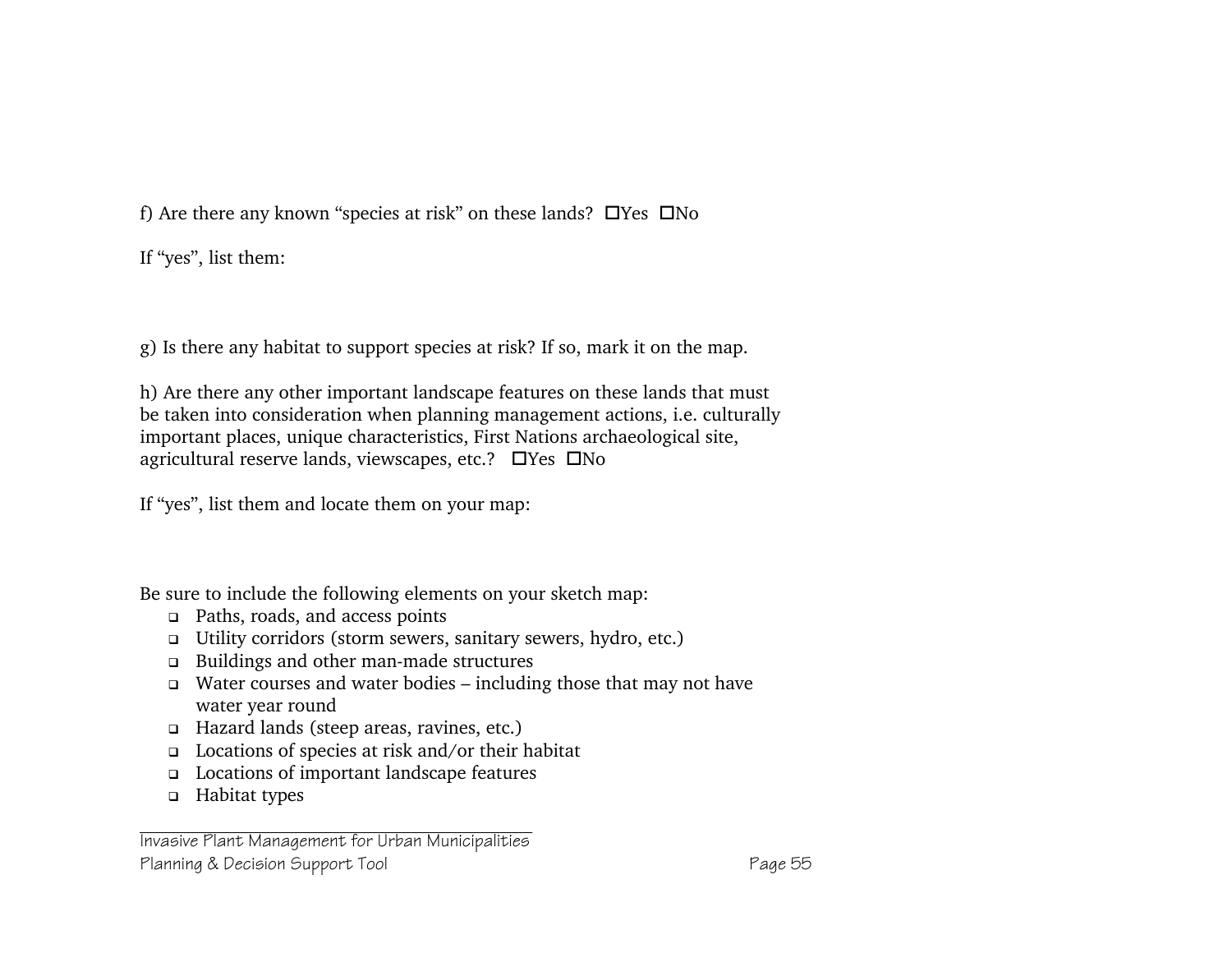- Arrow showing north
- h) Are the following invasive plant species present? If so, based on your best estimates, what is their density/coverage? Use the chart in Part B to assist you.

| <b>Invasive Non-Native Plant Species of</b><br><b>Concern in the GVRD</b> | Presence<br>(Y/N) | Density/<br><b>Coverage</b><br>(%) |
|---------------------------------------------------------------------------|-------------------|------------------------------------|
| Circium arvense var. horridum (Canada thistle)                            |                   |                                    |
| Convolvulus arvensis (Field bindweed; morning<br>glory)                   |                   |                                    |
| Crataegus monogyna (English hawthorn)                                     |                   |                                    |
| Cytisus scoparius (Scotch broom)                                          |                   |                                    |
| Daphne laureola (Daphne-laurel)                                           |                   |                                    |
| Fallopia spp. (formerly Polygonum spp.)<br>(Japanese knotweed)            |                   |                                    |
| Hedera spp. (English ivy)                                                 |                   |                                    |
| Heracleum mantegazzianum (Giant hogweed)                                  |                   |                                    |
| Humulus lupulus (Common or European hops)                                 |                   |                                    |
| Ilex aquifolium (English or European holly)                               |                   |                                    |
| Impatiens glandulifera (Policeman's helmet)                               |                   |                                    |
| Iris pseudacorus (Yellow flag iris)                                       |                   |                                    |
| Lamiastrum galeobdolon (Lamium; Dead or<br>spotted nettle)                |                   |                                    |
| Lonicera taterica (Honeysuckle)                                           |                   |                                    |
| Lythrum salicaria (Purple loosestrife)                                    |                   |                                    |
| Phalaris arundinacea (Reed canary grass)                                  |                   |                                    |
| Prunus laurocerasus (English or cherry-laurel)                            |                   |                                    |
| Ranunculus repens (Creeping buttercup)                                    |                   |                                    |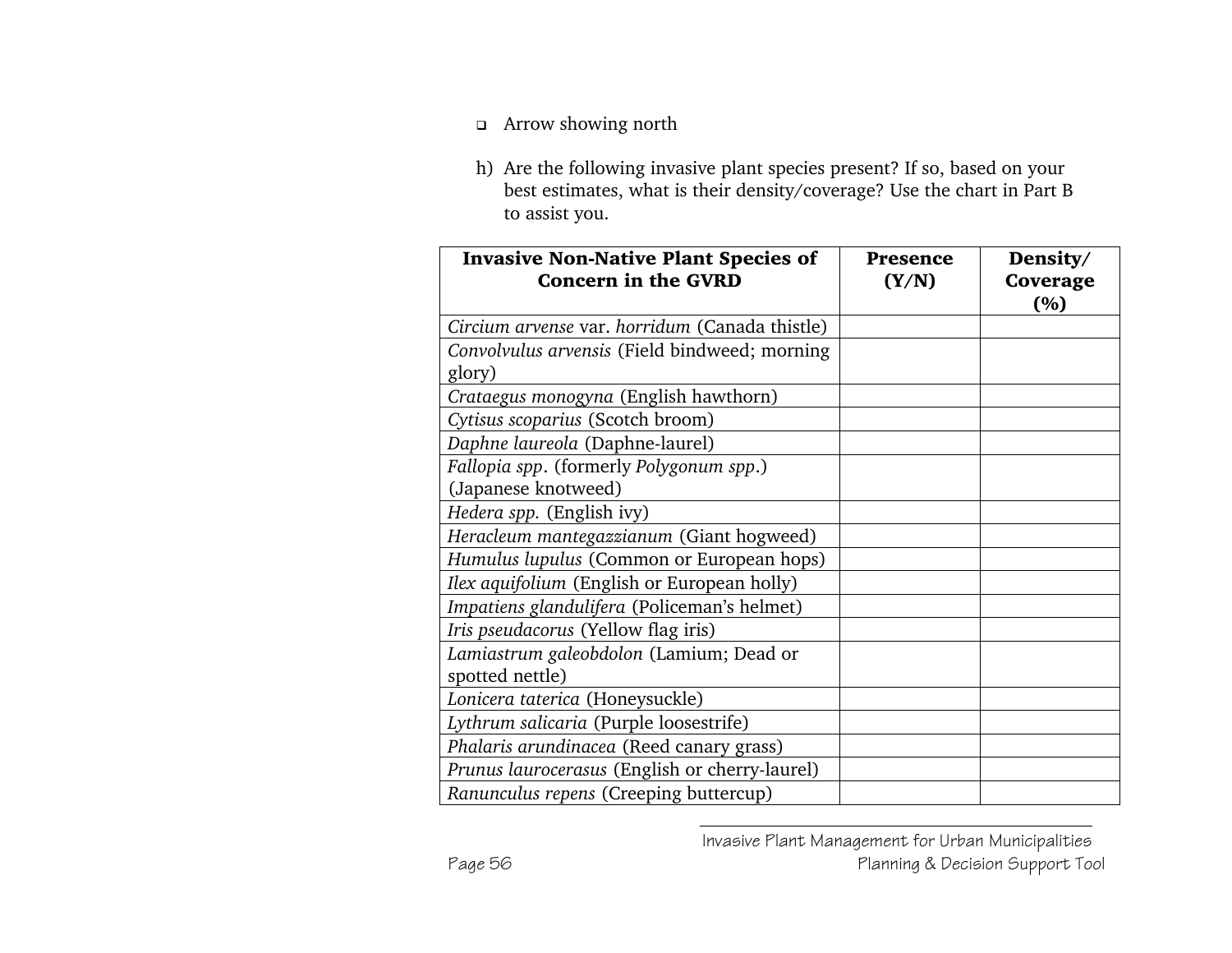| <b>Invasive Non-Native Plant Species of</b><br><b>Concern in the GVRD</b> | Presence<br>(Y/N) | Density/<br>Coverage<br>(%) |
|---------------------------------------------------------------------------|-------------------|-----------------------------|
| Rubus armeniacus (invasive blackberry spp.)                               |                   |                             |
| Solanum dulcamara (European bittersweet)                                  |                   |                             |
| Tanacetun vulgare (Common tansy)                                          |                   |                             |
| Vinca minor (Vinca; Common periwinkle)                                    |                   |                             |
| )ther:                                                                    |                   |                             |

Map the locations of the invasive plants, using a piece of trace paper over your original sketch map (or if you have access to a GIS system, with GPS units, do this digitally).

i) The quality of this ecosystem is

- **□** Good
- □ Fairly good
- Medium
- □ Fairly poor
- Poor

(See definitions in Instructions section of this tool)

If you wish to make any notes, include them here.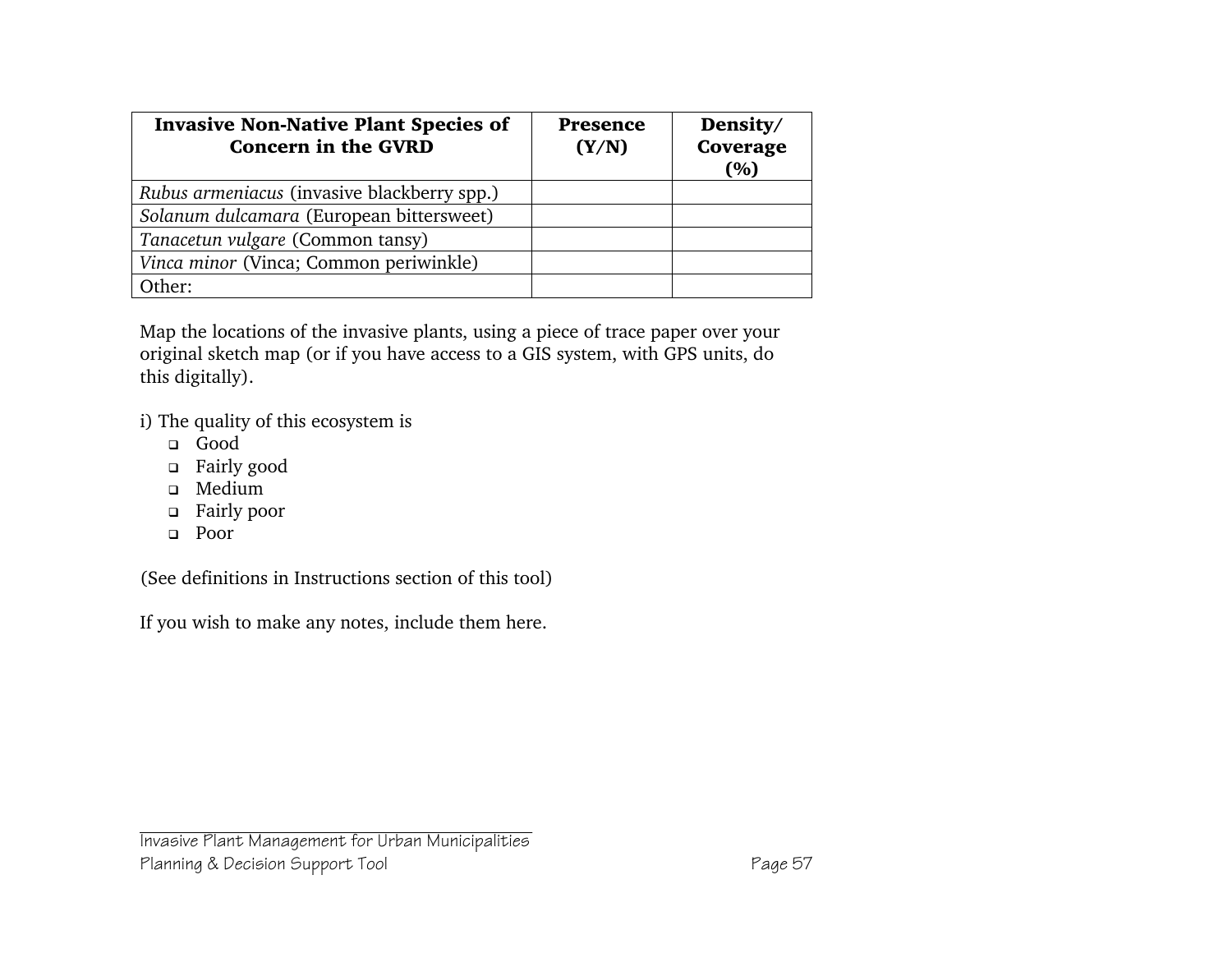#### *Part C. Risk Assessment*

Question C(5). Rank order the areas for which you are responsible

Based on your assessment of the management areas' ecosystem quality, rank order these lands, with the best quality at the top of the list, and the poorest quality at the bottom. If there are any invasive plant species that pose a liability risk, particularly with negative human health implications, like Giant Hogweed, make sure that they are identified. If there are any opportunities, also make sure that they are identified

| Rank | Area Name | Assessment  | Liability risk species    | Opportunities? |
|------|-----------|-------------|---------------------------|----------------|
|      |           | G,FG,M,FP,P | present? If so, identify. |                |
|      |           |             |                           |                |
| 2    |           |             |                           |                |
| 3    |           |             |                           |                |
| 4    |           |             |                           |                |
| 5    |           |             |                           |                |
| 6    |           |             |                           |                |
| ⇁    |           |             |                           |                |
| 8    |           |             |                           |                |
| 9    |           |             |                           |                |
| 10   |           |             |                           |                |

If necessary, extend the table to include all the management areas for which you are responsible.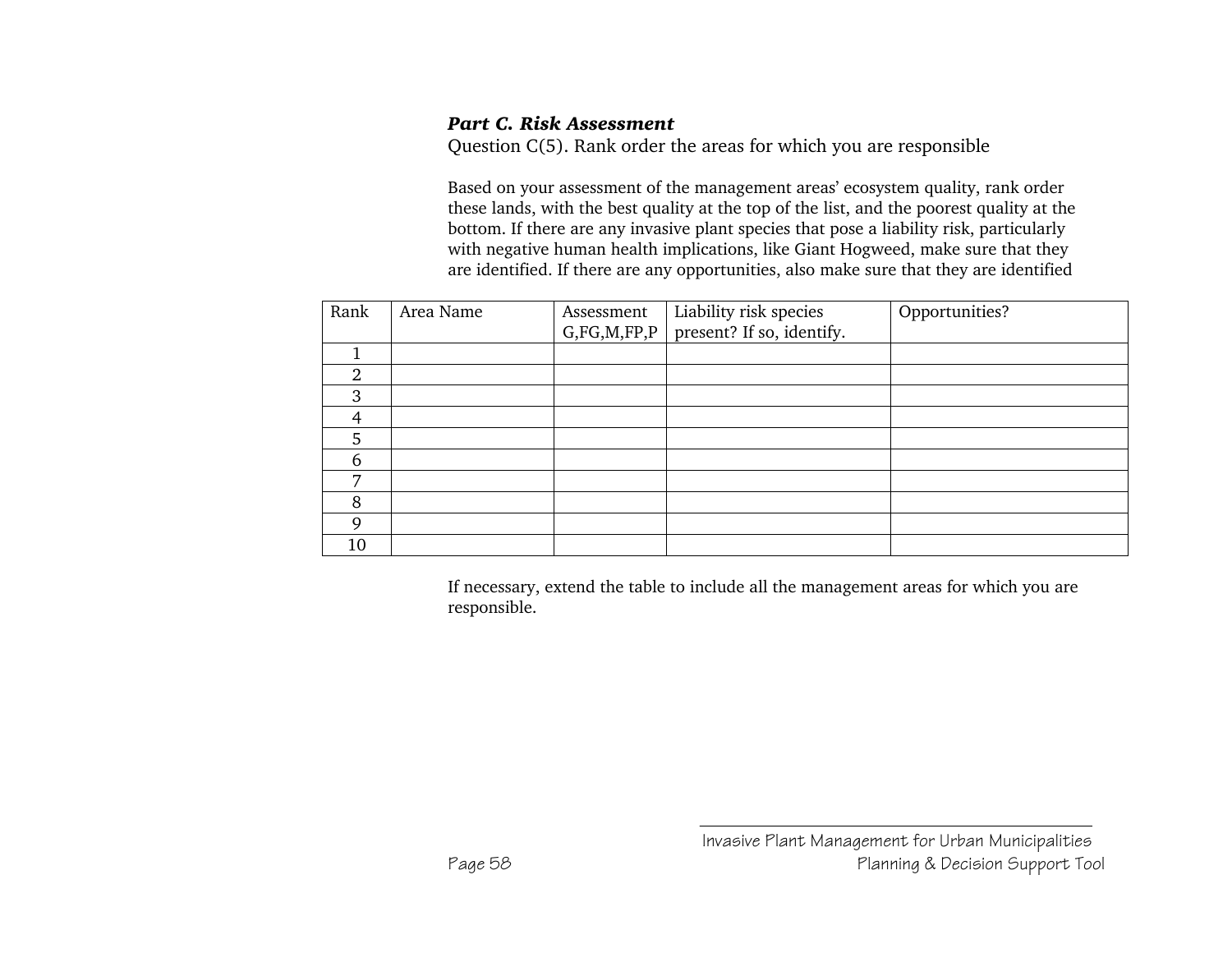|                                                        | Japanese              | Blackberry spp.          | <b>Reed Canary</b>    | English Ivy              | Purple                | <b>Scotch Broom</b>   | <b>Giant Hogweed</b>     | Policeman's           |
|--------------------------------------------------------|-----------------------|--------------------------|-----------------------|--------------------------|-----------------------|-----------------------|--------------------------|-----------------------|
|                                                        | Knotweed              |                          | Grass                 |                          | Loosestrife           |                       |                          | Helmet                |
| a) Density within the                                  | $\Box$ Low[1]         | $\Box$ Low [1]           | $\Box$ Low [1]        | $\overline{\Box$ Low [1] | $\Box$ Low [1]        | $\Box$ Low [1]        | $\Box$ Low [1]           | $\Box$ Low [1]        |
| invaded areas                                          | $\Box$ Medium [3]     | $\Box$ Medium [3]        | $\Box$ Medium [3]     | $\Box$ Medium [3]        | $\Box$ Medium [3]     | $\Box$ Medium [3]     | $\Box$ Medium [3]        | $\Box$ Medium [3]     |
|                                                        | $\Box$ High [5]       | $\Box$ High [5]          | $\Box$ High [5]       | $\Box$ High [5]          | $\Box$ High [5]       | $\Box$ High [5]       | $\Box$ High [5]          | $\Box$ High [5]       |
| b) Degree of                                           | □ Just beginning      | $\square$ Just beginning | $\Box$ Just beginning | Just beginning           | $\Box$ Just beginning | $\Box$ Just beginning | $\square$ Just beginning | $\Box$ Just beginning |
| establishment                                          | to establish [1]      | to establish [1]         | to establish [1]      | to establish [1]         | to establish [1]      | to establish [1]      | to establish [1]         | to establish [1]      |
|                                                        | $\square$ Somewhat    | $\square$ Somewhat       | $\square$ Somewhat    | $\square$ Somewhat       | $\square$ Somewhat    | $\square$ Somewhat    | □ Somewhat               | $\square$ Somewhat    |
|                                                        | established [3]       | established [3]          | established [3]       | established [3]          | established [3]       | established [3]       | established [3]          | established [3]       |
|                                                        | $\square$ Well        | $\square$ Well           | $\square$ Well        | $\square$ Well           | $\square$ Well        | $\square$ Well        | $\square$ Well           | $\Box$ Well           |
|                                                        | established [5]       | established [5]          | established [5]       | established [5]          | established [5]       | established [5]       | established [5]          | established [5]       |
| c) Degree of invasion                                  |                       |                          |                       |                          |                       |                       |                          |                       |
| $(a + b) \rightarrow$                                  |                       |                          |                       |                          |                       |                       |                          |                       |
| d) Significance of impact                              | 3.3                   | 3.5                      | 5.1                   | 5.3                      | 5.3                   | 6.2                   | 7.7                      | 8.3                   |
| e) Total $(c + d) \rightarrow$                         |                       |                          |                       |                          |                       |                       |                          |                       |
| f) Rank of totals                                      |                       |                          |                       |                          |                       |                       |                          |                       |
| $($ =Threat rating) $\rightarrow$                      |                       |                          |                       |                          |                       |                       |                          |                       |
|                                                        |                       |                          |                       |                          |                       |                       |                          |                       |
|                                                        | Lamium                | Bindweed;                | Vinca;                | Canada Thistle           | Yellow-flag Iris      | Holly                 | Creeping                 | Common                |
|                                                        |                       | Morning glory            | Periwinkle            |                          |                       |                       | <b>Buttercup</b>         | Tansy                 |
|                                                        | $\Box$ Low[1]         | $\Box$ Low [1]           | $\Box$ Low [1]        | $\Box$ Low [1]           | $\Box$ Low [1]        | $\Box$ Low [1]        | $\Box$ Low [1]           | $\Box$ Low [1]        |
| a) Density within the                                  | $\Box$ Medium [3]     | $\Box$ Medium [3]        | $\Box$ Medium [3]     | $\Box$ Medium [3]        | $\Box$ Medium [3]     | $\Box$ Medium [3]     | $\Box$ Medium [3]        | $\Box$ Medium [3]     |
| invaded areas                                          | $\Box$ High [5]       | $\Box$ High [5]          | $\Box$ High [5]       | $\Box$ High [5]          | $\Box$ High [5]       | $\Box$ High [5]       | $\Box$ High [5]          | $\Box$ High [5]       |
| b) Degree of                                           | $\Box$ Just beginning | $\Box$ Just beginning    | $\Box$ Just beginning | $\Box$ Just beginning    | $\Box$ Just beginning | $\Box$ Just beginning | $\Box$ Just beginning    | $\Box$ Just beginning |
| establishment                                          | to establish [1]      | to establish [1]         | to establish [1]      | to establish [1]         | to establish [1]      | to establish [1]      | to establish [1]         | to establish [1]      |
|                                                        | $\square$ Somewhat    | $\square$ Somewhat       | $\square$ Somewhat    | □ Somewhat               | $\square$ Somewhat    | $\square$ Somewhat    | $\square$ Somewhat       | $\square$ Somewhat    |
|                                                        | established [3]       | established [3]          | established [3]       | established [3]          | established [3]       | established [3]       | established [3]          | established [3]       |
|                                                        | $\Box$ Well           | $\square$ Well           | $\square$ Well        | $\square$ Well           | $\Box$ Well           | $\square$ Well        | $\square$ Well           | $\Box$ Well           |
|                                                        | established [5]       | established [5]          | established [5]       | established [5]          | established [5]       | established [5]       | established [5]          | established [5]       |
| c) Degree of invasion                                  |                       |                          |                       |                          |                       |                       |                          |                       |
| $(a + b) \rightarrow$                                  |                       |                          |                       |                          |                       |                       |                          |                       |
| d) Significance of impact                              | 9.1                   | 11.4                     | 12.0                  | 12.0                     | 12.7                  | 12.7                  | 12.8                     | 15.3                  |
| e) Total $(c + d) \rightarrow$                         |                       |                          |                       |                          |                       |                       |                          |                       |
| f) Rank of totals<br>$($ =Threat rating) $\rightarrow$ |                       |                          |                       |                          |                       |                       |                          |                       |

*Question C(6). Which species pose the greatest threat?*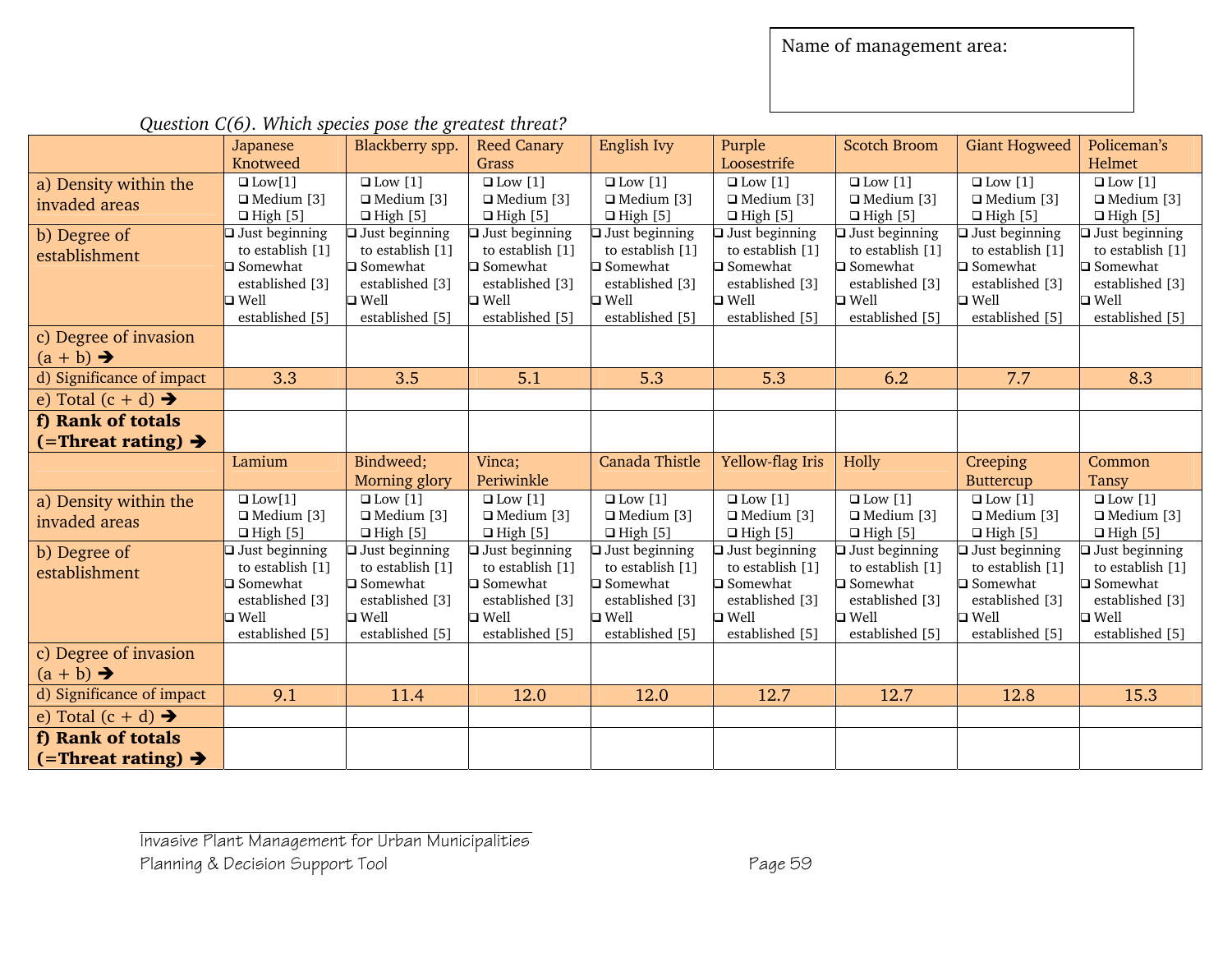*Question 6(g) Combining the priority area ranking, with priority invasive plant species to manage* 

Refer back to table in response to Question 5, then re-rank your sites in response to new information from Question 6, and taking into account the rank ordering tips provided.

| Rank           | Area Name | Priority | Liability risk species    | Opportunities? |
|----------------|-----------|----------|---------------------------|----------------|
|                |           | Species  | present? If so, identify. |                |
|                |           |          |                           |                |
| $\overline{2}$ |           |          |                           |                |
| 3              |           |          |                           |                |
| $\overline{4}$ |           |          |                           |                |
| 5              |           |          |                           |                |
| 6              |           |          |                           |                |
| 7              |           |          |                           |                |
| 8              |           |          |                           |                |
| Q              |           |          |                           |                |
| 10             |           |          |                           |                |

Rank ordering tips:

- □ Those sites with liability risk factors at the top of your list.
- Then list those sites which are in the "best" condition, working down from there.
- $\Box$  Within those sites, your top priorities are those areas with your highest priority invasive plants.
- Within those areas, your highest priorities are those invasive plants with the least degree of establishment.
- $\Box$  Within your top ranked list of sites, integrate any opportunities that are presenting themselves, to make your budget stretch farther.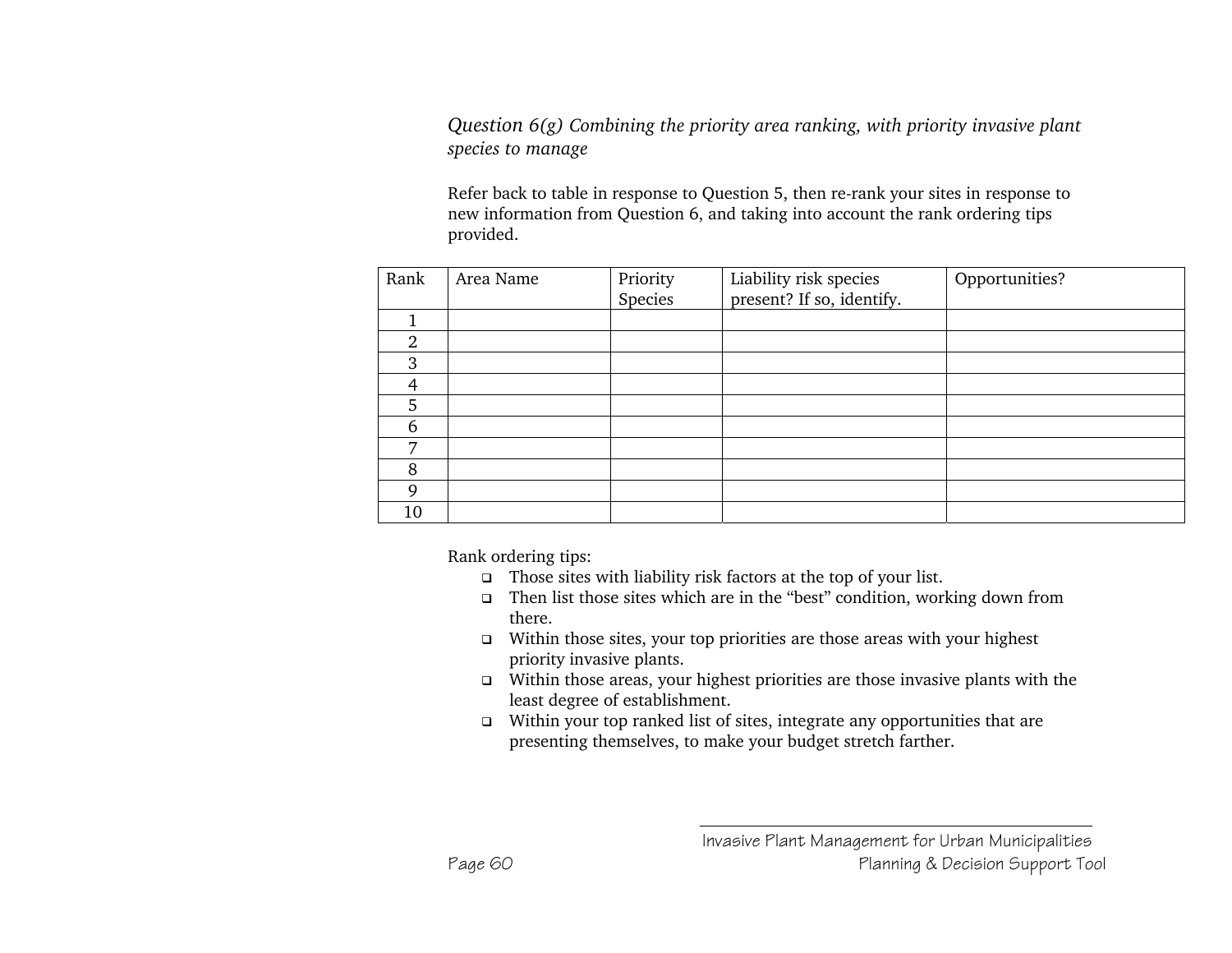*Question C(7). What are the risks of action versus no action? Can the risks be mitigated?* 

Are there wildlife species or species at risk that will suffer habitat disruption due to *control efforts* for invasive plant species? <br>  $\Box$ Yes  $\Box$ No  $\Box$ Don't know

If yes, identify the type of potential impact. Check the Timing Table (Reference Materials section) for potential mitigation through timing of activities. Then fill out this table with your thoughts …

If don't know, check back to your answers to Question 4, and check in with a wildlife biologist to assist you with determining the answer to this question.

If no, jump to the next question.

| a) Wildlife species | b) Potential impact | c) Optimal timing | d) Impact           |
|---------------------|---------------------|-------------------|---------------------|
| or species at risk  | due to control      | of management     | mitigation strategy |
|                     | measures            |                   | (preliminary)       |
|                     |                     |                   |                     |
|                     |                     |                   |                     |
|                     |                     |                   |                     |
|                     |                     |                   |                     |
|                     |                     |                   |                     |

If necessary, extend the table to ensure all affected species are included and planned for.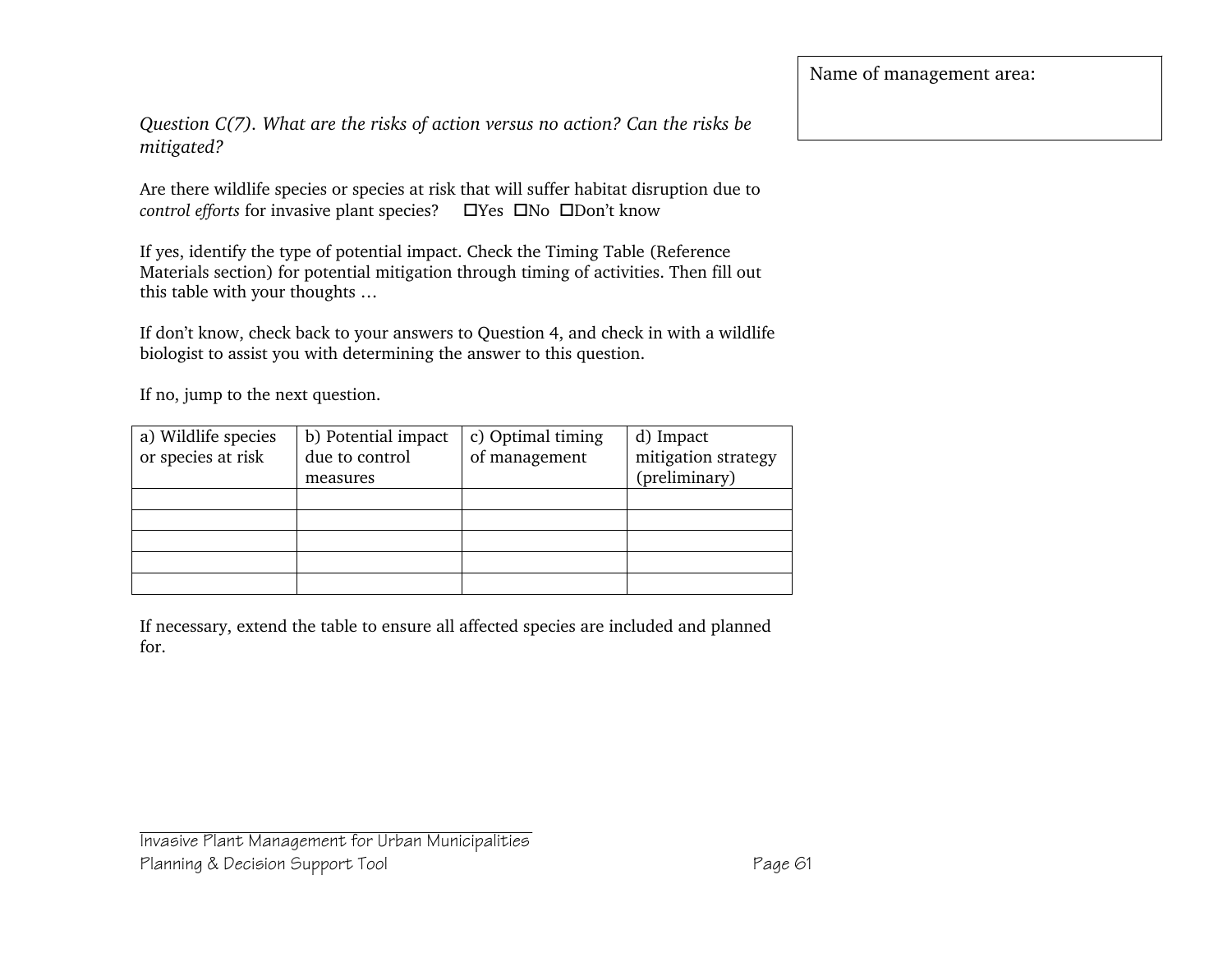| Species | f) Legal<br>requirement (Y/N) | Source of<br>requirement | g) Liability risk<br>(Y/N) |
|---------|-------------------------------|--------------------------|----------------------------|
|         |                               |                          |                            |
|         |                               |                          |                            |
|         |                               |                          |                            |
|         |                               |                          |                            |
|         |                               |                          |                            |

Is there a legal requirement to control for the invasive plants you have identified?

If necessary, extend the table to ensure all invasive species are included.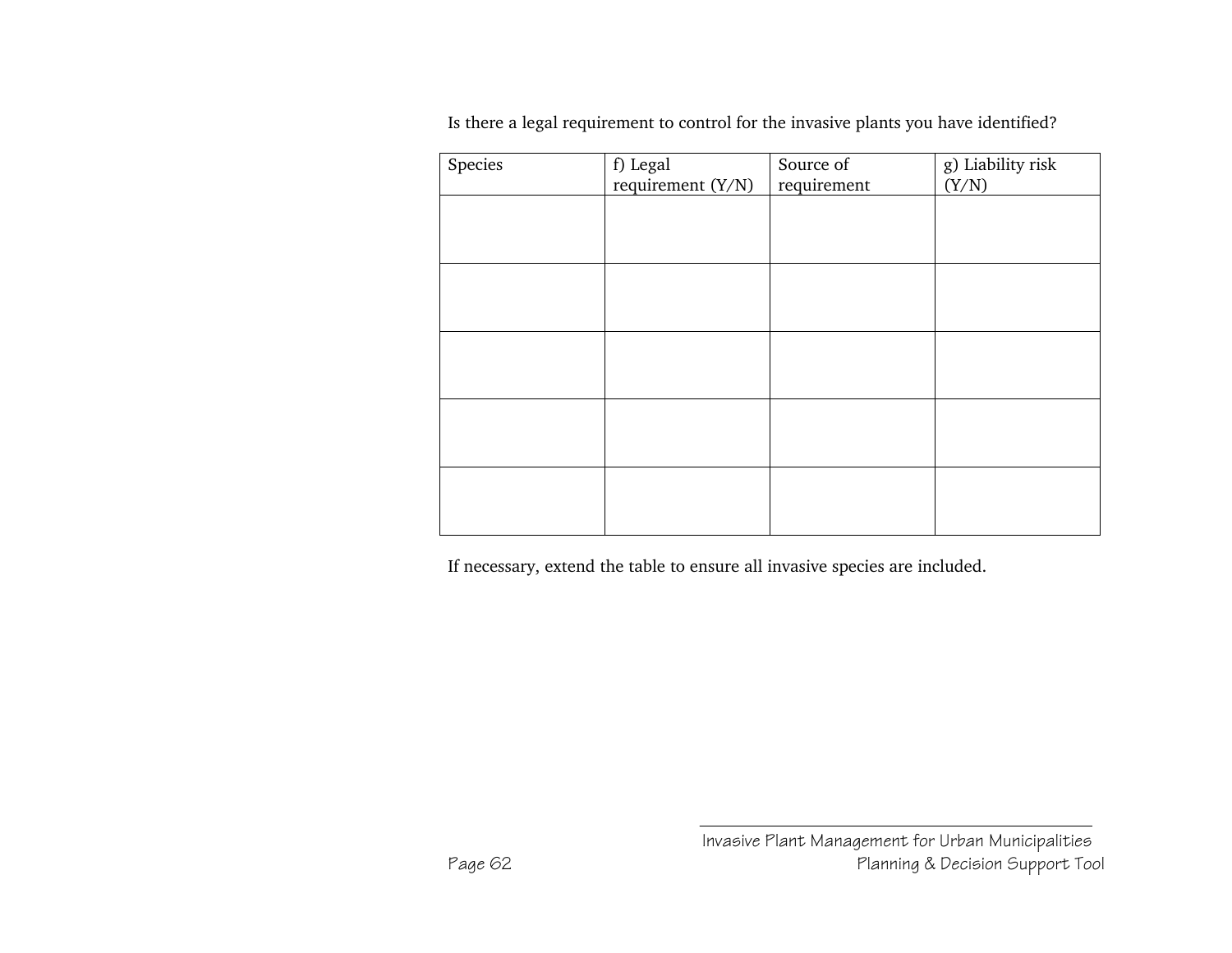On a species by species basis, what sort of local reaction to invasive plant management do you anticipate? What is the basis of any negative reactions you might anticipate? How might you mitigate for these?

| Species | h) Potential       | i) Potential               | j) Mitigation strategies                  |
|---------|--------------------|----------------------------|-------------------------------------------|
|         | Responses          | category of concern        |                                           |
|         | $\square$ Positive | □ Loss of benefits         | $\Box$ Public education/ communication    |
|         | $\square$ Negative | $\square$ Loss of habitat  | strategies - specify:                     |
|         | $\Box$ Neutral     | $\Box$ Aesthetics          | $\square$ Using visual clues - specify:   |
|         | $\square$ Mixed    | □ Management               | □ Choice of management method -           |
|         |                    | method                     | specify:                                  |
|         |                    |                            | $\Box$ Other:                             |
|         | $\square$ Positive | $\square$ Loss of benefits | □ Public education/ communication         |
|         | $\square$ Negative | $\square$ Loss of habitat  | strategies - specify:                     |
|         | $\square$ Neutral  | $\square$ Aesthetics       | $\square$ Using visual clues – specify:   |
|         | $\square$ Mixed    | □ Management               | □ Choice of management method -           |
|         |                    | method                     | specify:                                  |
|         |                    |                            | $\Box$ Other:                             |
|         | $\square$ Positive | □ Loss of benefits         | □ Public education/ communication         |
|         | $\Box$ Negative    | $\square$ Loss of habitat  | strategies - specify:                     |
|         | $\Box$ Neutral     | $\Box$ Aesthetics          | $\square$ Using visual clues - specify:   |
|         | $\square$ Mixed    | □ Management               | $\Box$ Choice of management method $\Box$ |
|         |                    | method                     | specify:                                  |
|         |                    |                            | $\Box$ Other:                             |
|         | $\square$ Positive | $\square$ Loss of benefits | □ Public education/ communication         |
|         | $\square$ Negative | □ Loss of habitat          | strategies - specify:                     |
|         | $\square$ Neutral  | $\square$ Aesthetics       | $\square$ Using visual clues – specify:   |
|         | $\square$ Mixed    | □ Management               | □ Choice of management method -           |
|         |                    | method                     | specify:                                  |
|         |                    |                            | $\Box$ Other:                             |
|         | $\square$ Positive | $\square$ Loss of benefits | $\Box$ Public education/ communication    |
|         | $\square$ Negative | $\square$ Loss of habitat  | strategies - specify:                     |
|         | $\square$ Neutral  | $\Box$ Aesthetics          | $\square$ Using visual clues - specify:   |
|         | $\square$ Mixed    | □ Management               | $\Box$ Choice of management method $-$    |
|         |                    | method                     | specify:                                  |
|         |                    |                            | $\Box$ Other:                             |

If necessary, extend the table to ensure all invasive species are included.

Invasive Plant Management for Urban Municipalities Planning & Decision Support Tool **Page 63**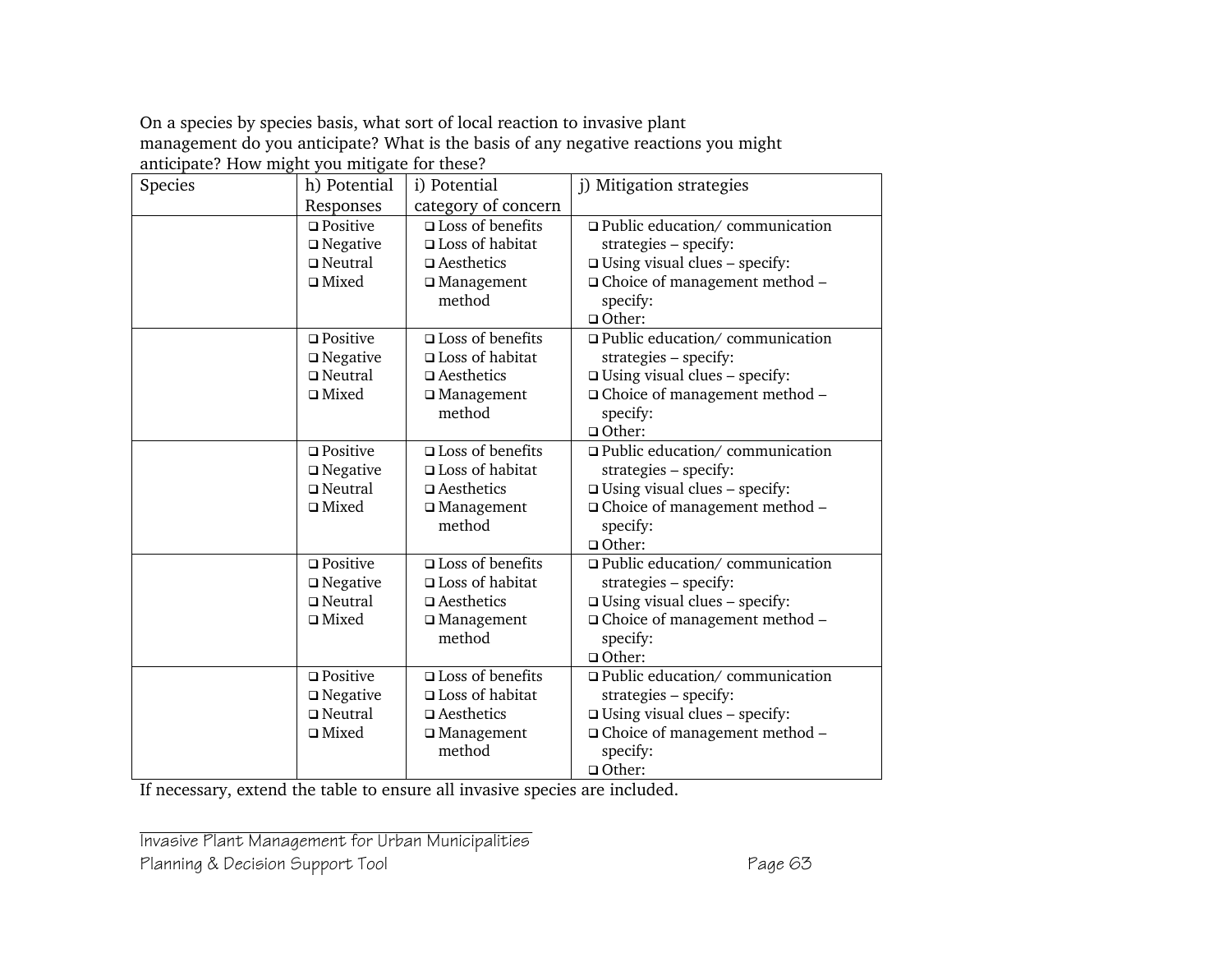k)-n) Is there potential for doing harm with invasive plant management?

| Species | Risk of Doing Harm             | Risk Mitigation strategy |  |
|---------|--------------------------------|--------------------------|--|
|         | □ Control not well understood  |                          |  |
|         | $\Box$ Create new infestations |                          |  |
|         | □ Environmental contamination  |                          |  |
|         | Increased environmental        |                          |  |
|         | vulnerability                  |                          |  |
|         | □ Control not well understood  |                          |  |
|         | $\Box$ Create new infestations |                          |  |
|         | □ Environmental contamination  |                          |  |
|         | □ Increased environmental      |                          |  |
|         | vulnerability                  |                          |  |
|         | □ Control not well understood  |                          |  |
|         | $\Box$ Create new infestations |                          |  |
|         | □ Environmental contamination  |                          |  |
|         | □ Increased environmental      |                          |  |
|         | vulnerability                  |                          |  |
|         | □ Control not well understood  |                          |  |
|         | $\Box$ Create new infestations |                          |  |
|         | □ Environmental contamination  |                          |  |
|         | Increased environmental        |                          |  |
|         | vulnerability                  |                          |  |
|         | □ Control not well understood  |                          |  |
|         | $\Box$ Create new infestations |                          |  |
|         | □ Environmental contamination  |                          |  |
|         | □ Increased environmental      |                          |  |
|         | vulnerability                  |                          |  |

o) Are you willing to address challenging invasive plants through experimental approaches in partnership with research scientists? Yes No – Explain: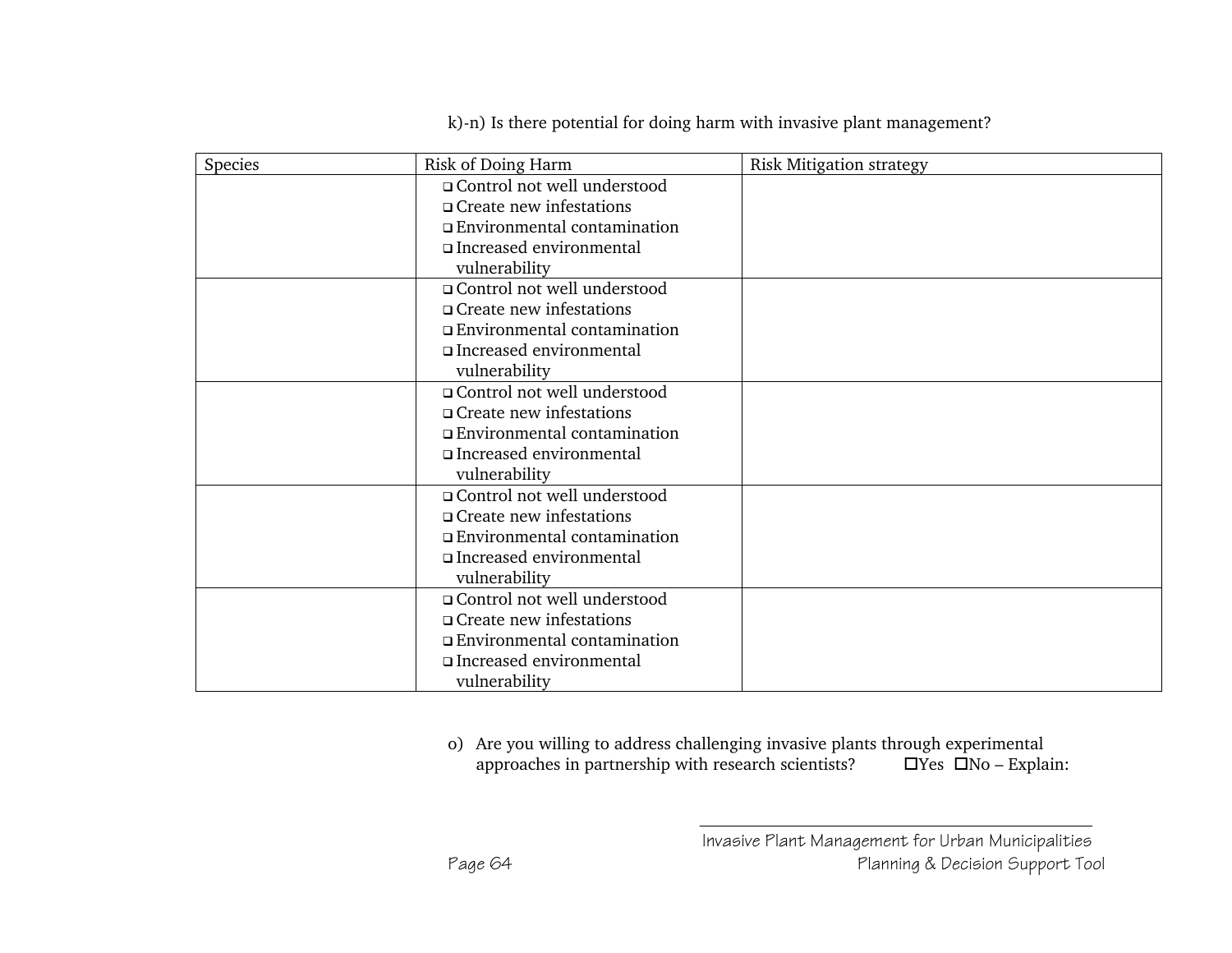#### *Question C(8). Proceed with management and control?*

| Factors to consider:                      | This factor suggests<br>to "proceed" | Neutral | This factor suggests<br>"do not proceed" |
|-------------------------------------------|--------------------------------------|---------|------------------------------------------|
| a) Legal requirement/liability            |                                      |         |                                          |
| b) Ecological value of the land           |                                      |         |                                          |
| c) Degree of disturbance on adjacent land |                                      |         |                                          |
| d) Management objectives                  |                                      |         |                                          |
| e) Species at risk/wildlife               |                                      |         |                                          |
| f) Local community reaction               |                                      |         |                                          |
| g) Sufficient resources for multi-year    |                                      |         |                                          |
| commitment                                |                                      |         |                                          |
| h) Opportunities                          |                                      |         |                                          |
| TOTALS:                                   |                                      |         |                                          |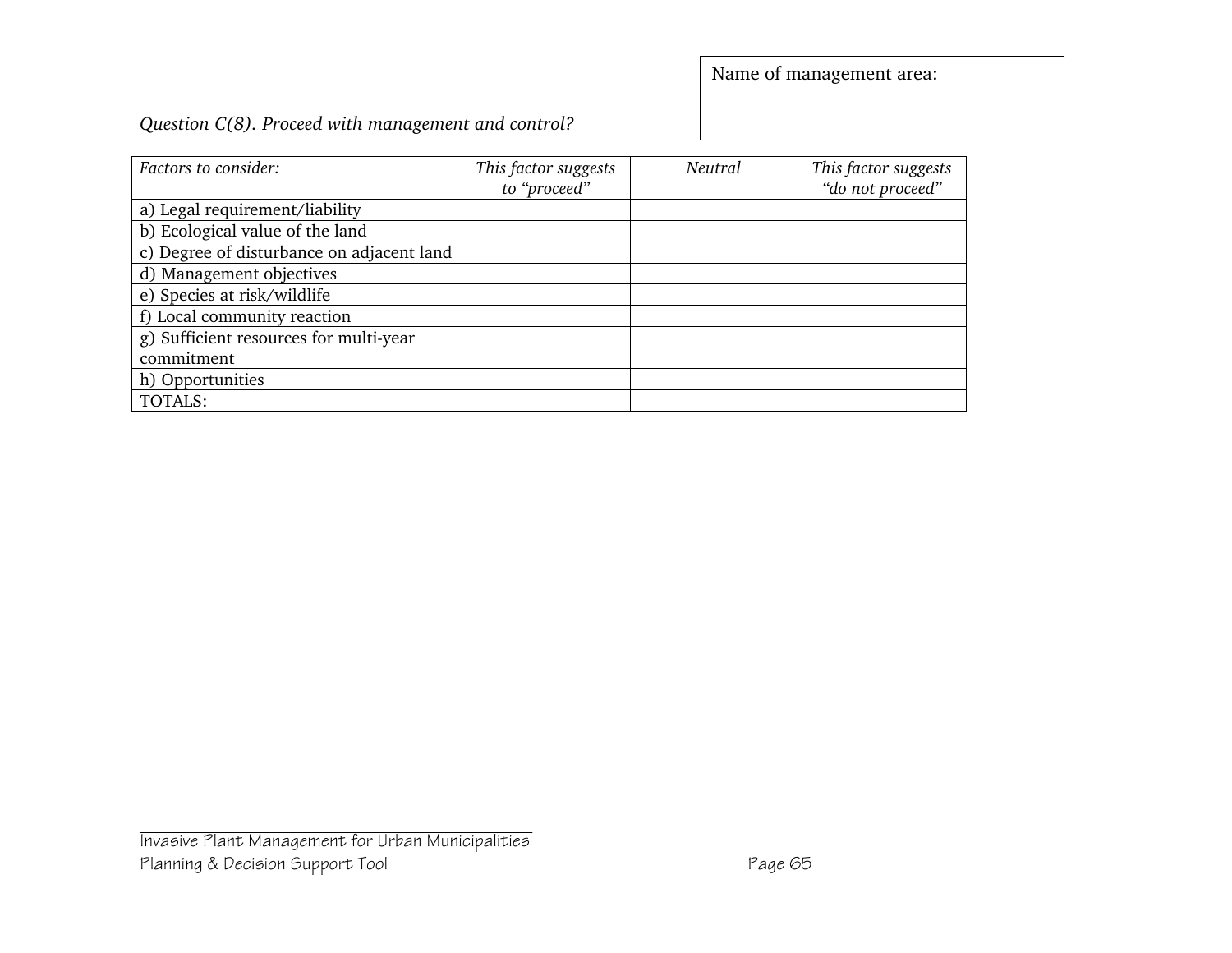*For Which Species?* 

|                           | Japanese | <b>Blackberry</b> | <b>Reed Canary</b> | Purple      | English Ivy | <b>Scotch Broom</b> | Giant     | Policeman's  |
|---------------------------|----------|-------------------|--------------------|-------------|-------------|---------------------|-----------|--------------|
|                           | Knotweed | spp.              | Grass              | Loosestrife |             |                     | Hogweed   | Helmet       |
| Degree of invasion        |          |                   |                    |             |             |                     |           |              |
| (from line c of           |          |                   |                    |             |             |                     |           |              |
| Recording Sheet #6)       |          |                   |                    |             |             |                     |           |              |
| Significance of impact    | 3.9      | 2.2               | 5.2                | 4.9         | 3.6         | 5.7                 | 9.4       | 7.3          |
| Urgency of control        | 2.5      | 4.0               | 4.2                | 6.3         | 7.3         | 6.8                 | 9.4       | 9.9          |
| Difficulty of control     | 3.5      | 4.3               | 6.0                | 4.8         | 5.1         | 6.1                 | 4.4       | 7.7          |
| <b>Column</b> totals      |          |                   |                    |             |             |                     |           |              |
| <b>Rank of totals</b>     |          |                   |                    |             |             |                     |           |              |
| $(Lowest total =$         |          |                   |                    |             |             |                     |           |              |
| <b>Highest threat</b>     |          |                   |                    |             |             |                     |           |              |
| rating)                   |          |                   |                    |             |             |                     |           |              |
|                           | Lamium   | Bindweed;         | Canada Thistle     | Vinca;      | Holly       | Yellow-flag Iris    | Creeping  | Common       |
|                           |          | Morning glory     |                    | Periwinkle  |             |                     | Buttercup | <b>Tansy</b> |
| Degree of invasion        |          |                   |                    |             |             |                     |           |              |
| (from line c of           |          |                   |                    |             |             |                     |           |              |
| Recording Sheet $#6$ )    |          |                   |                    |             |             |                     |           |              |
| Significance of impact    | 10.1     | 12.2              | 12.8               | 12.1        | 11.8        | 13.0                | 13.8      | 15.2         |
| <b>Urgency of control</b> | 8.2      | 9.7               | 10.8               | 12.5        | 13.7        | 11.8                | 10.8      | 14.6         |
| Difficulty of control     | 8.9      | 12.2              | 12.3               | 11.4        | 12.5        | 13.3                | 13.8      | 15.9         |
| Column totals             |          |                   |                    |             |             |                     |           |              |
| <b>Rank of totals</b>     |          |                   |                    |             |             |                     |           |              |
| $(Lowest total =$         |          |                   |                    |             |             |                     |           |              |
| <b>Highest threat</b>     |          |                   |                    |             |             |                     |           |              |
| rating)                   |          |                   |                    |             |             |                     |           |              |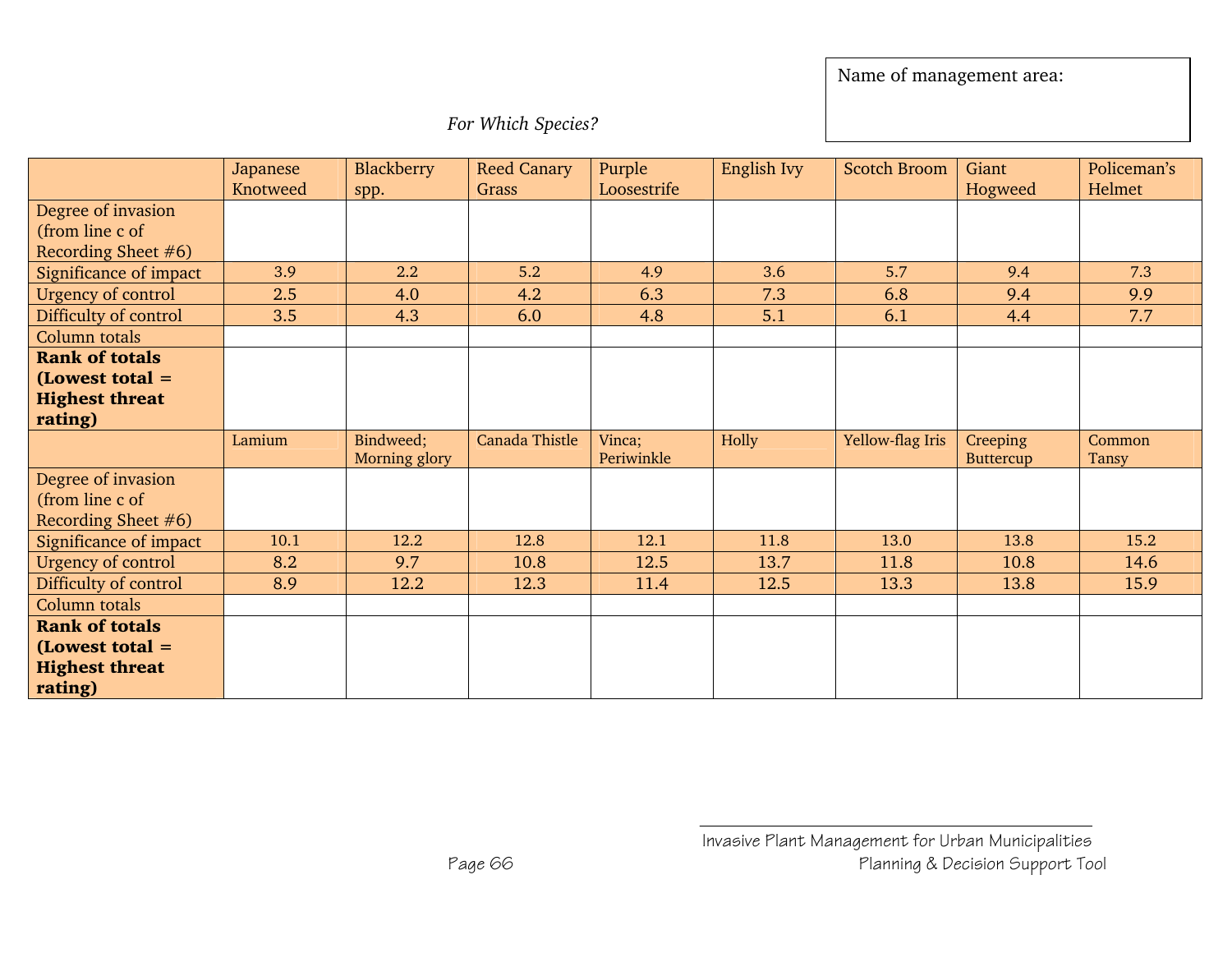|        | <b>Record of Decision:</b><br>Proceed with control and management for invasive plant species? |                     |  |  |  |  |
|--------|-----------------------------------------------------------------------------------------------|---------------------|--|--|--|--|
| n.     | No.                                                                                           | Reason:             |  |  |  |  |
| $\Box$ | Yes,                                                                                          | for                 |  |  |  |  |
|        |                                                                                               | (list species here) |  |  |  |  |
| Name:  |                                                                                               | Date:               |  |  |  |  |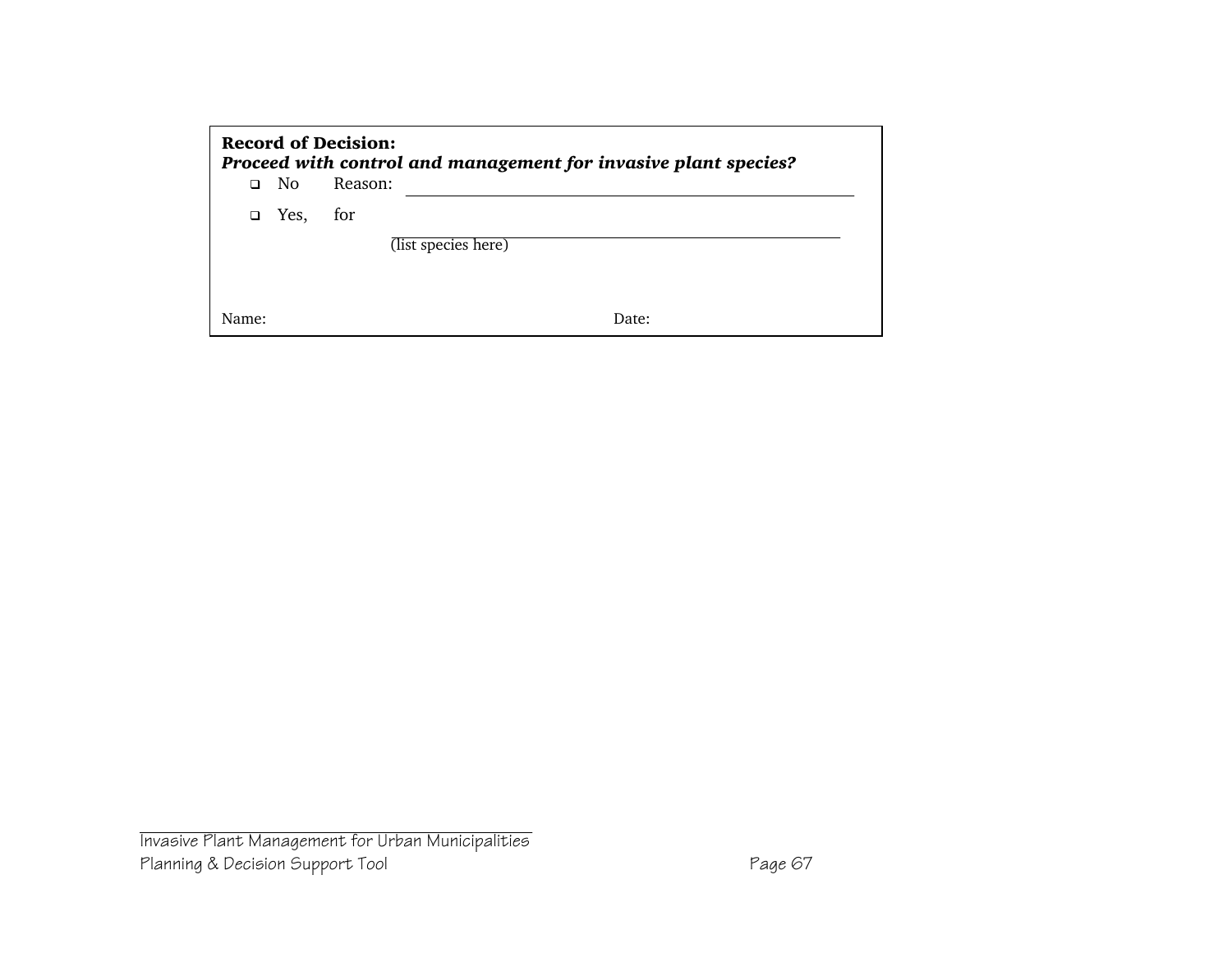#### *Part D. Management Planning*

*Question D(9). Invasive Plant Management: Implementation Design* 

# Action Plan for Invasive Plant Management: (identify species to be managed here) Remember to include detailed information for your first year of management planning, with more general statements about the upcoming 4 years, using the Seattle model (Invasive Plant Mgmt Planning, Part D). Area Name Control Method Scheduled Date(s) Expected Results **Special Considerations (Site** preparation; Soils mgmt; other) Briefly describe any site preparation activities required before invasive plant management: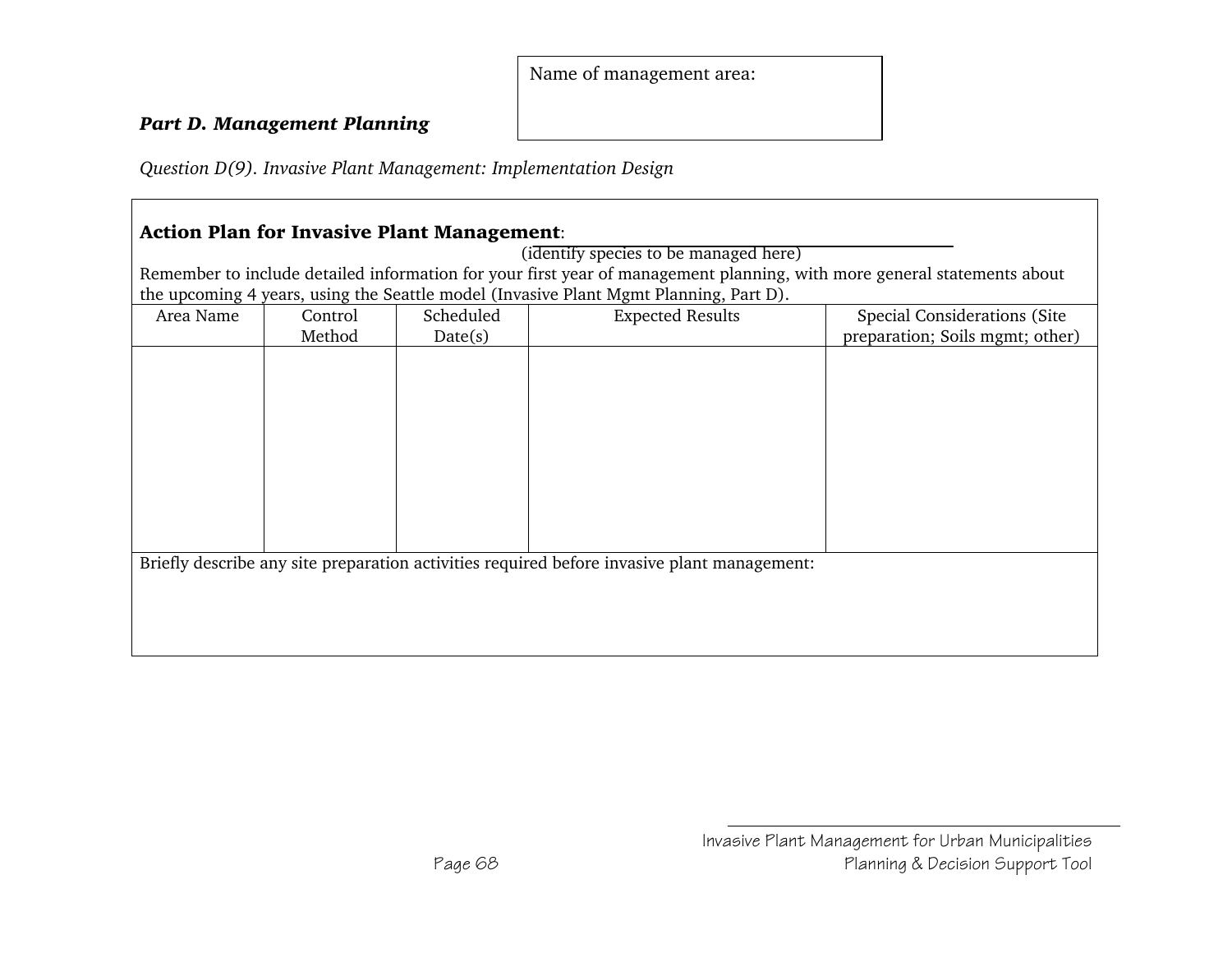Briefly describe any soils management activities to be undertaken, either to prevent re-invasion of the area, or to facilitate revegetation activities:

Briefly describe any follow-up planting or seeding you plan to do (specify areas):

Labour force considerations: (Include size and skill levels of field crews; training plan; liability coverage; etc.)

List of Tools required for the method(s) chosen:

Disposal Plan: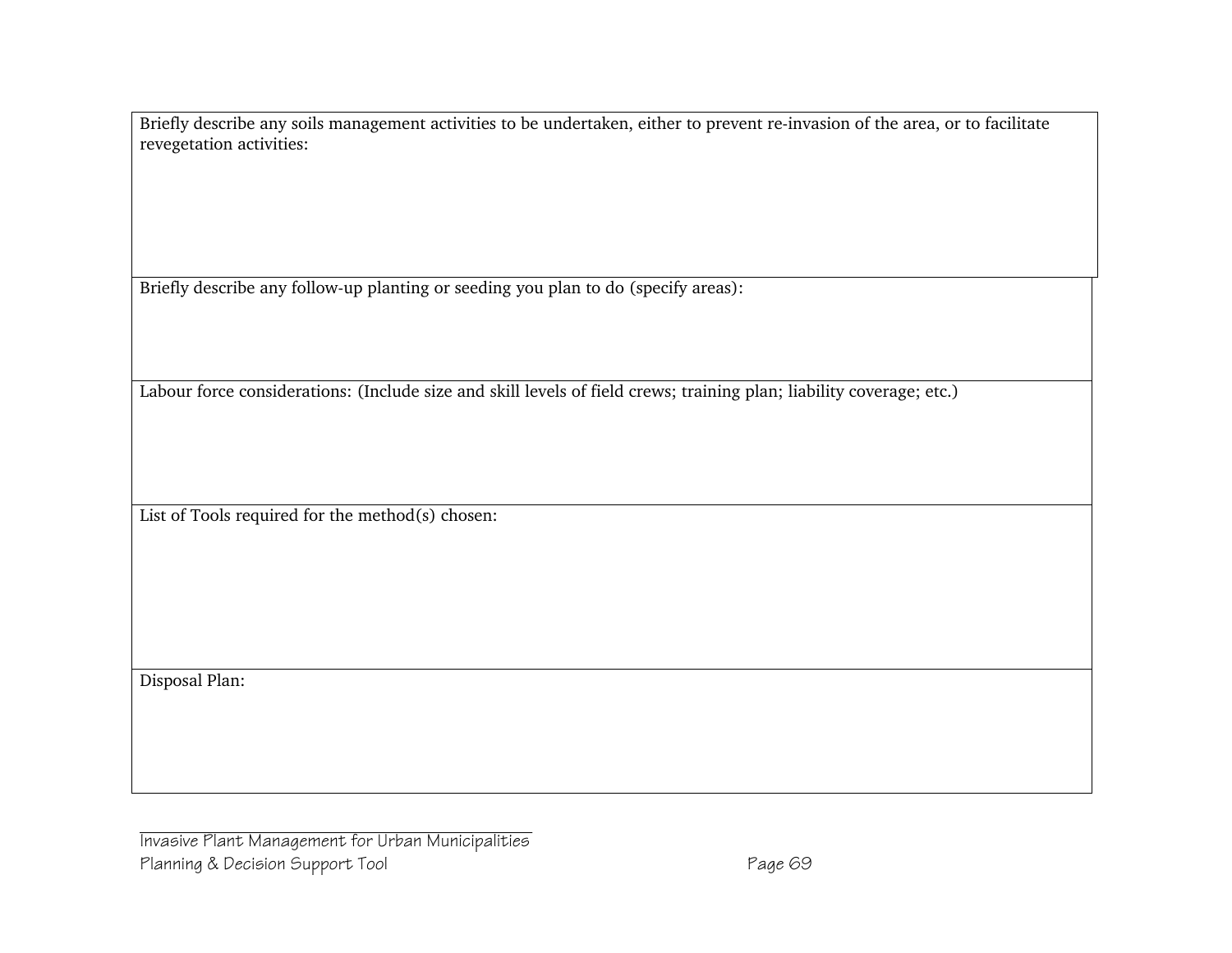Monitoring & Maintenance Plan:

- Photo monitoring point location
- Mapping
- Maintenance
- **D** Frequency

Uncertainties: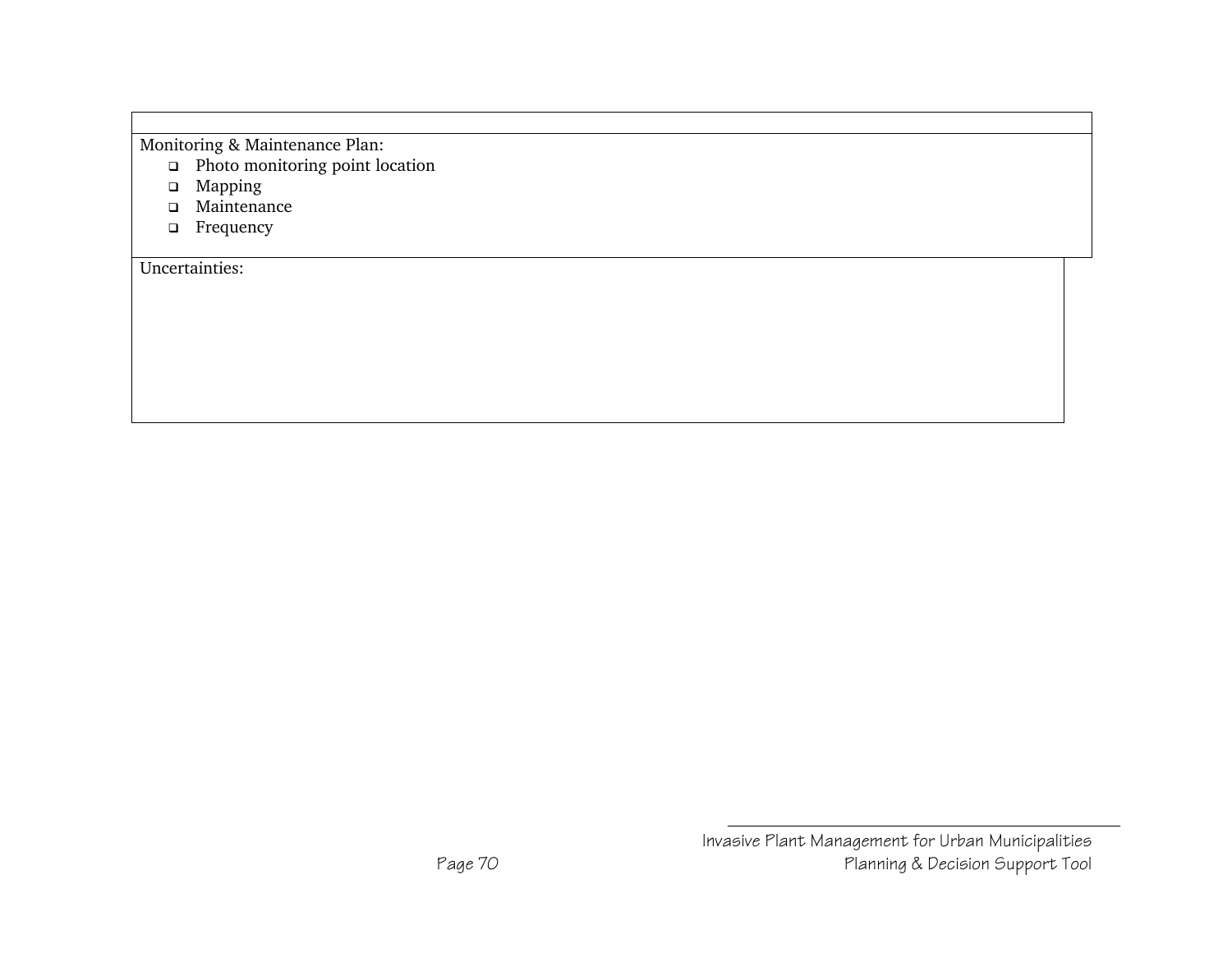*Question D(10). Implementation Evaluation* 

| Was the Action Plan successfully implemented?                           |
|-------------------------------------------------------------------------|
| Were any modifications made during implementation? If so, what and why? |
| Other notes, comments:                                                  |
| Was the Disposal Plan successfully implemented?                         |
| Were any modifications made during implementation? If so, what and why? |
| Other notes, comments:                                                  |
|                                                                         |

Invasive Plant Management for Urban Municipalities Planning & Decision Support Tool **Page 71**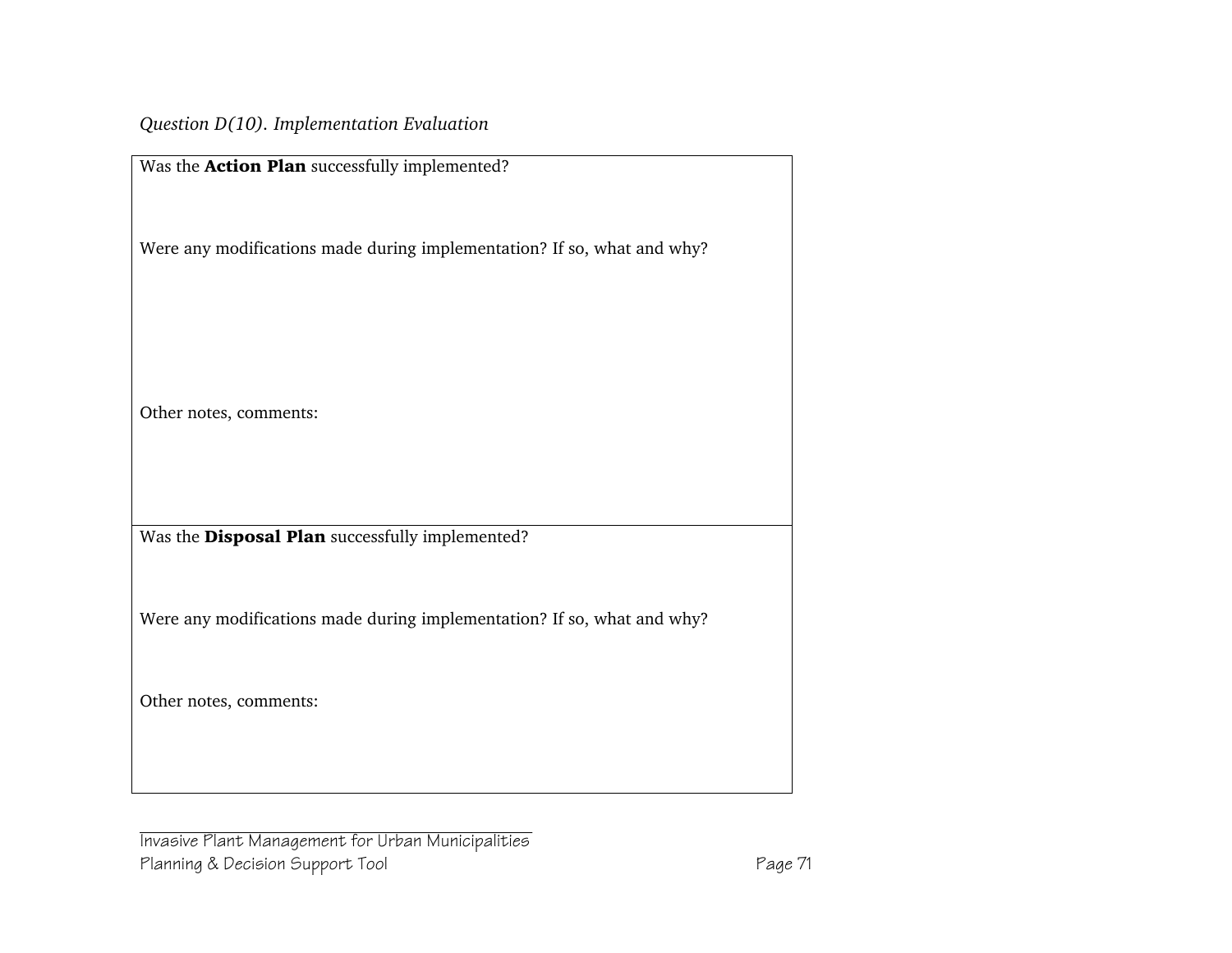#### *Question D(11). Monitoring/Maintenance Record Sheet*

| Visit Number:                                          |                                                                                           |        |      |
|--------------------------------------------------------|-------------------------------------------------------------------------------------------|--------|------|
| Visit Date:                                            |                                                                                           |        |      |
| Name of Person Conducting Monitoring/Maintenance:      |                                                                                           |        |      |
| Use one recording sheet per monitoring visit<br>$\Box$ |                                                                                           |        |      |
| $\Box$                                                 | Make duplicate copies of this recording sheet, once completed (if not digital)            |        |      |
| Attach monitoring photos to recording sheet<br>$\Box$  |                                                                                           |        |      |
| $\Box$                                                 | Map areas of encroachment or retreat by the individual plant species in each area, either |        |      |
|                                                        | manually or with assistance of GPS technology, and attach                                 |        |      |
| Area Name:                                             | Observations (including any explanation, if known):                                       | Photo? | Map? |
|                                                        |                                                                                           |        |      |
|                                                        |                                                                                           |        |      |
|                                                        |                                                                                           |        |      |
|                                                        |                                                                                           |        |      |
|                                                        |                                                                                           |        |      |
|                                                        |                                                                                           |        |      |
|                                                        |                                                                                           |        |      |
|                                                        |                                                                                           |        |      |
|                                                        |                                                                                           |        |      |
|                                                        |                                                                                           |        |      |
|                                                        |                                                                                           |        |      |
|                                                        |                                                                                           |        |      |
|                                                        |                                                                                           |        |      |
|                                                        |                                                                                           |        |      |
|                                                        |                                                                                           |        |      |
|                                                        |                                                                                           |        |      |
|                                                        |                                                                                           |        |      |
|                                                        |                                                                                           |        |      |
|                                                        |                                                                                           |        |      |
|                                                        |                                                                                           |        |      |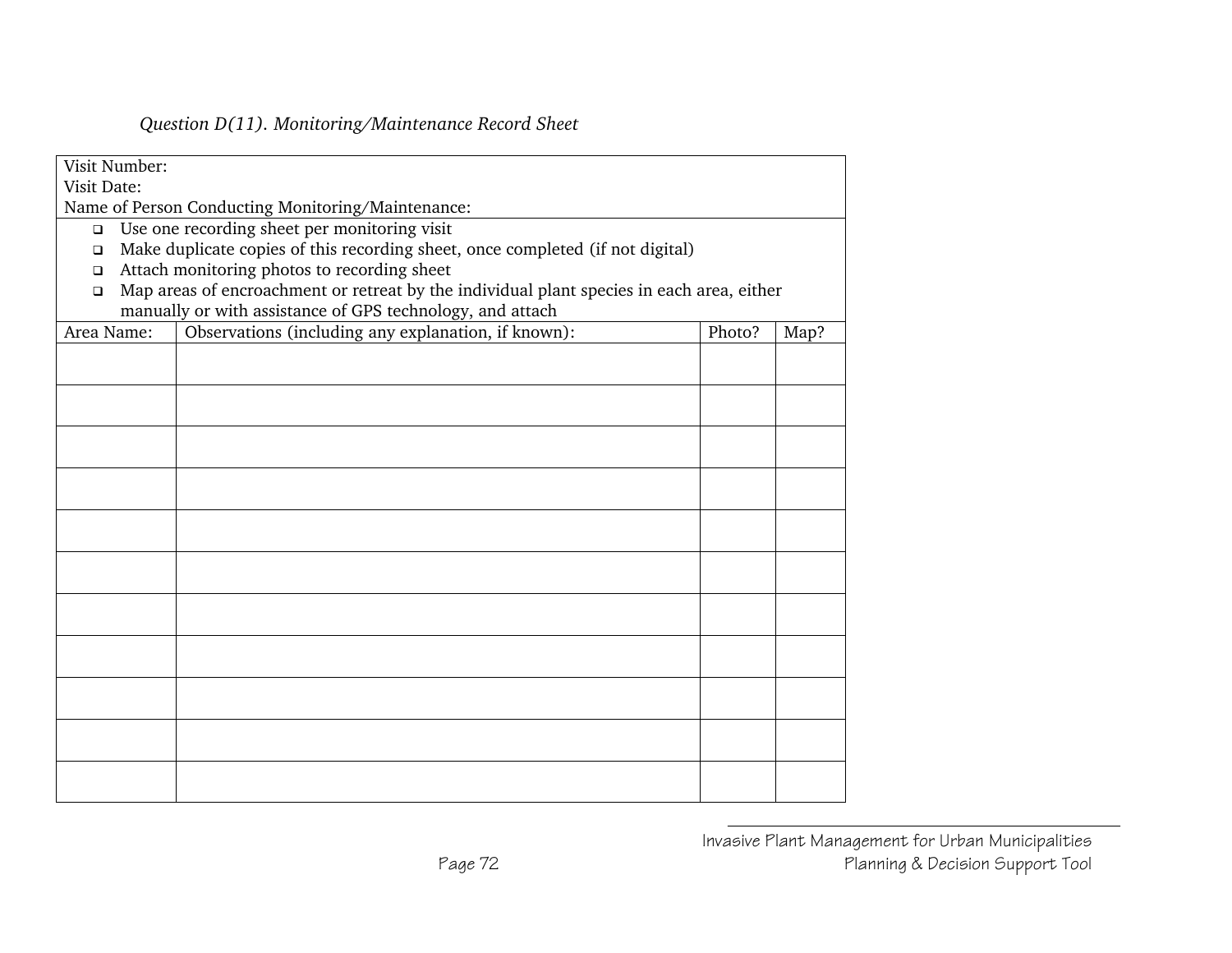*Question D(12). Evaluation of plan effectiveness* 

| <b>Documenting Your Learning; Preparing to Share Your Story</b>       |
|-----------------------------------------------------------------------|
| What methods worked? Any observations?                                |
|                                                                       |
|                                                                       |
| What methods didn't work? Why not?                                    |
|                                                                       |
|                                                                       |
| What would you do differently next time?                              |
|                                                                       |
|                                                                       |
| Were there any surprises? What were they? What did you do about them? |
|                                                                       |
|                                                                       |
|                                                                       |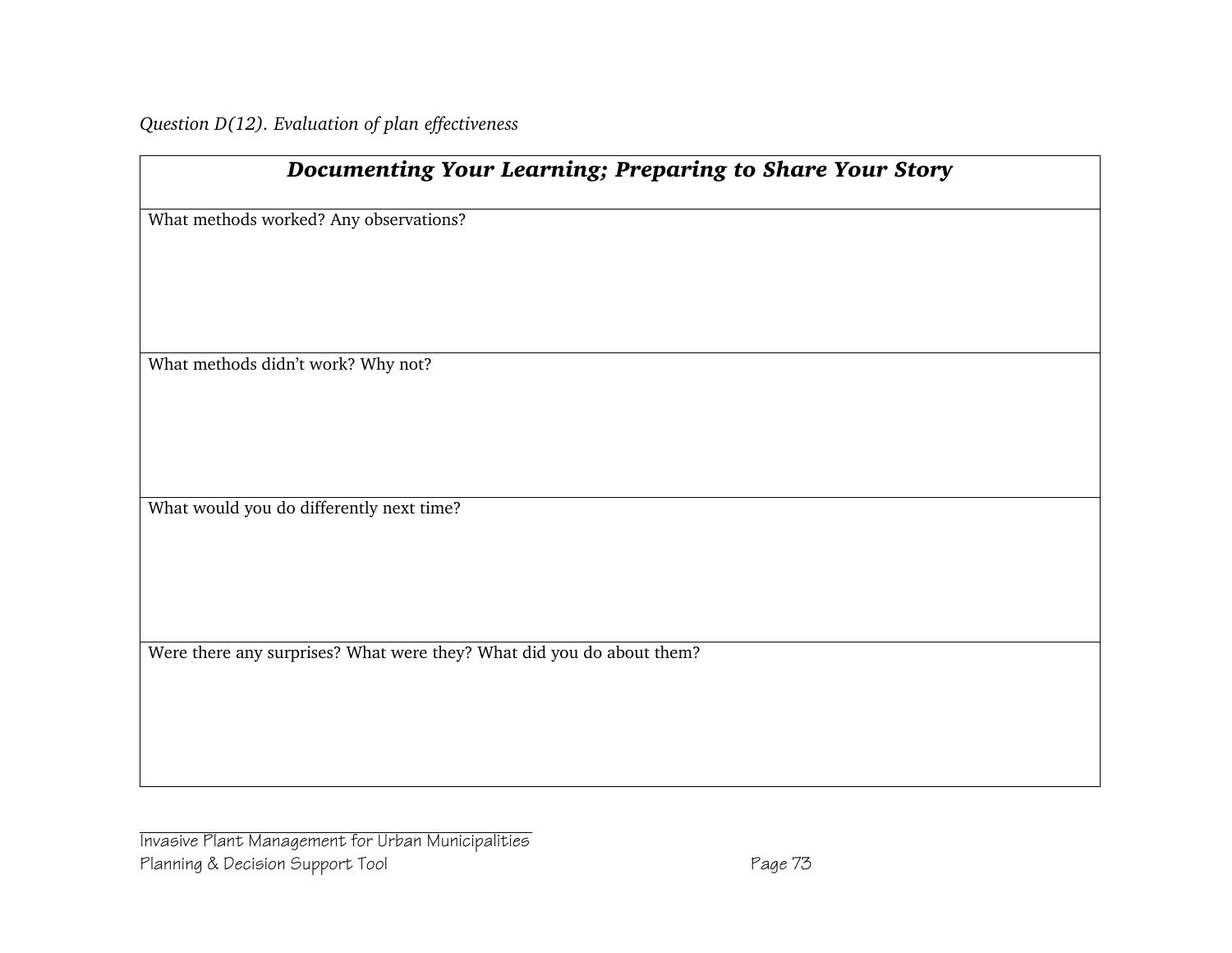## **REFERENCE MATERIALS**

#### *Invasive Plant Management: Plant Ecology & Best Management Practices Summary*

As for all weeds, there is no single "best" control strategy …. The choices you make will hopefully be guided by understanding the ecology of the plant, your native system and the costs and effectiveness of the various treatment options discussed here, your project goals and your (or your organization's) capacity to execute them.<sup>7</sup>

The following summary of invasive plant ecology and best management practices (BMPs) is not meant to substitute for your own research, but rather to serve as a preliminary overview of what the literature available on-line has to say about the management of these species.

Factors which affect your choice of strategy, and what becomes a BMP for you in your situation, include the resources you have at your disposal (staff and volunteer time, money, equipment, etc.), the regulatory environment within which you are making decisions (whether or not herbicide or biological control methods are permitted), and your management goals and objectives.

Please note that information sources for the material on these tables is listed at the end, with numerical references after the name of each species.

<sup>7</sup> Controlling Knotweed (*Polygonum cuspidatum*, *P. sachalinense*, *P. polystachyum* and hybrids) in the Pacific Northwest http://tncweeds.ucdavis.edu/moredocs/polspp01.pdf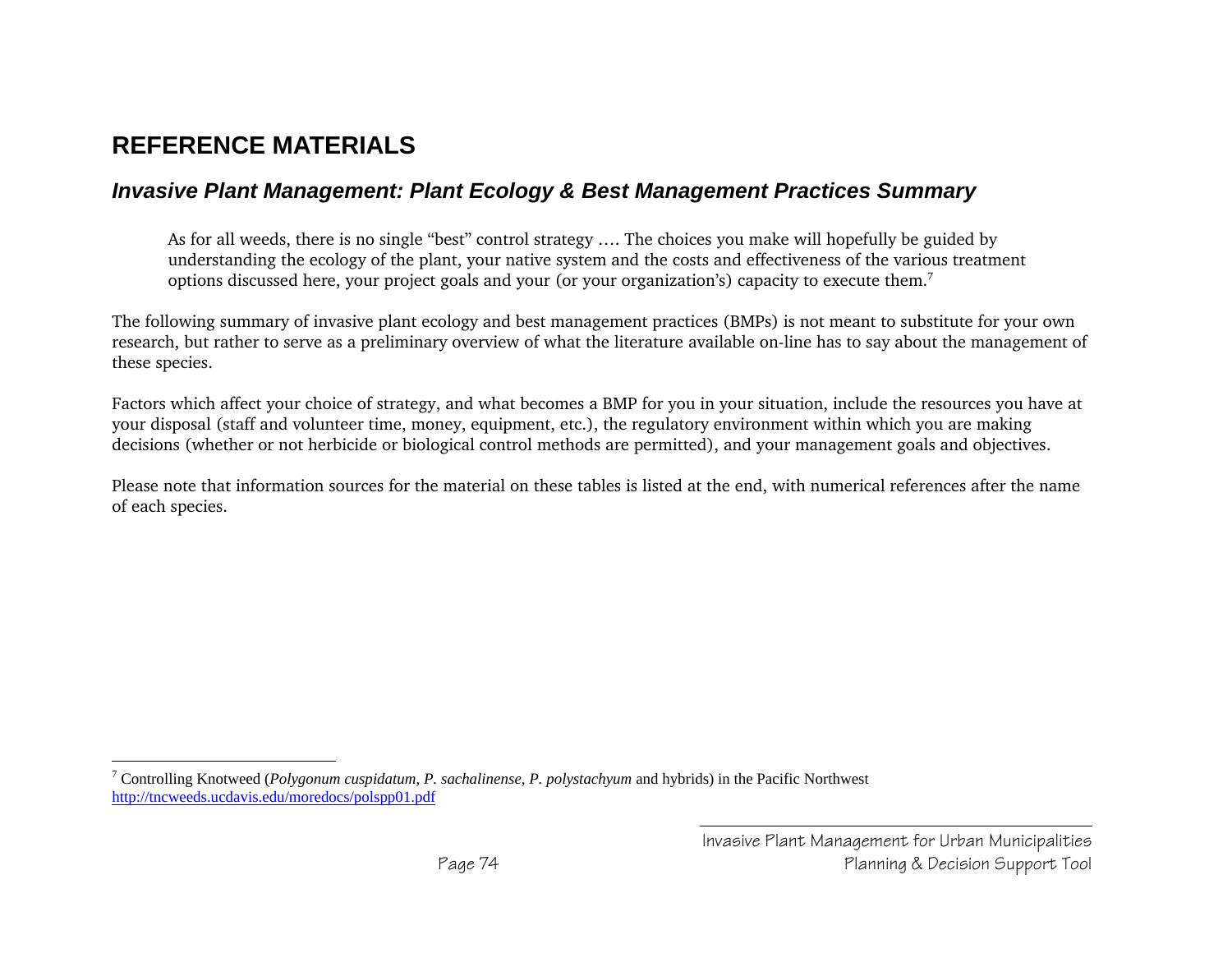| <b>Species:</b>        | Circium arvense var. horridum (Canada thistle) (4)(9)                                          |                                                    |                                                                                                                                                                                                                                                                                                                                                     |                  |                    |  |  |
|------------------------|------------------------------------------------------------------------------------------------|----------------------------------------------------|-----------------------------------------------------------------------------------------------------------------------------------------------------------------------------------------------------------------------------------------------------------------------------------------------------------------------------------------------------|------------------|--------------------|--|--|
| <b>Well</b>            |                                                                                                | N -- Limited experience with mgmt in natural areas |                                                                                                                                                                                                                                                                                                                                                     |                  |                    |  |  |
| understood?:           |                                                                                                |                                                    |                                                                                                                                                                                                                                                                                                                                                     |                  |                    |  |  |
| Propagation            | Deep, creeping rhizomes & wind-blown seeds                                                     |                                                    |                                                                                                                                                                                                                                                                                                                                                     |                  |                    |  |  |
| <b>Strategies:</b>     |                                                                                                |                                                    |                                                                                                                                                                                                                                                                                                                                                     |                  |                    |  |  |
| <b>Mgmt Timing:</b>    | Dependent on control method                                                                    |                                                    |                                                                                                                                                                                                                                                                                                                                                     |                  |                    |  |  |
| <b>Special</b>         | $\bullet$                                                                                      |                                                    | The BC Weed Control Act has listed Circium arvense var. horridum as a provincial noxious weed.                                                                                                                                                                                                                                                      |                  |                    |  |  |
| <b>Considerations:</b> | municipality.<br>$\bullet$<br>$\bullet$<br>Keys to control:<br>$\bullet$<br>$\circ$<br>$\circ$ | Eliminate seed production                          | Therefore, there is a legal requirement to control this species, should it occur within your<br>Vegetative reproduction is key to establishment of colonies.<br>Above-ground portions of plant do not overwinter, but regenerate from stored reserves in the roots.<br>Reduce the plant's nutrient reserves in root system through persistent mgmt. |                  |                    |  |  |
| <b>Manual:</b>         | <b>Mechanical:</b>                                                                             | <b>Fire:</b>                                       | Cultural/Preventive:   Herbicides:                                                                                                                                                                                                                                                                                                                  |                  | <b>Biocontrol:</b> |  |  |
| X                      | X                                                                                              | $X - during$                                       | Requires combination                                                                                                                                                                                                                                                                                                                                | $\boldsymbol{X}$ |                    |  |  |
|                        |                                                                                                | dormant season                                     | of methods                                                                                                                                                                                                                                                                                                                                          |                  |                    |  |  |

|  |  | Table 2: Invasive Plant Ecology & Summary of Best Management Practices |
|--|--|------------------------------------------------------------------------|
|  |  |                                                                        |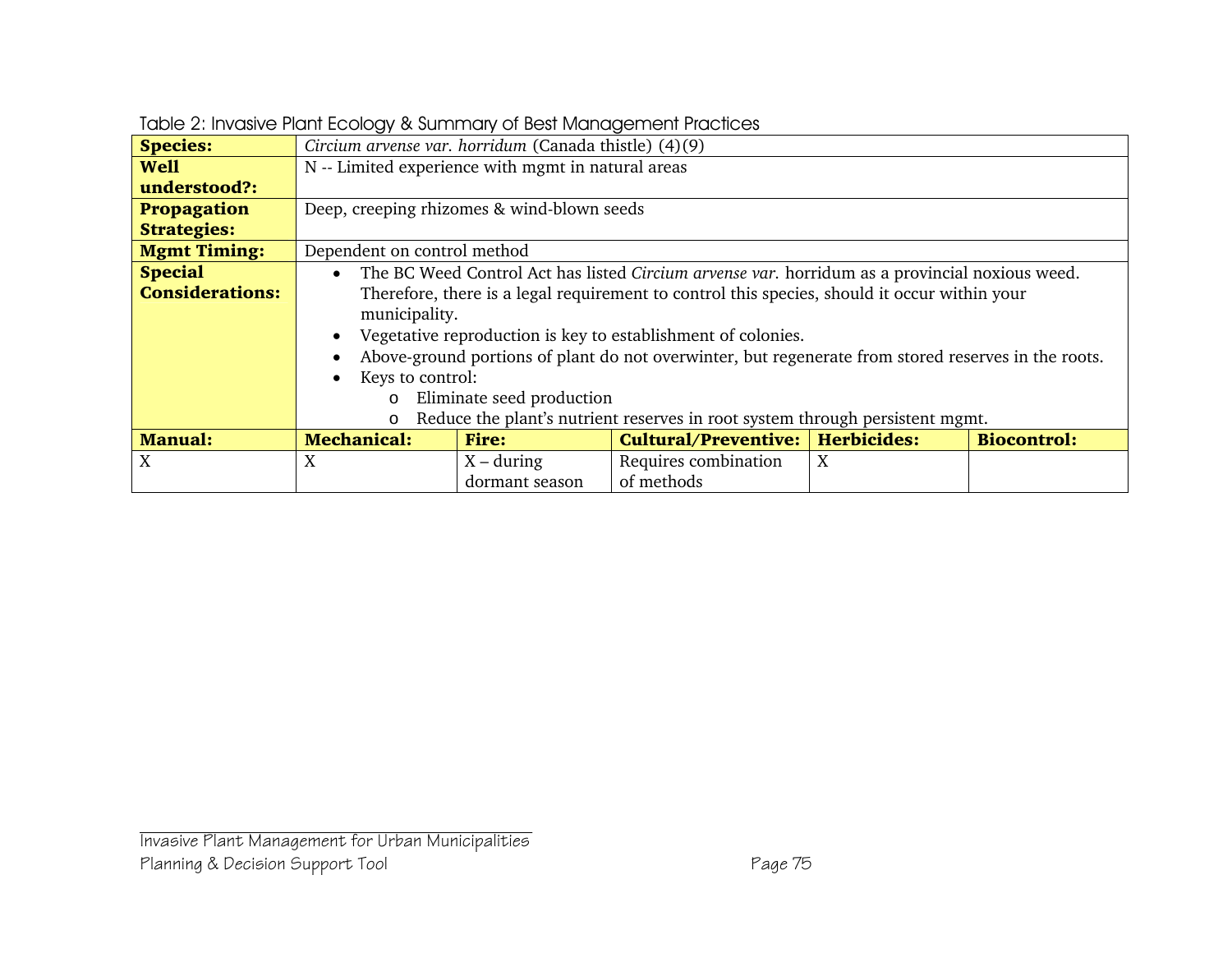| <b>Species:</b>        |                                                                                                     | Convolvulus arvensis (Field Bindweed; morning glory) (4)(9)          |                                                                                          |                           |  |  |  |
|------------------------|-----------------------------------------------------------------------------------------------------|----------------------------------------------------------------------|------------------------------------------------------------------------------------------|---------------------------|--|--|--|
| <b>Well</b>            |                                                                                                     | N – Limited experience with mgmt in natural areas.                   |                                                                                          |                           |  |  |  |
| understood?:           |                                                                                                     |                                                                      |                                                                                          |                           |  |  |  |
| <b>Propagation</b>     | Rhizomes & seed                                                                                     |                                                                      |                                                                                          |                           |  |  |  |
| <b>Strategies:</b>     |                                                                                                     |                                                                      |                                                                                          |                           |  |  |  |
| <b>Mgmt Timing:</b>    | Not specified                                                                                       |                                                                      |                                                                                          |                           |  |  |  |
| <b>Special</b>         |                                                                                                     | Seeds may be viable up to 60 years                                   |                                                                                          |                           |  |  |  |
| <b>Considerations:</b> |                                                                                                     | Must be actively managed for several years to bring it under control |                                                                                          |                           |  |  |  |
|                        |                                                                                                     | Keys to control:                                                     |                                                                                          |                           |  |  |  |
|                        | • Contain and persistently control existing stands of field bindweed to exhaust the root system and |                                                                      |                                                                                          |                           |  |  |  |
|                        |                                                                                                     | deplete the soil seed bank.                                          |                                                                                          |                           |  |  |  |
|                        | $\bullet$                                                                                           |                                                                      | Maintain a healthy cover of perennial plants to discourage field bindweed establishment. |                           |  |  |  |
| <b>Manual:</b>         | <b>Mechanical: Fire:</b>                                                                            |                                                                      | <b>Cultural/Preventive:</b>                                                              | Herbicides:   Biocontrol: |  |  |  |
| X                      | X                                                                                                   | $X$ – In combination with                                            | $X$ – Planting competitive                                                               |                           |  |  |  |
|                        |                                                                                                     | other methods                                                        | crops                                                                                    |                           |  |  |  |

| <b>Species:</b>        |                                                           | Crataegus monogyna (English hawthorn) |                                                                                                               |  |                    |  |  |
|------------------------|-----------------------------------------------------------|---------------------------------------|---------------------------------------------------------------------------------------------------------------|--|--------------------|--|--|
| <b>Well</b>            | N -- No management/control information available on-line. |                                       |                                                                                                               |  |                    |  |  |
| understood?:           |                                                           |                                       |                                                                                                               |  |                    |  |  |
| Propagation            | Root, cuttings, or seed                                   |                                       |                                                                                                               |  |                    |  |  |
| <b>Strategies:</b>     |                                                           |                                       |                                                                                                               |  |                    |  |  |
| <b>Mgmt Timing:</b>    | Not specified                                             |                                       |                                                                                                               |  |                    |  |  |
| <b>Special</b>         |                                                           |                                       | Unknown – This plant is still considered desirable from a horticultural perspective, according to the on-line |  |                    |  |  |
| <b>Considerations:</b> | material available.                                       |                                       |                                                                                                               |  |                    |  |  |
| <b>Manual:</b>         | <b>Mechanical:</b>                                        | <b>Fire:</b>                          | Cultural/Preventive:   Herbicides:                                                                            |  | <b>Biocontrol:</b> |  |  |
|                        |                                                           |                                       |                                                                                                               |  |                    |  |  |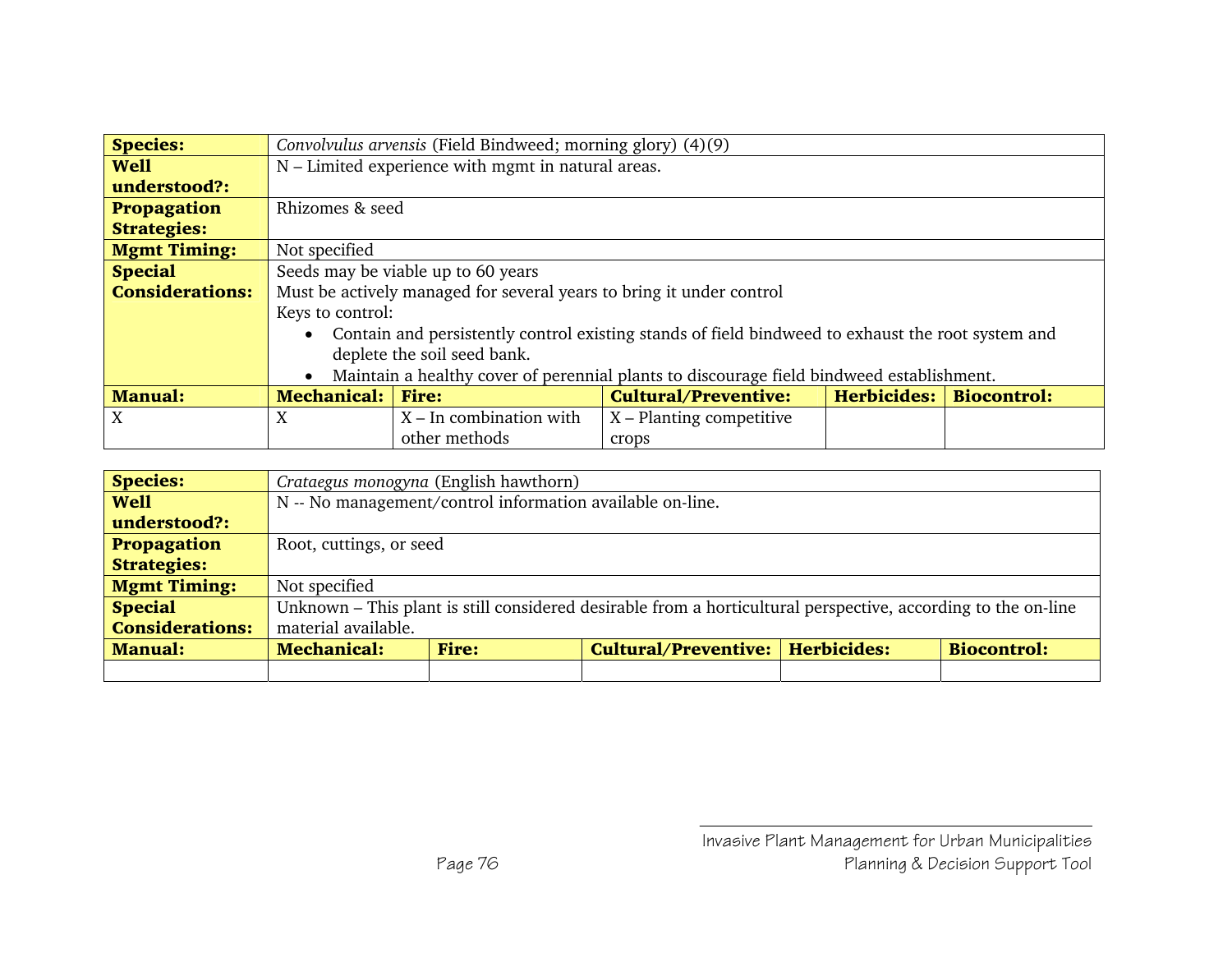| <b>Species:</b>        | Cytisus scoparius (Scotch broom) (1)                      |              |                                                                                                            |   |                    |
|------------------------|-----------------------------------------------------------|--------------|------------------------------------------------------------------------------------------------------------|---|--------------------|
| <b>Well</b>            | Y                                                         |              |                                                                                                            |   |                    |
| understood?:           |                                                           |              |                                                                                                            |   |                    |
| <b>Propagation</b>     | Primarily by seed; some ability to reproduce vegetatively |              |                                                                                                            |   |                    |
| <b>Strategies:</b>     |                                                           |              |                                                                                                            |   |                    |
| <b>Mgmt Timing:</b>    | Oct-early May: pull seedlings                             |              |                                                                                                            |   |                    |
|                        | July-Sept: cut mature bushes                              |              |                                                                                                            |   |                    |
| <b>Special</b>         |                                                           |              | Do not manage during blooming or seed set season; act to prevent new seeds; follow up with resprouts.      |   |                    |
| <b>Considerations:</b> |                                                           |              | Small seedlings can be controlled by handweeding; more mature bushes can be removed with weed              |   |                    |
|                        | wrenches.                                                 |              |                                                                                                            |   |                    |
|                        | Exhaust the root system.                                  |              |                                                                                                            |   |                    |
|                        |                                                           |              | Avoid spreading seed. Wipe off boots and clothing before leaving infested area. Seeds may be viable for up |   |                    |
|                        |                                                           |              | to 80 years. Need long-term management strategy to deplete seedbank.                                       |   |                    |
| <b>Manual:</b>         | <b>Mechanical:</b>                                        | <b>Fire:</b> | <b>Cultural/Preventive:   Herbicides:</b>                                                                  |   | <b>Biocontrol:</b> |
| X                      | X                                                         | X            | Disposal – do not                                                                                          | X | X                  |
|                        |                                                           |              | compost at home                                                                                            |   |                    |

| <b>Species:</b>        |                                                           | Daphne laureola (Daphne-laurel) |                                                                                       |  |                    |  |  |
|------------------------|-----------------------------------------------------------|---------------------------------|---------------------------------------------------------------------------------------|--|--------------------|--|--|
| <b>Well</b>            | N -- No management/control information available on-line. |                                 |                                                                                       |  |                    |  |  |
| understood?:           |                                                           |                                 |                                                                                       |  |                    |  |  |
| Propagation            | Seed                                                      |                                 |                                                                                       |  |                    |  |  |
| <b>Strategies:</b>     |                                                           |                                 |                                                                                       |  |                    |  |  |
| <b>Mgmt Timing:</b>    | Not specified.                                            |                                 |                                                                                       |  |                    |  |  |
| <b>Special</b>         |                                                           |                                 | All parts of the plant are poisonous. Skin contact with the sap can cause dermatitis. |  |                    |  |  |
| <b>Considerations:</b> |                                                           |                                 |                                                                                       |  |                    |  |  |
| <b>Manual:</b>         | <b>Mechanical:</b>                                        | <b>Fire:</b>                    | Cultural/Preventive:   Herbicides:                                                    |  | <b>Biocontrol:</b> |  |  |
|                        |                                                           |                                 |                                                                                       |  |                    |  |  |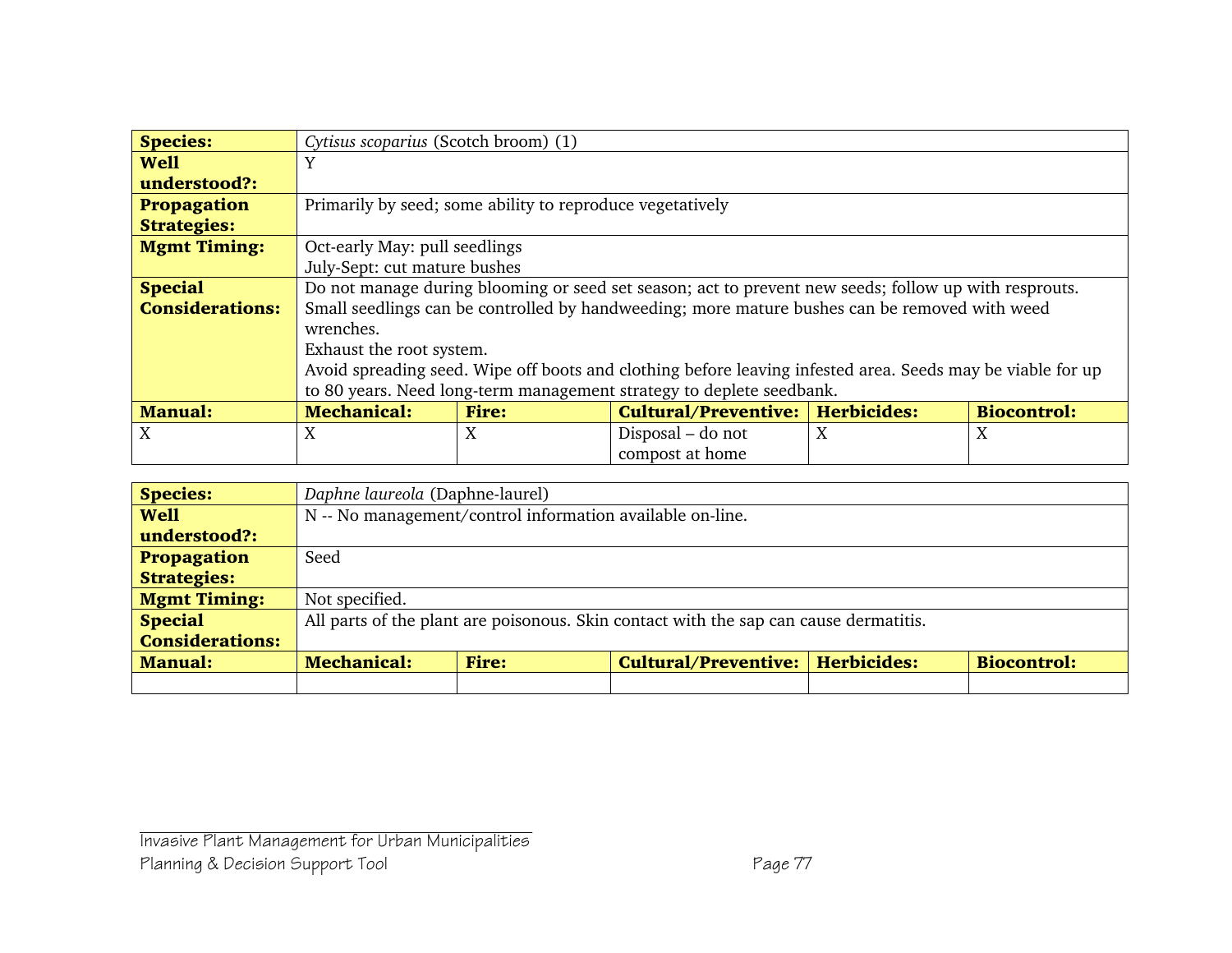| <b>Species:</b>        |                             |                                                                 | Fallopia spp.(formerly Polygonum spp.) (Japanese knotweed) (4)(5)(8)(10)(11)                     |                    |                    |
|------------------------|-----------------------------|-----------------------------------------------------------------|--------------------------------------------------------------------------------------------------|--------------------|--------------------|
| <b>Well</b>            |                             |                                                                 | N – reproduction by seed less important than vegetative reproduction by rhizomes                 |                    |                    |
| understood?:           |                             |                                                                 |                                                                                                  |                    |                    |
| <b>Propagation</b>     |                             | Vegetative propagation from rhizomes; potential for viable seed |                                                                                                  |                    |                    |
| <b>Strategies:</b>     |                             |                                                                 |                                                                                                  |                    |                    |
| <b>Mgmt Timing:</b>    | Literature does not specify |                                                                 |                                                                                                  |                    |                    |
| <b>Special</b>         | $\bullet$                   |                                                                 | A Pulaski is useful for digging out mature clumps. Entire root system must be removed to prevent |                    |                    |
| <b>Considerations:</b> | resprouting.                |                                                                 |                                                                                                  |                    |                    |
|                        | $\bullet$                   |                                                                 | Remove material, dry and burn it if possible – do not compost.                                   |                    |                    |
|                        |                             |                                                                 | Integrated pest management, using a combination of methods, considered most useful.              |                    |                    |
|                        | $\bullet$                   |                                                                 | Some success with stem injections of herbicide, but not yet proven.                              |                    |                    |
|                        | $\bullet$                   |                                                                 | Some sources recommend removing when soils are moist & soft, to reduce risk of creating root     |                    |                    |
|                        |                             |                                                                 | fragments. Caution re flood risk for mgmt crews in the field, and risk of root fragments being   |                    |                    |
|                        | dispersed in high water.    |                                                                 |                                                                                                  |                    |                    |
|                        |                             |                                                                 |                                                                                                  |                    |                    |
| <b>Manual:</b>         | <b>Mechanical:</b>          | <b>Fire:</b>                                                    | <b>Cultural/Preventive:</b>                                                                      | <b>Herbicides:</b> | <b>Biocontrol:</b> |
| $X$ – for small        |                             |                                                                 | Shading of cut stems, in                                                                         | $X - Cut$ stem     |                    |
| infestations only;     |                             |                                                                 | combination with                                                                                 | treatment; foliar  |                    |
|                        |                             |                                                                 | repeated cutting $(4+)$                                                                          | spray; injection   |                    |
|                        |                             |                                                                 | times/season)                                                                                    |                    |                    |
|                        |                             |                                                                 | Disposal: do not compost;                                                                        |                    |                    |
|                        |                             |                                                                 | dry & burn plant material                                                                        |                    |                    |
|                        |                             |                                                                 | if possible                                                                                      |                    |                    |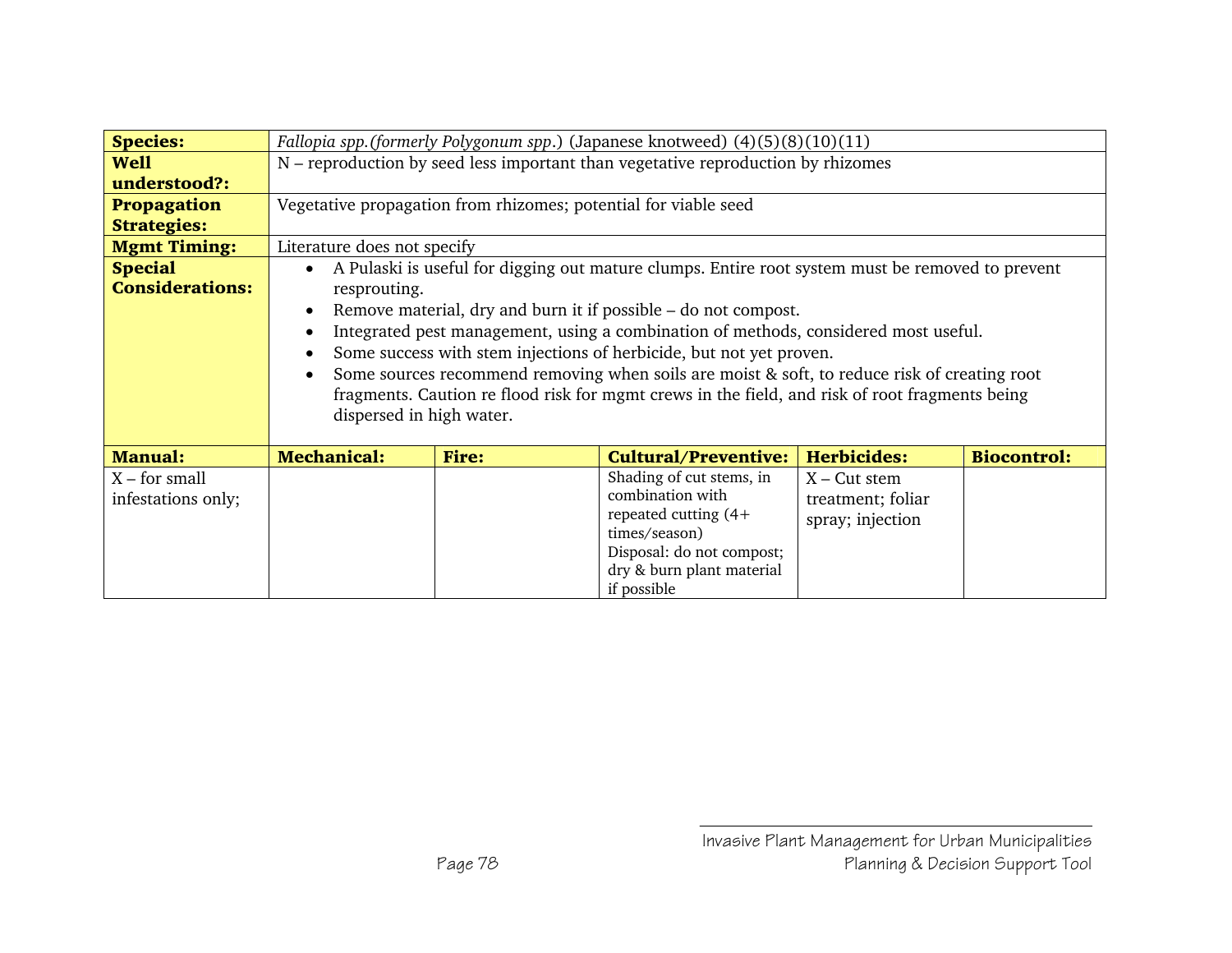| <b>Species:</b>        | Hedera spp. (English ivy) (1)              |                                                                                                   |                                                                                                      |  |                    |  |  |
|------------------------|--------------------------------------------|---------------------------------------------------------------------------------------------------|------------------------------------------------------------------------------------------------------|--|--------------------|--|--|
| <b>Well</b>            | Y                                          |                                                                                                   |                                                                                                      |  |                    |  |  |
| understood?:           |                                            |                                                                                                   |                                                                                                      |  |                    |  |  |
| <b>Propagation</b>     | Juvenile form: vegetative propagation      |                                                                                                   |                                                                                                      |  |                    |  |  |
| <b>Strategies:</b>     | Mature form: Vegetative & seed propagation |                                                                                                   |                                                                                                      |  |                    |  |  |
| <b>Mgmt Timing:</b>    | All year round                             |                                                                                                   |                                                                                                      |  |                    |  |  |
| <b>Special</b>         | $\bullet$                                  |                                                                                                   | Wear gloves: toxins in the roots & stems can cause blistering in some individuals.                   |  |                    |  |  |
| <b>Considerations:</b> | $\bullet$                                  |                                                                                                   | Tree climbing ivy can be cut at shoulder level, and lower level ivy pulled away from the tree to the |  |                    |  |  |
|                        |                                            | extent of 6 feet. Do not pull the upper ivy down. (You risk bringing a branch down on your head.) |                                                                                                      |  |                    |  |  |
|                        | $\bullet$                                  |                                                                                                   | Prevent contact with soil after mgmt activities - dry on tarp or in plastic garbage bags.            |  |                    |  |  |
|                        |                                            |                                                                                                   | Stop flower production and the further spread of seed.                                               |  |                    |  |  |
| <b>Manual:</b>         | <b>Mechanical:</b>                         | <b>Fire:</b>                                                                                      | Cultural/Preventive:   Herbicides:                                                                   |  | <b>Biocontrol:</b> |  |  |
| X                      | X                                          |                                                                                                   | Mulching                                                                                             |  |                    |  |  |
|                        |                                            |                                                                                                   | Disposal: dry before                                                                                 |  |                    |  |  |
|                        |                                            |                                                                                                   | composting                                                                                           |  |                    |  |  |

| <b>Species:</b>        |                                 | Heracleum mantegazzianum (Giant Hogweed) (1)    |                                                                                        |   |                    |  |  |  |
|------------------------|---------------------------------|-------------------------------------------------|----------------------------------------------------------------------------------------|---|--------------------|--|--|--|
| <b>Well</b>            | Y                               |                                                 |                                                                                        |   |                    |  |  |  |
| understood?:           |                                 |                                                 |                                                                                        |   |                    |  |  |  |
| <b>Propagation</b>     | Vegetative & seed               |                                                 |                                                                                        |   |                    |  |  |  |
| <b>Strategies:</b>     |                                 |                                                 |                                                                                        |   |                    |  |  |  |
| <b>Mgmt Timing:</b>    | Mar-June – early growing season |                                                 |                                                                                        |   |                    |  |  |  |
| <b>Special</b>         | $\bullet$                       |                                                 | Avoid all skin contact with plant sap because it can cause burns, blisters & scarring. |   |                    |  |  |  |
| <b>Considerations:</b> | $\bullet$                       |                                                 | For mature plants, dig up at least the first 4-6" of central root.                     |   |                    |  |  |  |
|                        | Prevent new seeds.<br>$\bullet$ |                                                 |                                                                                        |   |                    |  |  |  |
|                        | $\bullet$                       | Monitor at least 7 years, and treat resprouts.  |                                                                                        |   |                    |  |  |  |
|                        | $\bullet$                       | Use more than one method to obtain best effect. |                                                                                        |   |                    |  |  |  |
| <b>Manual:</b>         | <b>Mechanical:</b>              | <b>Fire:</b>                                    | <b>Cultural/Preventive:   Herbicides:</b>                                              |   | <b>Biocontrol:</b> |  |  |  |
|                        | Χ                               |                                                 |                                                                                        | X |                    |  |  |  |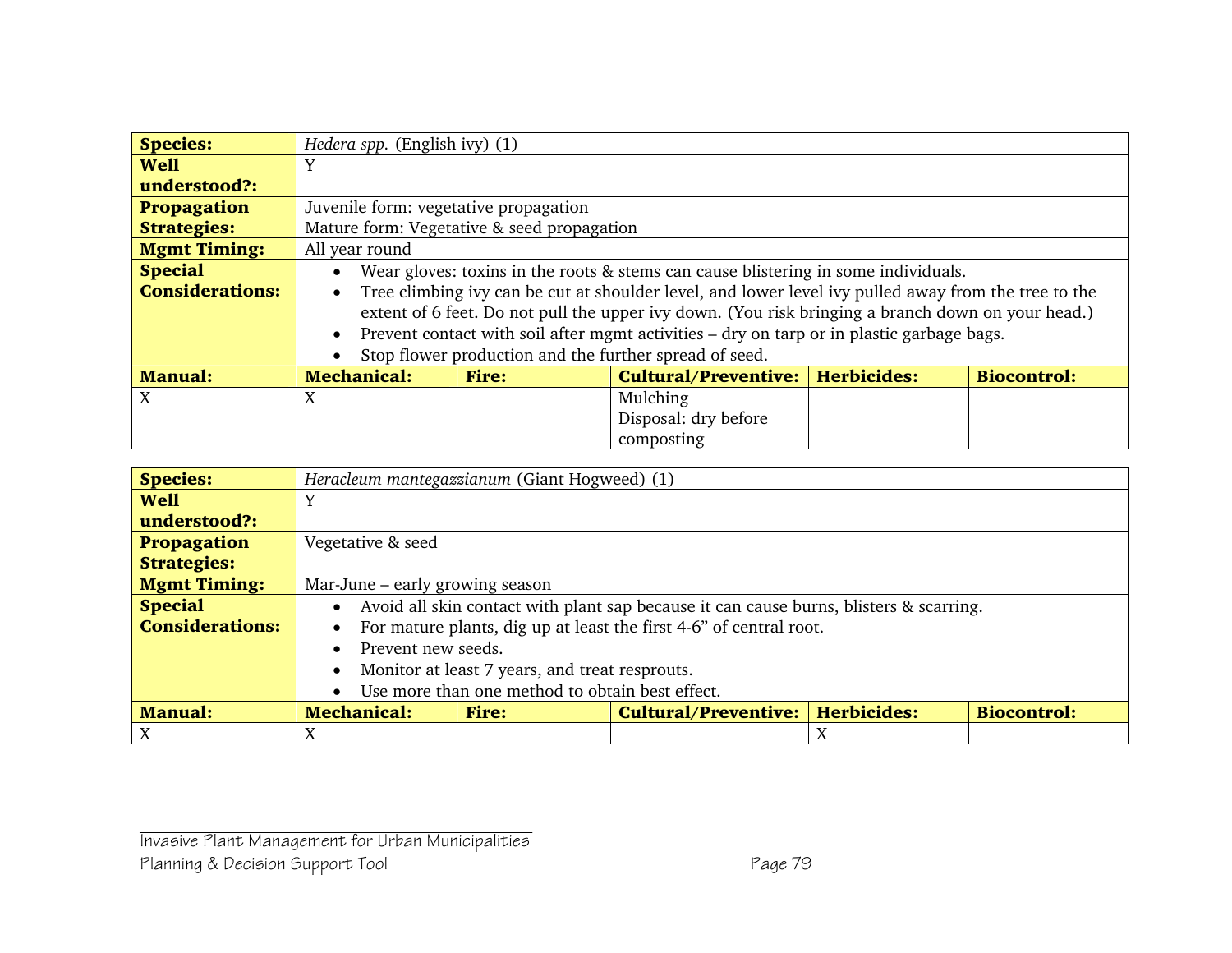| <b>Species:</b>        |                                                    | Humulus lupulus (Common hops; European hops) |                                    |  |                    |  |  |
|------------------------|----------------------------------------------------|----------------------------------------------|------------------------------------|--|--------------------|--|--|
| <b>Well</b>            | N -- No management/control info available on-line. |                                              |                                    |  |                    |  |  |
| understood?:           |                                                    |                                              |                                    |  |                    |  |  |
| Propagation            | Seed, cuttings, runners, & roots                   |                                              |                                    |  |                    |  |  |
| <b>Strategies:</b>     |                                                    |                                              |                                    |  |                    |  |  |
| <b>Mgmt Timing:</b>    | Not specified                                      |                                              |                                    |  |                    |  |  |
| <b>Special</b>         | Skin contact can cause dermatitis.                 |                                              |                                    |  |                    |  |  |
| <b>Considerations:</b> |                                                    |                                              |                                    |  |                    |  |  |
| <b>Manual:</b>         | <b>Mechanical:</b>                                 | <b>Fire:</b>                                 | Cultural/Preventive:   Herbicides: |  | <b>Biocontrol:</b> |  |  |
|                        |                                                    |                                              |                                    |  |                    |  |  |

| <b>Species:</b>        |                                                    | <i>Ilex aquifolium</i> (Holly)                                                  |                                    |  |                    |  |  |
|------------------------|----------------------------------------------------|---------------------------------------------------------------------------------|------------------------------------|--|--------------------|--|--|
| <b>Well</b>            | N -- No management/control info available on-line. |                                                                                 |                                    |  |                    |  |  |
| understood?:           |                                                    |                                                                                 |                                    |  |                    |  |  |
| <b>Propagation</b>     | Seed                                               |                                                                                 |                                    |  |                    |  |  |
| <b>Strategies:</b>     |                                                    |                                                                                 |                                    |  |                    |  |  |
| <b>Mgmt Timing:</b>    | Not specified.                                     |                                                                                 |                                    |  |                    |  |  |
| <b>Special</b>         | $\bullet$                                          | Minimize soil disturbance if hand pulling.                                      |                                    |  |                    |  |  |
| <b>Considerations:</b> | $\bullet$                                          | Protect desirable vegetation.                                                   |                                    |  |                    |  |  |
|                        | $\bullet$                                          | Work first in least infested areas, moving towards more heavily infested areas. |                                    |  |                    |  |  |
| <b>Manual:</b>         | <b>Mechanical:</b>                                 | <b>Fire:</b>                                                                    | Cultural/Preventive:   Herbicides: |  | <b>Biocontrol:</b> |  |  |
|                        |                                                    |                                                                                 |                                    |  |                    |  |  |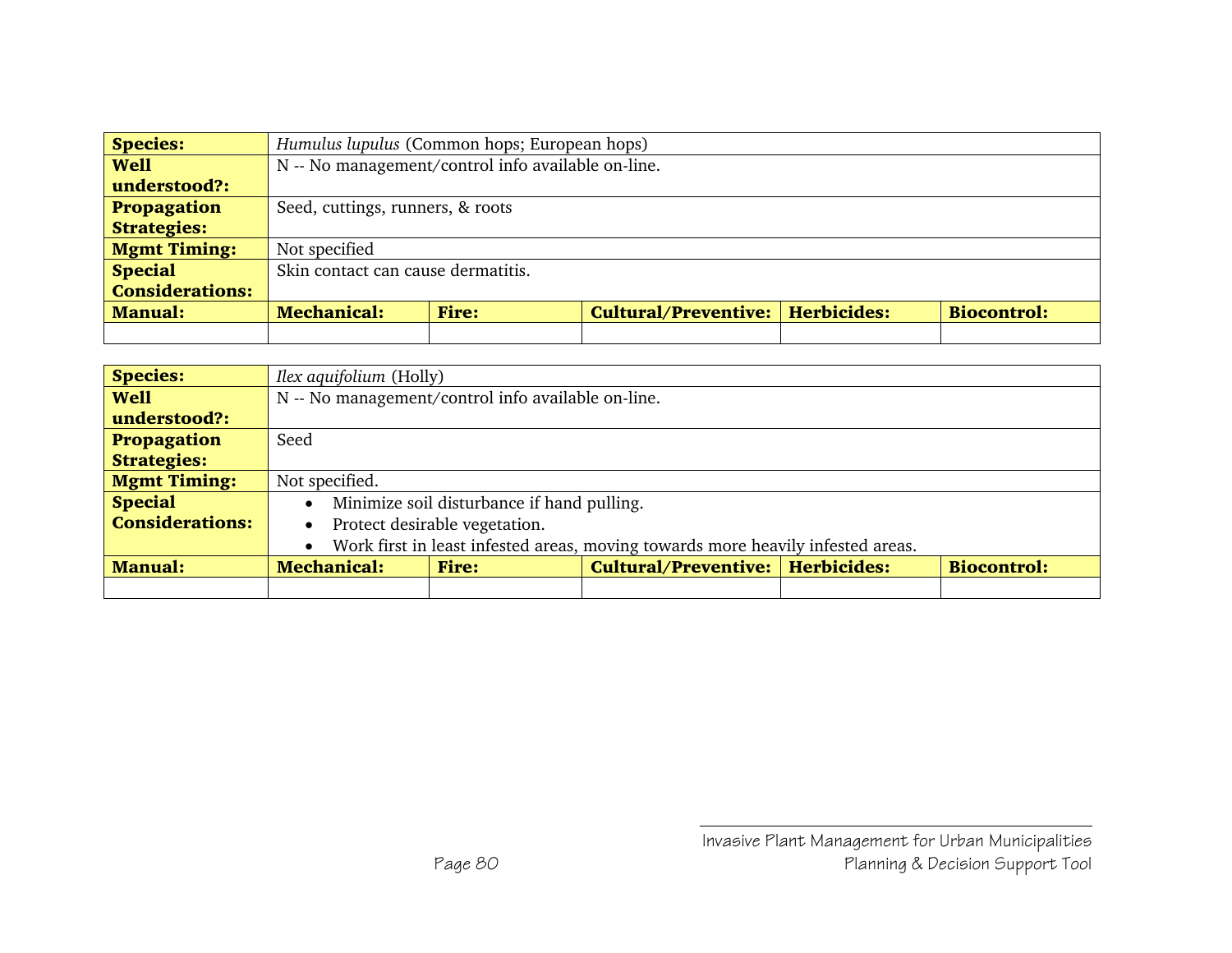| <b>Species:</b>        |                                                      | Impatiens glandulifera (Policeman's helmet) (1) |                                                                                                    |   |                    |  |  |  |
|------------------------|------------------------------------------------------|-------------------------------------------------|----------------------------------------------------------------------------------------------------|---|--------------------|--|--|--|
| <b>Well</b>            | Y                                                    |                                                 |                                                                                                    |   |                    |  |  |  |
| understood?:           |                                                      |                                                 |                                                                                                    |   |                    |  |  |  |
| <b>Propagation</b>     | Primarily by seed, but can also spread vegetatively. |                                                 |                                                                                                    |   |                    |  |  |  |
| <b>Strategies:</b>     | Seeds viable for approx. 18 months.                  |                                                 |                                                                                                    |   |                    |  |  |  |
| <b>Mgmt Timing:</b>    | March-July                                           |                                                 |                                                                                                    |   |                    |  |  |  |
| <b>Special</b>         | $\bullet$                                            |                                                 | Prevent new seeds from being added to the seed bank. Do not manage during seed set season.         |   |                    |  |  |  |
| <b>Considerations:</b> | $\bullet$                                            |                                                 | Use barriers to prevent sediment and vegetative debris from entering the water system.             |   |                    |  |  |  |
|                        | $\bullet$                                            |                                                 | If plants are in flower, carefully place a bag around entire flower cluster, then remove.          |   |                    |  |  |  |
|                        | $\bullet$                                            | Maintain a healthy cover of perennial plants.   |                                                                                                    |   |                    |  |  |  |
|                        | $\bullet$                                            |                                                 | Any control effort should be followed up the same growing season and for several years afterwards. |   |                    |  |  |  |
|                        | $\bullet$                                            |                                                 | Post-mgmt – prevent contact of uprooted plants with soil.                                          |   |                    |  |  |  |
| <b>Manual:</b>         | <b>Mechanical:</b>                                   | <b>Fire:</b>                                    | <b>Cultural/Preventive:   Herbicides:</b>                                                          |   | <b>Biocontrol:</b> |  |  |  |
| Χ                      | X                                                    |                                                 | Disposal: compost                                                                                  | X | X                  |  |  |  |

| <b>Species:</b>        |                                | <i>Iris pseudacorus</i> (Yellow-flag iris) (3)    |                                                        |  |                    |  |  |  |  |  |
|------------------------|--------------------------------|---------------------------------------------------|--------------------------------------------------------|--|--------------------|--|--|--|--|--|
| <b>Well</b>            |                                |                                                   |                                                        |  |                    |  |  |  |  |  |
| understood?:           |                                |                                                   |                                                        |  |                    |  |  |  |  |  |
| Propagation            | Rhizomes & seeds               |                                                   |                                                        |  |                    |  |  |  |  |  |
| <b>Strategies:</b>     |                                |                                                   |                                                        |  |                    |  |  |  |  |  |
| <b>Mgmt Timing:</b>    | Not specified.                 |                                                   |                                                        |  |                    |  |  |  |  |  |
| <b>Special</b>         | $\bullet$                      | Invader of wet areas; can be difficult to access. |                                                        |  |                    |  |  |  |  |  |
| <b>Considerations:</b> | $\bullet$                      |                                                   | Remove flower stocks and/or heads to prevent seed set. |  |                    |  |  |  |  |  |
|                        | Prevent seed set.<br>$\bullet$ |                                                   |                                                        |  |                    |  |  |  |  |  |
|                        | $\bullet$                      | Dig out rhizomes.                                 |                                                        |  |                    |  |  |  |  |  |
| <b>Manual:</b>         | <b>Mechanical:</b>             | <b>Fire:</b>                                      | <b>Cultural/Preventive:   Herbicides:</b>              |  | <b>Biocontrol:</b> |  |  |  |  |  |
|                        |                                |                                                   |                                                        |  |                    |  |  |  |  |  |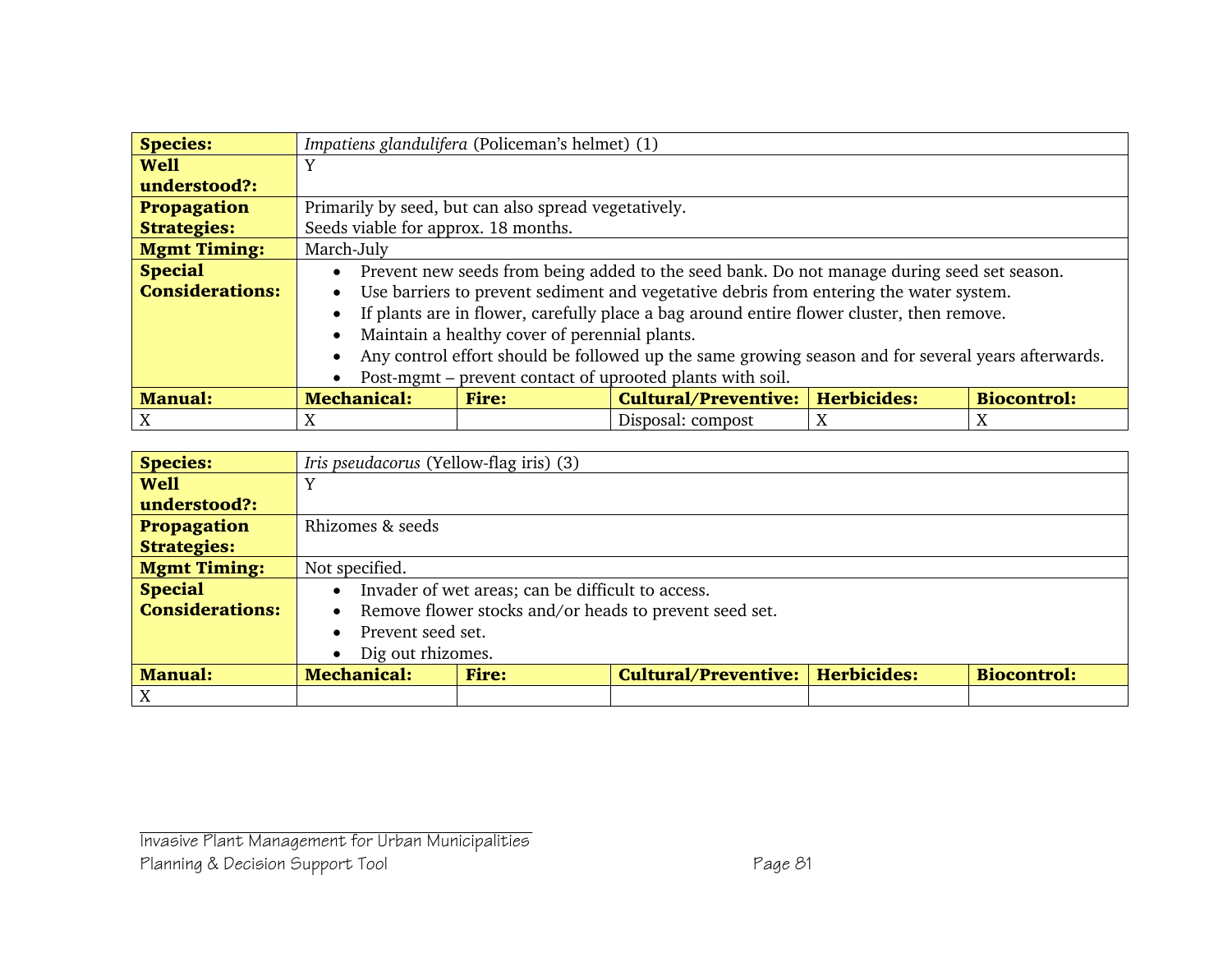| <b>Species:</b>        |                                | Lamiastrum galeobdolon (Lamium; Dead or spotted nettle) (2) |                                                                              |  |                    |  |  |  |  |  |
|------------------------|--------------------------------|-------------------------------------------------------------|------------------------------------------------------------------------------|--|--------------------|--|--|--|--|--|
| <b>Well</b>            |                                |                                                             |                                                                              |  |                    |  |  |  |  |  |
| understood?:           |                                |                                                             |                                                                              |  |                    |  |  |  |  |  |
| <b>Propagation</b>     | Perennial & stoloniferous      |                                                             |                                                                              |  |                    |  |  |  |  |  |
| <b>Strategies:</b>     |                                |                                                             |                                                                              |  |                    |  |  |  |  |  |
| <b>Mgmt Timing:</b>    | Not specified.                 |                                                             |                                                                              |  |                    |  |  |  |  |  |
| <b>Special</b>         | Dig out rhizomes.<br>$\bullet$ |                                                             |                                                                              |  |                    |  |  |  |  |  |
| <b>Considerations:</b> | $\bullet$                      |                                                             | Contain and persistently control existing stands to exhaust the root system. |  |                    |  |  |  |  |  |
|                        | $\bullet$                      |                                                             | Maintain a healthy cover of perennial plants to discourage establishment.    |  |                    |  |  |  |  |  |
| <b>Manual:</b>         | <b>Mechanical:</b>             | Fire:                                                       | Cultural/Preventive:   Herbicides:                                           |  | <b>Biocontrol:</b> |  |  |  |  |  |
| X                      |                                | $X$ – Planting<br>X                                         |                                                                              |  |                    |  |  |  |  |  |
|                        |                                |                                                             | competitive ground                                                           |  |                    |  |  |  |  |  |
|                        |                                |                                                             | cover                                                                        |  |                    |  |  |  |  |  |

| <b>Species:</b>        |                                                                                                | Lonicera taterica (Honeysuckle) |                                                                                                                  |  |  |  |  |  |  |  |
|------------------------|------------------------------------------------------------------------------------------------|---------------------------------|------------------------------------------------------------------------------------------------------------------|--|--|--|--|--|--|--|
| <b>Well</b>            | N -- No management/control info available on-line.                                             |                                 |                                                                                                                  |  |  |  |  |  |  |  |
| understood?:           |                                                                                                |                                 |                                                                                                                  |  |  |  |  |  |  |  |
| Propagation            | Self-seeding                                                                                   |                                 |                                                                                                                  |  |  |  |  |  |  |  |
| <b>Strategies:</b>     |                                                                                                |                                 |                                                                                                                  |  |  |  |  |  |  |  |
| <b>Mgmt Timing:</b>    | Not specified.                                                                                 |                                 |                                                                                                                  |  |  |  |  |  |  |  |
| <b>Special</b>         |                                                                                                |                                 | Recognized as invasive in Connecticut, but little info re control on-line. Most info is horticultural in nature. |  |  |  |  |  |  |  |
| <b>Considerations:</b> |                                                                                                |                                 |                                                                                                                  |  |  |  |  |  |  |  |
| <b>Manual:</b>         | Cultural/Preventive:   Herbicides:<br><b>Biocontrol:</b><br><b>Mechanical:</b><br><b>Fire:</b> |                                 |                                                                                                                  |  |  |  |  |  |  |  |
|                        |                                                                                                |                                 |                                                                                                                  |  |  |  |  |  |  |  |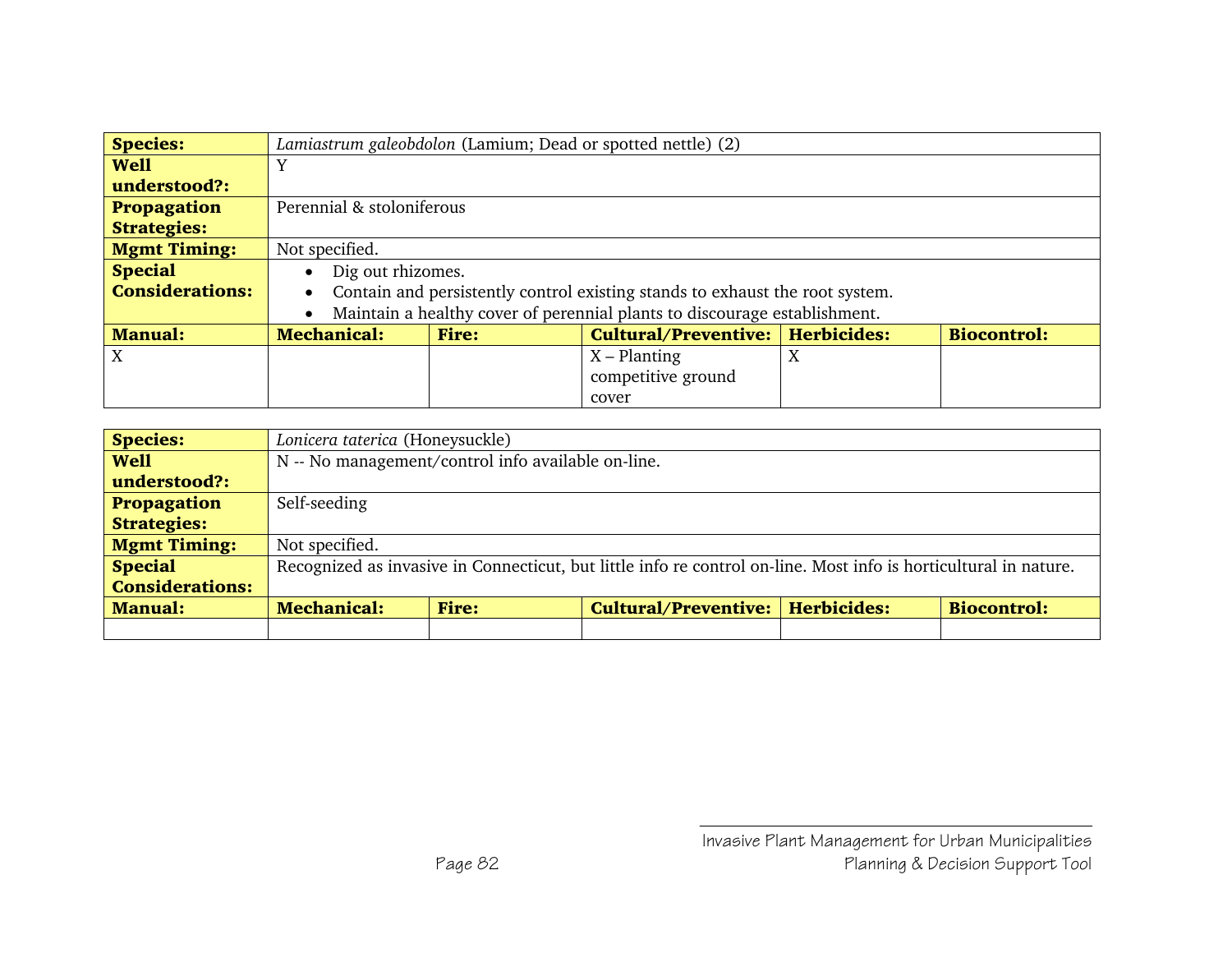| <b>Species:</b>        |                              | Lythrum salicaria (Purple Loosestrife) (1) (9) |                                                                                                    |                    |                    |  |  |  |  |  |  |
|------------------------|------------------------------|------------------------------------------------|----------------------------------------------------------------------------------------------------|--------------------|--------------------|--|--|--|--|--|--|
| <b>Well</b>            | Y                            |                                                |                                                                                                    |                    |                    |  |  |  |  |  |  |
| understood?:           |                              |                                                |                                                                                                    |                    |                    |  |  |  |  |  |  |
| <b>Propagation</b>     | Seed and root fragmentation  |                                                |                                                                                                    |                    |                    |  |  |  |  |  |  |
| <b>Strategies:</b>     |                              |                                                |                                                                                                    |                    |                    |  |  |  |  |  |  |
| <b>Mgmt Timing:</b>    | March - August               |                                                |                                                                                                    |                    |                    |  |  |  |  |  |  |
| <b>Special</b>         | $\bullet$                    |                                                | Prevent new seeds from being added to the seed bank; Do not manage during seed set season.         |                    |                    |  |  |  |  |  |  |
| <b>Considerations:</b> | Do not compost.<br>$\bullet$ |                                                |                                                                                                    |                    |                    |  |  |  |  |  |  |
|                        | $\bullet$                    |                                                | Brush off boots and clothes before leaving infested area.                                          |                    |                    |  |  |  |  |  |  |
|                        | $\bullet$                    |                                                | Best time to survey for plants is July-August when in flower.                                      |                    |                    |  |  |  |  |  |  |
|                        | $\bullet$                    | Maintain a healthy cover of perennial plants.  |                                                                                                    |                    |                    |  |  |  |  |  |  |
|                        | $\bullet$                    |                                                | Any control effort should be followed up the same growing season and for several years afterwards. |                    |                    |  |  |  |  |  |  |
| <b>Manual:</b>         | <b>Mechanical:</b>           | <b>Fire:</b>                                   | <b>Cultural/Preventive:</b>                                                                        | <b>Herbicides:</b> | <b>Biocontrol:</b> |  |  |  |  |  |  |
| X-Prior to seed set.   | X                            |                                                | Disposal: do NOT                                                                                   | X                  | X                  |  |  |  |  |  |  |
|                        |                              |                                                | compost                                                                                            |                    |                    |  |  |  |  |  |  |
|                        |                              | Minimize seed dispersal                        |                                                                                                    |                    |                    |  |  |  |  |  |  |
|                        |                              |                                                | Bag plants & roots;                                                                                |                    |                    |  |  |  |  |  |  |
|                        |                              |                                                | deposit in landfill or                                                                             |                    |                    |  |  |  |  |  |  |
|                        |                              |                                                | other approved site                                                                                |                    |                    |  |  |  |  |  |  |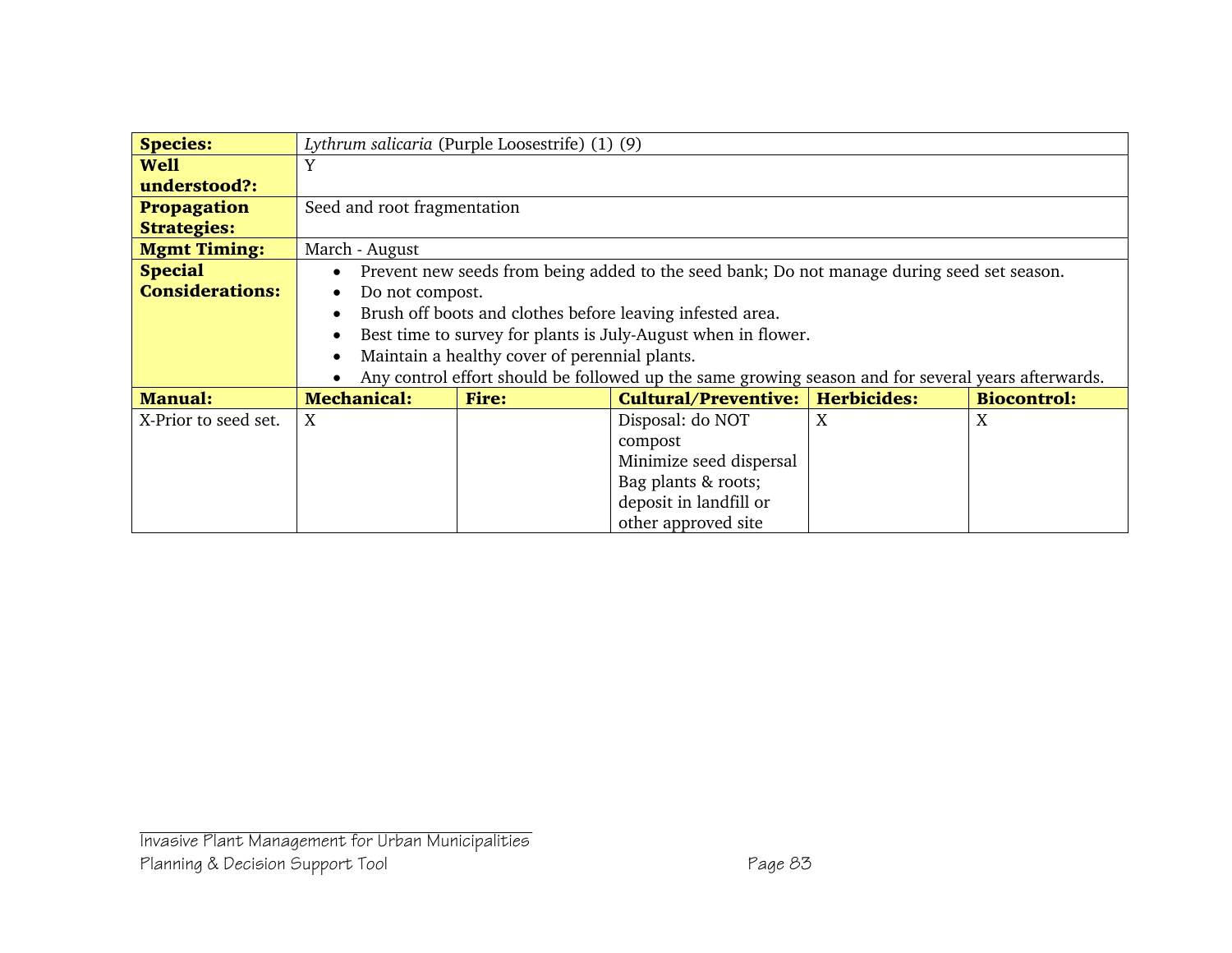| <b>Species:</b>        | Phalaris arundinacea (Reed canary grass) (3) |                                               |                                                                                     |           |                    |  |  |  |  |
|------------------------|----------------------------------------------|-----------------------------------------------|-------------------------------------------------------------------------------------|-----------|--------------------|--|--|--|--|
| <b>Well</b>            | N                                            |                                               |                                                                                     |           |                    |  |  |  |  |
| understood?:           |                                              |                                               |                                                                                     |           |                    |  |  |  |  |
| <b>Propagation</b>     | Rhizomes, rhizome fragments & seeds          |                                               |                                                                                     |           |                    |  |  |  |  |
| <b>Strategies:</b>     |                                              |                                               |                                                                                     |           |                    |  |  |  |  |
| <b>Mgmt Timing:</b>    |                                              |                                               | Control can take 2-3 years, with 5-10 years of monitoring to prevent re-invasion    |           |                    |  |  |  |  |
| <b>Special</b>         |                                              |                                               | • Control can take 2-3 years, with 5-10 years of monitoring to prevent re-invasion. |           |                    |  |  |  |  |
| <b>Considerations:</b> | • Keys to control:                           |                                               |                                                                                     |           |                    |  |  |  |  |
|                        | $\circ$                                      | Control/removal of existing plants & rhizomes |                                                                                     |           |                    |  |  |  |  |
|                        | $\Omega$                                     | Exhaust seed bank                             |                                                                                     |           |                    |  |  |  |  |
|                        | O                                            |                                               | Active restoration of native (desirable) vegetation                                 |           |                    |  |  |  |  |
|                        | O                                            |                                               | Prevention of new seeds or stem fragments from entering area                        |           |                    |  |  |  |  |
| <b>Manual:</b>         | <b>Mechanical:</b>                           | <b>Fire:</b>                                  | Cultural/Preventive:   Herbicides:                                                  |           | <b>Biocontrol:</b> |  |  |  |  |
| X                      | X                                            |                                               | Planting water tolerant                                                             | X - Rodeo |                    |  |  |  |  |
|                        |                                              |                                               | trees (conifers) or other                                                           |           |                    |  |  |  |  |
|                        |                                              |                                               | strategies for shading                                                              |           |                    |  |  |  |  |
|                        |                                              |                                               | <b>RCG</b>                                                                          |           |                    |  |  |  |  |

| <b>Species:</b>        | Prunus laurocerasus (English or Cherry laurel)(20)                                             |  |  |  |  |  |  |  |
|------------------------|------------------------------------------------------------------------------------------------|--|--|--|--|--|--|--|
| <b>Well</b>            | N -- No management/control info available on-line.                                             |  |  |  |  |  |  |  |
| understood?:           |                                                                                                |  |  |  |  |  |  |  |
| <b>Propagation</b>     | Seed                                                                                           |  |  |  |  |  |  |  |
| <b>Strategies:</b>     |                                                                                                |  |  |  |  |  |  |  |
| <b>Mgmt Timing:</b>    | Not specified.                                                                                 |  |  |  |  |  |  |  |
| <b>Special</b>         | Unknown.                                                                                       |  |  |  |  |  |  |  |
| <b>Considerations:</b> |                                                                                                |  |  |  |  |  |  |  |
| <b>Manual:</b>         | Cultural/Preventive:   Herbicides:<br><b>Biocontrol:</b><br><b>Mechanical:</b><br><b>Fire:</b> |  |  |  |  |  |  |  |
|                        |                                                                                                |  |  |  |  |  |  |  |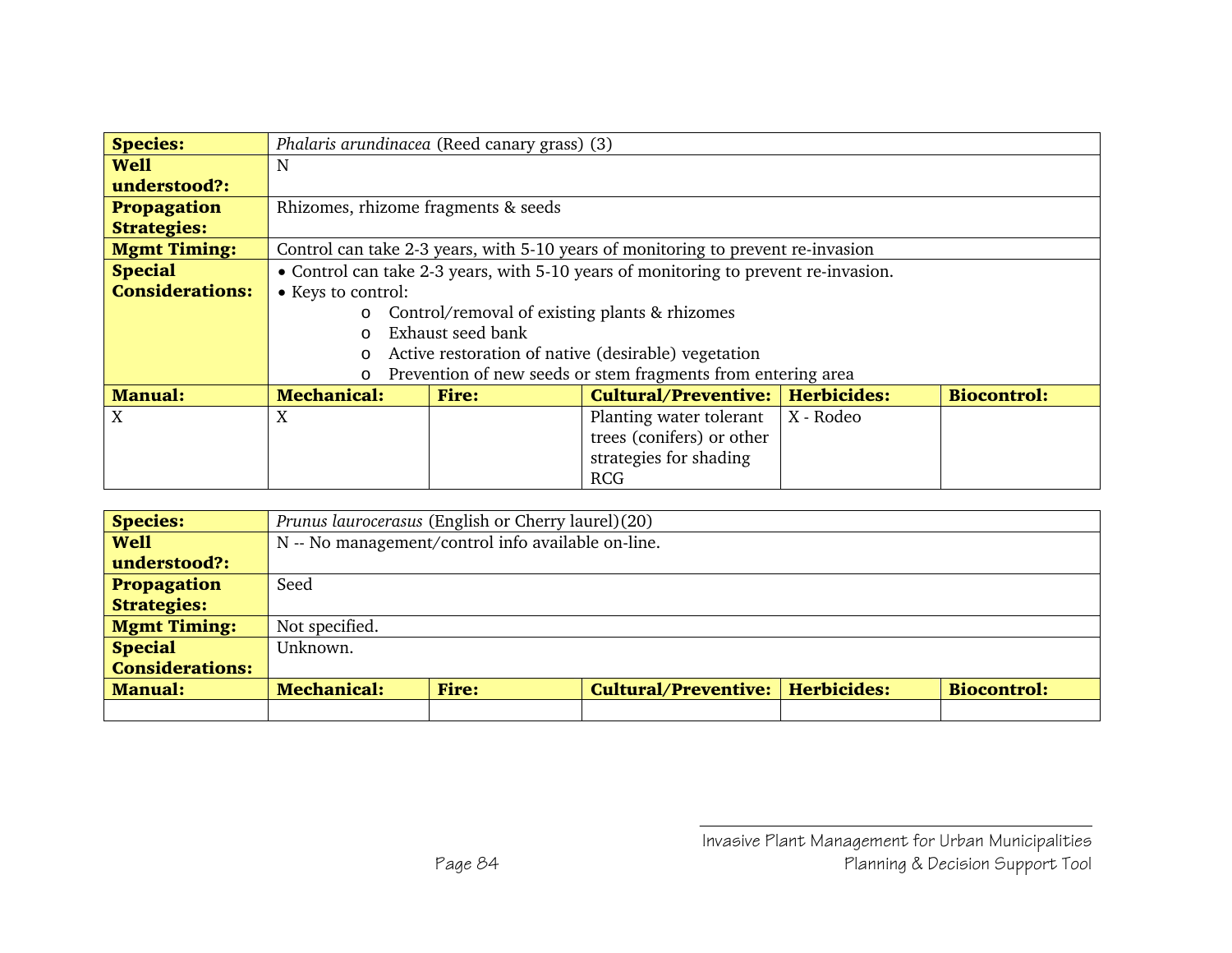| <b>Species:</b>        |                    | Ranunculus repens (Creeping buttercup)                                   |                                                                                                               |  |  |  |  |  |  |  |
|------------------------|--------------------|--------------------------------------------------------------------------|---------------------------------------------------------------------------------------------------------------|--|--|--|--|--|--|--|
| <b>Well</b>            | Y                  |                                                                          |                                                                                                               |  |  |  |  |  |  |  |
| understood?:           |                    |                                                                          |                                                                                                               |  |  |  |  |  |  |  |
| <b>Propagation</b>     |                    |                                                                          | Vegetative and seed propagation – seeds may remain viable for $20+$ years.                                    |  |  |  |  |  |  |  |
| <b>Strategies:</b>     | Stoloniferous      |                                                                          |                                                                                                               |  |  |  |  |  |  |  |
| <b>Mgmt Timing:</b>    | Not specified.     |                                                                          |                                                                                                               |  |  |  |  |  |  |  |
| <b>Special</b>         |                    |                                                                          | • All parts of the plant are poisonous. Sap can cause skin to blister.                                        |  |  |  |  |  |  |  |
| <b>Considerations:</b> |                    |                                                                          | • Contain and persistently control existing stands to exhaust the root system and deplete the soil seed bank. |  |  |  |  |  |  |  |
|                        |                    | • Maintain a healthy cover of perennial plants.                          |                                                                                                               |  |  |  |  |  |  |  |
| <b>Manual:</b>         | <b>Mechanical:</b> | Cultural/Preventive:   Herbicides:<br><b>Biocontrol:</b><br><b>Fire:</b> |                                                                                                               |  |  |  |  |  |  |  |
|                        |                    |                                                                          | X                                                                                                             |  |  |  |  |  |  |  |

| <b>Species:</b>        | Rubus armeniacus (Himalayan Blackberry) (1)         |                                               |                                                                                                    |   |                    |  |  |  |  |  |  |
|------------------------|-----------------------------------------------------|-----------------------------------------------|----------------------------------------------------------------------------------------------------|---|--------------------|--|--|--|--|--|--|
| <b>Well</b>            | Y                                                   |                                               |                                                                                                    |   |                    |  |  |  |  |  |  |
| understood?:           |                                                     |                                               |                                                                                                    |   |                    |  |  |  |  |  |  |
| <b>Propagation</b>     | Vegetative through root & stem fragments, & by seed |                                               |                                                                                                    |   |                    |  |  |  |  |  |  |
| <b>Strategies:</b>     |                                                     |                                               |                                                                                                    |   |                    |  |  |  |  |  |  |
| <b>Mgmt Timing:</b>    | All year round                                      |                                               |                                                                                                    |   |                    |  |  |  |  |  |  |
| <b>Special</b>         |                                                     |                                               | • At least 4 mgmt interventions/year to prevent regrowth & protect revegetation efforts.           |   |                    |  |  |  |  |  |  |
| <b>Considerations:</b> |                                                     |                                               | • Minimize soil disturbance if hand pulling; protect desirable vegetation.                         |   |                    |  |  |  |  |  |  |
|                        |                                                     |                                               | • Work first in least infected areas, moving towards more heavily infested areas.                  |   |                    |  |  |  |  |  |  |
|                        |                                                     |                                               | • Starve root system through management of vines. Several cuttings per year over several years are |   |                    |  |  |  |  |  |  |
|                        |                                                     | necessary to exhaust roots of reserve energy. |                                                                                                    |   |                    |  |  |  |  |  |  |
|                        |                                                     |                                               | • Dig out root crowns, or dig up root balls if possible. Cut to roots at least 4x/year.            |   |                    |  |  |  |  |  |  |
| <b>Manual:</b>         | <b>Mechanical:</b>                                  | <b>Fire:</b>                                  | Cultural/Preventive:   Herbicides:                                                                 |   | <b>Biocontrol:</b> |  |  |  |  |  |  |
| X                      | Χ                                                   |                                               |                                                                                                    | X |                    |  |  |  |  |  |  |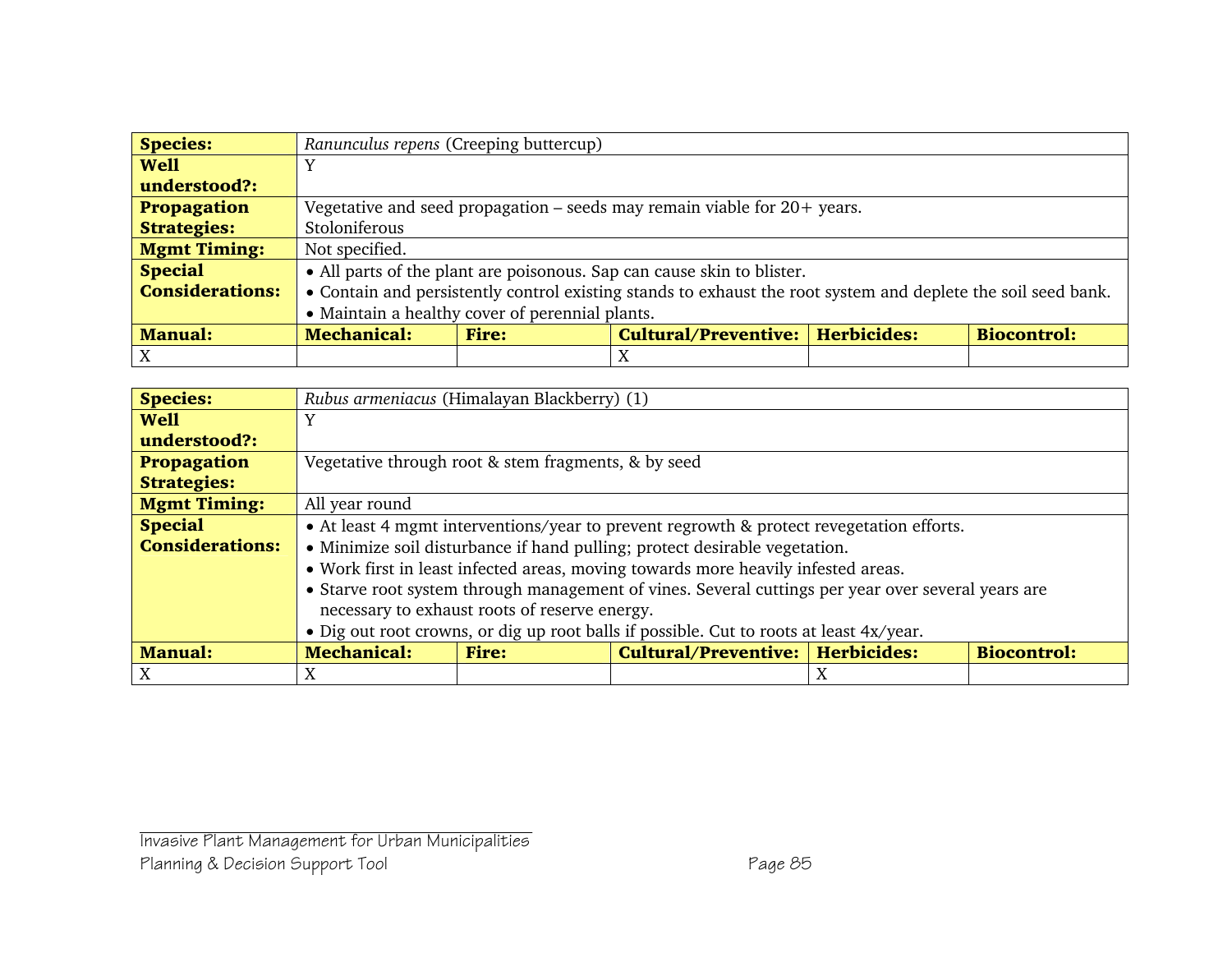| <b>Species:</b>        |                                                                                           | Solanum dulcamara (European bittersweet) (23)(24)(25) |                                                                                                               |                     |                    |  |  |  |  |  |
|------------------------|-------------------------------------------------------------------------------------------|-------------------------------------------------------|---------------------------------------------------------------------------------------------------------------|---------------------|--------------------|--|--|--|--|--|
| <b>Well</b>            | Most information on-line appears to be horticultural in nature.                           |                                                       |                                                                                                               |                     |                    |  |  |  |  |  |
| understood?:           | Appears to be similar to English ivy in its behaviour (twining vine that smothers trees). |                                                       |                                                                                                               |                     |                    |  |  |  |  |  |
| <b>Propagation</b>     | Rhizomes and other vegetative fragments; seeds.                                           |                                                       |                                                                                                               |                     |                    |  |  |  |  |  |
| <b>Strategies:</b>     |                                                                                           |                                                       |                                                                                                               |                     |                    |  |  |  |  |  |
| <b>Mgmt Timing:</b>    | Not specified.                                                                            |                                                       |                                                                                                               |                     |                    |  |  |  |  |  |
| <b>Special</b>         | $\bullet$                                                                                 |                                                       | A member of the nightshade family – very toxic, but believed to have medicinal powers                         |                     |                    |  |  |  |  |  |
| <b>Considerations:</b> | $\bullet$                                                                                 |                                                       | The berries of this plant undergo color transformation during their growing season. Beginning as a            |                     |                    |  |  |  |  |  |
|                        |                                                                                           |                                                       | green berry, they change first to yellow, then to orange, and finally to red. Not all the berries reach       |                     |                    |  |  |  |  |  |
|                        |                                                                                           |                                                       | these color stages at the same time. It is not uncommon to see a bittersweet nightshade plant bearing         |                     |                    |  |  |  |  |  |
|                        |                                                                                           | berries of three different colors.                    |                                                                                                               |                     |                    |  |  |  |  |  |
|                        |                                                                                           |                                                       | Dig it out and pick up all pieces of the plant; any piece of the plant left on the ground is capable of       |                     |                    |  |  |  |  |  |
|                        |                                                                                           |                                                       | resprouting. One commentator used Round Up on it.                                                             |                     |                    |  |  |  |  |  |
|                        |                                                                                           |                                                       | Wear gloves when working with this plant or you might end up with a nasty rash.                               |                     |                    |  |  |  |  |  |
| <b>Manual:</b>         | <b>Mechanical:</b>                                                                        | <b>Fire:</b>                                          | <b>Cultural/Preventive:</b>                                                                                   | <b>Herbicides:</b>  | <b>Biocontrol:</b> |  |  |  |  |  |
| X                      | X                                                                                         |                                                       |                                                                                                               | X                   |                    |  |  |  |  |  |
| <b>Species:</b>        | Tanacetun vulgare (Common tansy) (4) (9)                                                  |                                                       |                                                                                                               |                     |                    |  |  |  |  |  |
| <b>Well</b>            | Y                                                                                         |                                                       |                                                                                                               |                     |                    |  |  |  |  |  |
| understood?:           |                                                                                           |                                                       |                                                                                                               |                     |                    |  |  |  |  |  |
| Propagation            | Seed & vegetative fragments                                                               |                                                       |                                                                                                               |                     |                    |  |  |  |  |  |
| <b>Strategies:</b>     |                                                                                           |                                                       |                                                                                                               |                     |                    |  |  |  |  |  |
| <b>Mgmt Timing:</b>    | Not specified                                                                             |                                                       |                                                                                                               |                     |                    |  |  |  |  |  |
| <b>Special</b>         |                                                                                           |                                                       | Mechanical methods, such as mowing or hand-cutting, are most effective in combination with other              |                     |                    |  |  |  |  |  |
| <b>Considerations:</b> |                                                                                           |                                                       | management measures because this plant is rhizomatous. Plants can regrow from severed roots, and cut          |                     |                    |  |  |  |  |  |
|                        |                                                                                           |                                                       | stems may still produce viable seed. Manage the spread of common tansy by preventing seed production and      |                     |                    |  |  |  |  |  |
|                        |                                                                                           |                                                       | dispersal, minimizing the spread of cut rootstocks, and establishing vigorous stands of perennial plants. Re- |                     |                    |  |  |  |  |  |
|                        | seed controlled areas with desirable species.                                             |                                                       |                                                                                                               |                     |                    |  |  |  |  |  |
| <b>Manual:</b>         | <b>Mechanical:</b>                                                                        | <b>Fire:</b>                                          | <b>Cultural/Preventive:</b>                                                                                   | <b>Herbicides:</b>  | <b>Biocontrol:</b> |  |  |  |  |  |
| $X$ – wear gloves &    | $X - Before$                                                                              |                                                       | X - Minimize disturbance & ssed                                                                               | $X$ – metsulfuron   |                    |  |  |  |  |  |
| protective clothing    | flowering & seed                                                                          |                                                       | dispersal, eliminate seed                                                                                     | (Escort); Picoloram |                    |  |  |  |  |  |
|                        | set                                                                                       |                                                       | production & maintain healthy                                                                                 | or dicanba;         |                    |  |  |  |  |  |
|                        |                                                                                           |                                                       | native communities.                                                                                           | glyphosate          |                    |  |  |  |  |  |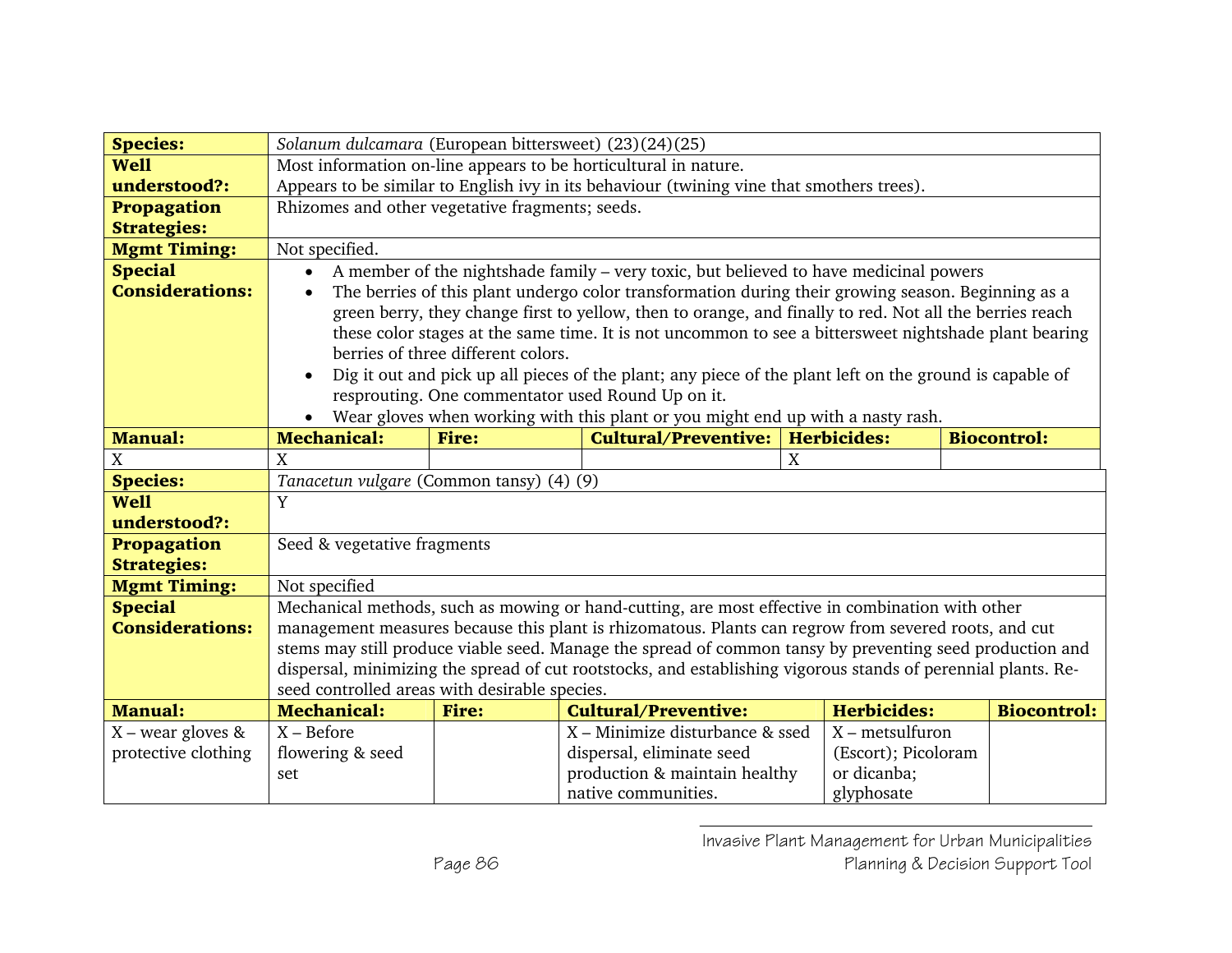| <b>Species:</b>        |                                                 | Vinca minor (Vinca; Common periwinkle) $(2)(6)(7)$                                                            |                                           |  |                    |  |  |  |  |  |
|------------------------|-------------------------------------------------|---------------------------------------------------------------------------------------------------------------|-------------------------------------------|--|--------------------|--|--|--|--|--|
| <b>Well</b>            |                                                 |                                                                                                               |                                           |  |                    |  |  |  |  |  |
| understood?:           |                                                 |                                                                                                               |                                           |  |                    |  |  |  |  |  |
| <b>Propagation</b>     |                                                 | Vegetative and seed propagation                                                                               |                                           |  |                    |  |  |  |  |  |
| <b>Strategies:</b>     |                                                 |                                                                                                               |                                           |  |                    |  |  |  |  |  |
| <b>Mgmt Timing:</b>    | Not specified                                   |                                                                                                               |                                           |  |                    |  |  |  |  |  |
| <b>Special</b>         |                                                 | • Contain and persistently control existing stands to exhaust the root system and deplete the soil seed bank. |                                           |  |                    |  |  |  |  |  |
| <b>Considerations:</b> | • Maintain a healthy cover of perennial plants. |                                                                                                               |                                           |  |                    |  |  |  |  |  |
| <b>Manual:</b>         | <b>Mechanical:</b>                              | <b>Fire:</b>                                                                                                  | <b>Cultural/Preventive:   Herbicides:</b> |  | <b>Biocontrol:</b> |  |  |  |  |  |
| $X$ – raise runners    |                                                 |                                                                                                               | $X -$ Use of hand-held                    |  |                    |  |  |  |  |  |
| with rake & cutting    | propane torches, where                          |                                                                                                               |                                           |  |                    |  |  |  |  |  |
| close or digging by    |                                                 |                                                                                                               | feasible & appropriate                    |  |                    |  |  |  |  |  |
| hand                   |                                                 |                                                                                                               |                                           |  |                    |  |  |  |  |  |

*Information Sources:*

1. King County Noxious Weed Control Program Best Management Practices webpage: http://dnr.metrokc.gov/Weeds/bmp.htm

2. Purdue University Cooperative Extension Service "Spreading Ornamental Plants: Virtues & Vices" by Kelly A. Frank & Michael N. Dana http://www.hort.purdue.edu/hort/ext/Pubs/HLA/HLA\_001.pdf

3. Lake Leland Integrated Aquatic Plant Management Plan: Integrated Treatment Action Plan

http://www.ecy.wa.gov/programs/wq/plants/leland/actionplan.html

4. Center for Invasive Plant Management: Worst Weeds in the West

http://www.weedcenter.org/management/weed\_mgmt\_profiles.html

5. Steve Godwin, City of Surrey Parks Dept

6. US Forest Service Charles C. Deam Wilderness Invasive Plant Species Control Project Decision Memo:

http://www.fs.fed.us/r9/hoosier/project\_docs/dn\_dm/CCDW\_%20InvPlant\_Control\_DM.pdf

7. West Multnomah Soil & Water Conservation District, Dirty Thirty list of invasives. http://www.westmultconserv.org/dirty30.html

8. Nick Page, Raincoast Consulting, Personal Communication, May 10, 2006.

9. Colorado, *Creating an Integrated Weed Management Plan*, Species Profiles section.

10. http://www.cdfa.ca.gov/phpps/ipc/weedinfo/polygonum-knotweeds.htm

11. The Nature Conservancy, Controlling Knotweed in the Pacific Northwest

12. The Nature Conservancy, Reed Canary Grass Control & Management in the Pacific Northwest

Invasive Plant Management for Urban Municipalities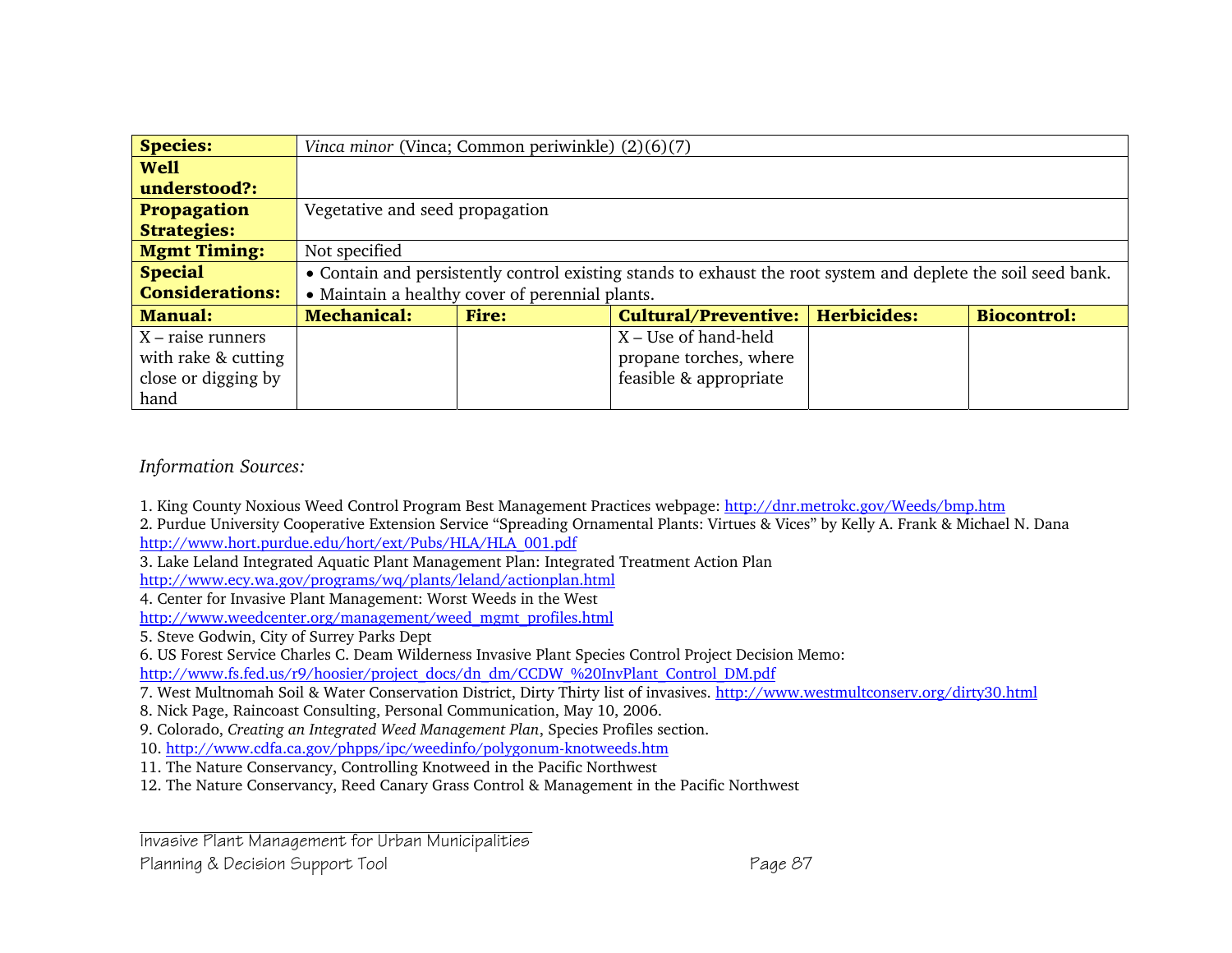- 13. The Nature Conservancy, Controlling Scotch (Scots) Broom in the Pacific Northwest
- 14. King County Weed Bulletin: English Ivy
- 15. USDA NRCS Plants Database: http://plants.usda.gov
- 16. Plants for a Future, http://www.pfaf.org
- 17. Hanson, Brad: "Canada Thistle": http://www.cnr.uidaho.edu/range454/2003%20Pet%20Weeds/Canada\_thistle\_webpage.html.
- 18. The Nature Conservancy, Stewardship Abstract: Field Bindweed: http://tncweeds.ucdavis.edu/esadocs/documnts/convam.pdf
- 19. http://www.hort.uconn.edu/plants/l/lontat/lontat3.html
- 20. http://oregonstate.edu/dept/ldplants/prla.htm
- 21. http://www.nappo.org/PRA-sheets/Ranunculusrepens.pdf
- 22. Burrill, Larry C. (1992) Creeping Buttercup (*Ranunculus repens L.*):
- http://eesc.orst.edu/agcomWebfile/edmat/html/pnw/PNW399/pnw399.html
- 23.David Beaulieu, Your Guide to Landscaping, http://landscaping.about.com/cs/groundcovervines1/a/bittersweet 2.htm .
- 24. Dave's Garden, Detailed information on Woody Nightshade, Climbing Nightshade, Bittersweet (*Solanum dulcamara*), http://davesgarden.com/pf/go/68211/index.html.
- 25. Missouri Flora, http://www.missouriplants.com/Bluealt/Solanum\_dulcamara\_page.html.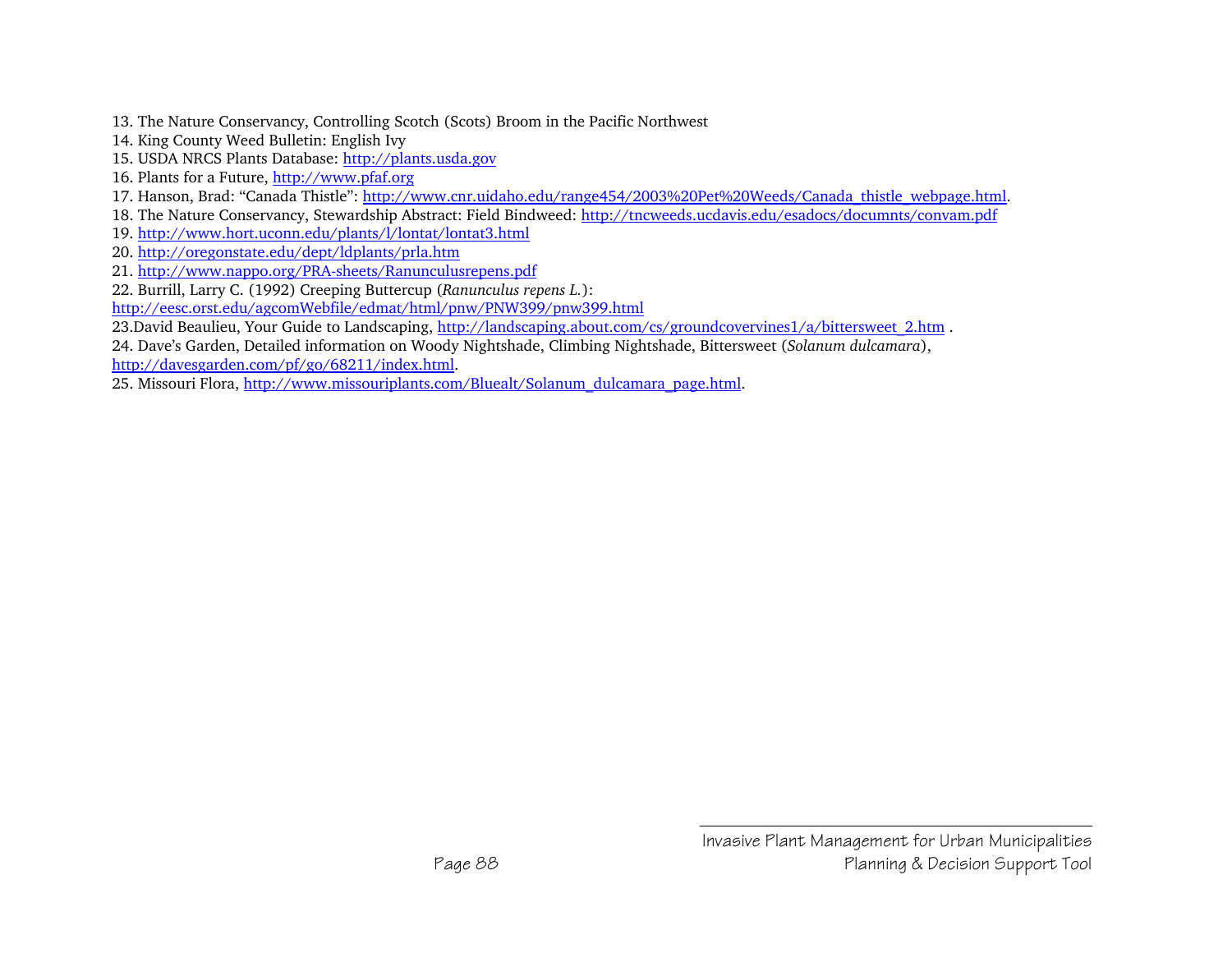### *Invasive Plant Management: Timing Summary*

Please note that this information is not complete, in part because the information available on-line is not comprehensive. As you work with the invasive species of concern in your area, you will be able to complete this table for those species of concern to you in your invasive plant management planning.

| <b>Table Key:</b>     |                                                                  |
|-----------------------|------------------------------------------------------------------|
| Species present       |                                                                  |
|                       |                                                                  |
| Flowering<br>Fruiting |                                                                  |
|                       | Best time for management <i>WANNAMANAMANAMANAMANAMANAMANAMAN</i> |

Table 3: Invasive Plant Management Timing Summary

| <b>Species</b>    | Jan | Feb | Mar | Apr | May | June | July | Aug | Sept | Oct | <b>Nov</b> | Dec |
|-------------------|-----|-----|-----|-----|-----|------|------|-----|------|-----|------------|-----|
| Circium arvense   |     |     |     |     |     |      |      |     |      |     |            |     |
| var. horridum     |     |     |     |     |     |      |      |     |      |     |            |     |
| (Canada thistle)  |     |     |     |     |     |      |      |     |      |     |            |     |
| Convolvulus       |     |     |     |     |     |      |      |     |      |     |            |     |
| arvensis (Field   |     |     |     |     |     |      |      |     |      |     |            |     |
| Bindweed;         |     |     |     |     |     |      |      |     |      |     |            |     |
| morning glory)    |     |     |     |     |     |      |      |     |      |     |            |     |
| Crataegus         |     |     |     |     |     |      |      |     |      |     |            |     |
| monogyna (English |     |     |     |     |     |      |      |     |      |     |            |     |
| hawthorn)         |     |     |     |     |     |      |      |     |      |     |            |     |
|                   |     |     |     |     |     |      |      |     |      |     |            |     |
| Cytisus scoparius |     |     |     |     |     |      |      |     |      |     |            |     |
| (Scotch broom)    |     |     |     |     |     |      |      |     |      |     |            |     |

Invasive Plant Management for Urban Municipalities Planning & Decision Support Tool **Page 89**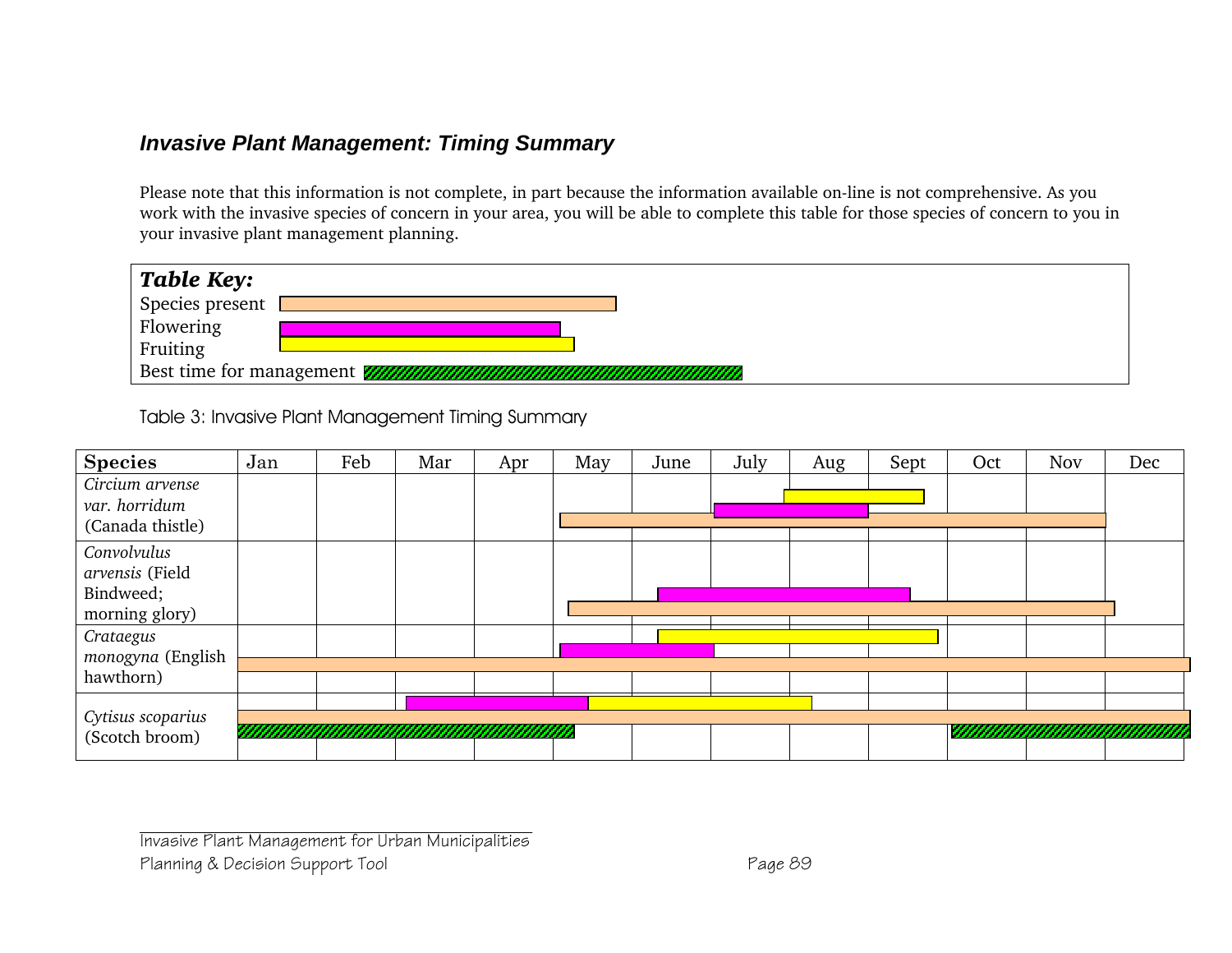| <b>Species</b>     | Jan | Feb | Mar | Apr     | May | June | July | Aug | Sept | Oct | Nov | Dec |  |
|--------------------|-----|-----|-----|---------|-----|------|------|-----|------|-----|-----|-----|--|
| Daphne laureola    |     |     |     |         |     |      |      |     |      |     |     |     |  |
| (Daphne-laurel)    |     |     |     |         |     |      |      |     |      |     |     |     |  |
|                    |     |     |     |         |     |      |      |     |      |     |     |     |  |
| Fallopia           |     |     |     |         |     |      |      |     |      |     |     |     |  |
| spp.(formerly      |     |     |     |         |     |      |      |     |      |     |     |     |  |
| Polygonum spp.)    |     |     |     |         |     |      |      |     |      |     |     |     |  |
| (Japanese          |     |     |     |         |     |      |      |     |      |     |     |     |  |
| knotweed)          |     |     |     |         |     |      |      |     |      |     |     |     |  |
| Hedera spp.        |     |     |     |         |     |      |      |     |      |     |     |     |  |
| (English ivy)      |     |     |     |         |     |      |      |     |      |     |     |     |  |
|                    |     |     |     |         |     |      |      |     |      |     |     |     |  |
| Heracleum          |     |     |     |         |     |      |      |     |      |     |     |     |  |
| mantegazzianum     |     |     |     |         |     |      |      |     |      |     |     |     |  |
| (Giant Hogweed)    |     |     |     |         |     |      |      |     |      |     |     |     |  |
| Humulus lupulus    |     |     |     |         |     |      |      |     |      |     |     |     |  |
| (Common hops;      |     |     |     |         |     |      |      |     |      |     |     |     |  |
| European hops)     |     |     |     |         |     |      |      |     |      |     |     |     |  |
| Ilex aquifolium    |     |     |     |         |     |      |      |     |      |     |     |     |  |
| (Holly)            |     |     |     |         |     |      |      |     |      |     |     |     |  |
|                    |     |     |     |         |     |      |      |     |      |     |     |     |  |
| <b>Impatiens</b>   |     |     |     |         |     |      |      |     |      |     |     |     |  |
| glandulifera       |     |     |     |         |     |      |      |     |      |     |     |     |  |
| (Policeman's       |     |     |     | mmmmmmm |     |      |      |     |      |     |     |     |  |
| helmet)            |     |     |     |         |     |      |      |     |      |     |     |     |  |
| Iris pseudacorus   |     |     |     |         |     |      |      |     |      |     |     |     |  |
| (Yellow-flag iris) |     |     |     |         |     |      |      |     |      |     |     |     |  |
|                    |     |     |     |         |     |      |      |     |      |     |     |     |  |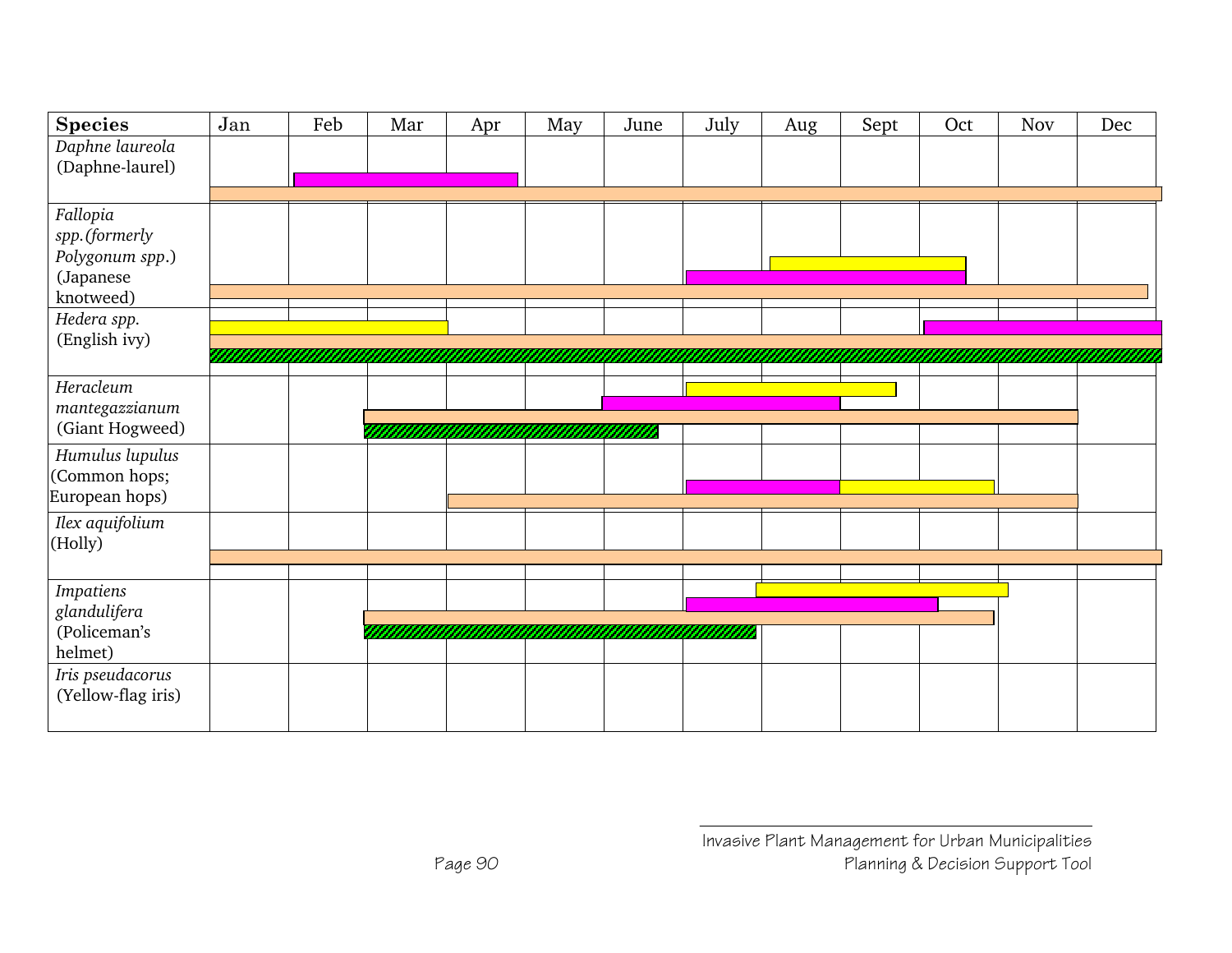| <b>Species</b>     | Jan | Feb | Mar | Apr | May | June | July | Aug | Sept | Oct | Nov | Dec |
|--------------------|-----|-----|-----|-----|-----|------|------|-----|------|-----|-----|-----|
| Lamiastrum         |     |     |     |     |     |      |      |     |      |     |     |     |
| galeobdolon        |     |     |     |     |     |      |      |     |      |     |     |     |
| (Lamium; Dead or   |     |     |     |     |     |      |      |     |      |     |     |     |
| spotted nettle)    |     |     |     |     |     |      |      |     |      |     |     |     |
| Lonicera taterica  |     |     |     |     |     |      |      |     |      |     |     |     |
| (Honeysuckle)      |     |     |     |     |     |      |      |     |      |     |     |     |
|                    |     |     |     |     |     |      |      |     |      |     |     |     |
| Lythrum salicaria  |     |     |     |     |     |      |      |     |      |     |     |     |
| (Purple            |     |     |     |     |     |      |      |     |      |     |     |     |
| Loosestrife)       |     |     |     |     |     |      |      |     |      |     |     |     |
| Phalaris           |     |     |     |     |     |      |      |     |      |     |     |     |
| arundinacea (Reed  |     |     |     |     |     |      |      |     |      |     |     |     |
| canary grass)      |     |     |     |     |     |      |      |     |      |     |     |     |
| Prunus             |     |     |     |     |     |      |      |     |      |     |     |     |
| laurocerasus       |     |     |     |     |     |      |      |     |      |     |     |     |
| (English or Cherry |     |     |     |     |     |      |      |     |      |     |     |     |
| laurel)            |     |     |     |     |     |      |      |     |      |     |     |     |
| Ranunculus repens  |     |     |     |     |     |      |      |     |      |     |     |     |
| (Creeping          |     |     |     |     |     |      |      |     |      |     |     |     |
| buttercup)         |     |     |     |     |     |      |      |     |      |     |     |     |
| Rubus armeniacus   |     |     |     |     |     |      |      |     |      |     |     |     |
| (Himalayan         |     |     |     |     |     |      |      |     |      |     |     |     |
| Blackberry)        |     |     |     |     |     |      |      |     |      |     |     |     |
| Solanum            |     |     |     |     |     |      |      |     |      |     |     |     |
| dulcamara          |     |     |     |     |     |      |      |     |      |     |     |     |
| (European          |     |     |     |     |     |      |      |     |      |     |     |     |
| bittersweet)       |     |     |     |     |     |      |      |     |      |     |     |     |
| Tanacetun vulgare  |     |     |     |     |     |      |      |     |      |     |     |     |
| (Common tansy)     |     |     |     |     |     |      |      |     |      |     |     |     |
|                    |     |     |     |     |     |      |      |     |      |     |     |     |
|                    |     |     |     |     |     |      |      |     |      |     |     |     |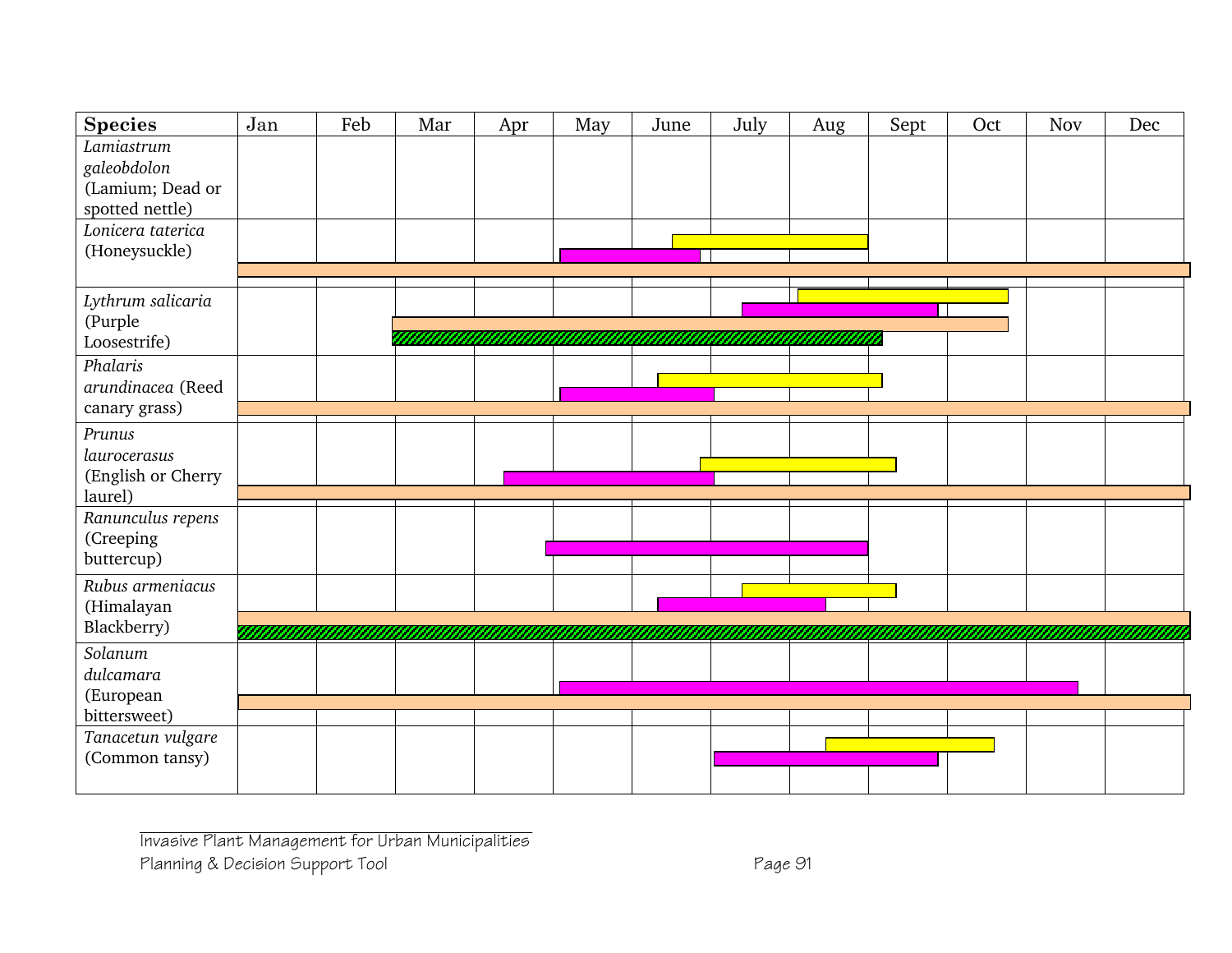| <b>Species</b>    | Jan | Feb | Mar | Apr | May | June | July | Aug | Sept | Oct | <b>Nov</b> | Dec |
|-------------------|-----|-----|-----|-----|-----|------|------|-----|------|-----|------------|-----|
| Vinca minor       |     |     |     |     |     |      |      |     |      |     |            |     |
| (Vinca;<br>Common |     |     |     |     |     |      |      |     |      |     |            |     |
| periwinkle)       |     |     |     |     |     |      |      |     |      |     |            |     |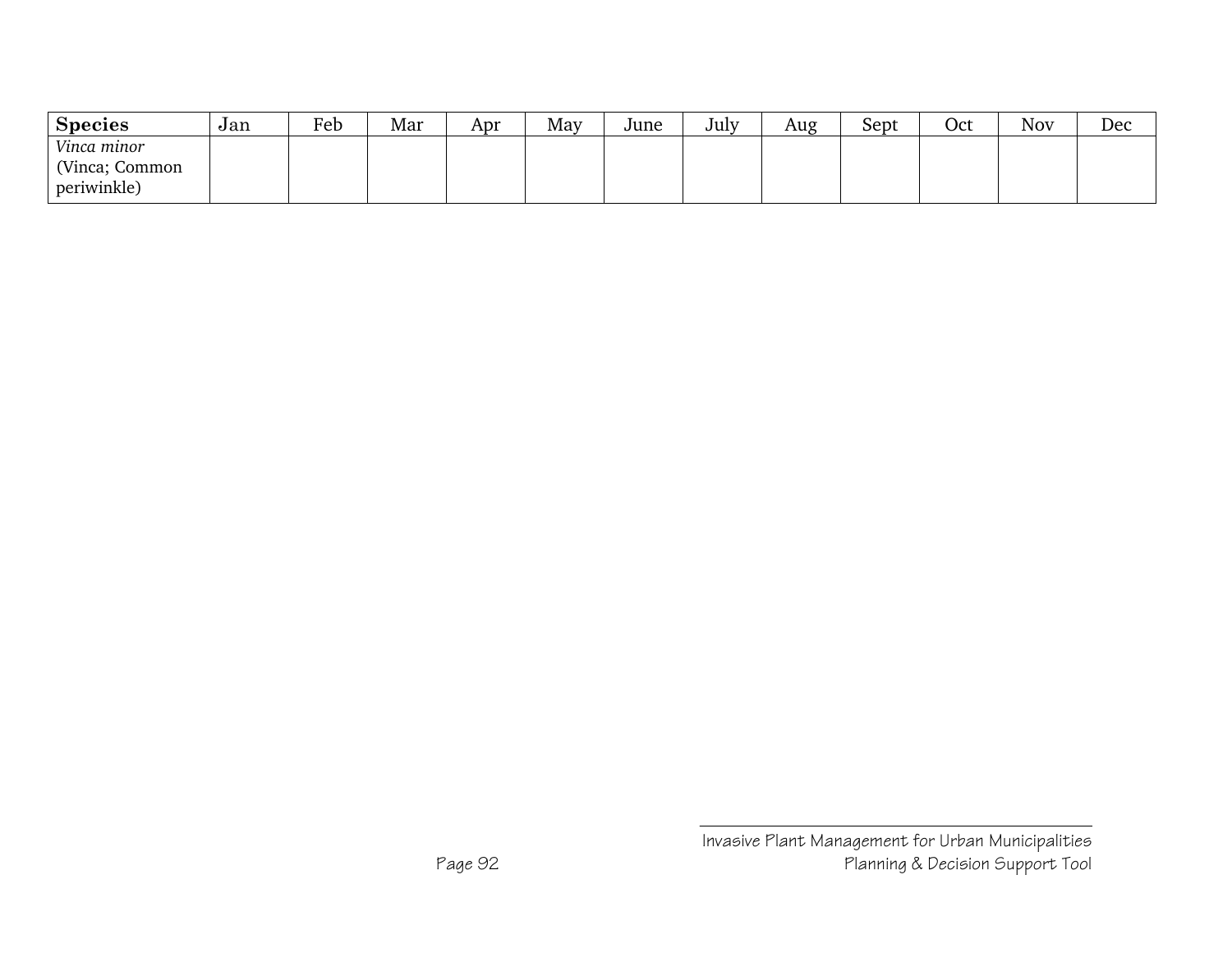## **SUPPORTING INFORMATION**

#### *Planning and Governance Context*

#### **Applicable legislation and governance**

Given the constitutional division of powers between federal and provincial governments in Canada, the primary role of the federal government related to invasive species is in regard to international trade, specifically the prevention of invasive species to enter Canadian borders through trade. The Canadian Food Inspection Agency is the primary federal agency responsible for invasive plant matters. There are two major pieces of relevant federal legislation:

- The Seeds Act (R.S. 1985, c. S-8) which governs the testing, inspection, quality and sale of seeds; and
- The Plant Protection Act (1990, c. 22) which is designed to prevent the importation, exportation and spread of pests injurious to plants and to provide for their control and eradication, and for the certification of plants and other things.

The Province of BC has two major pieces of legislation which affect invasive plant management within the province:

- BC Weed Control Act which requires land owners and occupiers (including municipal lands under the ownership of municipal governments) to control all plant species identified under the Provincial Noxious Weed List; and
- BC Forest and Range Practices Act which governs the behaviour of leasees of Crown land, with specific attention to the forestry and ranching industries. The regulations under FRPA contain a weed list applicable to forest stewardship, woodlot licence, range use, and range stewardship plans.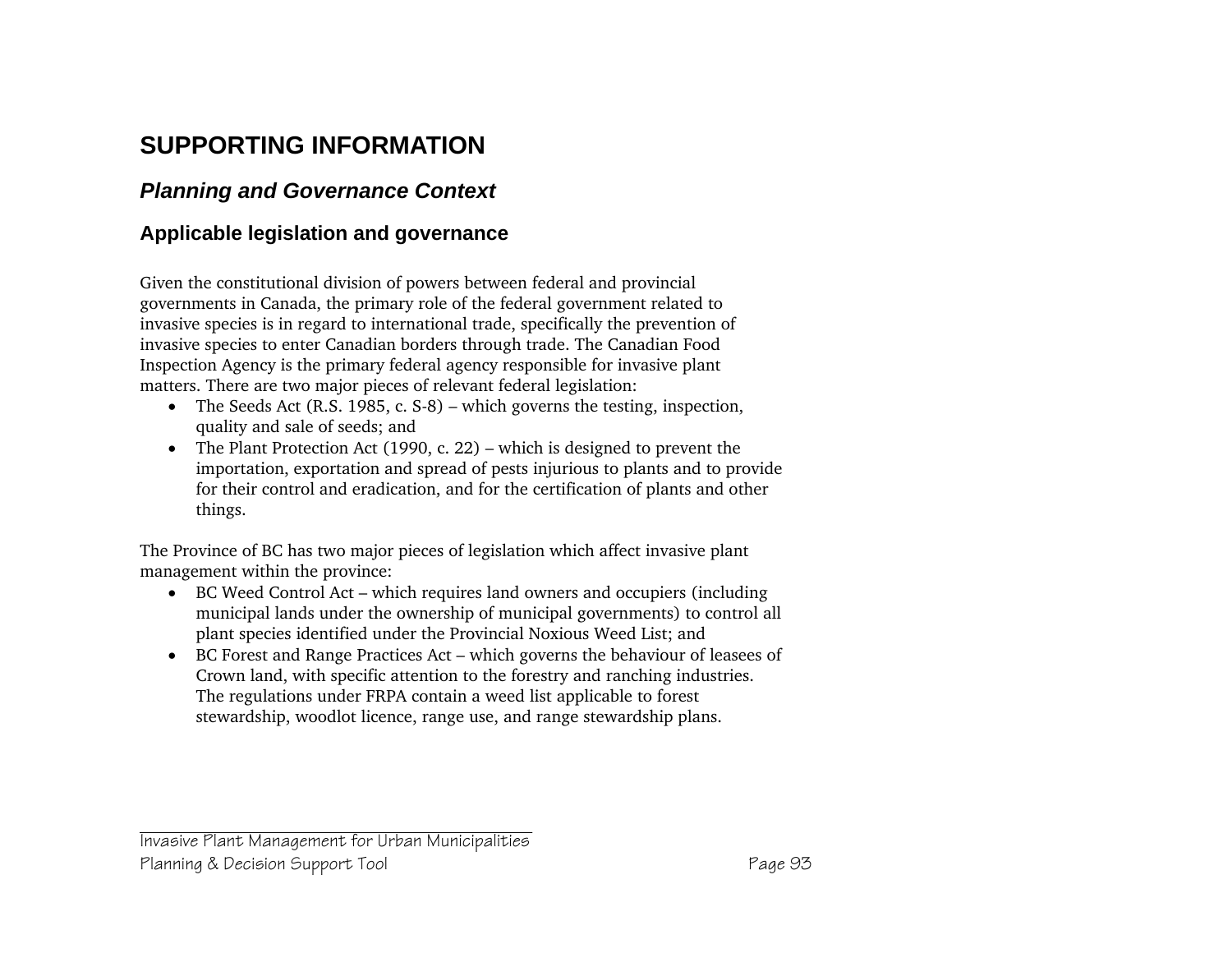The BC Weed Act permits municipalities to establish their own by-laws related to invasive weed management. To date, only two municipalities in the region are known to have invasive weed management by-laws:

- Delta, which has a weed specialist on staff, possibly due to the extensive agricultural lands within the municipal boundaries; and
- Saanich, which has passed a by-law related to Giant Hogweed.

Port Moody, Vancouver, and Burnaby appear to be moving in the direction of by-laws, but have not yet adopted them.

In October 2003, the Integrated Pest Management Act was passed by the BC legislature, requiring all pesticide and herbicide applicators to use integrated pest management principles, effective December 31, 2004. In March 2004, the BC Minister of Water, Land and Air Protection introduced legislation that allows municipalities to regulate, prohibit, and impose requirements in relation to the application of pesticides, except exempted pesticides, for the purpose of maintaining outdoor greenery on residential or municipal lands. This legislation was brought into force as a result of Section 9 of the Community Charter, which introduces the concept of concurrent regulatory authority, whereby municipalities and the province have a shared interest in regulating certain activities.<sup>8</sup>

The Greater Vancouver Regional District (GVRD) has undertaken the development of a Biodiversity Conservation Strategy for the Region, as well as a number of other initiatives including:

- Collaboration with the BC Landscape and Nursery Association in identifying challenges related to pest management. A focus group indicated the need for improved access to localized, problemspecific information on organic or low-toxicity pesticide alternatives.
- "Natural yard care" providing information on a number of environmental issues, including pesticide and solid waste

<sup>8</sup>City of Burnaby Environment Committee Report, 2005 January 17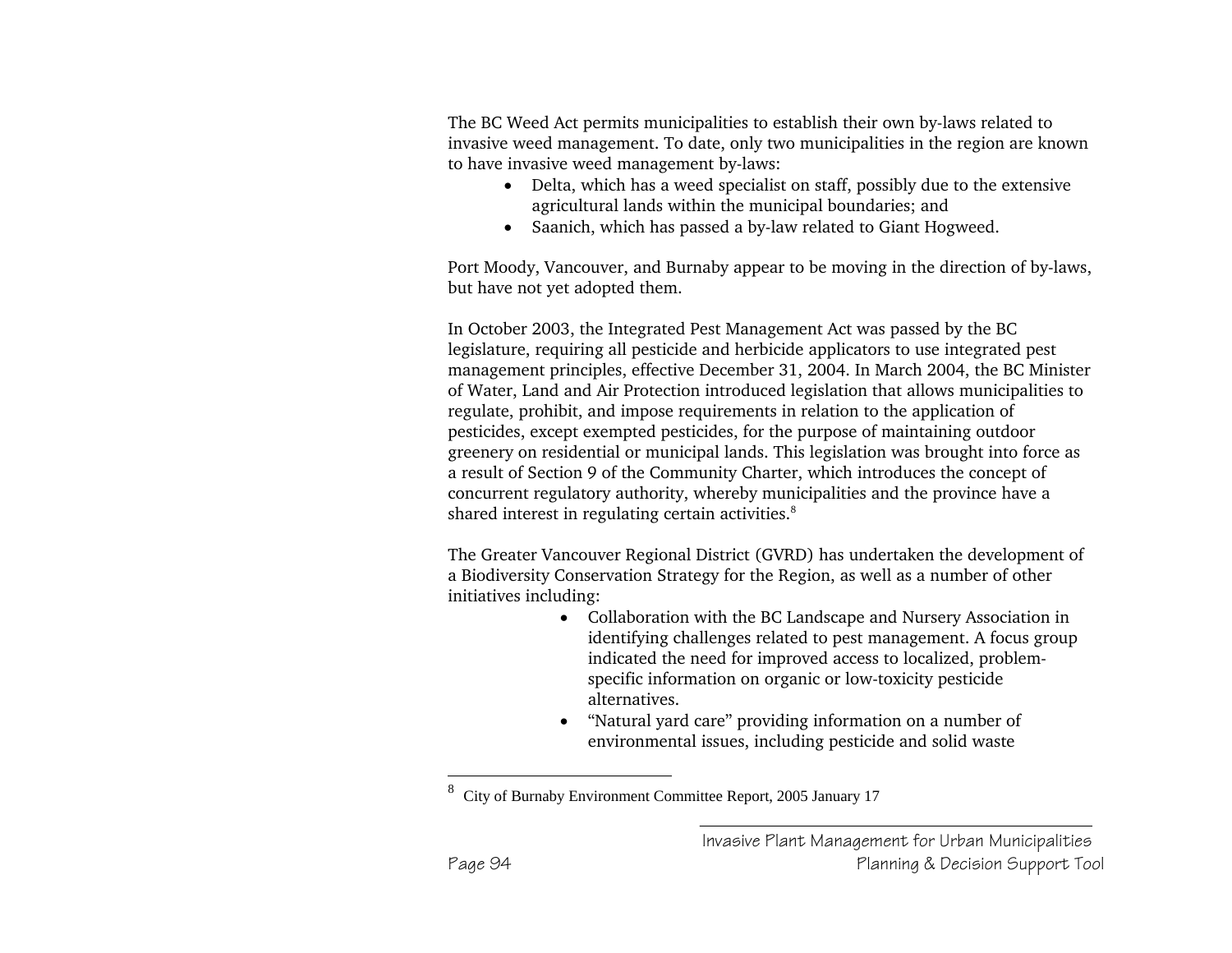reduction, composting and water conservation. Planned dissemination strategies include brochures and educational materials geared at public school educators.<sup>9</sup>

A number of municipalities within the GVRD, including the City of Burnaby, have adopted the policy that no herbicides will be used on municipal lands. In Burnaby this policy is supported by its *Let It Grow, Naturally!* program, to encourage private homeowners to reduce their use of cosmetic herbicide products and fertilizers. In support of this initiative, the City offers free workshops in partnership with the Burnaby School Board's Adult and Continuing Education program, on topics such as "managing your lawn organically" and the management of specific turf pests, like the European chafer, as well as composting and yard waste collection services.

On January 15, 2004, the City of Vancouver passed a pesticide by-law in-principle which is modelled after a Toronto bylaw.<sup>10</sup> Final approval was expected in 2005, but is still in process. In 2005, the Vancouver Board of Parks and Recreation developed a *City-Wide Strategy for Invasive Plant Species*, currently at the final draft stage. Given budgetary cutbacks, the Parks Board has been unable to move this planning effort into final stages.<sup>11</sup> The Parks Board's Strategic Plan 2005-2010, and its proposed *Waterfront Policy Plan* calls for the Parks Board to address invasive plant species because:

• There is a growing concern at all levels of government with the spread and impacts of invasive species,

<sup>9</sup>Ibid.

 $10$  That by-law, which came into force on April 1, 2004, banned the outdoor use of pesticides on public and private property, except in the case of infestations. However, as a result of the difficulty in defining guidelines and action thresholds for infestations (including dandelions), by-law implementation has been modified to extend homeowner education until Sept. 1, 2007, and enforcement staff will only begin issuing warnings in 2007. As part of the modified implementation, golf courses, lawn bowling greens and cemeteries will now be exempt from the bylaw, provided they follow IPM principles. (Source: City of Burnaby Environment Committee Report, 2005 January 17) <sup>11</sup> Personal communication, Sophie Dessureault, April 12, 2006.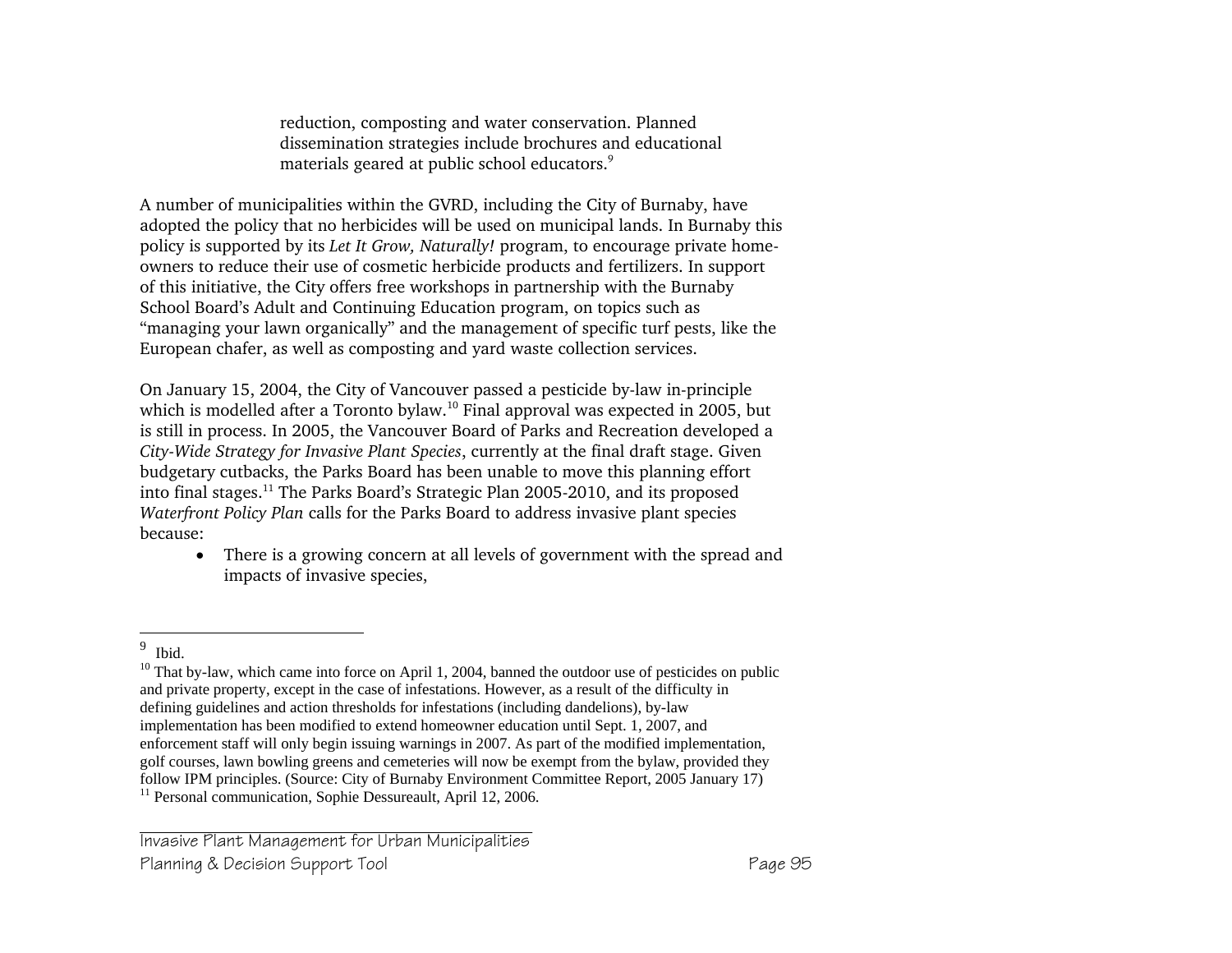- Invasive plant species have yet to be specifically prioritized as an issue within Vancouver Parks Board operations; only limited budget or Parks Board staff time has been formally allocated to manage this issue;
- To date the primary focus for management (by Parks Board staff) has been centered on the four parks with 'natural areas', i.e. Stanley Park, Renfrew Ravine, Everett Crowley Park, and Jericho Beach Park, and typically only when physical park amenities were directly threatened;
- Generally, most invasive species removal activities have been done by volunteer groups;
- At present, it appears there is limited sharing of information or experience between groups or districts; and
- There is no formal monitoring or tracking of invasive plant species within Vancouver parks.

A number of other municipalities are vigorously pursuing invasive plant management objectives as well, including the City of Coquitlam, as part of its natural areas strategy, and the City of Surrey, through its parks board.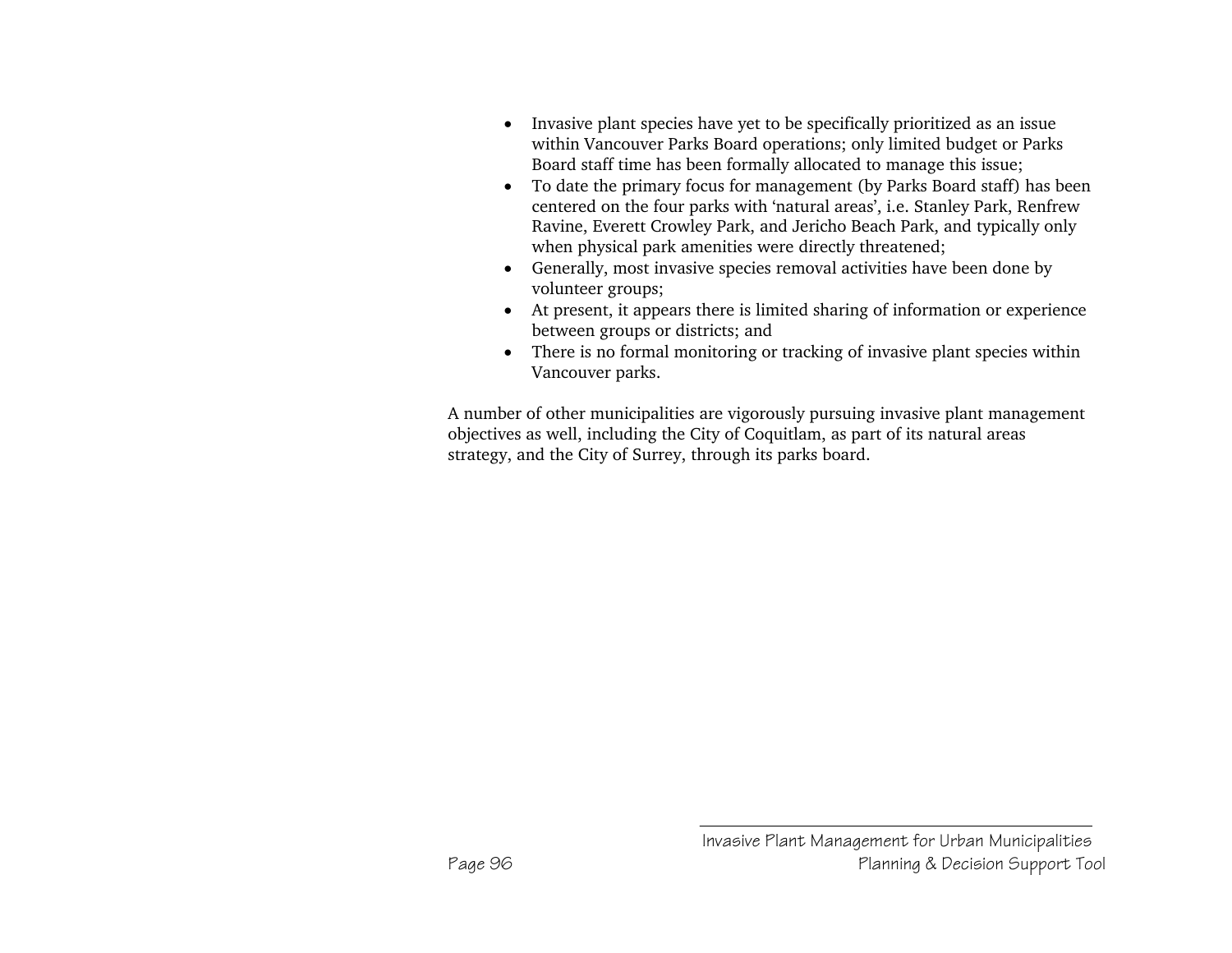#### **International Instruments related to Invasive Species Management**

A variety of binding and non-binding international instruments address invasive species, Some are well established, while others are very recent. Most focus on a particular dimension of alien-related issues, whether it be protection of a particular objective, like migratory species, or containment of a particularly damaging organism. Nearly all of these instruments have their own institutional mechanisms and decisionmaking procedures.

The International Plant Protection Convention was adopted approximately 50 years ago. It imposes binding rights and obligations on its Parties, related to agrobiodiversity, and includes considerations of plant pests.

The relationship between the World Trade Organization (WTO) rules and traderelated controls on alien species introductions is still unclear to many governments. Currently regulations are in place, through the WTO-SPS Agreement in the areas of food safety, animal and plant health. These do not address biodiversity concerns.

The Convention on Biodiversity, initially adopted in 1992, provides a comprehensive legal basis for taking preventive and mitigation measures to address the full range of threats posed by alien invasive species, i.e. to genetic diversity, species diversity, and ecosystem diversity. However, there is only a single provision related to invasive species in the Convention, Article 8(h), and it is short, general, and reliant on Parties' best endeavours. It provides little or no direction to Parties on how to go forward on implementation. The focus of the related institutions from 1995-2000 has been on integrating alien species issues into the Convention's work programmes and on developing guiding principles, which were in interim form in 2000.<sup>12</sup>

At the 5<sup>th</sup> Conference on Bio-Diversity Conference of Parties, governments and other relevant bodies were urged to apply the ecosystem approach to their work on invasive

Invasive Plant Management for Urban Municipalities Planning & Decision Support Tool **Page 97** 

"This human population growth is not merely a concern for intensively managed lands. Our increasing presence and consumptive and nonconsumptive demand for resources threaten every natural area and resource." — McPherson (2001)

 $^{12}$  IUCN, Guide to Designing  $\ldots$  p. 30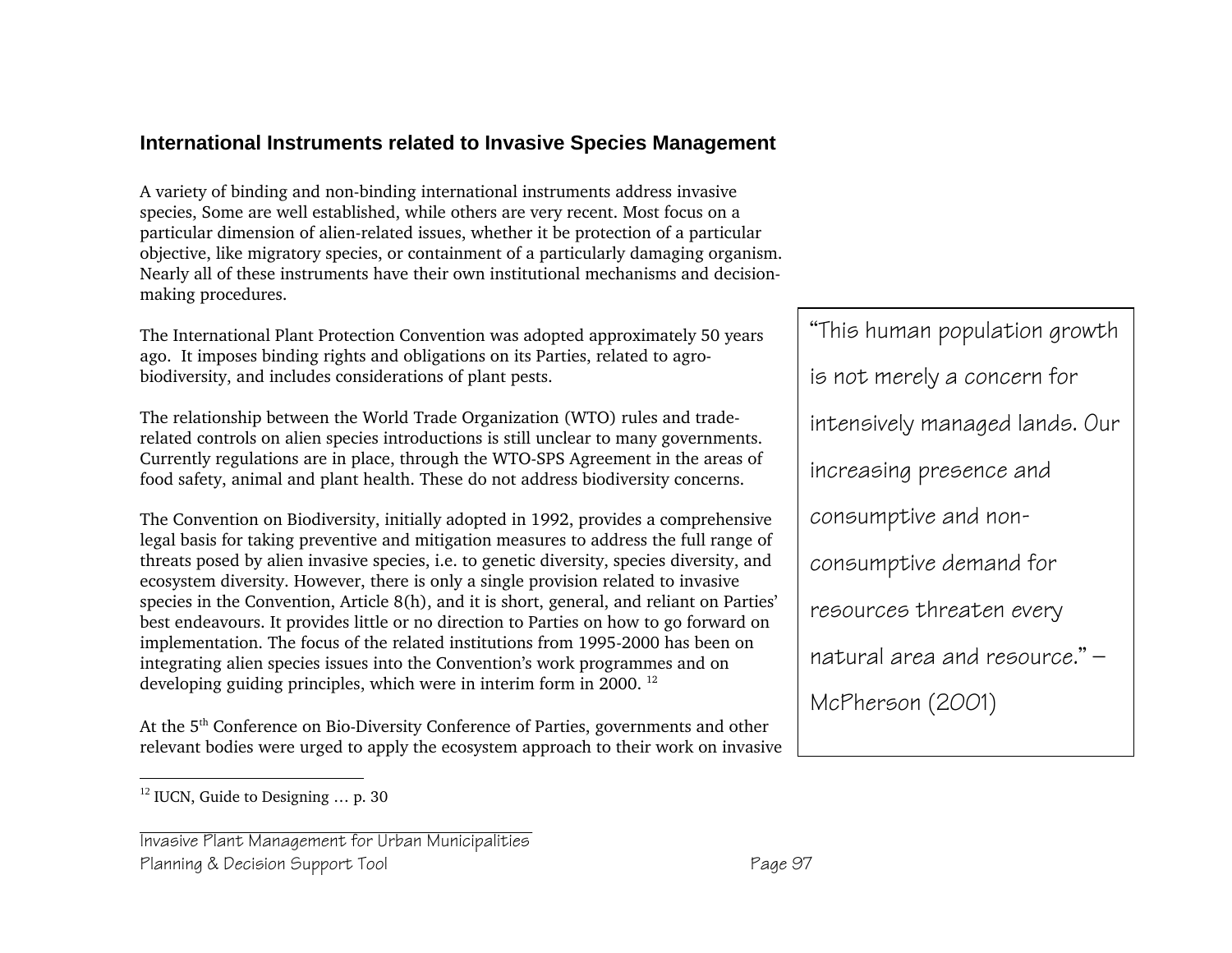alien species. An ecosystem approach needs to be based on the best available science, while recognizing that science is continually adjusting to adapt to new information. From a legal perspective, implementation of the ecosystem approach provides two particular difficulties:

- 1. Jurisdictional boundaries within which legal systems operate seldom correspond to those of ecological units which are affected by invasives, and
- 2. Sectoral legal approaches often prevail over integrated ones. This means that inter-jurisdictional cooperative management agreements and other mechanisms to facilitate cross-sectoral integration is essential, both within national boundaries and between nations.<sup>13</sup>

<sup>&</sup>lt;sup>13</sup> Ibid, p. 31.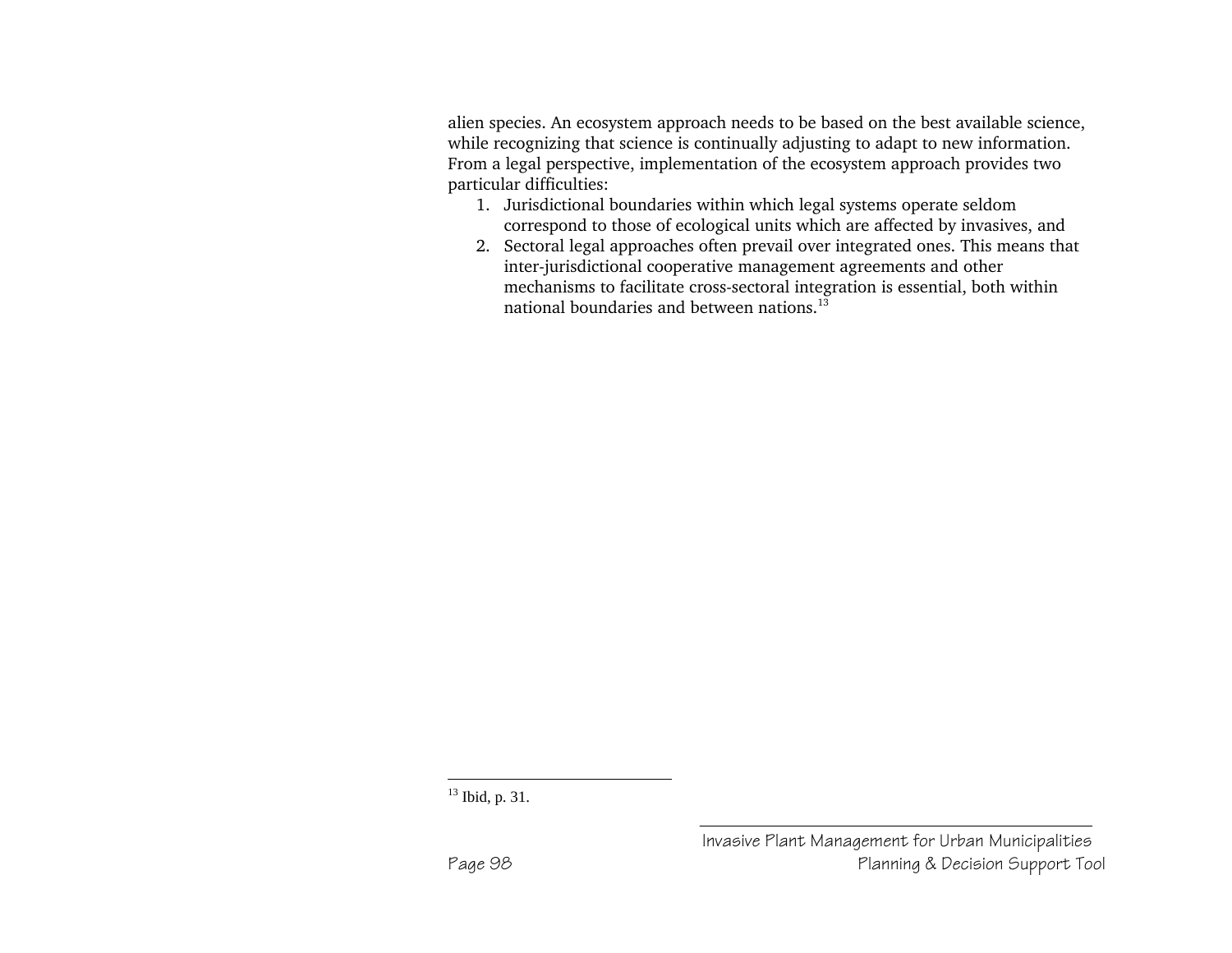### *Definition of Invasive Species, and How Specific Target Species were Identified*

Land managers typically rely on the classification of a plant species as being "native" or "introduced" in their management decision-making.14 As straight-forward as that sounds, in practice it is not so simple. Ecologists typically use nine different criteria in their attempts to determine the indigenous or nonindigenous status of species: fossil evidence, historical evidence, habitat, geographic distribution, frequency of known naturalization, genetic diversity, reproductive pattern, possible means of introduction, and relationship to insects, i.e. whether generalized or specific. The key problems faced by ecologists include:

- 1. "Definitive categorization of the species is often difficult
- 2. Plant status information is often not presented in local floras, and
- 3. Plant status information found in floras is occasionally ambiguous, conflicting, or wrong."15

All of this is complicated by the fact of ongoing climatic change, which results in the continuous fluctuations of plant populations. "Nonetheless, the pre-European settlement period is the most frequently used time horizon in North America and elsewhere" for dating the start of plant invasions. "This time horizon is used because it is biologically important; it represents the beginning of a time period marked by a dramatic increase in the rate at which species were transported by humans across formerly insurmountable distribution barriers."16

Invasive plant species in the Greater Vancouver Regional District have been identified as problems based simply on their invasiveness, aggression, and ability to outcompete other plants native to the watershed. Many on the list are garden escapees, whereas many of the officially listed invasive plant species have economic impacts on the

 $14$  Schwartz, p. 8.

 $15$  Ibid.

 $16$  Ibid., p. 10.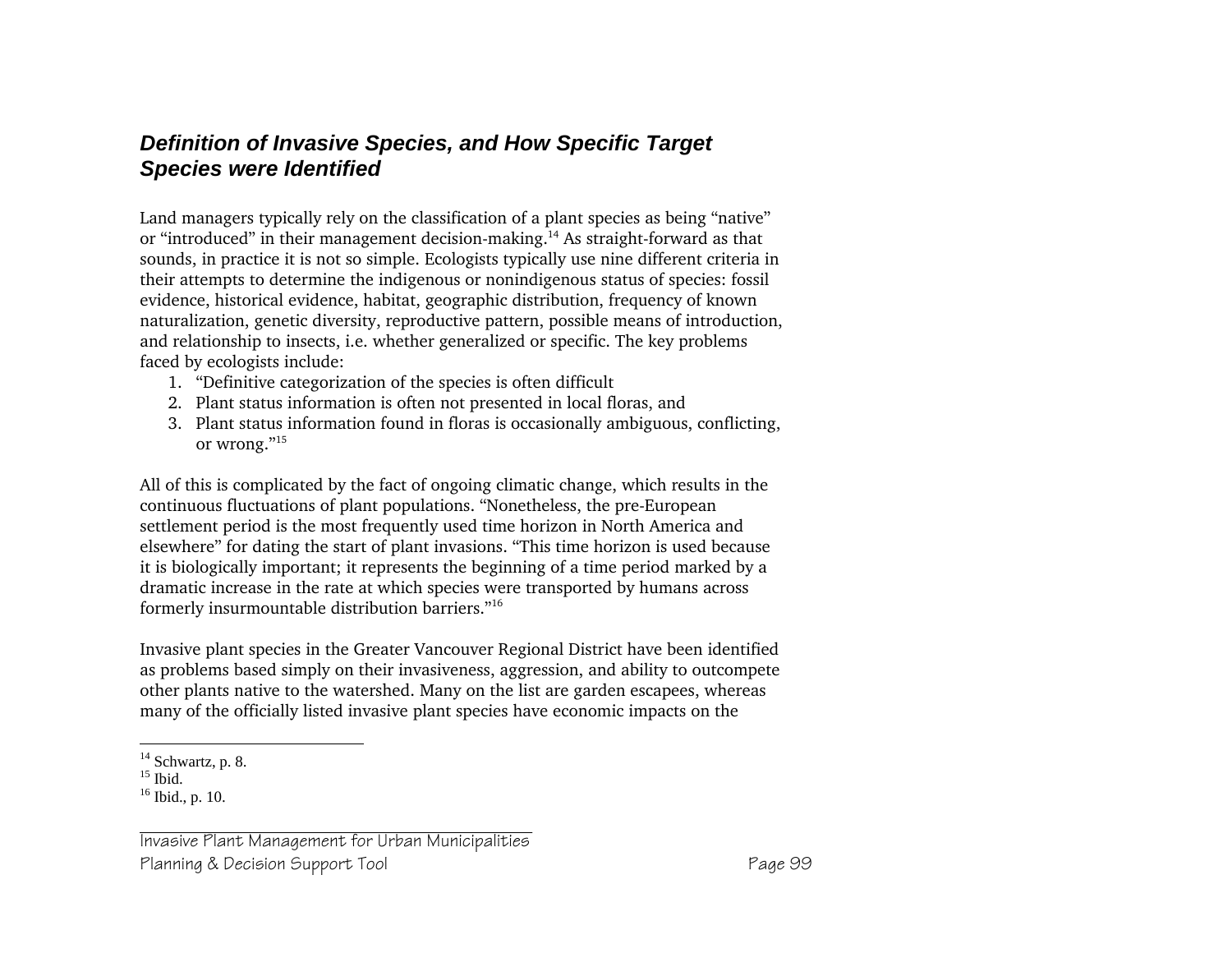powerful agricultural or forestry industries. Very few of the species found to be invasive within the Greater Vancouver Regional District are listed on the BC Weed List. From the list compiled for this research, from four existing lists within the region, a total of 22 identified plant species are identified invasive within the region. Of these, only one is classified as noxious provincially (*Circium arvense var. horridum*  (Canada thistle)), and only one is listed as being regionally invasive (*Tanacetum vulgare* (Common tansy)).<sup>17</sup> The story is somewhat different with the provincial Forestry weed lists, where six of the invasive plants of the Greater Vancouver Regional District are listed as invasive plants: *Cirsium arvense, Tanacetum vulgare, Polygonum spp., Lythrum salicaria, Cytisus scoparius,* and *Iris pseudacorus.* 18 However, the Forestry listing does not have implications for municipal governments.

#### *Science in Invasive Species Management Decision-making*

According to McPherson (2001), there is great potential for integrating the science and management of invasive species, but such integration faces substantial obstacles based on the differences between science and management.19 Specifically, science strives for generality (laws, predictions, and explanations with maximum applicability), while management of natural resources is necessarily a site-and objective-specific endeavour that often is conducted within a localized cultural arena. This means that while certain management actions may be effective for specific objectives, species and sites, these same actions may be ineffective or inappropriate for another objective, species or site. Additionally, social, political or economic factors often constrain management actions, and these vary from site to site. Management is

<sup>&</sup>lt;sup>17</sup> http://www.agf.gov.bc.ca/cropprot/weedman.htm#PROVINCIAL%20AND%20REGIONAL

<sup>18</sup> Invasive plants regulation, http://www.for.gov.bc.ca/tasb/legsregs/frpa/frparegs/invplants/ipr.htm, Accessed December 1, 2005.

 $19$  It is important to note that McPherson was writing specifically about the issues of the use of fire in ecosystem restorations, and their broader applicability to invasive species management, but these issues are more broadly applicable also.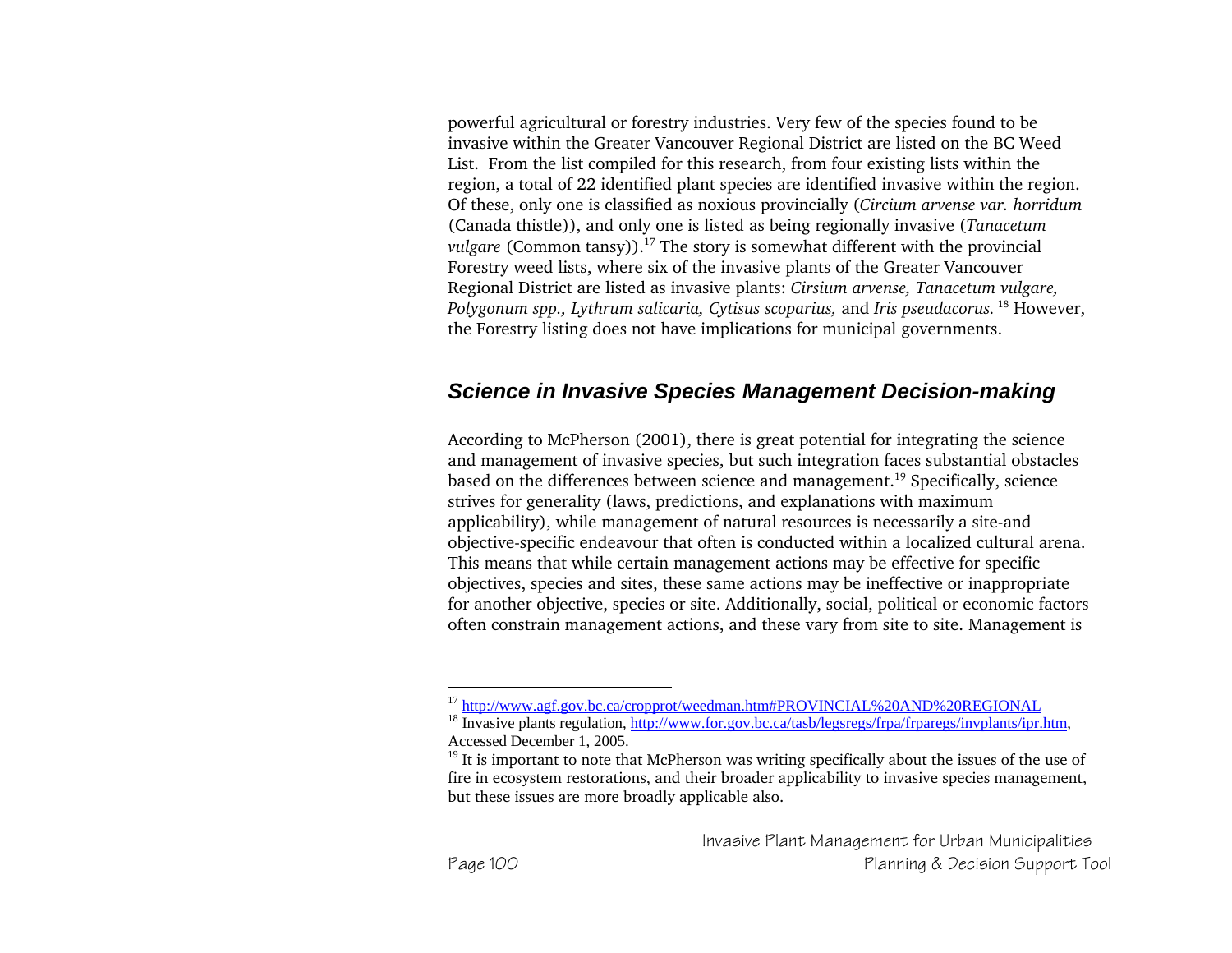always strongly influenced by human values, whereas science seeks logic and facts independent of human values.<sup>20</sup>

While that may seem to be explanation enough for the challenges of integrating the science of plant invasions into the management of invasive plant species, McPherson goes on to identify a number of weaknesses within the scientific literature that make it difficult for managers to use science. So why do managers seem to ignore science? McPherson identifies three specific issues within the scientific literature:

- 1. Weak inference the literature is descriptive and reliant on post hoc, correlative research, rather than experimental research allowing direct comparisons within a single set of conditions. This means that the scientific literature suggests courses of action, which may be a good fit with the manager's preferences (or set of constraints), rather than providing insights into best management practices for the manager's particular set of issues.
- 2. Research is characterized by case studies with limited applicability beyond the local site. Because of the limitations of the case study method, broad-scale principles for guiding management are not generated. Where experimental research is undertaken, it is almost always restricted to areas smaller than the fundamental units of management – and there are barriers to scaling up.
- 3. Ecosystems change over time, which confounds attempts to conserve them, and complicates attempts to monitor them.  $21$  With ecosystems in general, and those adapting to the presence of invasive species in particular, understanding the past will not ensure that we can predict the future.

Nevertheless, all is not lost. There are ways that scientists and managers can collaborate together to bridge some of these issues, and engage in mutual learning, so as to enhance the effectiveness of invasive plant management. Managers can contribute to scientific inquiry by:

• Posing tractable questions,

Invasive Plant Management for Urban Municipalities Planning & Decision Support Tool **Page 101** Page 101

 $20$  McPherson (2001), p. 141.

<sup>21</sup> Ibid, p. 142.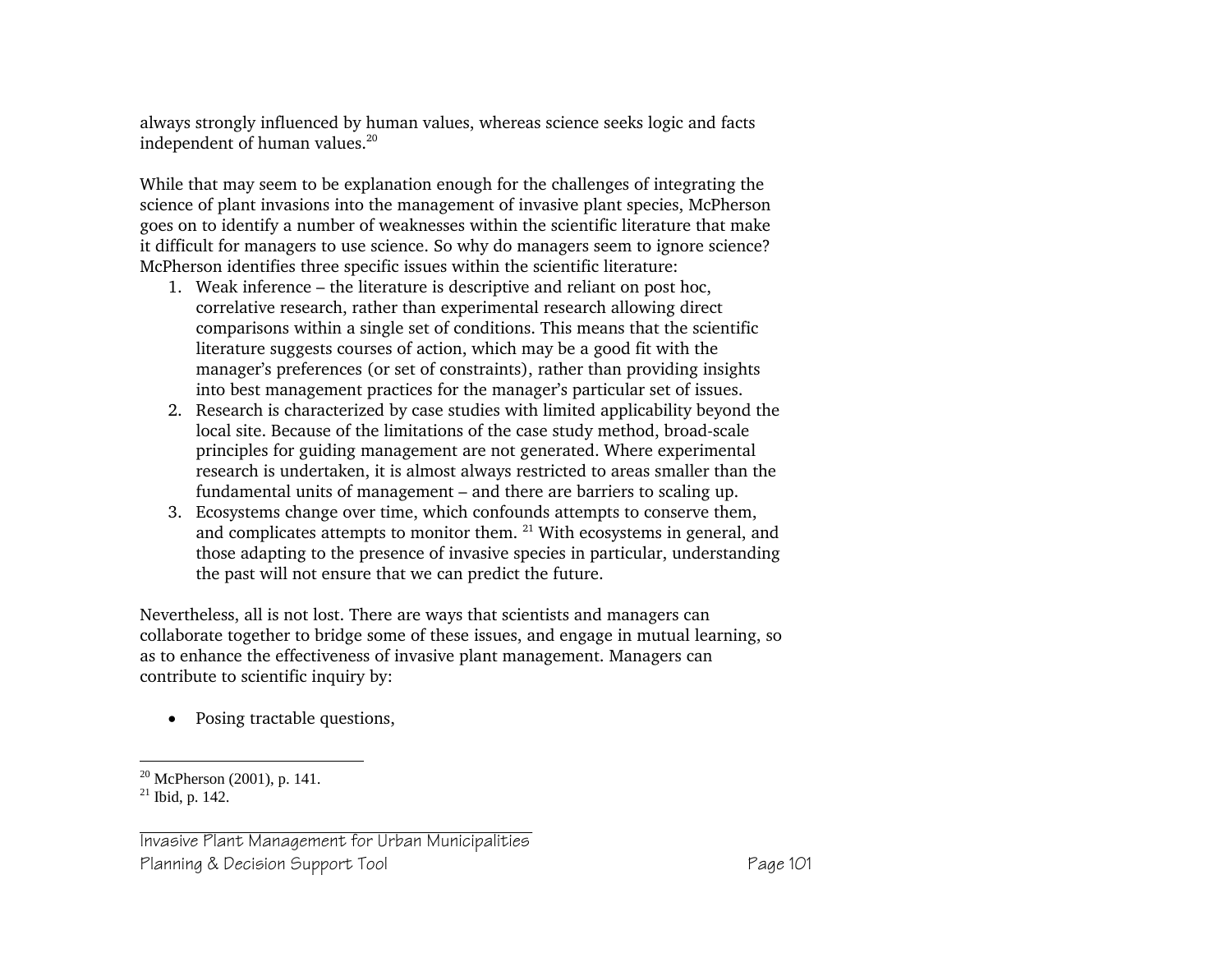- Helping to design ecological experiments,
- Seeking management implications from published research,
- Understanding the difference between hypotheses and predictions,
- Understanding weak inference,
- Assessing experimental techniques and research methods, and
- Facilitating insightful research experiments on lands within their jurisdiction.

Scientists can assist managers in their quest to manage invasive plant species by:

- Focusing on questions that address important management issues within their program of research,
- Synthesizing relevant findings from their research & research conducted by other scientists,
- Supplying information in outlets accessible to managers, and
- Responding to requests for information and advice in a timely & thoughtful way.

The science of ecology offers a number of tools that can be used to evaluate the success of management actions, including monitoring protocols and analytical techniques which have been developed to assess ecosystem structure and function. McPherson argues that data derived from monitoring will be most useful if based on structural and functional attributes of the ecosystem, rather than on poorly defined concepts such as ecosystem "health," "integrity," and "sustainability."

## *Issues Related to Invasive Plant Management Practices*

Invasive plant management in natural areas is a relatively new activity, and invasion science is a new science. Some practices from the world of industrial agriculture are being used in ecological restoration projects, leading to controversy. Specific areas of dispute include the use of biological controls or herbicides/pesticides to control an invasive species.

Herbicide use is controversial because of the risks to native or desirable vegetation in a natural area. Herbicides pose risks because of the risk of accident in their application, the risk of ineffective applications, the risk of plant adaptations to the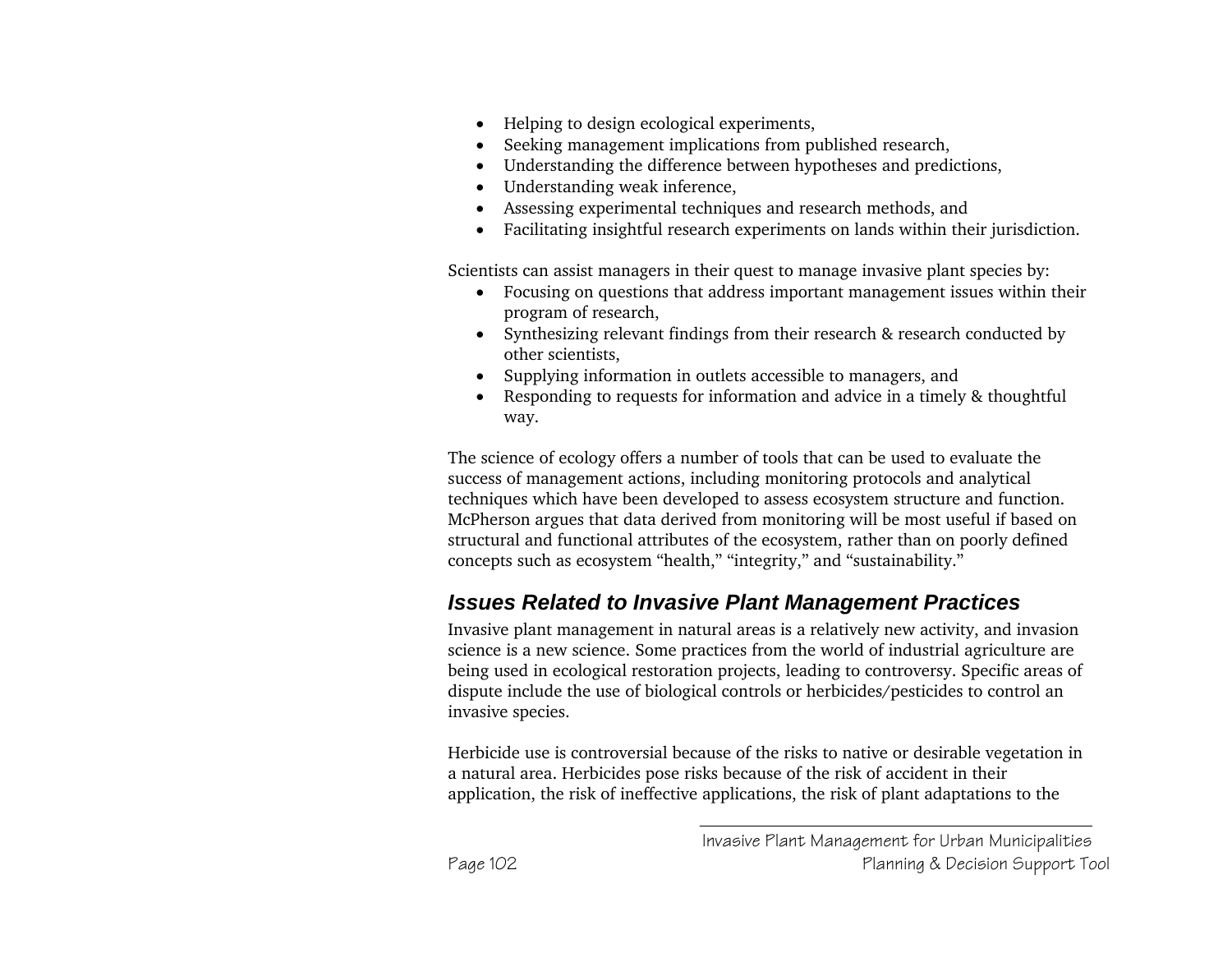presence of herbicides, and because of the potential for long-term effects, which have not yet been identified. DDT is the classic cautionary tale about the use of pesticides, in that its use had unintended consequences that were very pervasive throughout the ecosystem, and with long-term viability in the soils. DDT is still leaching into watercourses in the USA (and probably Canada), although its use has been banned for  $30+$  years.

Most of the on-line literature about the controversies surrounding the use of herbicide focus on controversies related to genetically modified crops which are "Roundup Ready." However, I found<sup>22</sup> the following articles that present, in a fair way, both sides of the issue of herbicide use:

- Topanga On-line a 2003 newsletter pointing out the arguments for and against herbicide use on an invasive plant in a natural area (www.topangaonline.com/tasc/tasc41-1.html)
- Seattle Post Intelligencer, May 30, 2003 article regarding roadside pesticide use to control blackberry (http://seattlepi.nwsource.com/local/124253\_spray30.html)
- Glyphosate outline of attributes of one commonly used herbicide, Glyphosate, and various implications for toxicity (http://www.poptel.org.uk/panap/pest/pe-gly.htm)

Biological control is controversial because some people see it as introducing yet another non-native species into the ecosystem thereby compounding the invasion issue, particularly in terms of ecological disturbance. Others argue that, if done right, the introduced species is so specialized that once the invasive plant is controlled, the introduced biological control will exist in harmony with its host, and not cause any problems with its host. There are ample examples in the literature to support both points of view.

<sup>22</sup> Google searches conducted May 22, 2006.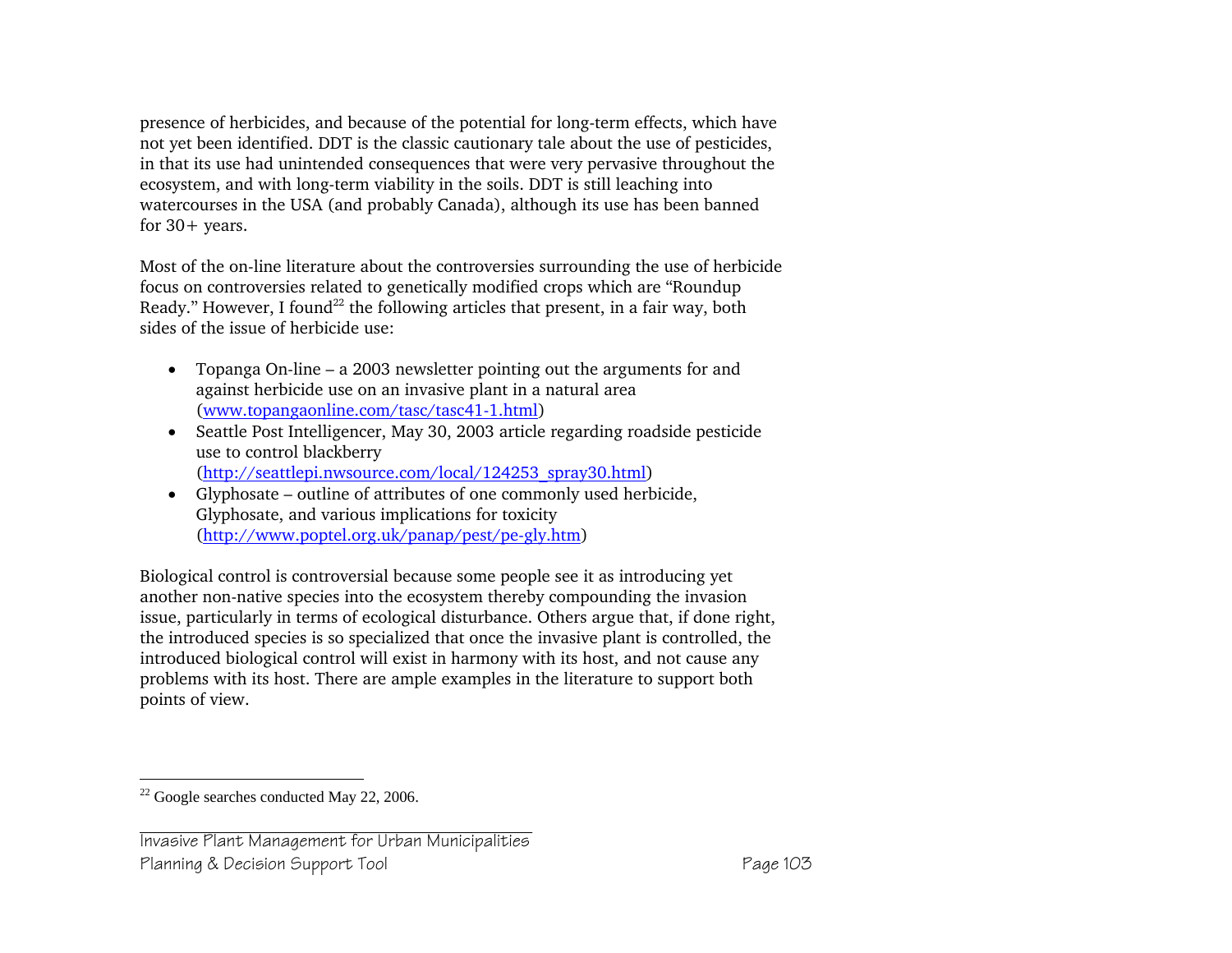A quick search of the web revealed an interesting bias in the information available on the internet. Almost all items reporting on the controversy about the use of biological control were not available to the average reader because of access requirements. Potential readers were required to have a subscription to the academic journal to access the article. Almost all items in support of biological control for invasive plants were freely available. Nevertheless, a few sources that are readily available may outline the challenge for you:

- The Nature Conservancy's *Weed Control Methods Handbook*, Chapter 4 on Biological Controls, prepared by John M. Randall & Mandy Tu, can be found on-line at http://www.wilderness.net/toolboxes/documents/Invasive/Chapter%204%20 BiologicalControl.pdf
- Biocontrol: nontarget effects, research outline by Dr. Jane Memmott, University of Bristol, which can be found at http://www.bio.bris.ac.uk/research/community/nontarget.html
- CRS Report for Congress, Harmful Non-Native Species: Issues for Congress III, April 8, 1999. http://www.cnie.org/NLE/CRSreports/Biodiversity/biodv-26b.cfm#Biological%20Controls.

## *Project Methodology*

The project idea was developed in collaboration with Robyn Wark, Ecosystem Planner for the City of Burnaby, and Susan Haid, Senior Environmental Planner with the Greater Vancouver Regional District. Under the umbrella of the GVRD Biodiversity Conservation Strategy development, a number of initiatives on invasive plant management were moving forward simultaneously, including the development of a framework for invasive plants in GVRD Parks<sup>23</sup> and an inventory of invasive plants in the Still Creek watershed with restoration prescriptions. $24$ 

 $23$  Page (2006a)

 $^{24}$  Page (2006b)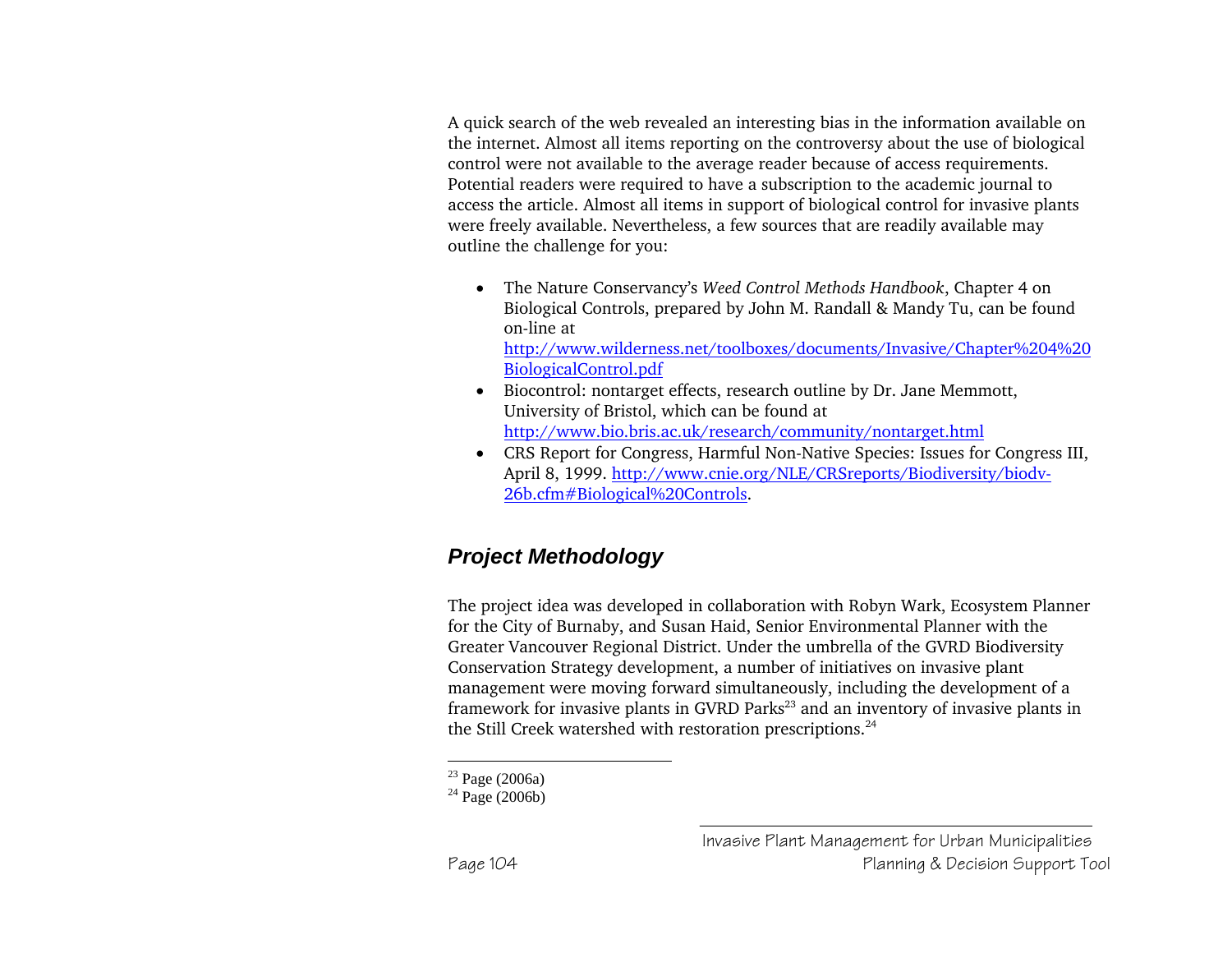### **Research Goals**

At the project outset, a number of research goals were identified, to assist with the formation of focus group and interview protocols, as well as to focus the work. These included:

- Identification of barriers to effective invasive plant species management.
- Constructive strategies and recommendations to systematically overcome these barriers.
- Improved invasive plant species management structures, potentially including better planning, better relationships between volunteer groups and city agencies, and better methods of communicating about invasive plant management to City Council and to various publics, including:
	- Assembling the data required to make effective and informed decisions;
	- Formulating the necessary plans and decisions;
	- Developing a complete record of the information-gathering, analytical, and decision-making processes, useful in case of challenges from members of the general public; and
	- Providing the basis from which it may be possible to develop a tool that is of use to land managers within the entire GVRD.
- Enhanced decision-making capabilities about invasive plant species management.

To meet these goals, a three-part research strategy was developed: scoping, drafting and testing, and revising.

## **Step One: Undertake Scoping Process**

The research began with a scoping process, including a literature review (print materials and internet) and two focus groups in December 2005:

• A Still Creek Watershed focus group, made up of representatives from the Cities of Burnaby and Vancouver (13 participants); and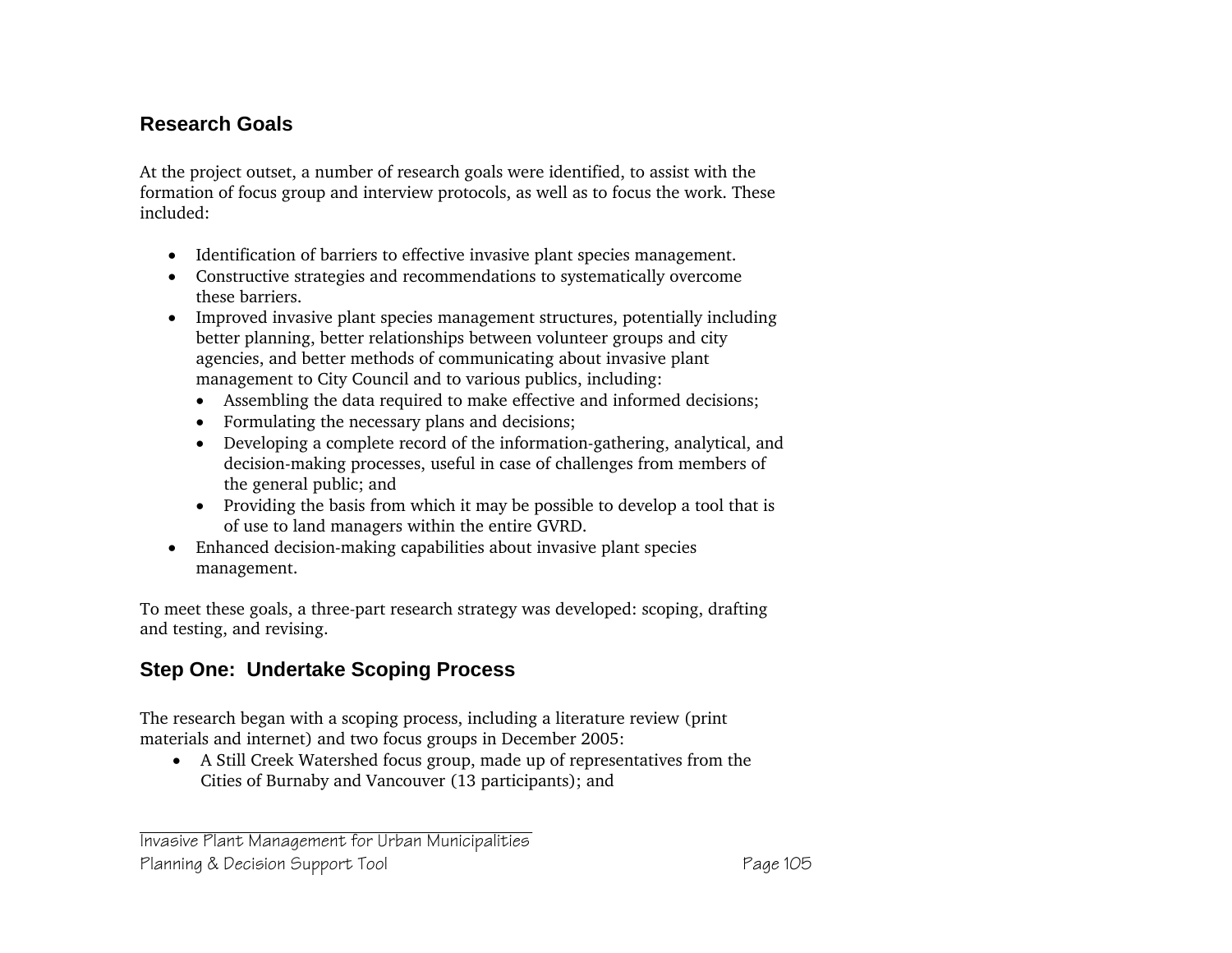• The GVRD Biodiversity Working Group, made up of representatives from most of the municipalities which make up the GVRD (16 participants).

The goal of these scoping processes was to identify the management components most useful to planners and land managers early in the research.

The literature review revealed that the materials available to assist urban (municipal) land managers with invasive plant management decision-making was sparse. In all, nine invasive plant management frameworks were examined to identify crucial elements for consideration (see Table 5). Critical elements varied somewhat, dependent on the audience for whom the framework and/or publication was intended, but most fell into one of three categories:

- Integrated pest management planning, specifically for ranchers, farmers, foresters, and other rurally-based land managers;
- Invasive plant legal and policy frameworks, for policy-makers and governance bodies;
- Technical documents meant to support one or the other of the above categories.

The one exception to this finding is the Garry Oak Ecosystems Recovery Team's *Decision Support Framework*, which has elements of integrated pest management planning, but emphasizes up-front assessment activities over invasive species management planning (although it includes a significant component of that in the framework as well). This holistic approach was immediately appealing.

In reviewing the critiques of the *Decision Support Framework* contained in their evaluation report, as well as discussions with participants in the development of the Framework, it became apparent that improvements, as well as modifications, would be necessary. Much of the Garry Oak Team's work is applicable to municipal lands, although their focus on a specific ecosystem type which is not present in BC's Lower Mainland meant that significant modification would be required to adapt to the local context. Also, because their focus was on specific ecosystem types, their tool excluded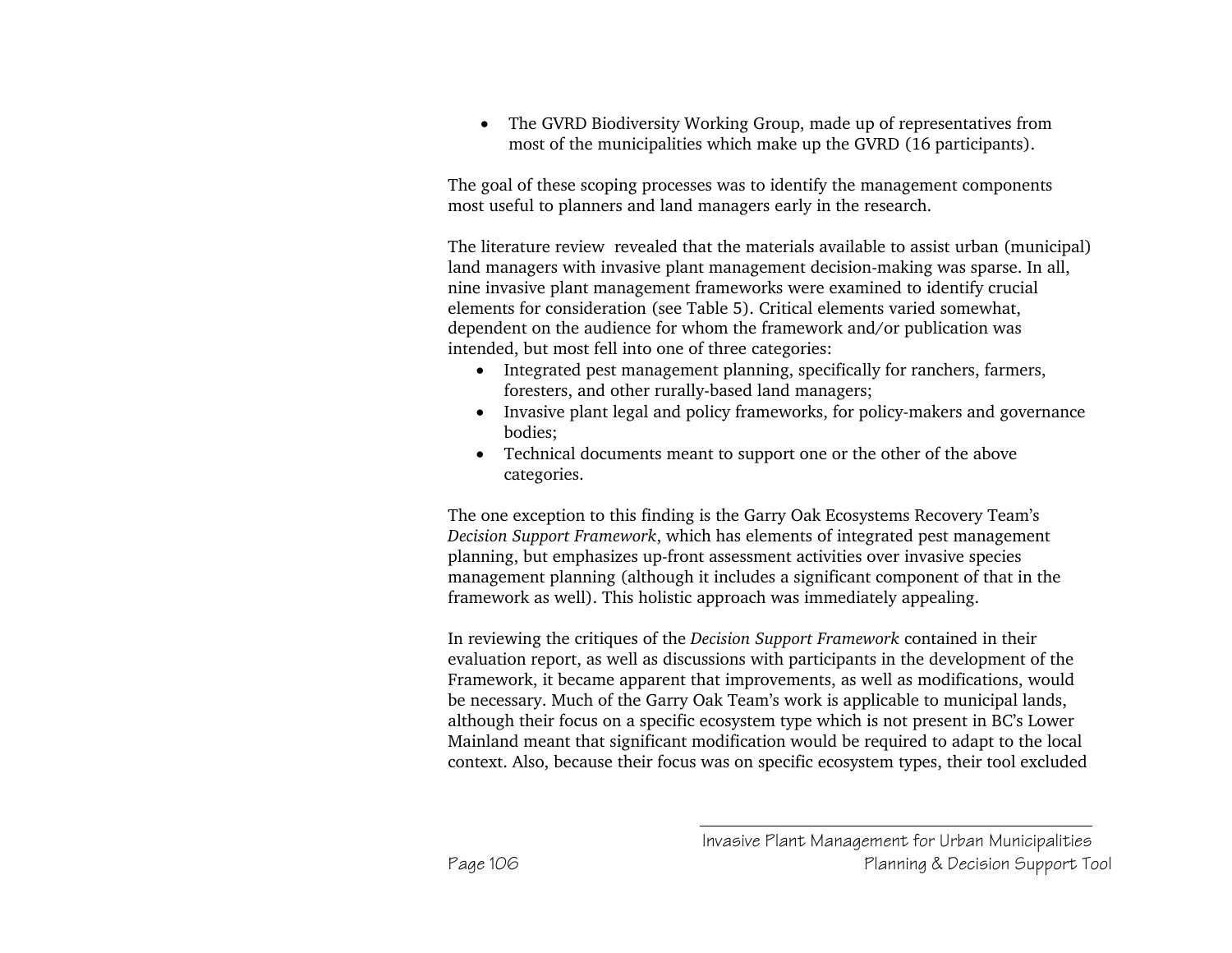specific constraints faced by municipalities in undertaking invasive plant management activities, requiring further adaptation.

The issues that emerged in the focus groups were far-ranging in nature, and indicative of the myriad challenges facing urban land managers in their struggle to contain invasive plants. Key issues included lack of understanding within the general public and political leadership, lack of support from the legal system, and lack of resources with which to tackle invasives. At the GVRD Biodiversity Working Group Focus Group, a clear mandate to develop a decision support tool was given to the researcher. The project started to take shape.

#### **Step Two: Draft and Test Decision-Support Tool**

Based on the information gathered in Step One, a planning and decisionsupport tool was drafted for the GVRD, although initial focus was on the Still Creek/Burnaby Lake watershed. The decision support tool was originally envisioned to look like an extensive checklist supported by a handbook, and has stayed true to that vision, although more background material has been included than was originally anticipated. The draft "tool" was tested with selected land managers, through a combination of interviews and test cases, and revised in response to the experience of using it. Comments were also sought from members of the Garry Oak Ecosystems Recovery Team (GOERT), as well as from the Manager of the Watershed Revegetation Program for the City of Portland's Bureau of Environmental Services.

A key challenge that emerged is that the risk assessment methodology used by the GOERT in their Decision Support Tool was only available for three invasive plant species: Scotch broom, English ivy, and Blackberry. During the test cases, it emerged that these are not necessarily the top three invasive plants

within the GVRD watersheds. It also became apparent that none of the other sources

Invasive Plant Management for Urban Municipalities Planning & Decision Support Tool **Page 107** 

Table 4: Invasive Plant Management Frameworks *Seven steps to managing your weeds* – BC Ministry of Agriculture/Open Learning Agency *Creating an integrated weed management plan: A handbook for owners and managers of lands with natural values* – Colorado State Parks *Handbook for ranking exotic plants for management and control* – US National Park Service *Global Invasive Species Initiative: Adaptive Management Templates and Planning Examples* – The Nature Conservancy *Decision Support Tool for Invasive Species in Garry Oak and Associated Ecosystems* – Garry Oak Ecosystem Recovery Team *Pacific Northwest Landscape Integrated Pest Management (IPM) Manual: Culture of Key Trees & Shrubs, Problem Diagnosis and Management Options* – Washington State University, Cooperative Extension *Prioritizing Invasive Plants and Planning for Management* – Ron Hiebert (an update of US National Park Service handbook) *A Guide to Designing Legal and Institutional Frameworks on Alien Invasive Species* – IUCN *IAP Reference Guide – Part 1, Module 1.4: Planning of Invasive Alien Plant Programs* – BC Ministry of Forests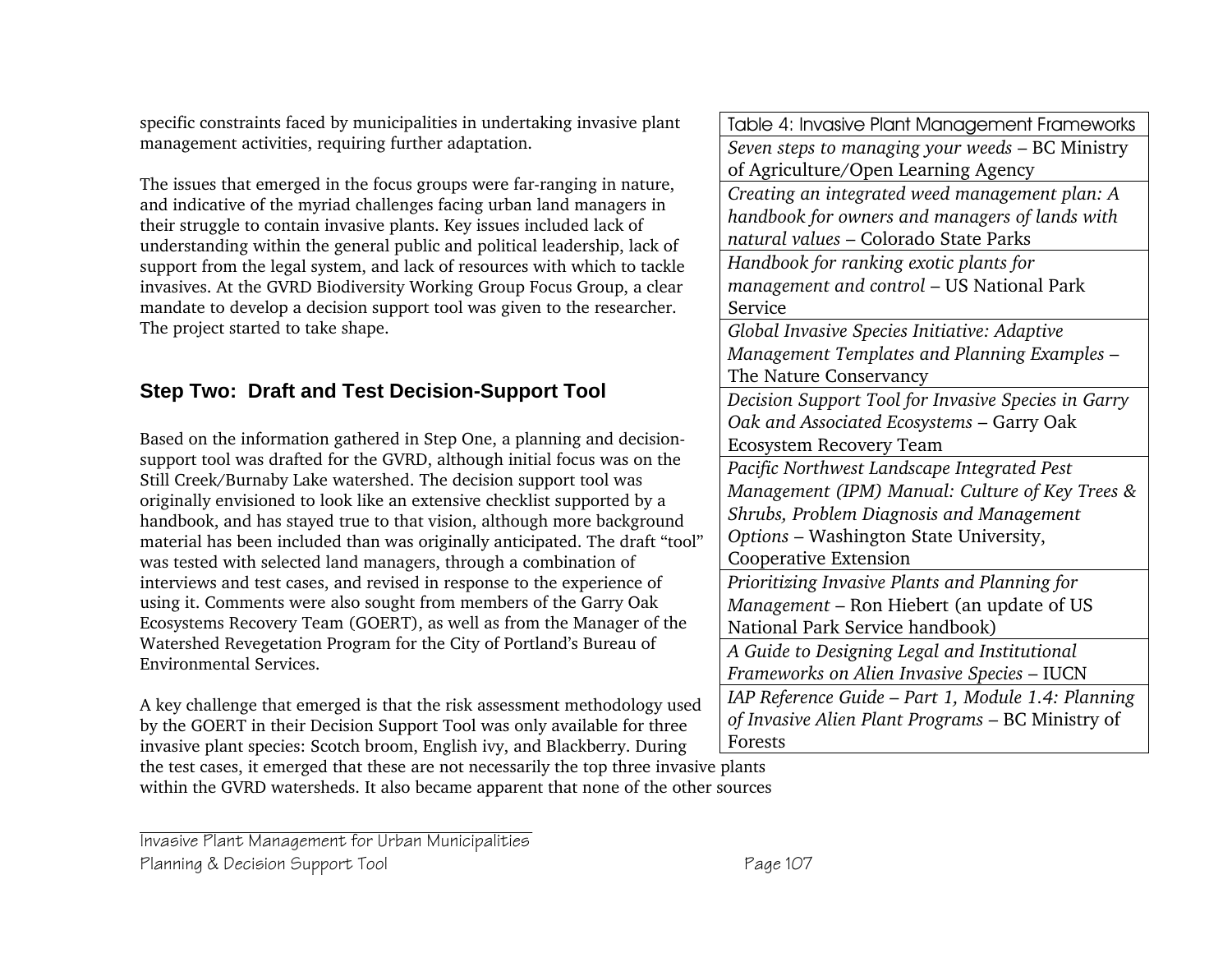which ranked invasive plants based on significance were compatible with the GOERT system, because they are much more complex; neither did they include the majority of plant species which had been identified as invasive within the GVRD.

In response to this challenge, the researcher duplicated the GOERT methodology, and invited 30 individuals with a strong interest in and commitment to invasive plant management to participate in a community science project to rank order the invasive plants identified for the GVRD. Of the 30 individuals invited to participate, 15 responded with rankings – although not all respondents ranked all species.<sup>25</sup> This was in part because some of the plants were unfamiliar to respondents, because they are not equally invasive throughout the region.

The participants were invited to rank order 23 species of plants identified as invasive within the GVRD against each other on the basis of three criteria:

- 1. Significance of impact;
- 2. Difficulty of control or management; and
- 3. Urgency of control or management.

The list of invasive non-native plant species was drawn up from the Weedbusters Manual (Burnaby Lake), Vancouver Parks Board's City-Wide Strategy for Invasive Plants (DRAFT), Steve Godwin's presentation at the Greater Vancouver Invasive Plant Committee's First Conference on April 12, 2006 related to the species of concern in Surrey, and Nick Page's inventory of invasive plant species in the Still Creek Watershed.

In determining "significance of impact," participants were asked to think of the individual plant species' impacts on the normal disturbance regimes of the ecosystem, areal extent of the species, dominance of the species within the various ecosystems where it is found, effect on natural ecological processes (i.e. increase in erosion or

 $25$  This response rate was better than that of the GOERT effort, where 20 participants were invited, but only 6 responded. Of these 6 respondents, not all ranked all species of invasive plants either. (Murray & Pinkham, p. 59-67)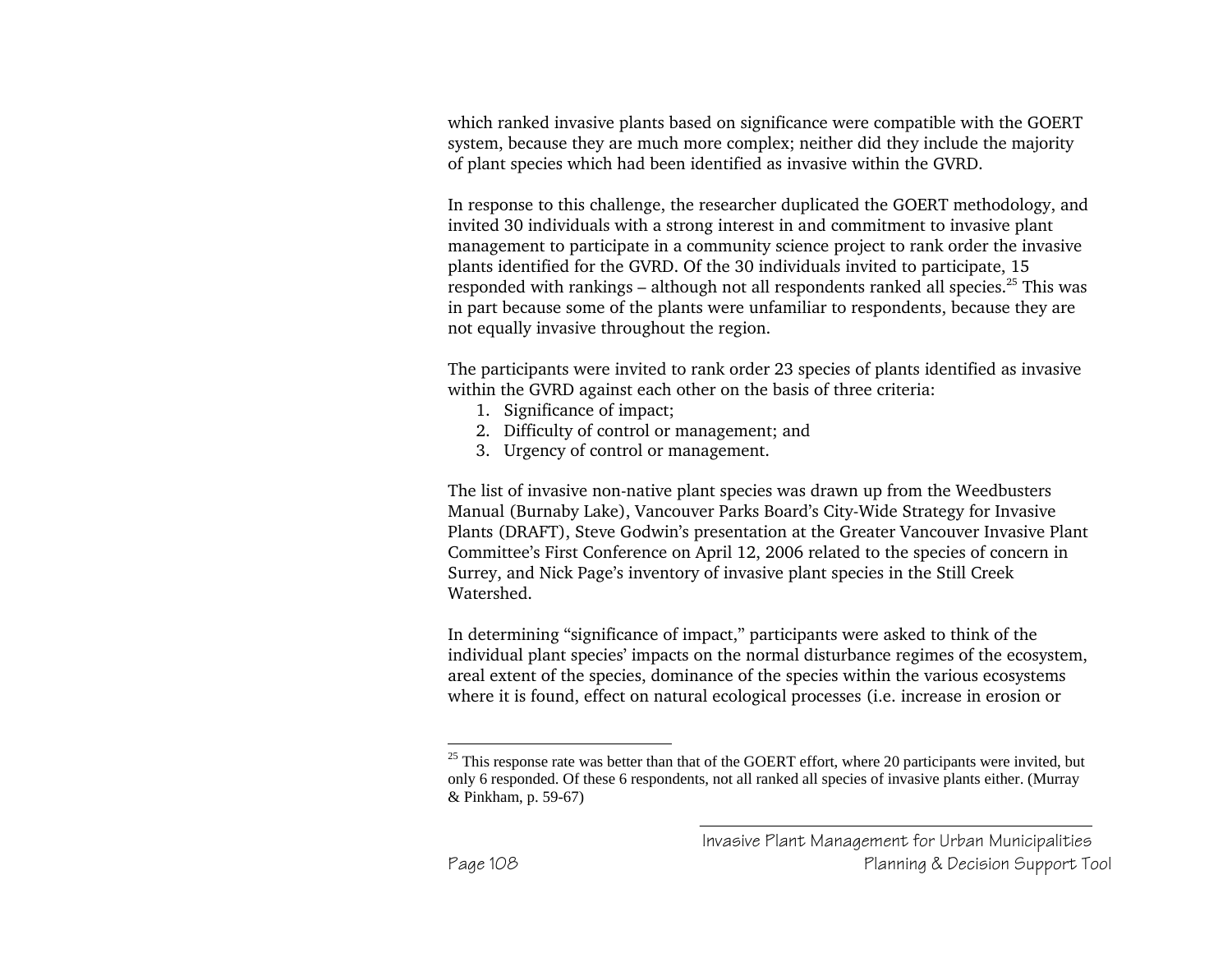other) and its innate ability to become a pest due to reproductive strategies, seed dispersal mechanisms, longevity of seeds, and so on.

In determining "difficulty of control or management", participants were asked to think about the likelihood of successful control of this species, based on knowledge of other communities' experience of eradication, and whether or not there are methods in place which can effectively control this species.

In determining "urgency of control or management," participants were asked to think in terms of whether delay in management will result in a very little increase of effort to management this species, or a huge increase of effort to manage it.

While it is important not to overstate the validity or reliability of this data, it does give an indication of the GVRD invasive plant management community's perceptions of which invasive plant species present the greatest threat to natural areas within the region. Based on the results (raw data available in Appendix A), the species which present the greatest threat within the GVRD include: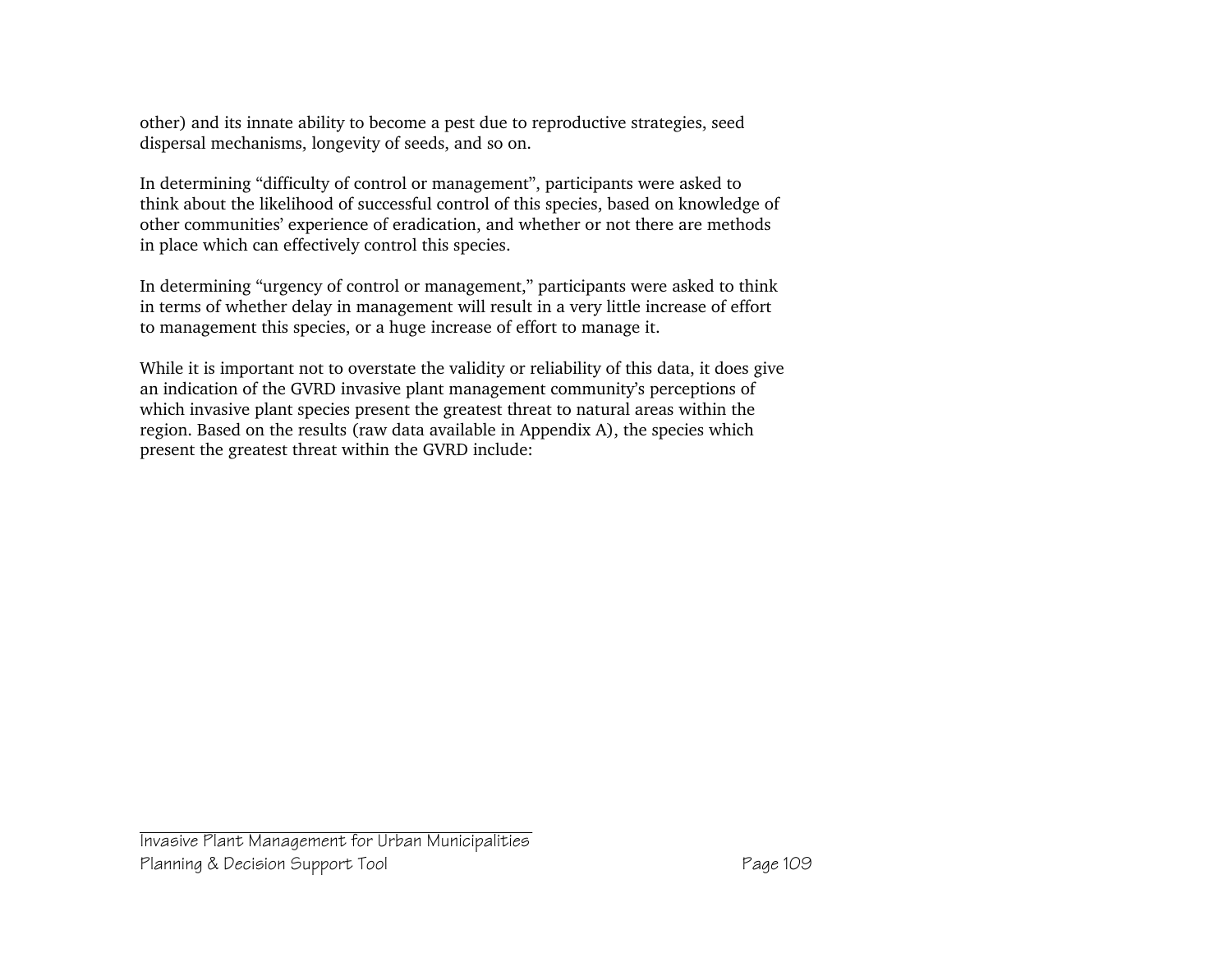| Table 5: Top 10 GVRD Invasive Plants |
|--------------------------------------|
|--------------------------------------|

|     | <b>Species Name</b>                                            | Ranking<br>(All)<br><i>criteria</i> ) | Significance Difficulty Urgency of | or Mgmt | of Impact of Control Control or<br><b>M</b> gmt |
|-----|----------------------------------------------------------------|---------------------------------------|------------------------------------|---------|-------------------------------------------------|
| 1.  | Fallopia spp. (formerly Polygonum spp.) (Japanese<br>knotweed) | 3.3                                   | 3.9                                | 2.5     | 3.5                                             |
| 2.  | <i>Rubus armeniacus</i> (invasive blackberry spp.)             | 3.5                                   | 2.2                                | 4.0     | 4.3                                             |
| 3.  | Phalaris arundinacea (Reed canary grass)                       | 5.1                                   | 5.2                                | 4.2     | 6.0                                             |
| 4.  | Lythrum salicaria (Purple loosestrife)                         | 5.3                                   | 4.9                                | 6.3     | 4.8                                             |
| 5.  | <i>Hedera spp.</i> (English ivy)                               | 5.3                                   | 3.6                                | 7.3     | 5.1                                             |
| 6.  | Cytisus scoparius (Scotch broom)                               | 6.2                                   | 5.7                                | 6.8     | 6.1                                             |
| 7.  | Heracleum mantegazzianum (Giant hogweed)                       | 7.7                                   | 9.4                                | 9.4     | 4.4                                             |
| 8.  | <i>Impatiens glandulifera</i> (Policeman's helmet)             | 8.3                                   | 7.3                                | 9.9     | 7.7                                             |
| 9.  | Lamiastrum galobdolon (Lamium; Dead or spotted<br>nettle)      | 9.1                                   | 10.1                               | 8.2     | 8.9                                             |
| 10. | Convolvulus arvensis (Field bindweed; morning glory)           | 11.4                                  | 12.2                               | 9.7     | 12.2                                            |

Based on these indications, the risk assessment components of this DST were completed for the species of concern within the GVRD. However, these results should be verified by a group of ecologists who specialize in invasive plant science, with knowledge of the behaviour of the invasive plants within the region. They should also be tested rigorously, and protocols developed to:

- a) manage these invasive plants within the region; and
- b) regularly redo these results (and release them to the invasive plant community), so that they are kept current in light of greater experience in the management of these species within the region, and are updated as new invasive plant species are identified.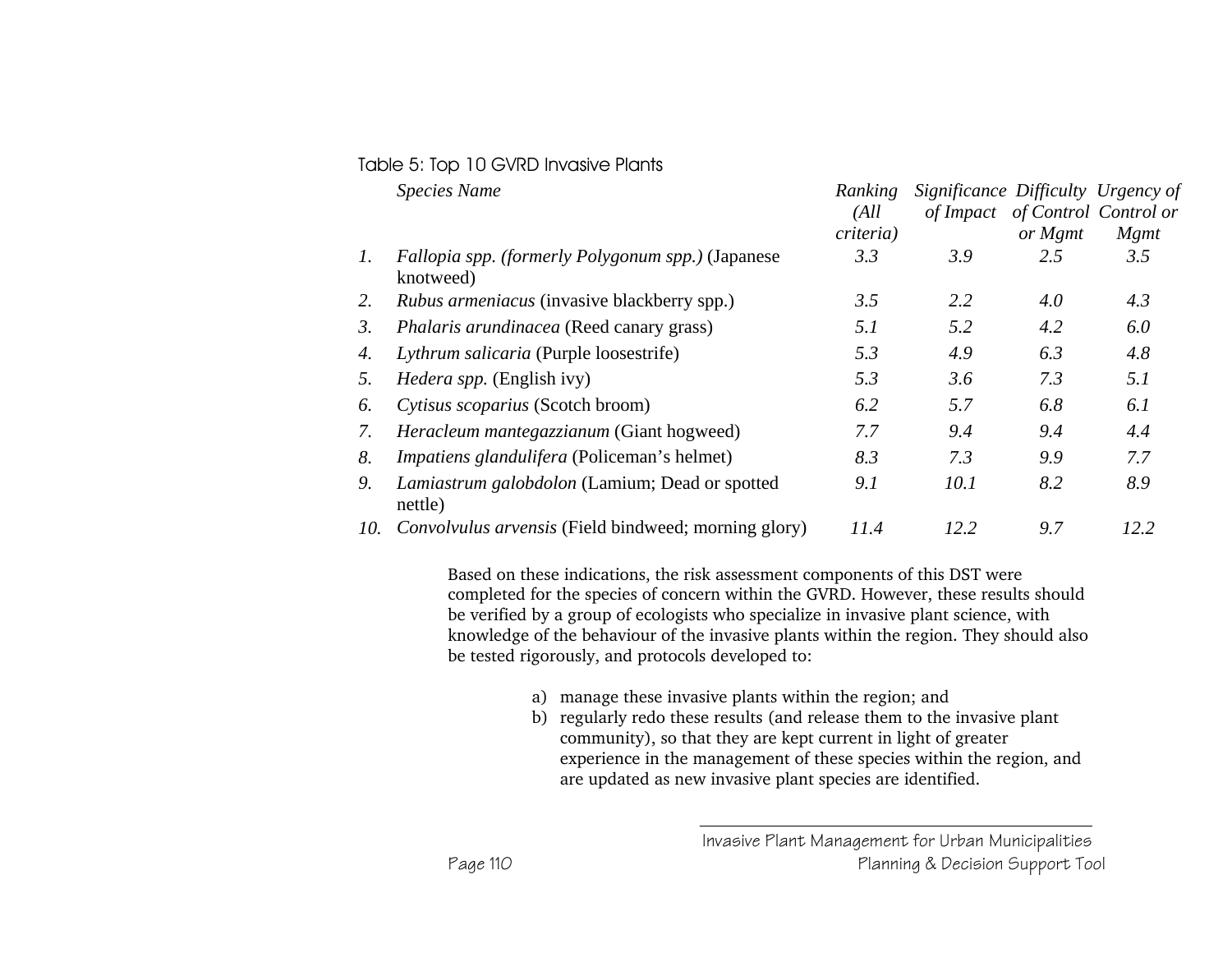Ultimately only the top ranked 16 species were used in the Decision Support Tool, primarily because those species at the bottom of the ranking scale were ranked by too few of the participants, so that there was no ability to rely on the information.

### **Step Three: Revise Decision-Support Tool and Gather Feedback**

Based on feedback from the land managers and comments from reviewers of the draft document, the decision-support tool was revised, and presented to the City of Burnaby (client) and Dr. William Rees (advisor) for comment, prior to finalization. The first presentation of the final document occurred on June 16, 2006 at the Planners for Tomorrow conference, the Canadian Association of Planning Students' 2006 annual event, held in Vancouver. It was anticipated that the first presentation of this planning and decision support tool would be to the participants in the two focus groups, but that proved not to be possible. A presentation is scheduled for August 10, 2006 with the GVRD Biodiversity Working Group.

## *Next Steps/Recommendations*

If our goal is to achieve control of invasive plant species in natural areas in BC's Lower Mainland, this project is only one milestone along the way. We have a great distance left to go on this journey, to achieve our goal or destination. From where I sit, further milestones include community-based projects or initiatives in invasive plant management, further developments and evolutions in our thinking about invasive plant management, and futher research in invasive plant management. Based on my perceptions of what needs to be done, here is a list of recommendations and next steps for the community's consideration:

Use of the Planning and Decision Support Tool (DST)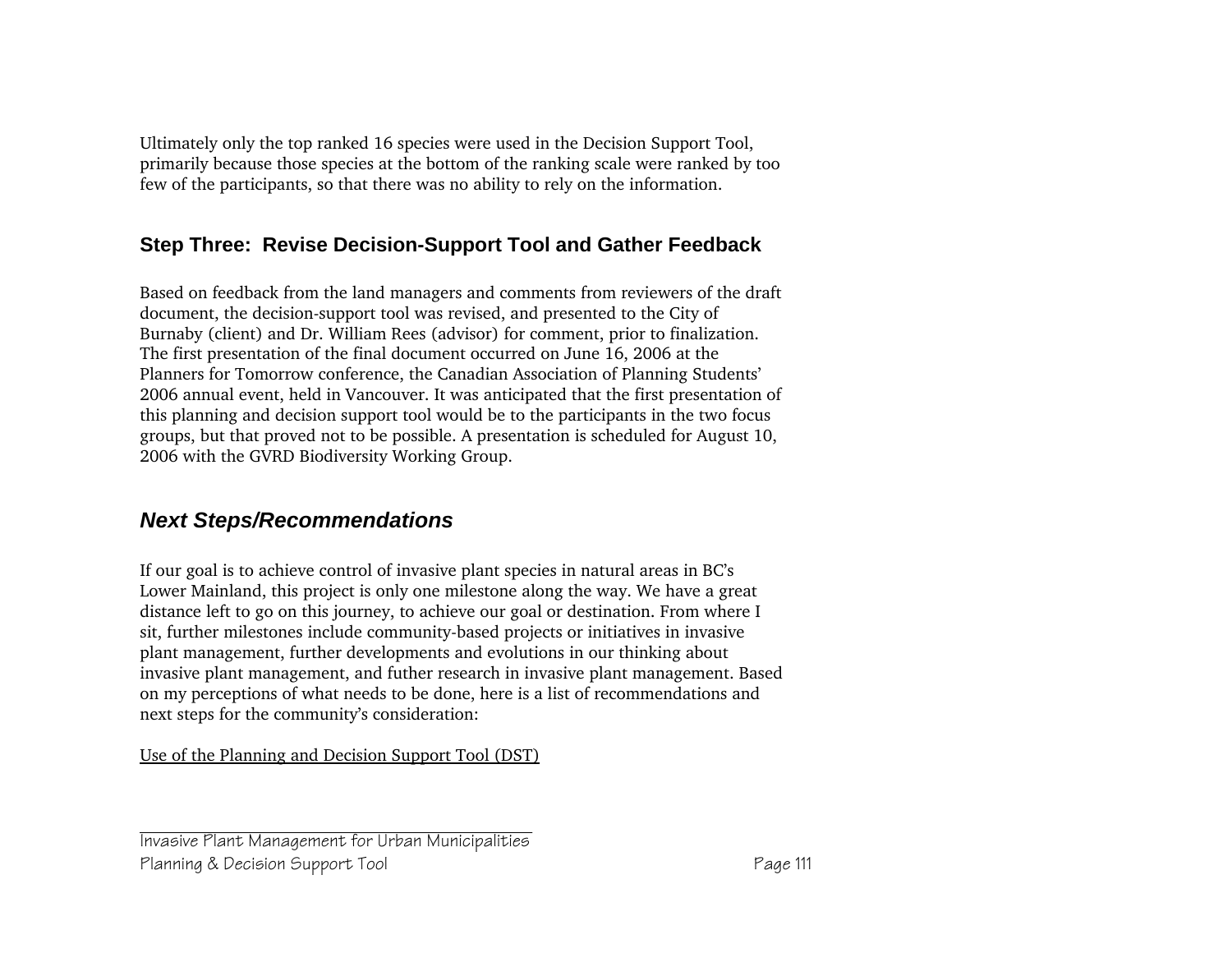- 1. This DST is a very preliminary effort, based on my best efforts, which now needs to be fully tested in the field by land managers, working within their particular field of constraints and requirements. While I have tried to be comprehensive, it may be that further information is required in some sections, or there are gaps due to lack of knowledge about the specifics of natural area management within municipalities, or that new information emerges about planning for the management of invasive plants. As you use this DST, please keep me informed as to the various adaptations you make to it. I can be reached at bsuderman2005@gmail.com.
- 2. Because this document is preliminary, it should be used with the appropriate level of caution. Caution should particularly be applied in the use of the summary tables about the ecology and best management principles for the management of individual invasive plant species. For example, during the development of this document, the official name of Japanese Knotweed changed from *Polygonum spp.* to *Fallopia spp.* Without Nick Page's information about this, I would not have known. For several years it will be confusing to access management information about this plant because some information sources will still have the old name, and some will have the new name.
- 3. Information about the "top 10 species" of concern within the GVRD should also be treated with care. What may be true in a perception study about invasive plants may not be true on the ground in your particular areas of management. Based on your research and investigations into the issues facing the sites you are particularly concerned about, you will be able to make your own list of species of concern, and plan accordingly.

#### Further Development of the Decision Support Tool (DST)

4. For all of the reasons listed above, an adaptive management strategy for testing and modifying this DST should be undertaken. Unfortunately it is beyond the capacity of this writer to undertake this task. Any organization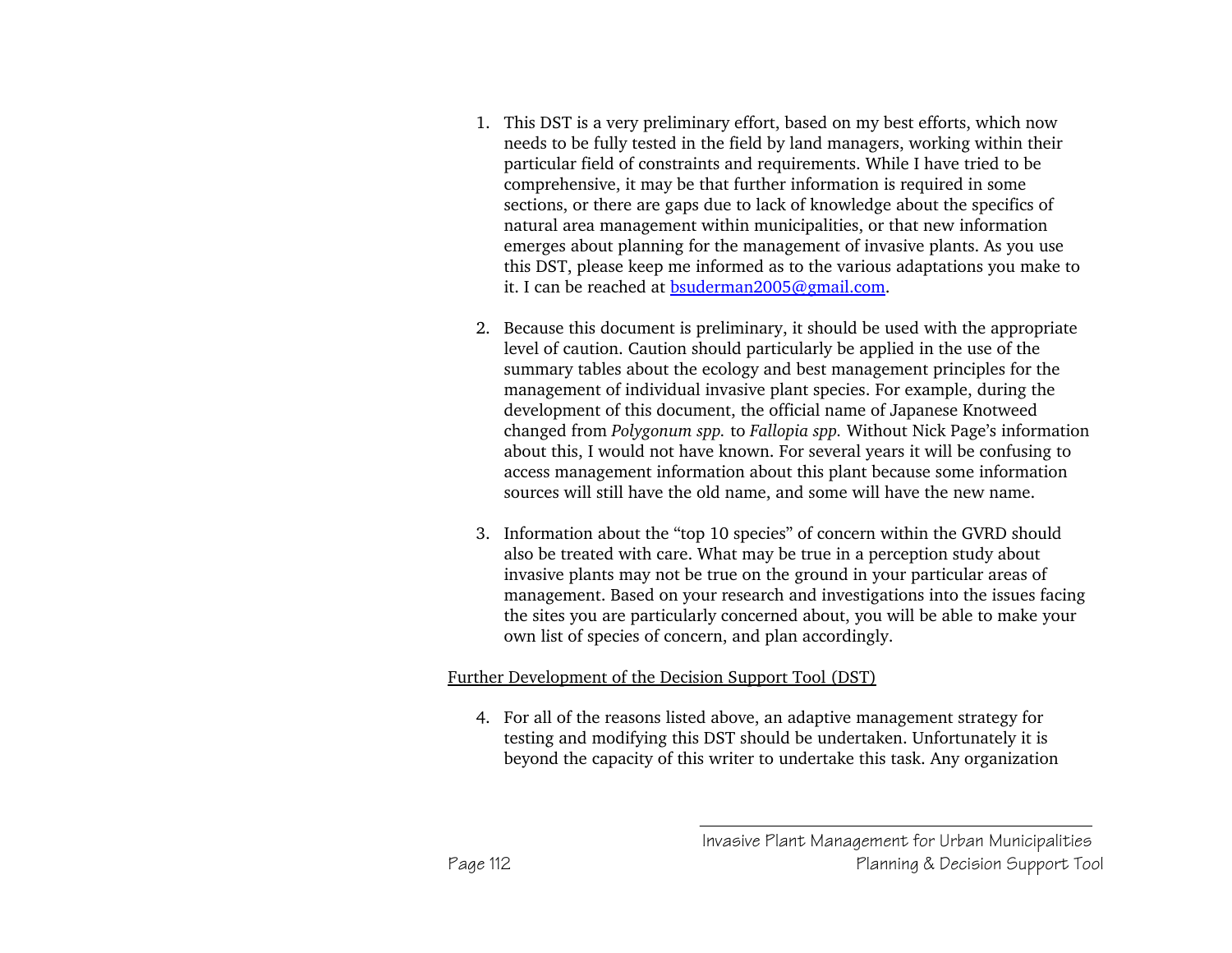that is interested in undertaking this task and wishes to volunteerwould be most welcome!

- 5. Because the discipline of invasive plant management is relatively new, and because it can seem to be overwhelmingly complex in nature, the focus of this DST has been to take a systematic approach to the various inter-connecting aspects of planning for invasive plant management. There are many bodies of theory which have contributed to this DST, including ecological theory, plant invasion theory, theories of human behaviour and psychology, management theory, and so on. The theoretical framework for this DST has not been comprehensively outlined in this document, in part due to lack of time, and in part because of the nature of the professional project. However, over time it could prove helpful to have these theoretical frameworks articulated more clearly, so that the theory could be more fully developed.26 Any student interested in taking on this challenge is most welcome!
- 6. To be able to more clearly and effectively articulate the theory behind invasive plant management will require a basis of experience, including a number of pilot projects at varying scales, so that clear patterns can emerge. There are a number of pilot projects, or other projects which can be characterized as pilots, underway within the GVRD's member municipalities. If an organization like the GVRD's Biodiversity Working Group were to work together with an academic institution interested in invasive plant management within urban areas, an effective partnership could be formed to develop a theoretical and management framework that would meet the needs of urban land managers here.

<sup>&</sup>lt;sup>26</sup> When I use the word "theory" in this context, it means that ability to explain why certain things happen. The theory of plant invasions, for example, attempts to explain why certain plants become invasive, how the invasion will proceed once these invasive plants become introduced into an area, and what measures may be effective in controlling the invasion, including the explanation of why those measures may be effective.

Invasive Plant Management for Urban Municipalities Planning & Decision Support Tool **Page 113**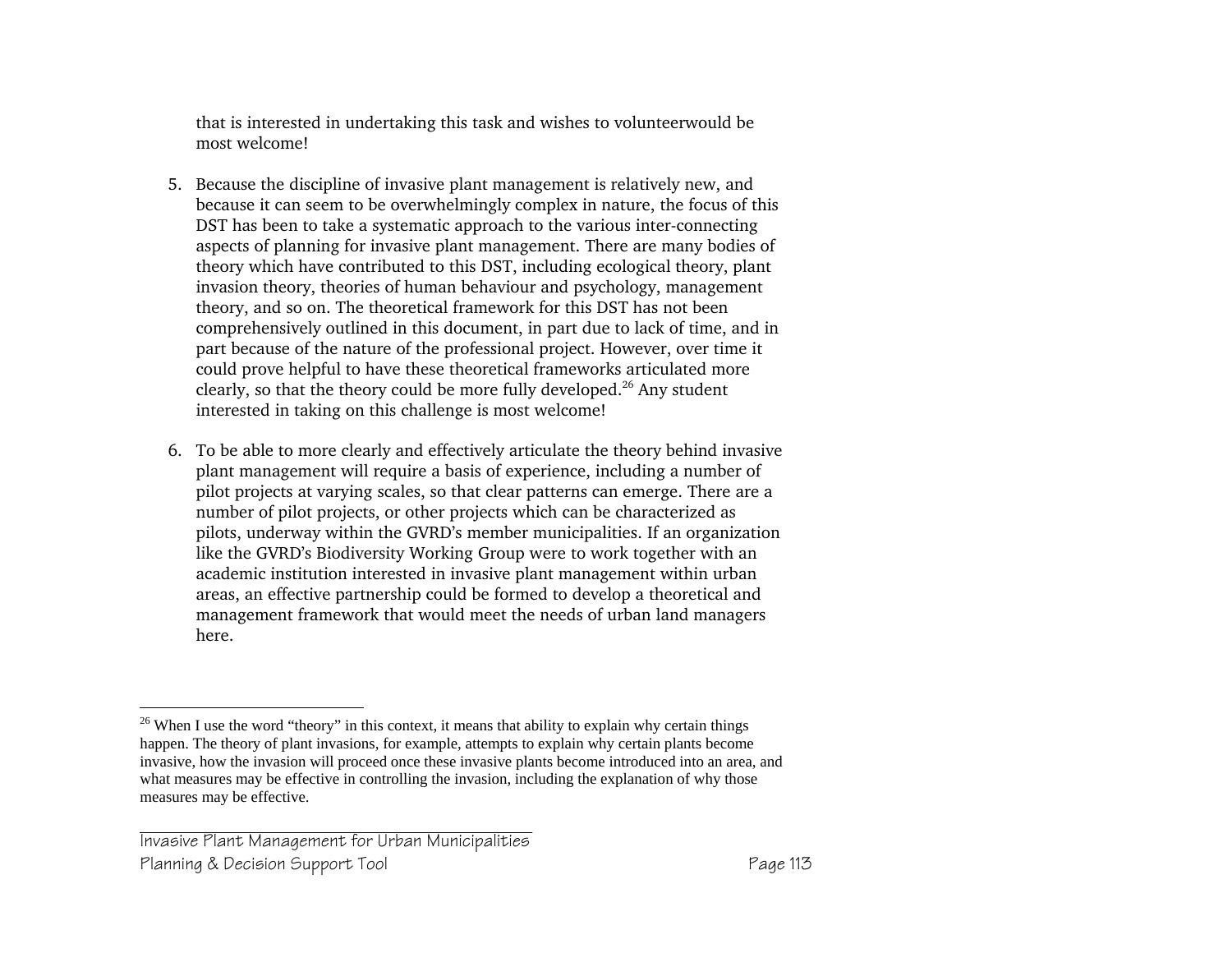7. This DST was developed for the use of those urban land managers with authority to make decisions about invasive plant management on those lands within their jurisdiction. However, within municipal governance structures, there is a continuum between authority and influence. Most municipal governance tasks require cooperation and collaboration within the municipal government, and between the municipal government, other levels of government, community-based groups, private property owners, and the general public. In developing this DST, I understand that urban land managers do not have unfettered authority, and are often influenced by others.

However, municipal governments face other situations where invasive plant management is a desired outcome, but there is limited authority to mandate it, i.e. with private property owners, specifically developers. The modification of this DST, or the development of a comparable DST, for the use of the urban planner with influence over land use within municipalities, suitable for policy development and related tasks, would be helpful, and compensate for a shortcoming of this DST for that purpose.

#### For the Invasive Plant Management Community

8. Increased collaboration within the invasive plant management community will dramatically enhance the capacity of the region to manage and control invasive plants. The GVRD's Biodiversity Working Group, which brings together municipal representatives from the entire region, is a good start, as is the Greater Vancouver's Invasive Plant Committee, bringing together representation from all levels of government (with the possible exception of First Nations), as well as community groups, industry, and other major stakeholders. At this point, collaboration is focused on information sharing, which is a very important component of developing capacity and enhanced decision making.

However, if collaborative efforts could also begin to result in more comprehensive invasive plant management activities, and the application of a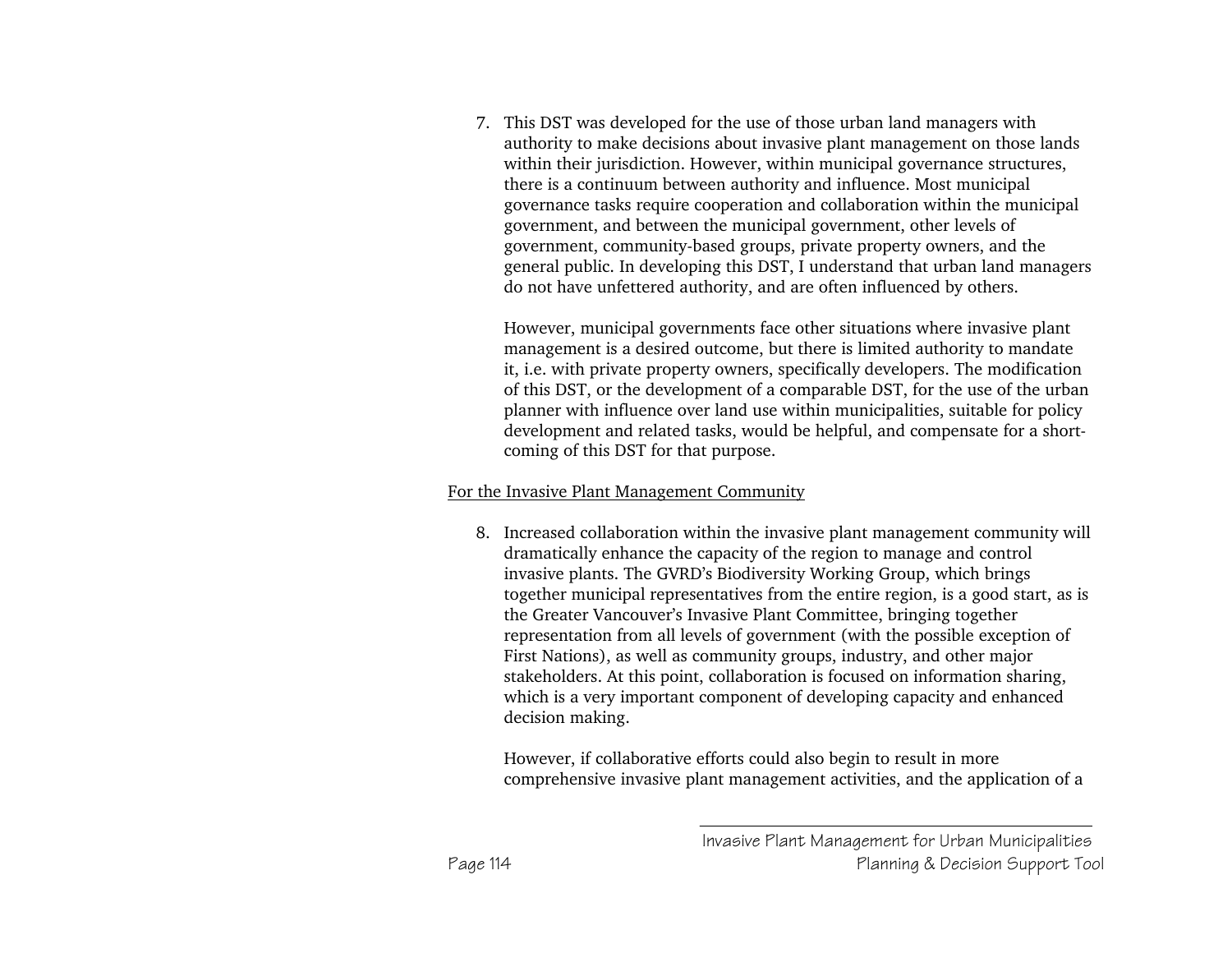consistent management and monitoring approach to those activities, with a commitment to sharing the results with a wider community, the impact on the ecosystems of the Lower Mainland would be profoundly beneficial.

- 9. Urban land managers cannot work in isolation on invasive plant management. One of the issues which emerged very clearly through the focus groups was the lack of political support/will to tackle invasive plants in a serious way, as demonstrated by the lack of resources available for undertaking invasive plant management work. Part of the reason for the lack of political support is due to the lack of public education and awareness of the issues related to invasive plant management. In parallel with any control methods that are developed and implemented, the various collaborative groups may also wish to turn their attention to issues of public education, making the general public (including gardeners, homeowners, industries, and others) more aware of what a healthy natural area landscape should look like, and increasing their awareness of the negative effects caused by invasive plants. It may be that a social marketing approach would be the most successful vehicle for such a public education campaign.
- 10. Lastly, the response of the invasive plant management community to this research effort was profoundly generous, meaning that there is a hunger for region-specific invasive plant management material. A good focus for further investigation and capacity-building would be the results of the community science component, ranking invasive plants of the Lower Mainland. These results should be taken to the community at large, as well as invasion biology specialists. Bringing the two groups together in a workshop situation, the results should be explored, with workshops designed to address the various dimensions of "significance of impact", where the greatest level of disagreement seemed to occur, as well as "difficulty of control and management." Then, based on the results of the workshop, the ranking should be revised according to the new results that would emerge. Then, in conjunction with this workshop, protocols for the management of these less well understood invasive plants, developed for the ecological and governance

Invasive Plant Management for Urban Municipalities Planning & Decision Support Tool **Page 115**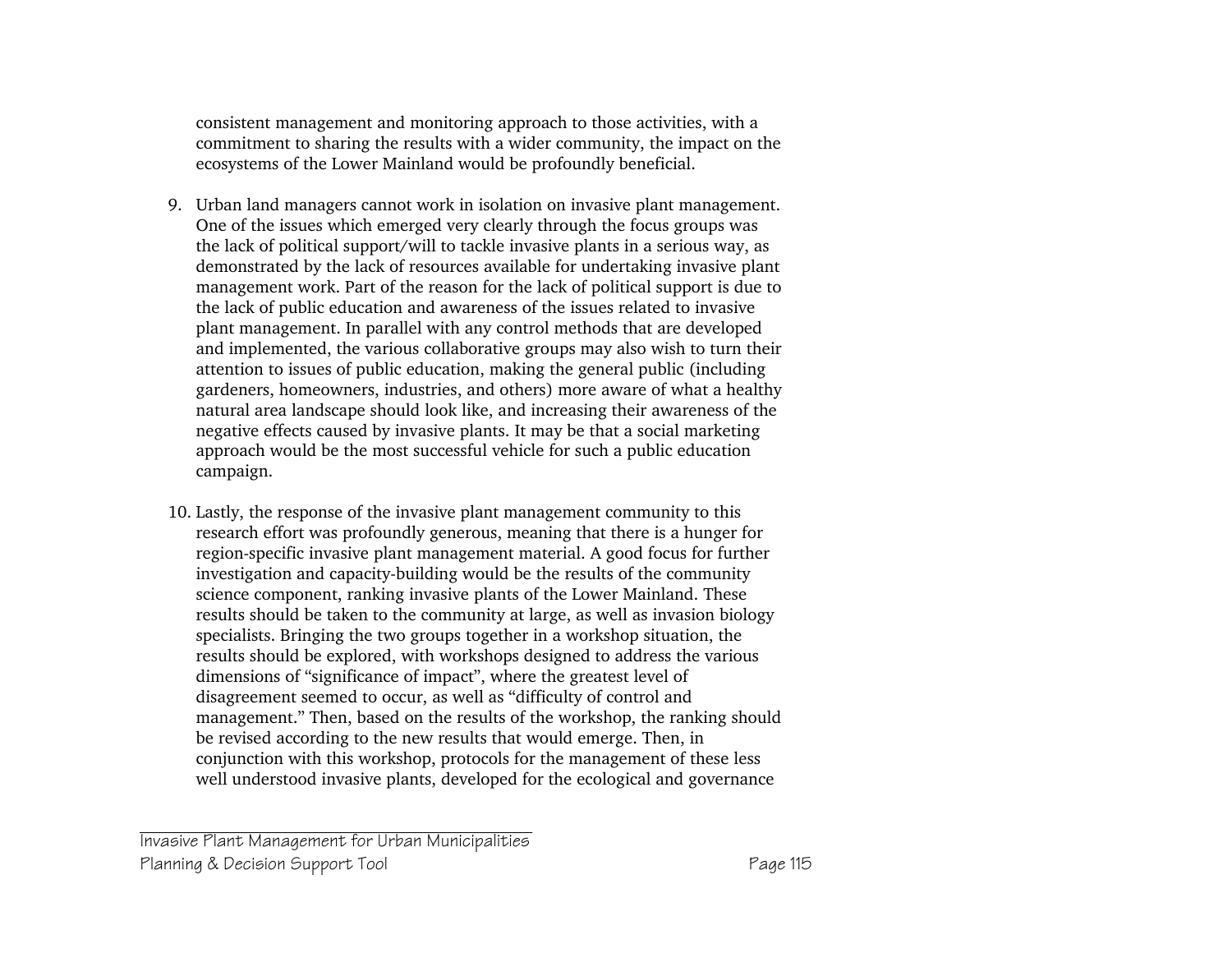climate of BC's Lower Mainland with full recognition of the ban on use of pesticides, could be developed.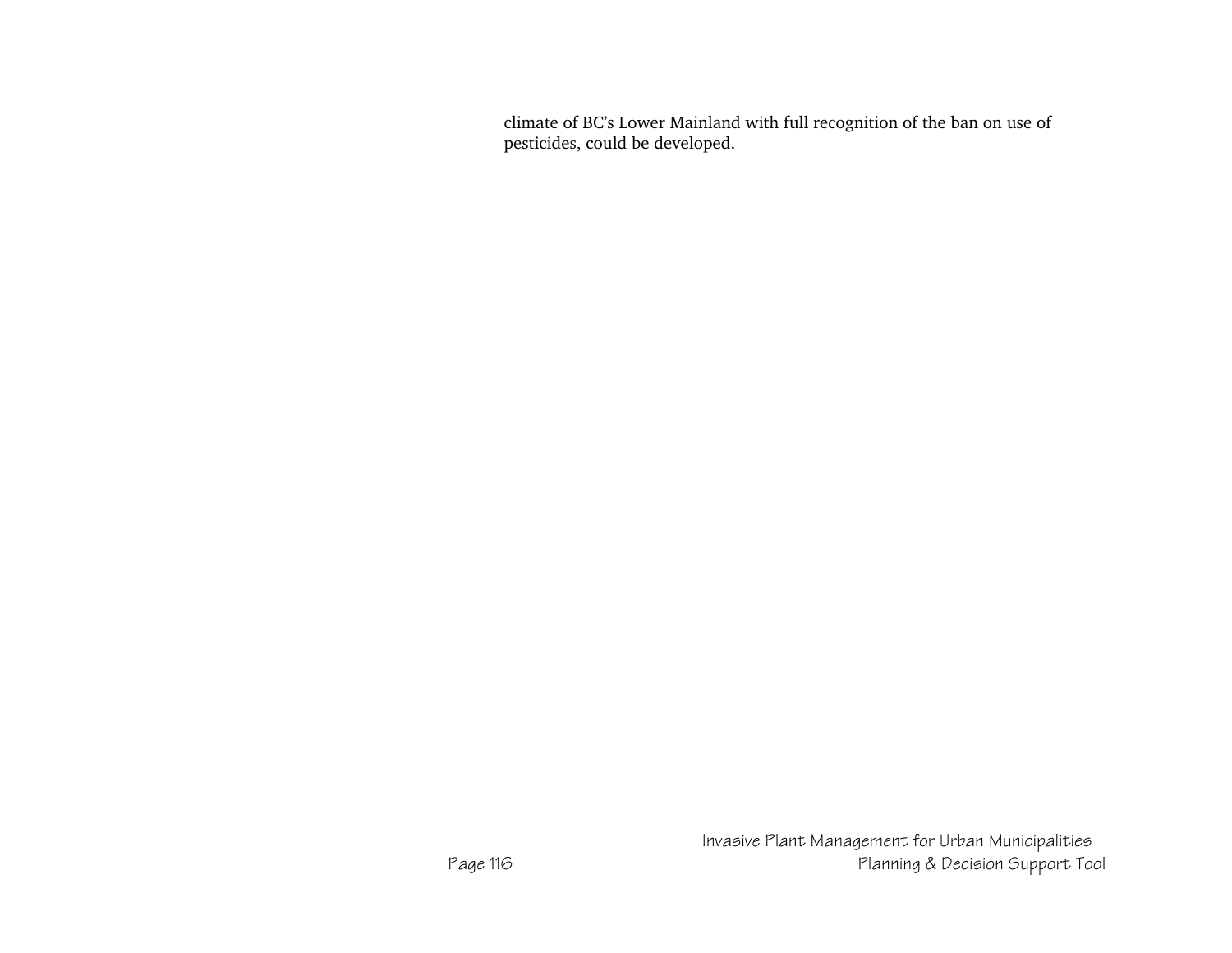|                                                        | Significance of Impact                        |                  |        |    |                |                      |               |                                                              |                  |             | Difficulty of Control/Mgmt |               |   |              |       |    |                                                                                                                                       |                |                                     |        |      | <b>Urgency of Control/Mgmt</b> |       |     |                                    |                    | <b>Avg Ranking</b>                                                                                                                                       |
|--------------------------------------------------------|-----------------------------------------------|------------------|--------|----|----------------|----------------------|---------------|--------------------------------------------------------------|------------------|-------------|----------------------------|---------------|---|--------------|-------|----|---------------------------------------------------------------------------------------------------------------------------------------|----------------|-------------------------------------|--------|------|--------------------------------|-------|-----|------------------------------------|--------------------|----------------------------------------------------------------------------------------------------------------------------------------------------------|
| <b>Invasive Non-Native Plant Species</b><br>of Concern |                                               |                  |        |    |                |                      |               |                                                              |                  |             |                            |               |   |              |       |    |                                                                                                                                       |                |                                     |        |      |                                |       |     |                                    |                    | A B C D E F G HI J K L M N O <mark>Avg.</mark> A B C D E F G HI J K L M N O <mark>Avg.</mark> A B C D EF G HI J K L M N O <mark>Avg.</mark> All Criteria |
| Fallopia spp. (formerly                                |                                               |                  |        |    |                |                      |               |                                                              |                  |             |                            |               |   |              |       |    |                                                                                                                                       |                |                                     |        |      |                                |       |     |                                    |                    |                                                                                                                                                          |
| Polygonum spp.) (Japanese                              |                                               |                  |        |    |                |                      |               |                                                              |                  |             |                            |               |   |              |       |    |                                                                                                                                       |                |                                     |        |      |                                |       |     |                                    |                    |                                                                                                                                                          |
| knotweed)                                              | 3 213 7 3 4 3 4 4 2 1 7 1 1 4 3 9 1 1 1 1 8 1 |                  |        |    |                |                      |               |                                                              |                  |             |                            |               |   |              |       |    | 2 3 1 1 1 1 1 1 1 3 <mark>2.5</mark> 2 2 1 1 0 2 1 3 1 2 1 1 1 2 1 1 2 <mark>3.5</mark>                                               |                |                                     |        |      |                                |       |     |                                    |                    | 3.3                                                                                                                                                      |
| Rubus armeniacus (invasive                             |                                               |                  |        |    |                |                      |               |                                                              |                  |             |                            |               |   |              |       |    |                                                                                                                                       |                |                                     |        |      |                                |       |     |                                    |                    |                                                                                                                                                          |
| blackberry spp.)                                       |                                               |                  |        |    |                |                      |               |                                                              |                  |             |                            |               |   |              |       |    | 1 1 1 1 2 1 121 310 1 2 5 1 <mark>2.2</mark> 4 8 1 3 7 4 122 4 2 6 411 1 <mark>4.0</mark> 4 1 4 26 3 123 7 9 8 6 4 5 <mark>4.3</mark> |                |                                     |        |      |                                |       |     |                                    |                    | 3.5                                                                                                                                                      |
| Phalaris arundinacea (Reed                             |                                               |                  |        |    |                |                      |               |                                                              |                  |             |                            |               |   |              |       |    |                                                                                                                                       |                |                                     |        |      |                                |       |     |                                    |                    |                                                                                                                                                          |
| canary grass)                                          | 11 5 3 2 5                                    |                  | 3 2    |    |                |                      |               | 2 8 5 214 3 8 <mark>5.2</mark> 10 3 2                        |                  |             |                            |               | 2 | $1\quad 2$   |       |    | 3 2 7 5 5 5 11                                                                                                                        |                | <mark>4.2</mark> 11 3 6 7           |        |      |                                |       |     | 4 2 41311 5 4 5 9 6.0              |                    | 5.1                                                                                                                                                      |
| Lythrum salicaria (Purple                              |                                               |                  |        |    |                |                      |               |                                                              |                  |             |                            |               |   |              |       |    |                                                                                                                                       |                |                                     |        |      |                                |       |     |                                    |                    |                                                                                                                                                          |
| loosestrife)                                           |                                               |                  | 512554 |    |                |                      | $\mathcal{B}$ | - 61<br>$\mathcal{P}$                                        | $\overline{4}$ Q | $5^{\circ}$ | $\Delta$                   | $\mathcal{P}$ |   | <sup>7</sup> |       |    | 75611 8 4 221 6                                                                                                                       |                | $6.3 \t5.4$                         |        |      |                                | 76624 |     |                                    | 2 6 4 8            | 5.3                                                                                                                                                      |
| <i>Hedera spp.</i> (English ivy)                       | 4 6 5                                         | -3               |        | 16 |                |                      |               | $\mathbf{3}$                                                 |                  | 3           | 716                        | -6            |   | 3            | 53413 | -9 | 4 14 12                                                                                                                               | $\overline{2}$ | <b>7.3</b>                          | 3 6 16 |      |                                |       |     |                                    | $3\,5.1$           | 5.3                                                                                                                                                      |
| Cytisus scoparius (Scotch broom)                       | $2\quad 4$                                    | 4 6 10 8 6 3 7 5 |        |    |                | $\overline{7}$<br>-9 | -6            | 7 2 5.7                                                      |                  |             |                            |               |   |              |       |    | 2 6 310 9 8 6 4 5 310 810 14 4 6.8 1 5 5 5                                                                                            |                |                                     |        |      | 12 6 4 8 6 6                   |       | 797 |                                    | $4 \overline{6.1}$ | 6.2                                                                                                                                                      |
| Heracleum mantegazzianum                               |                                               |                  |        |    |                |                      |               |                                                              |                  |             |                            |               |   |              |       |    |                                                                                                                                       |                |                                     |        |      |                                |       |     |                                    |                    |                                                                                                                                                          |
| (Giant hogweed)                                        | 10 717 5 81013 6915 9                         |                  |        |    |                |                      |               | 4 8 10 9.4 11 10 15 13 12 9 12 6 7 8 11                      |                  |             |                            |               |   |              |       |    |                                                                                                                                       |                | 6 2 9 9.4 10 7 10 1 1 2 1 2 5 1 8 2 |        |      |                                |       |     |                                    | $1 \quad 4.4$      | 7.7                                                                                                                                                      |
| Impatiens glandulifera                                 |                                               |                  |        |    |                |                      |               |                                                              |                  |             |                            |               |   |              |       |    |                                                                                                                                       |                |                                     |        |      |                                |       |     |                                    |                    |                                                                                                                                                          |
| (Policeman's helmet)                                   | 23869797                                      |                  |        |    | 3 <sub>6</sub> | 4 3 8                |               | 4 5 7.3 20 5 1 2 11 6 10 9                                   |                  |             |                            |               |   |              |       |    | 9 9 12 2 8 19 7 9 9 23 9 2 11                                                                                                         |                |                                     |        |      | 8 8                            |       |     | 5 9 7 3 5 3 7 <mark>7 7</mark>     |                    | 8.3                                                                                                                                                      |
| Lamiastrum galeobdolon                                 |                                               |                  |        |    |                |                      |               |                                                              |                  |             |                            |               |   |              |       |    |                                                                                                                                       |                |                                     |        |      |                                |       |     |                                    |                    |                                                                                                                                                          |
| (Lamium; Dead or spotted nettle)                       | 16 9191816 6 5                                |                  |        |    |                |                      |               |                                                              |                  |             |                            |               |   |              |       |    | 8 9 6 4 9 9 7 10.1 12 9 13 15 14 6 4 8 12 3 3 7 4 5 8.2 12 8 14 17                                                                    |                |                                     |        |      |                                |       |     | 6 5 910 5 211 9 8 <mark>8.9</mark> |                    | 9.1                                                                                                                                                      |
| Convolvulus arvensis (Field                            |                                               |                  |        |    |                |                      |               |                                                              |                  |             |                            |               |   |              |       |    |                                                                                                                                       |                |                                     |        |      |                                |       |     |                                    |                    |                                                                                                                                                          |
| bindweed; morning glory)                               | 7101820151510                                 |                  |        |    |                |                      |               | 71211111211 <mark>12.2</mark> 8 4 71915 511                  |                  |             |                            |               |   |              |       |    | 14 6 9 9 9 10 9.7 7 14 7 20 18 10                                                                                                     |                |                                     |        |      |                                |       |     | 11 10 11 12 16 10 12.2             |                    | 11.4                                                                                                                                                     |
| Circium arvense var. horridum                          |                                               |                  |        |    |                |                      |               |                                                              |                  |             |                            |               |   |              |       |    |                                                                                                                                       |                |                                     |        |      |                                |       |     |                                    |                    |                                                                                                                                                          |
| (Canada thistle)                                       | 816 9131722 8                                 |                  |        |    |                |                      |               | 11 8 12 13 13 17 12.8 6 13 8 5 5 17 13                       |                  |             |                            |               |   |              |       |    | 5 13 10 12 20 13 10.8 8 11 12 12 22 13                                                                                                |                |                                     |        |      |                                |       |     | 520 914 813 12.3                   |                    | 12.0                                                                                                                                                     |
| Vinca minor (Vinca; Common                             |                                               |                  |        |    |                |                      |               |                                                              |                  |             |                            |               |   |              |       |    |                                                                                                                                       |                |                                     |        |      |                                |       |     |                                    |                    |                                                                                                                                                          |
| periwinkle)                                            | 6 13 20 11 14 12 9                            |                  |        |    |                |                      |               | 13 11 12 12 15 9 12.1 7 15 17 12 13 11 8                     |                  |             |                            |               |   |              |       |    | 18 15 12 13 13 8 <mark>12.5</mark> 6 10 15 14                                                                                         |                |                                     |        | 10 9 |                                |       |     | 17 8 10 13 14 11 11.4              |                    | 12.0                                                                                                                                                     |
| <i>Ilex aquifolium</i> (English or                     |                                               |                  |        |    |                |                      |               |                                                              |                  |             |                            |               |   |              |       |    |                                                                                                                                       |                |                                     |        |      |                                |       |     |                                    |                    |                                                                                                                                                          |
| European holly)                                        | 911 7 8191411 7                               |                  |        |    |                |                      |               | 14 16 13   7 14 15 <mark>11.8</mark> 16 11 18 16 17 12 10  7 |                  |             |                            |               |   |              |       |    | 17 22 13 11 10 12 <mark>13.7</mark> 13 12 20 9                                                                                        |                |                                     |        |      |                                |       |     |                                    |                    | 12.7                                                                                                                                                     |

# *Appendix A: Invasive Plant Species Significance Ranking Data*

Invasive Plant Management for Urban Municipalities

Planning & Decision Support Tool **Page 117**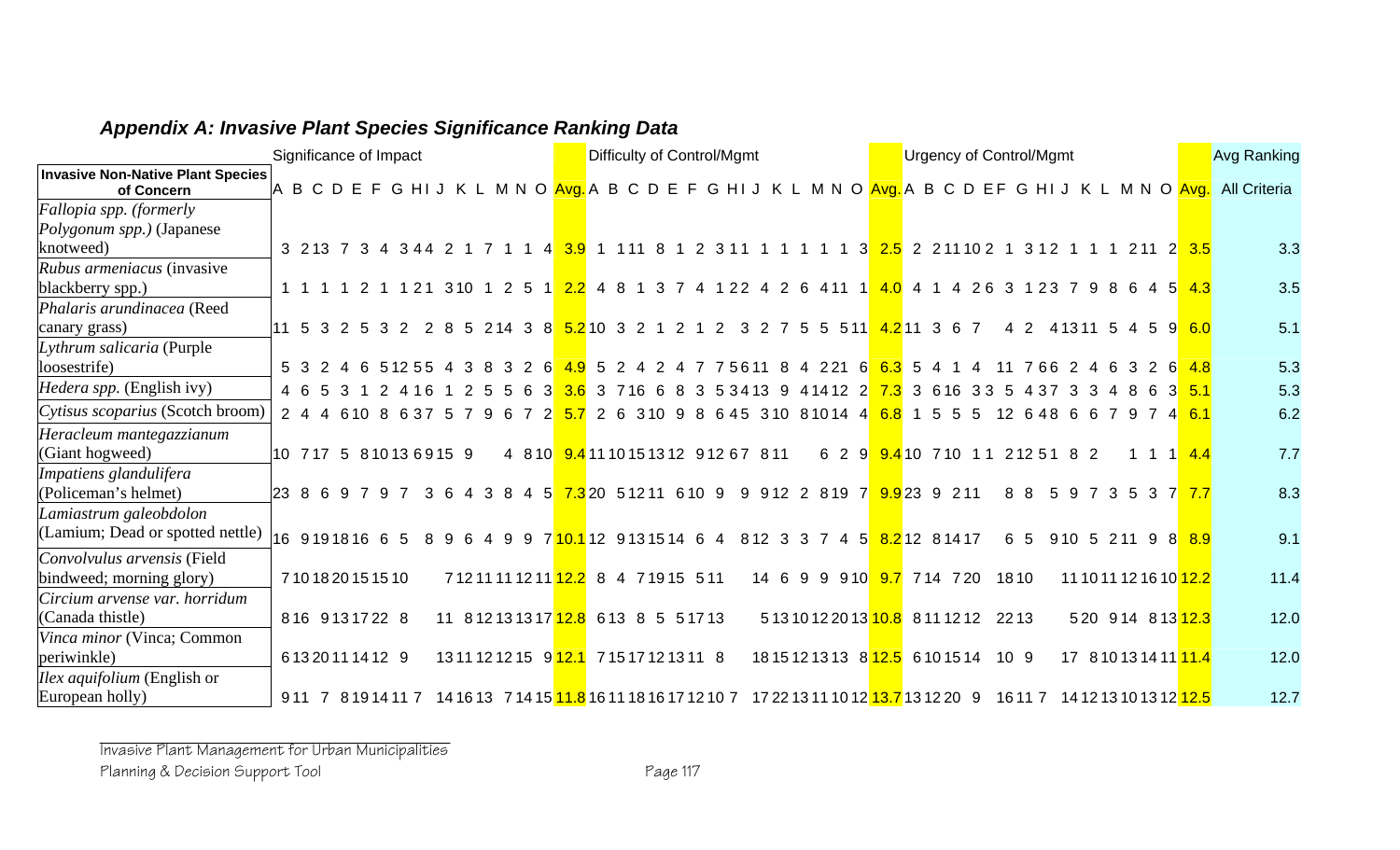| <i>Iris pseudacorus</i> (Yellow flag   |                      |       |       |    |                                                 |      |       |    |                                             |       |       |                                        |      |
|----------------------------------------|----------------------|-------|-------|----|-------------------------------------------------|------|-------|----|---------------------------------------------|-------|-------|----------------------------------------|------|
| iris)                                  | 13 14 14 10 4 16 14  |       | 1813  |    | 16 10 14 <mark>13.0</mark> 9 14 10 14 3 15 14   |      | 1514  |    | 17 3 14 <mark>11.8</mark> 15 15 13 8 4 7 14 |       | 1914  | 16 20 15 <mark>13.3</mark>             | 12.7 |
| Ranunculus repens (Creeping            | 2015 81520 719       |       |       |    | 10 15 10 10 17 13 <mark>13.8</mark> 19 16 6 7   | 1321 |       |    | 6 411 3 617 10.8 21 16 316 2019             |       |       | 4 15 12 7 16 17 13.8                   | 12.8 |
| buttercup)                             |                      |       |       |    |                                                 |      |       |    |                                             |       |       |                                        |      |
| Tanacetun vulgare (Common              |                      |       |       |    |                                                 |      |       |    |                                             |       |       |                                        |      |
| (tansy                                 | 19121016111720       |       |       |    | 2017 6151916 15.2 2312 9 91616 20               |      |       |    | 10 21 7 15 17 15 14.6 22 13 8 13 17 21      |       |       | 18 18  8  19  18  16 <mark>15.9</mark> | 15.3 |
| Equisetum arvense (Common              |                      |       |       |    |                                                 |      |       |    |                                             |       |       |                                        |      |
| horsetail) -- NATIVE                   | 12 17 11 23          | 21 17 | 1914  |    | 23 18 12 17 0 13 17 5 4                         | 2015 | 75    |    | 23 7 16 12.0 14 17 9 23                     | 1518  | 2019  | 23 17 14 17.2                          | 15.4 |
| Daphne laureola (Daphne-laurel)        | 15 20 12 12 18 11 22 |       | 1619  |    | 22 20 23 17.5 15 20 19 17 10 19 18              |      | 2017  |    | 16 18 21 17.5 9 20 17 6 5 9 20              |       | 1613  | 15 12 21 <mark>13.6</mark>             | 16.2 |
| <i>Prunus laurocerasus</i> (English or |                      |       |       |    |                                                 |      |       |    |                                             |       |       |                                        |      |
| cherry-laurel)                         | 14 18 21 14 13 18 18 |       | 1718  |    | 21 16 19 17.3 18 18 21 20 11 21 16              |      | 2218  |    | 19 16 23 <mark>18.6</mark> 16 18 21 15      | 1317  | 1517  | 22 15 23 17.5                          | 17.8 |
| Humulus lupulus (Common hops;          |                      |       |       |    |                                                 |      |       |    |                                             |       |       |                                        |      |
| European hops)                         | 21 23 16 17 9 13 15  |       | 22 20 |    | 20 11 24 17.6 21 23 14 21                       | 1417 | 2316  |    | 20 8 20 17.9 19 23 18 19                    | 14 15 | 2322  | 17 10 20 <mark>18.2</mark>             | 17.9 |
| <i>Crataegus monogyna</i> (English     |                      |       |       |    |                                                 |      |       |    |                                             |       |       |                                        |      |
| hawthorn)                              | 17 21 15 19          | 2021  | 2321  |    | 17 21 22 <mark>19.7</mark> 17 21 20 18 17 22 23 |      | 1920  |    | 21 15 22 19.6 17 21 19 18 19 22             |       | 21 16 | 21 19 22 <mark>19.5</mark>             | 19.6 |
| Solanum dulcamara (European            |                      |       |       |    |                                                 |      |       |    |                                             |       |       |                                        |      |
| bittersweet)                           | 22 19 23 22          | 1923  | 1223  | 19 | 18 20.0 22 19 23 23                             | 1822 | 1623  | 22 | 18 20.6 20 19 23 22 4 21 23                 |       | 1223  | 18                                     | 19.7 |
| Lonicera taterica (Honeysuckle)        | 18222221             | 16    | 21 22 |    | 18 22 20 20.2 14 22 22 22                       | 19   | 21 19 | 18 |                                             | 16    | 2221  | 20 21 19 20.2                          | 20.0 |
| Other:                                 |                      |       |       |    |                                                 |      |       |    |                                             |       |       |                                        |      |
| Rubus allegheniensis                   |                      |       |       |    |                                                 |      |       |    |                                             |       |       |                                        |      |
| Rubus laciniatus                       |                      |       |       |    |                                                 |      |       |    |                                             |       |       |                                        |      |
| Convolvulus sepium                     |                      |       |       |    |                                                 |      |       |    |                                             |       |       |                                        |      |
| Typha angustifolia                     |                      |       |       |    |                                                 |      |       |    |                                             |       |       |                                        |      |
| Buddleia davidii (Butterfly bush)      |                      |       |       |    |                                                 |      |       |    |                                             |       |       |                                        |      |
| Betula pendula (European birch)        |                      |       |       |    |                                                 |      |       |    |                                             |       |       |                                        |      |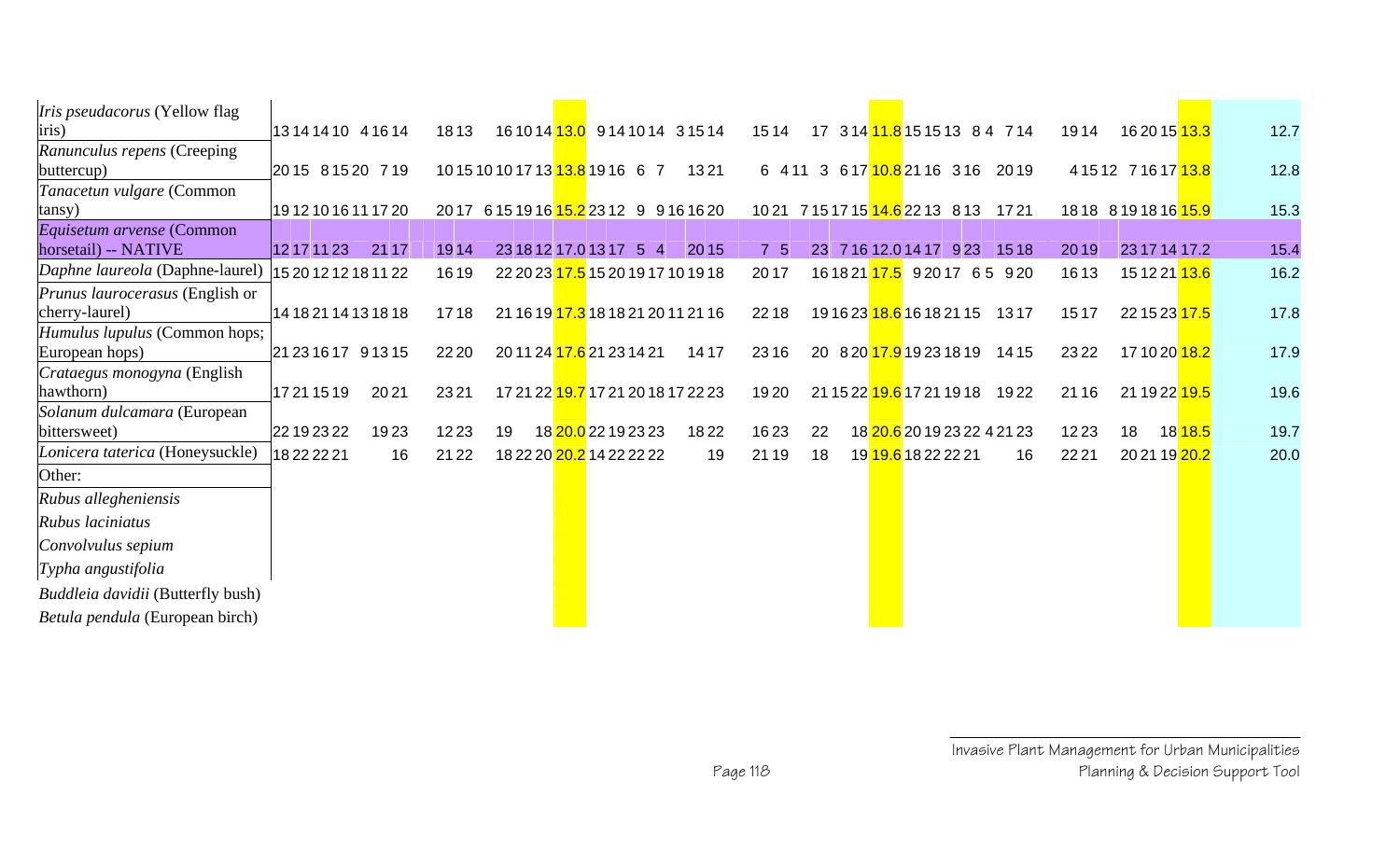## *Appendix B: Reference Materials*

Albert, Karin and Alison Evely (2005) *Weedbusters Volunteer Manual*. GVRD Parks, Central Area. AXYS Environmental Consulting (2005) *Still Creek Watershed Biodiversity Conservation Case Study*. Prepared for the Greater Vancouver Regional District.

Bobbitt, Van M. [et al] (2002) *Pacific Northwest Landscape Integrated Pest Management (IPM) Manual: Culture of Key Trees & Shrubs, Problem Diagnosis, Management Options*. Third edition. Washington State University, Cooperative Extension.

BC Ministry of Agriculture/Open Learning Agency (2002) *Seven steps to managing your weeds.* Available from: http://www.weedsbc.ca/pdf/7StepstoManagingYourWeeds.pdf.

BC (n.d.) *A Guide to Weeds in British Columbia: Common Tansy*. Available at http://www.weedsbc.ca/weed\_desc/com\_tansy.html.

Burnaby (City) *Let it grow, naturally!* Available at www.city.burnaby.bc.ca/residents/

Cannings, Richard & Sydney Cannings (1996) *British Columbia: A Natural History*. Vancouver: Greystone Books.

Colorado Natural Areas Program, State Parks, Dept. of Natural Resources, and Dept. of Agriculture (2000) *Creating an Integrated Weed Management Plan: A Handbook for Owners and Managers of Lands with Natural Values*. Caring for the Land Series, Volume IV. Available on-line at http://parks.state.co.us/cnap/IWM\_handbook/IWM\_index.htm.

Denoncour, James E. (2004) *Decision Memo: Charles C. Deam Wilderness Invasive Plant Species Control Project*. Available online at http://www.fs.fed.us/r9/hoosier/project\_docs/dn\_dm/CCDW\_%20InvPlant\_Control\_DM.pdf.

Environment Canada Weather Office. *Canadian Climate Normals 1971-2000*, data for Burnaby Simon Fraser University weather station. Accessed November 27, 2005 at http://www.climate.weatheroffice.ec.gc.ca/climate\_normals/

Elton, Charles S. (1958) *The Ecology of Invasions by Animals and Plants*. London, Methuen.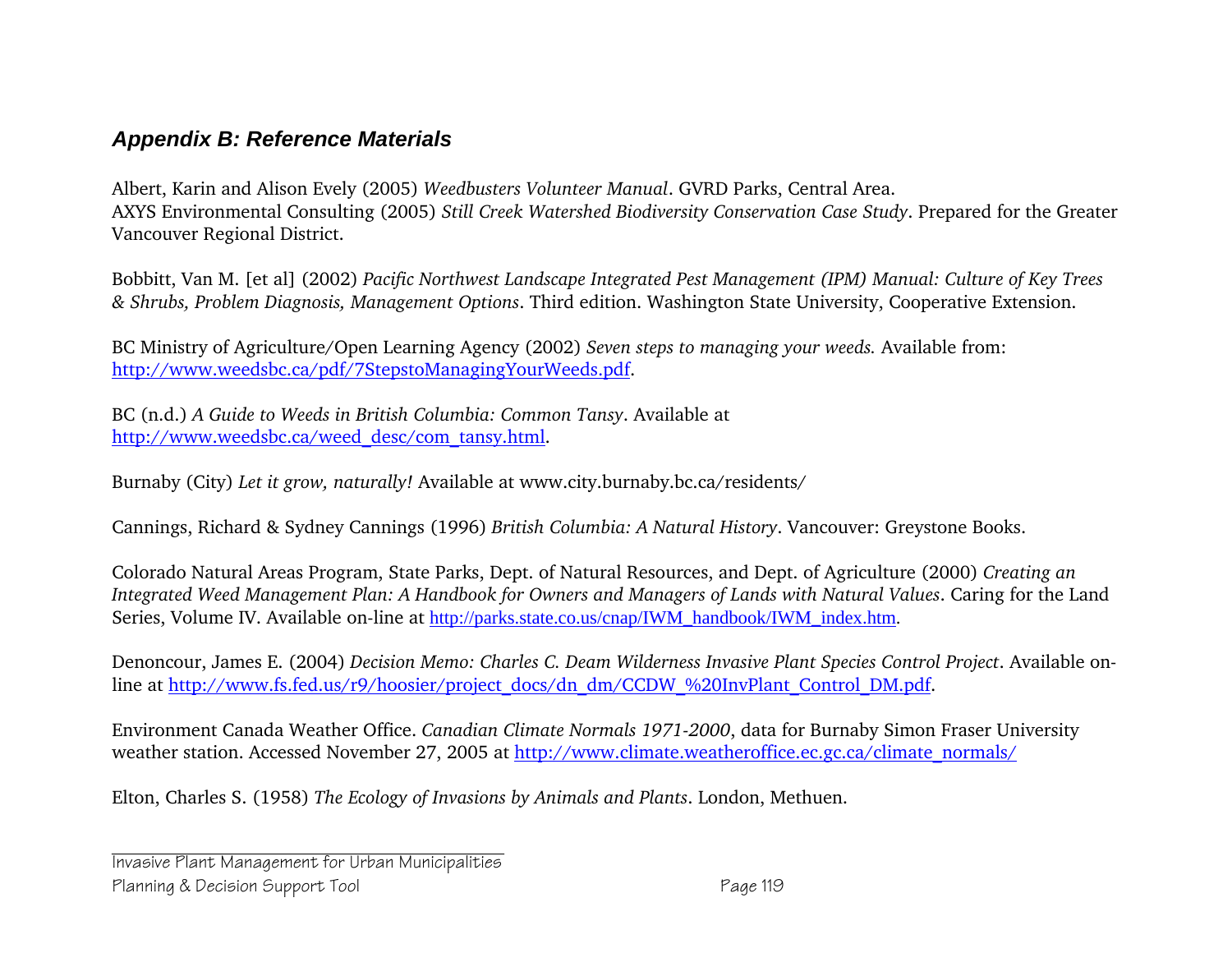Frank, Kelly A. & Michael N. Dana (2000) *Spreading Ornamental Plants: Virtues & Vices*. West Lafayette, IN: Purdue University Cooperative Extension Service, Dept. of Horticulture. http://www.hort.purdue.edu/hort/ext/Pubs/HLA/HLA\_001.pdf.

Fraser Basin Council (2004) *Invasive Plant Strategy for British Columbia*. Vancouver, BC.

*From Pipe Dreams to Healthy Streams: An Integrated Stormwater Management Plan for the Still Creek Watershed*. (2005) A cooperative project of the City of Vancouver, the City of Burnaby, and the Greater Vancouver Regional District.

Green, R.N. & Klinka, K. (1994) *A Field Guide for Site Identification and Interpretation for the Vancouver Forest Region*. Land Management Handbook Number 28. Victoria: BC Ministry of Forests.

Green Seattle Partnership (2006) *Green Seattle Partnership: 20-Year Strategic Plan (DRAFT)*. Unpublished.

Hiebert, Ronald D. & James Stubbendieck (1993*). Handbook for ranking exotic plants for management and control.* US National Park Service, Midwest Regional Office. Available on-line at http://science.nature.nps.gov/im/monitor/Docs/inv\_HiebertStuddenbeckRanking.pdf.

Hiebert, Ronald D. (1997) "Prioritizing Invasive Plants and Planning for Management," Chapter 14 in Luken & Thieret (eds.) (1997) *Assessment and Management of Plant Invasions*. New York: Springer.

Junck, Chris, Magnus Bein, and Chris Ferguson (2004) *Evaluating the Decision Support Tool for Invasive Species in Garry Oak and Associated Ecosystems: Report on DST Piloting and Evaluation*. Prepared for the Garry Oak Ecosystems Recovery Team, Victoria, BC.

King County Noxious Weed Control Program (2004) *Draft Strategic Plan*. Unpublished.

King County Noxious Weed Control Program (2005) *Best Management Practices Fact Sheets.* Available from http://dnr.metrokc.gov/weeds. Relevant fact sheets include: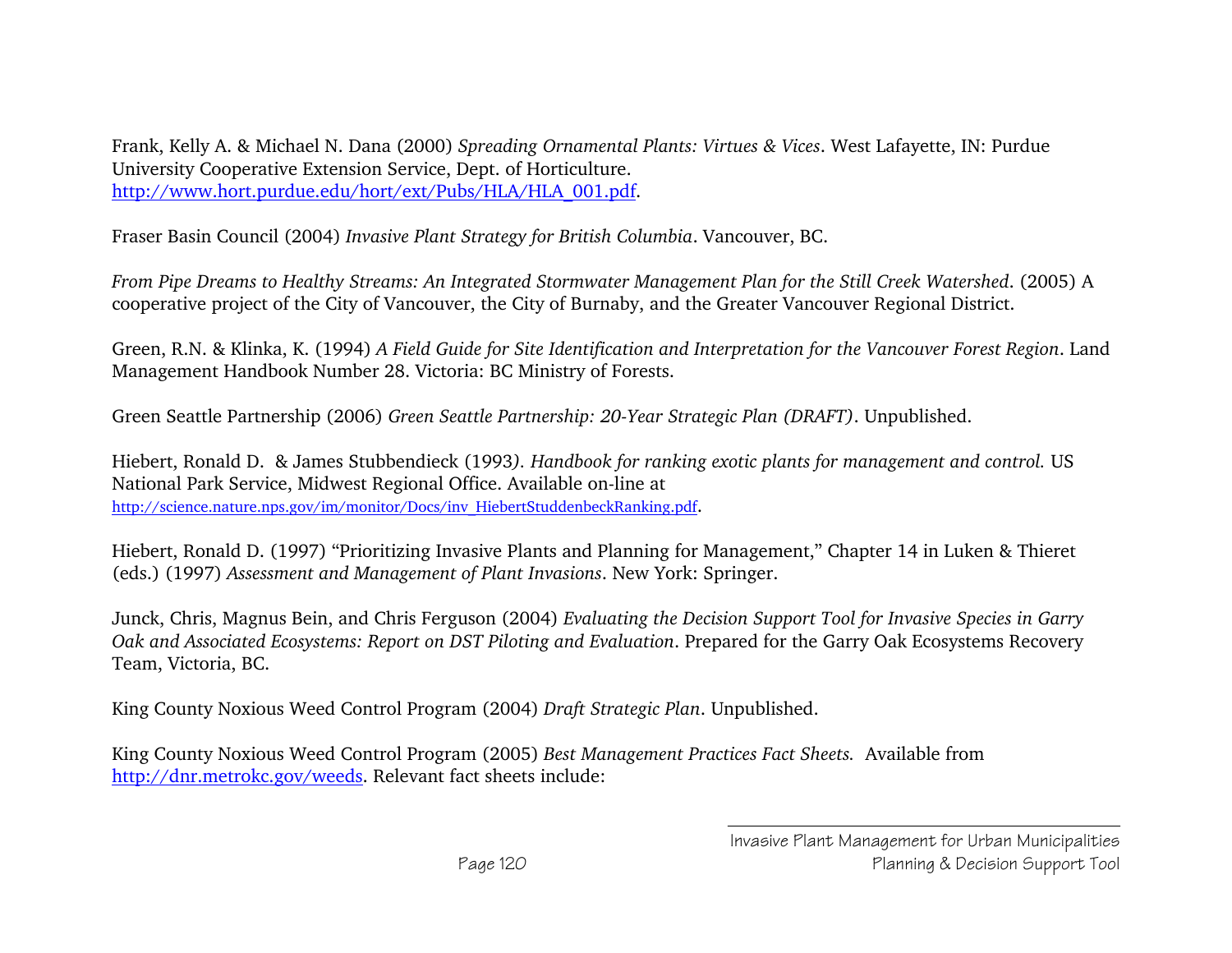- Blackberry spp (*Rubus armeniacus*)
- English ivy (*Hedera helix*)
- Giant Hogweed (*Heracleum mantegazzianum*)
- Policeman's Helmet (*Impatiens glandulifera*)
- Purple loosestrife (*Lythrum salicaria*)
- Scotch broom (*Cytisus scoparius*)

Martin, Paul & Miriam Verbeek (2006) *Sustainability Strategy*. Australia: The Federation Press.

McPherson, Guy R. (2001) Invasive plants and fire: integrating science and management. Pages 141-146 in K.E.M. Galley and T.P. Wilson (eds.). Proceedings of the Invasive Species Workshop: The Role of Fire in the Control and Spread of Invasive Species, Fire Conference 2000: the First National Congress on Fire Ecology, Prevention, and Management. Miscellaneous Publication No. 11, Tall Timbers Research Station, Tallahassee, FL. Downloaded from: http://jfsp.nifc.gov/**invasive**%20publications/ttrs\_22pr\_13\_141\_146\_c.pdf

Meidinger, Del and Jim Pojar, editors (1991) *Ecosystems of British Columbia*. Victoria: BC Ministry of Forests.

Morse, L.E. [et al] (2004) *An Invasive Species Assessment Protocol: Evaluating Non-Native Plants for their impact on biodiversity, version 1*. NatureServe, Arlington, Virginia.

Murray, C. and R.K. Jones (2002) *Adaptive Management Strategy for the Decision Support Tool to Address Invasive Species in Garry Oak and Associated Ecosystems*. Prepared by ESSA Technologies Ltd. For the Garry Oak Ecosystems Recovery Team. Victoria, BC..

Murray, C. and R.K. Jones (2002) *Decision Support Tool for Invasive Species in Garry Oak Ecosystems.* Prepared by ESSA Technologies Ltd. For the Garry Oak Ecosystems Recovery Team. Victoria, BC.

Murray, C. and C. Pinkham (2002) *Towards a Decision Support Tool to Address Invasive Species in Garry Oak & Associated Ecosystems in BC.* Prepared by ESSA Technologies Ltd. For the Garry Oak Ecosystems Recovery Team. Victoria, BC.

Invasive Plant Management for Urban Municipalities Planning & Decision Support Tool **Page 121** Page 121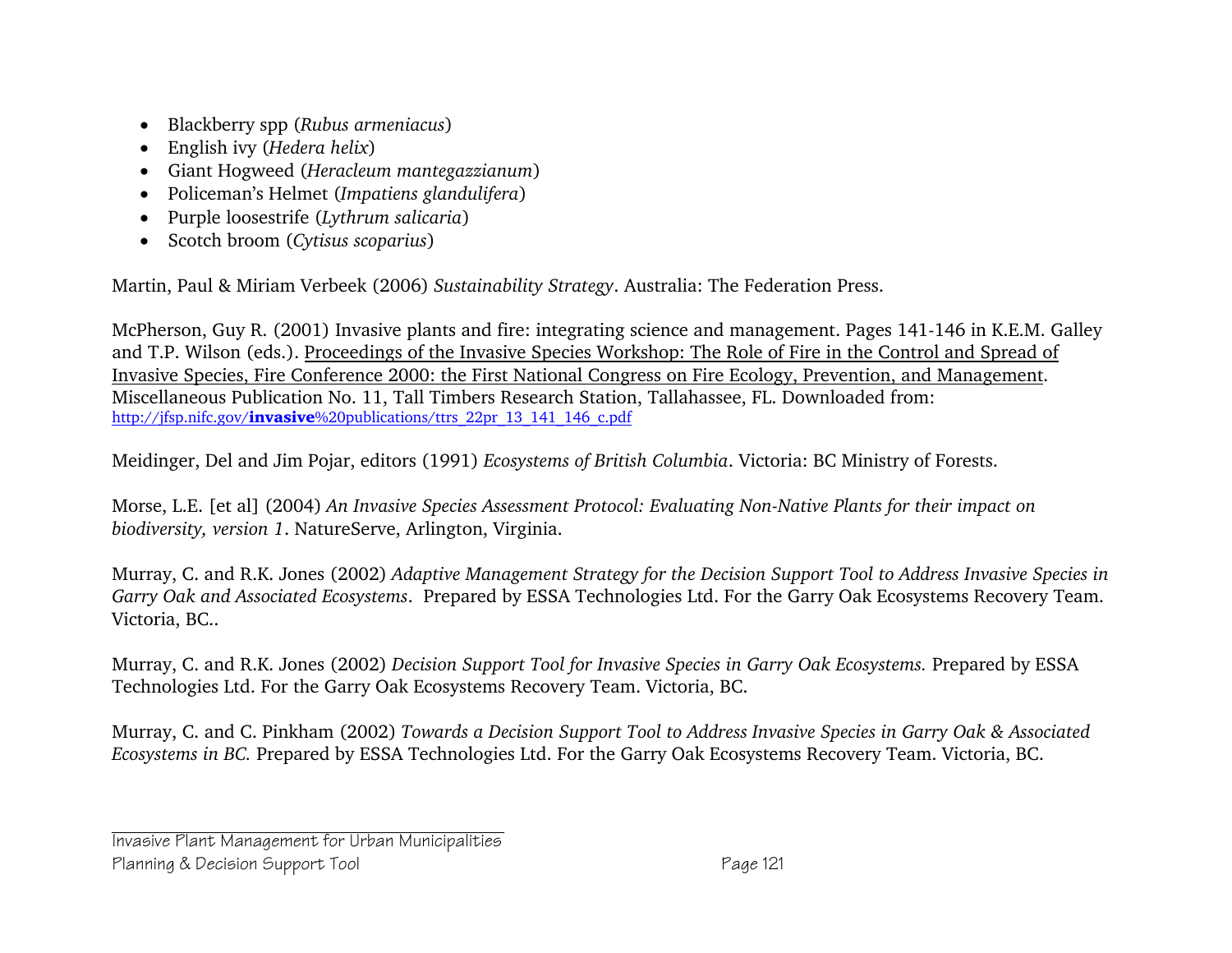The Nature Conservancy (1991) *Controlling Knotweed (Polygonum cuspidatum, P. sachalienense, P. polystachyum and hybrids) in the Pacific Northwest*. http://tncweeds.ucdavis.edu/esadocs/documnts/polycus.pdf

The Nature Conservancy (1986, updated 2001) *Controlling Scotch (Scots) Broom (Cytisus scoparius) in the Pacific Northwest*. http://tncweeds.ucdavis.edu/esadocs/documnts/cytisco.pdf

The Nature Conservancy (2000-2005) *Global Invasive Species Initiative: Adaptive Management Templates and Planning Examples:* 

- *1) Natural Area Practitioner Guides for Herbicide Use in Natural Areas*
- *2) Example of Standard Operating Procedures for Herbicide Use*
- *3) Weed Management Plan Template*
- *4) Cosumnes River Preserve Plan (a model plan)*
- *5) Cox Island Preserve Plan*

Available on-line at http://tncweeds.ucdavis.edu/products.html.

The Nature Conservancy (1998) *Reed Canarygrass (Phalaris arundinacea L.) Control & Management in the Pacific Northwest*. http://tncweeds.ucdavis.edu/esadocs/documnts/phalaru.pdf

Nielsen, C., J/P. Ravn, W. Nentwig and M. Wade (eds.) (2005) *The Giant Hogweed Best Practice Manual: Guidelines for the management and control of an invasive weed in Europe.* Hoersholm, Forest & Landscape Denmark. 44 pp.

Page, N.A. (2006a) *Framework for Invasive Plant Management in GVRD Parks*. Prepared for the Greater Vancouver Parks Department.

Page, N.A. (2006b) *Invasive plants in the Still Creek watershed: Inventory results and restoration prescriptions*. Prepared for the City of Burnaby and City of Vancouver.

Remaley, Tom (2005) *Japanese Knotweed: Polygonum cuspidatum Sieb. & Zucc. Buckwheat family (Polygonaceae)*. A PCA Alien Plant Working Group Fact Sheet. Available from http://www.nps.gov/plants/alien/fact/pocu1.htm.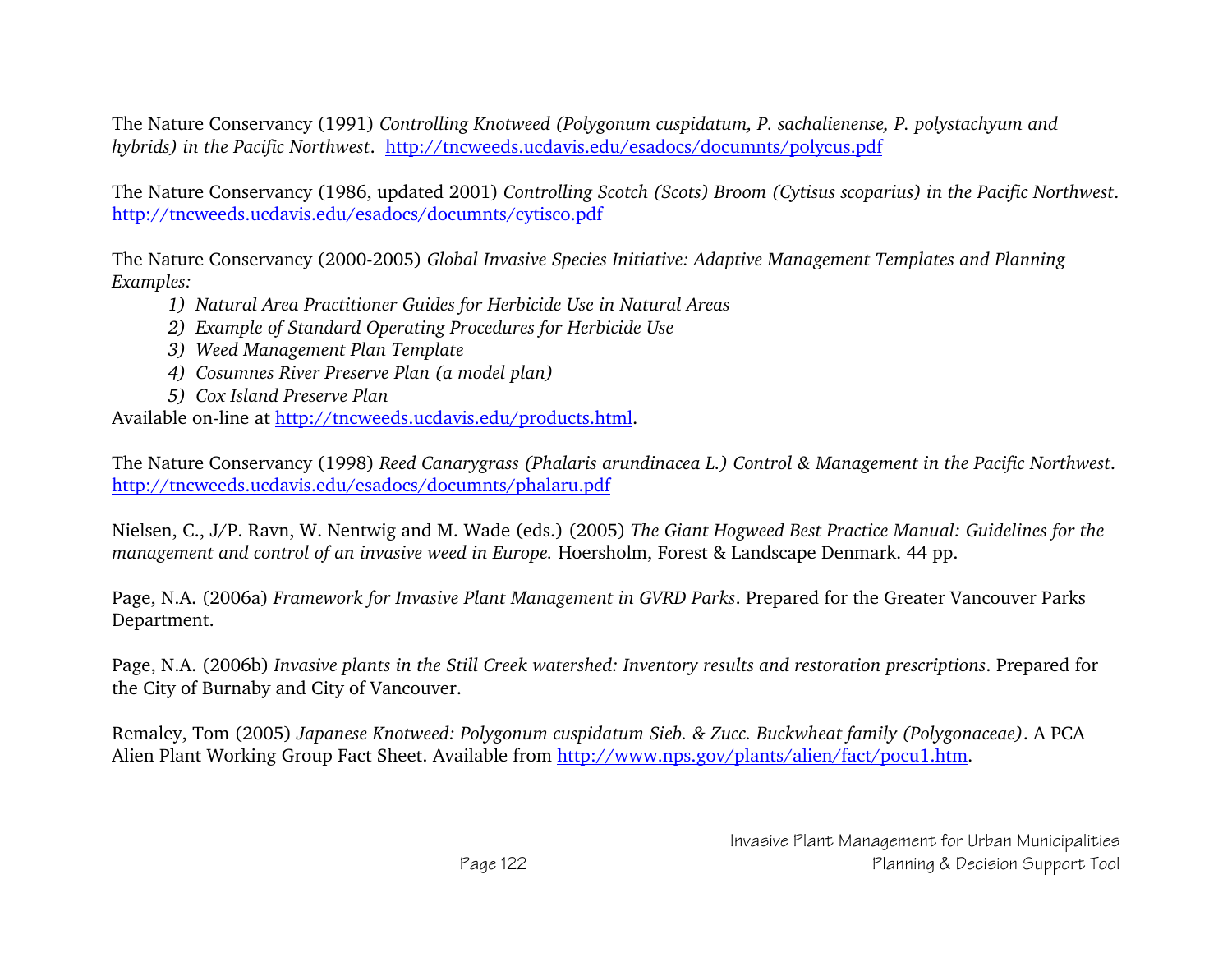Schwartz, Mark W. (1997) "Defining Indigenous Species: An Introduction" Chapter 1 in Luken & Thieret (eds.) (1997) *Assessment and Management of Plant Invasions*. New York: Springer.

Shine, Clare, Nattley Williams and Lothar Gündling (2000) *A Guide to Designing Legal and Institutional Frameworks on Alien Invasive Species*. Environmental Policy and Law Paper No. 40. A contribution to the Global Invasive Species Programme. IUCN, Environmental Law Centre.

*Stream Stewardship: A Guide for Planners and Developers*. Part of the Stewardship Series, published by the Govt. of Canada and the Province of British Columbia. Available on-line at http://www.stewardshipcentre.bc.ca/publications/default.asp?sProv=bc&siteLoc=scnBC&lang=en

Swearingen, Jil M. & Sandra Diedrich (2006) *English Ivy: Hedera helix L. Ginseng family (Araliaceae)*. A PCA Alien Plant Working Group Fact Sheet. Available from http://www.nps.gov/plants/alien/fact/hehe1.htm.

Vancouver (City) (2002) *Still Creek Rehabilitation and Enhancement Study*. http://www.city.vancouver.bc.ca/commsvcs/cityplans/cityplansprojects.htm

Vancouver Parks & Recreation (2005) *Proposed City-Wide Strategy for Invasive Plant Species (DRAFT)*.

Vancouver Parks & Recreation (2005) *Strategic Plan 2005 (DRAFT)*.

Vandiver, Vernon V. Jr. & Teem, David H. (1997) General Principles of Weed Management. SS AGR 123. Department of Agronomy, Florida Cooperative Extension Service, Institute of Food and Agricultural Sciences, University of Florida. Revised: November 1997. Reviewed: May 2002. Downloaded from http://edis.ifas.ufl.edu/AG001.

West Multnomah Soil & Water Conservation District, *Dirty Thirty List of Invasives(Yellow flag iris).* http://www.westmultconserv.org/dirty30.html.

White, David J. and Erich Haber (2003) *Part I Invasive plants and their biology, impact and control options.* Environment Canada website: http://www.cws-scf.ec.gc.ca/publications/inv/11\_e.cfm. Downloaded January 20, 2006.

Invasive Plant Management for Urban Municipalities Planning & Decision Support Tool **Page 123**